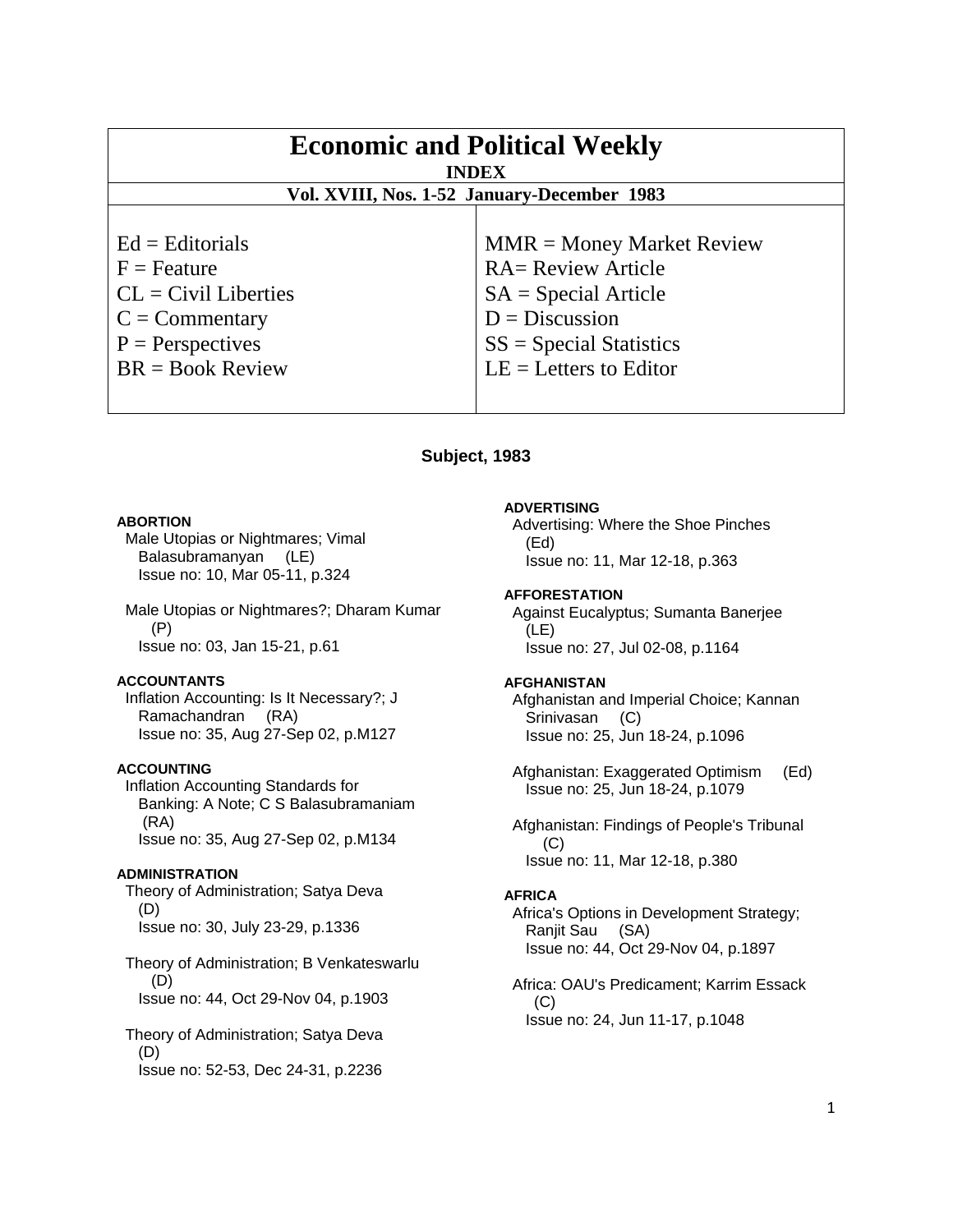# **AFRICA-CHINA RELATIONS**

 Africa: Chinese Initiatives (Ed) Issue no: 05, Jan 29-04, p.127

# **AGE GROUPS**

 Level and Nature of Work Participation by Sex, Age and Marital Status in India, 1961; Pravin Visaria (F) Issue no: 19-21, May 07-27, p.901

# **AGRARIAN RELATIONS**

 CPI(M): From Muzzaffarpur to Midnapur: Story of Missing Landlords; M S S Pandian (C) Issue no: 04, Jan 22-28, p.98

 Repression of Poor Peasants in UP; Ajai Singh (LE) Issue no: 27, Jul 02-08, p.1164

 Studying Peasant Movements; Ian Bedford (BR) Issue no: 49, Dec 03-09, p.2054

 Telangana Movement Revisited; K Balagopal (D) Issue no: 18, Apr 30-06, p.709

#### **AGRIBUSINESS**

 Agricultural Trade and Rural Development; Barbara Harris (D) Issue no: 13, Mar 26-01, p.511

 How Much Surplus Do South Indian Traders Appropriate?; S S Sivakumar (RA) Issue no: 05, Jan 29-04, p.144

### **AGRICULTURAL CREDIT**

 Agricultural Credit: Government's Due (C) Issue no: 39, Sep 24-Oct 01, p.1653

 Music Hath Charms (ED) Issue no: 04, Jan 22-28, p.87

# **AGRICULTURAL ECONOMICS**

 Agro Economic Research Centres; R Swarup (LE) Issue no: 38, Sep 17-23, p.1594

 Regional Variations in the Rural Economy; Pranab Bardhan (SA) Issue no: 30, July 23-29, p.1319

# **AGRICULTURAL GROWTH AND DEVELOPMENT**

 Agricultural Growth in China and India: Role of Price and Non-Price Factors; K N Raj (SA) Issue no: 03, Jan 15-21, p.69

 Edible Oils: Policy Imperatives (C) Issue no: 40, Oct 01-07, p.1680

#### **AGRICULTURAL LABOUR**

 Assam: Bonus Deaths in Tea Gardens; Udayon Misra (C) Issue no: 42, Oct 15-21, p.1782

 Labour Absorption in Agriculture and Restricted Market for Manufacturing Industry: An Aspect of Long-Term Consequences of Colonial Policy in Asia; Sudipto Mundle (F) Issue no: 19-21, May 07-27, p.767

 Share of Agricultural Labour in National Agricultural Product: An Exercise; G C Mandal (RA) Issue no: 52-53, Dec 24-31, p.A151

 Singhbhum: A Country side Slowly Dying; Mahasveta Devi (C) Issue no: 10, Mar 05-11, p.329

### **AGRICULTURAL LAND**

 Plantation Economy and Land Tenure System in Brahmaputra Valley, 1839-1914; Keya Dasgupta (SA) Issue no: 29, July 16-22, p.1280

 Tenancy Today: New Factors in Determination of Mode and Level of Rent Payments for Agricultural Land; Sheila Bhalla (F) Issue no: 19-21, May 07-27, p.835

### **AGRICULTURAL PLANNING AND POLICY**

 Prices: Not Quite a Magic Wand; M L Dantwala (RA) Issue no: 26, Jun 25-01, p.A46

 West Bengal: Bleak Political Landscape; Sumanta Banerjee (C) Issue no: 01-02, Jan 01-14, p.13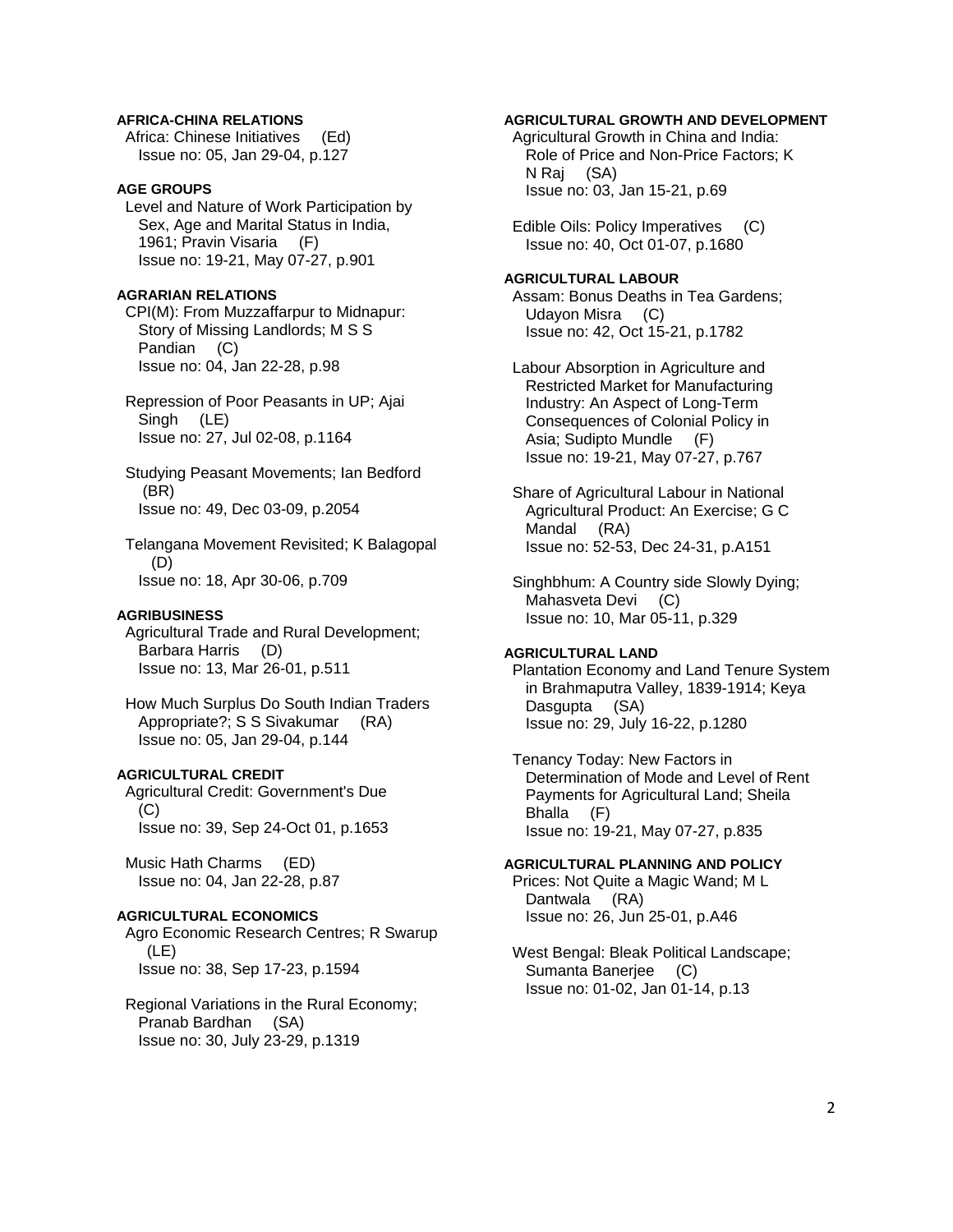# **AGRICULTURAL PRICES**

 Agricultural Growth in China and India: Role of Price and Non-Price Factors; K N Raj (SA) Issue no: 03, Jan 15-21, p.69

 Effect of Agricultural Production and Prices on Incidence of Rural Poverty: A Tentative Analysis of Inter-State Variations; Sudipto Mundle (RA) Issue no: 26, Jun 25-01, p.A48

 Non-Maximising Behaviour of Farmers Sales; Ashok Rudra (SA) Issue no: 48, Nov 26-Dec 03, p.2032

 Prices: Not Quite a Magic Wand; M L Dantwala (RA) Issue no: 26, Jun 25-01, p.A46

# **AGRICULTURAL PRODUCTION**

 Agricultural Growth in China and India: Role of Price and Non-Price Factors; K N Raj (SA) Issue no: 03, Jan 15-21, p.69

 Agricultural Production and Increasing Fertiliser Application; A P Srivastava (RA) Issue no: 13, Mar 26-01, p.A17

 Change in the Cropping Pattern in Kerala: Some Evidence on Substitution of Coconut for Rice, 1960-61 to 1978-79; Jeemol Unni (RA) Issue no: 39, Sep 24-Oct 01, p.A100

 Effect of Agricultural Production and Prices on Incidence of Rural Poverty: A Tentative Analysis of Inter-State Variations; Sudipto Mundle (RA) Issue no: 26, Jun 25-01, p.A48

 Impact of Irrigation on Instability in Farm Output: A Case Study of Tamil Nadu State; B D Dhawan (RA) Issue no: 39, Sep 24-Oct 01, p.A109

 Mode of Production in Indian Agriculture; Ashok Rudra (LE) Issue no: 12, Mar 19-25, p.421

 Non-Maximising Behaviour of Farmers Sales; Ashok Rudra (SA) Issue no: 48, Nov 26-Dec 03, p.2032

 Non-Maximising Behaviour of Farmers: Paddy Sales; Ashok Rudra (SA) Issue no: 51, Dec 17-24, p.2175

 Relations of Production and Exchange Poverty in Rainfed Agricultural Regions; Barbara Harris (RA) Issue no: 39, Sep 24-Oct 01, p.A82

 Share of Agricultural Labour in National Agricultural Product: An Exercise; G C Mandal (RA) Issue no: 52-53, Dec 24-31, p.A151

 Sharecropping: History, Theory and Practice; Gail Omvedt (BR) Issue no: 47, Nov 19-26, p.1968

# **AGRICULTURAL REFORMS**

 Agrarian Stratification: Old Issues, New Explanations and New Issues, Old Explanations; K L Sharma (SA) Issue no: 42, Oct 15-21, p.1796

 De-Collectivisation of Agriculture in China, 1979-82: A Long Term Perspective; Peter Nolan (SA) Issue no: 32, Aug 06-12, p.1395

 De-Collectivisation of Agriculture in China, 1979-82: A Long Term Perspective; Peter Nolan (SA) Issue no: 33, Aug 13-19, p.1434

The Pink Revolution; P S (BR) Issue no: 15, Apr 09-15, p.535

 Poverty and Agrarian Reform; G Parthasarathy (RA) Issue no: 31, July 30-Aug 05, p.1355

### **AGRICULTURAL RESEARCH**

 Agricultural Research: Decline of Agro-Economic Research Centres (C) Issue no: 23, Jun 04-10, p.993

### **AGRICULTURAL SECTOR**

 Agricultural Prices; Ashok Mitra (LE) Issue no: 10, Mar 05-11, p.324

 Effect of Irrigation on Production and Input Use: A Case Study of Kosi Irrigation Project; R P Singh (RA) Issue no: 26, Jun 25-01, p.A64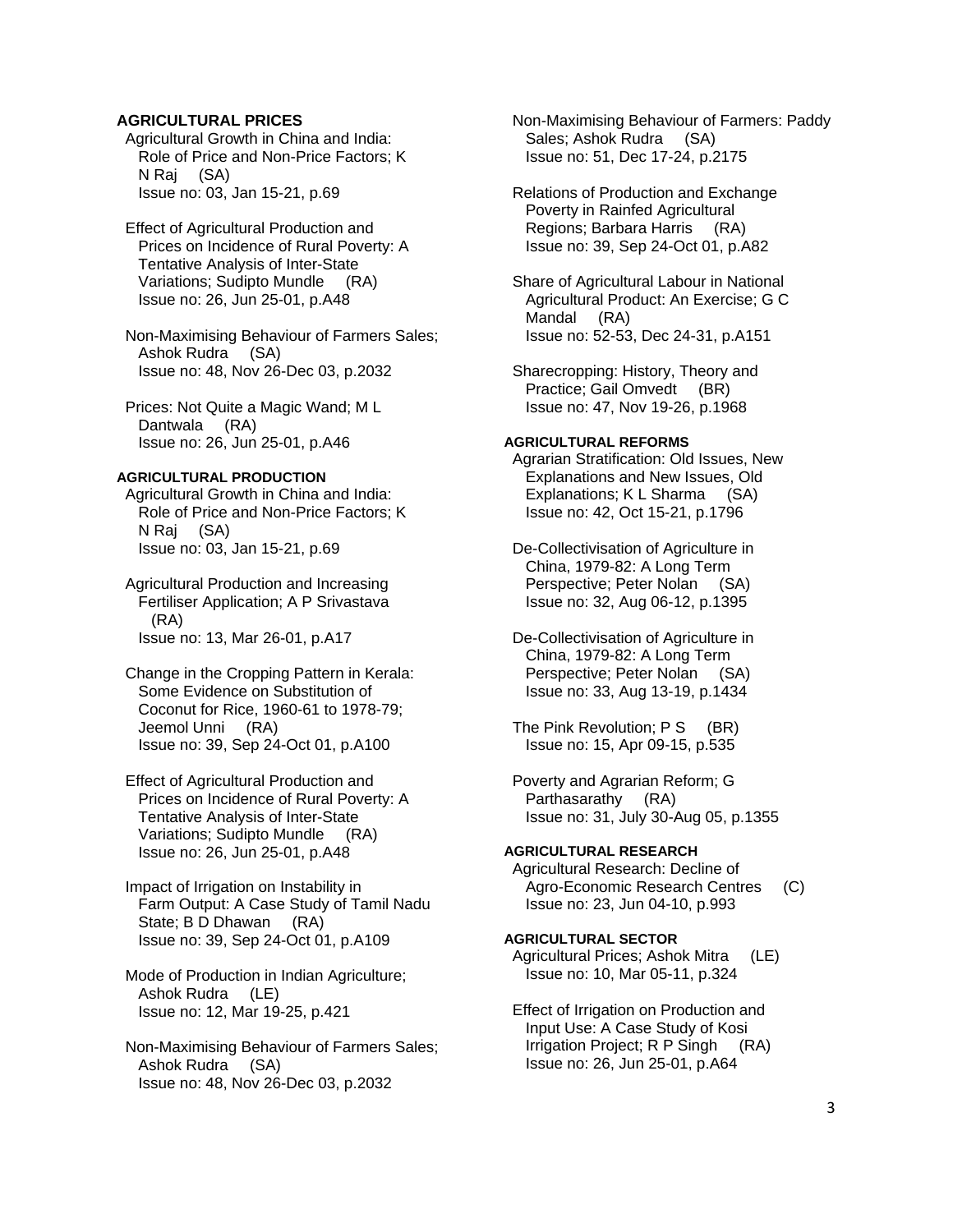# **AGRICULTURAL SECTOR**

 Foodgrains Production: Misplaced Euphoria  $(C)$ Issue no: 22, May 28-03, p.949

 Inputs without Output (Ed) Issue no: 09, Feb 26-04, p.281

 Labour Productivity in Indian Agriculture; G S Bhalla and Y K Alagh (F) Issue no: 19-21, May 07-27, p.825

 Regional Variations in the Rural Economy; Pranab Bardhan (SA) Issue no: 30, July 23-29, p.1319

 Rural Resources Generation and Mobilisation; Ashoka Mody (F) Issue no: 19-21, May 07-27, p.789

### **AGRICULTURAL TECHNOLOGY**

 Agricultural Growth in China and India: Role of Price and Non-Price Factors; K N Raj (SA) Issue no: 03, Jan 15-21, p.69

 Another Unevenness (C) Issue no: 03, Jan 15-21, p.45

### **AGRICULTURE**

 Bio-Fertilisers in Indian Agriculture: A Case Study of Gujarat; S C Sah and C G Ranade (RA) Issue no: 13, Mar 26-01, p.A32

 Determinants of Fertiliser Use in Indian Agriculture; R Nagaraj (RA) Issue no: 13, Mar 26-01, p.A2

### **AGRONOMY**

 Agro Economic Research Centres; R Swarup (LE) Issue no: 38, Sep 17-23, p.1594

### **AHMEDABAD**

 Land-Use Pattern in Urban Fringe Areas: Case Study of Ahmedabad; Kiran Wadhva (SA) Issue no: 14, Apr 02-08, p.541

#### **AIADMK**

 Symbols, Women and Tamil Nadu Politics; C S Lakshmi (C) Issue no: 03, Jan 15-21, p.54

### **AKALI DAL**

 The Akali Agitation: An Analysis of Socio-Economic Bases of Protest; Harish K Puri (SA) Issue no: 04, Jan 22-28, p.113

 Hardening Attitudes (Ed) Issue no: 26, Jun 25-01, p.1121

 Punjab: Courting Disaster (Ed) Issue no: 29, July 16-22, p.1250

 Punjab: Eyes on Election (Ed) Issue no: 36-37, Sep 03-16, p.1543

 Punjab: Talk-Talk Game (Ed) Issue no: 22, May 28-03, p.938

 Punjab: Unresolved Deadlock (Ed) Issue no: 06, Feb 05-11, p.162

### **ANDHRA PRADESH**

 Andhra Pradesh-I: Murder of a Radical; K Balagopal (C) Issue no: 10, Mar 05-11, p.331

 Andhra Pradesh-II: Policy and Programme of Telugu Desam; M Shatrugna (C) Issue no: 10, Mar 05-11, p.333

 Andhra Pradesh: Anti-Congress Wave Unabated (Ed) Issue no: 26, Jun 25-01, p.1122

 Andhra Pradesh: Casteism through Elections (C) Issue no: 07, Feb 12-18, p.213

 Andhra Pradesh: Communal Killings in Hyderabad; Asghar Ali Engineer (C) Issue no: 40, Oct 01-07, p.1688

 Andhra Pradesh: Congress(I) Draws a Blank (Ed) Issue no: 11, Mar 12-18, p.364

 Andhra Pradesh: Cyclone and Politics (C) Issue no: 47, Nov 19-26, p.1962

# **ANDHRA PRADESH**

 Andhra Pradesh: Deftly with NGO's (Ed) Issue no: 32, Aug 06-12, p.1371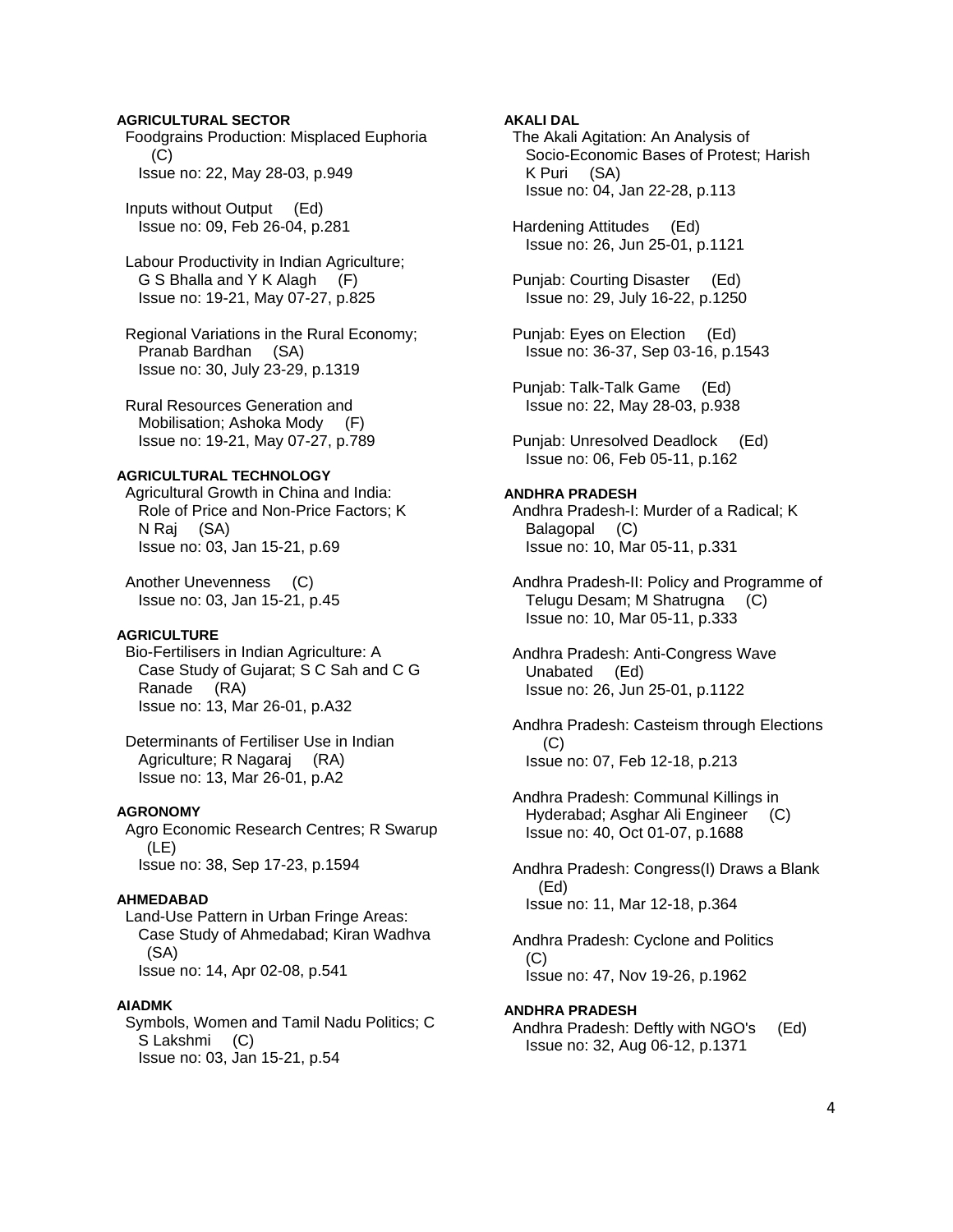### **ANDHRA PRADESH**

 Andhra Pradesh: Dividing the Poor; M Shatrugna (C) Issue no: 36-37, Sep 03-16, p.1553

 Andhra Pradesh: Doctors Unselected; M Shatrugna (C) Issue no: 23, Jun 04-10, p.1001

 Andhra Pradesh: In God They Trust; Narasimha, D Reddy (C) Issue no: 22, May 28-03, p.953

 Andhra Pradesh: Left in the Cold; M Shatrugna (C) Issue no: 06, Feb 05-11, p.180

 Andhra Pradesh: NGOs Challenge NTR; M Shatrugna (C) Issue no: 30, July 23-29, p.1308

 Andhra Pradesh: On Capitation Fees; M Shatrugna (C) Issue no: 11, Mar 12-18, p.378

 Andhra Pradesh: Police Rule Continues; M Shatrugna (C) Issue no: 29, July 16-22, p.1262

 Andhra Pradesh: Rout of Congress and Others; M Shatrugna (C) Issue no: 04, Jan 22-28, p.100

 Andhra Pradesh: Social Background of Telugu Desam Legislators; M Shatrughna and G Narayana (C) Issue no: 52-53, Dec 24-31, p.2204

 Andhra Pradesh: Telugu Desam Budget; Sanjaya Baru (C) Issue no: 13, Mar 26-01, p.492

 Andhra Pradesh: Telugu Encounters; K B  $(C)$ Issue no: 39, Sep 24-Oct 01, p.1640

 Andhra Pradesh: Warning For Telugu Desam (Ed) Issue no: 49, Dec 03-09, p.2038

 Capitalism in Agriculture and Peasant Farming: Case of Godavari Delta; G Parthasarathy and V Pothana (SA) Issue no: 39, Sep 24-Oct 01, p.A93

 Distribution of Education Among Income Groups: An Empirical Analysis; Ajit K Dasgupta and Jandhyala B G Tilak (SA) Issue no: 33, Aug 13-19, p.1442

#### **ANIMAL FEED**

 Artisans: Coping with Bureaucracy, Contractors and Big Industries (Ed) Issue no: 50, Dec 10-17, p.2086

### **ANTHROPOLOGY**

 Soviet Society: Grass- Roots View; Andre Beteille (BR) Issue no: 34, Aug 20-27, p.1478

### **APARTHEID**

 South Africa: On Rampage (Ed) Issue no: 23, Jun 04-10, p.983

 South Africa: Without Comment (Ed) Issue no: 24, Jun 11-17, p.1031

#### **ARGENTINA**

 Argentina: Shadow of Army Power (Ed) Issue no: 47, Nov 19-26, p.1951

### **ARMAMENTS**

 Afghanistan: Exaggerated Optimism (Ed) Issue no: 25, Jun 18-24, p.1079

 Indo-Soviet Relations: MiGs for Lipstick (Ed) Issue no: 28, July 09-15, p.1206

 Indo-US Relations: Impermissible Passions (Ed) Issue no: 25, Jun 18-24, p.1078

#### **ARUNACHAL PRADESH**

 Arunachal Pradesh: Secularism, Congress(I) Style (Ed) Issue no: 12, Mar 19-25, p.416

 Arunachal's Tribal Economic Formations and Their Dissolution; S N Mishra (SA) Issue no: 43, Oct 22-28, p.1837

### **ASEAN COUNTRIES**

Festival of the Non-Aligned; G P D (F) Issue no: 09, Feb 26-04, p.302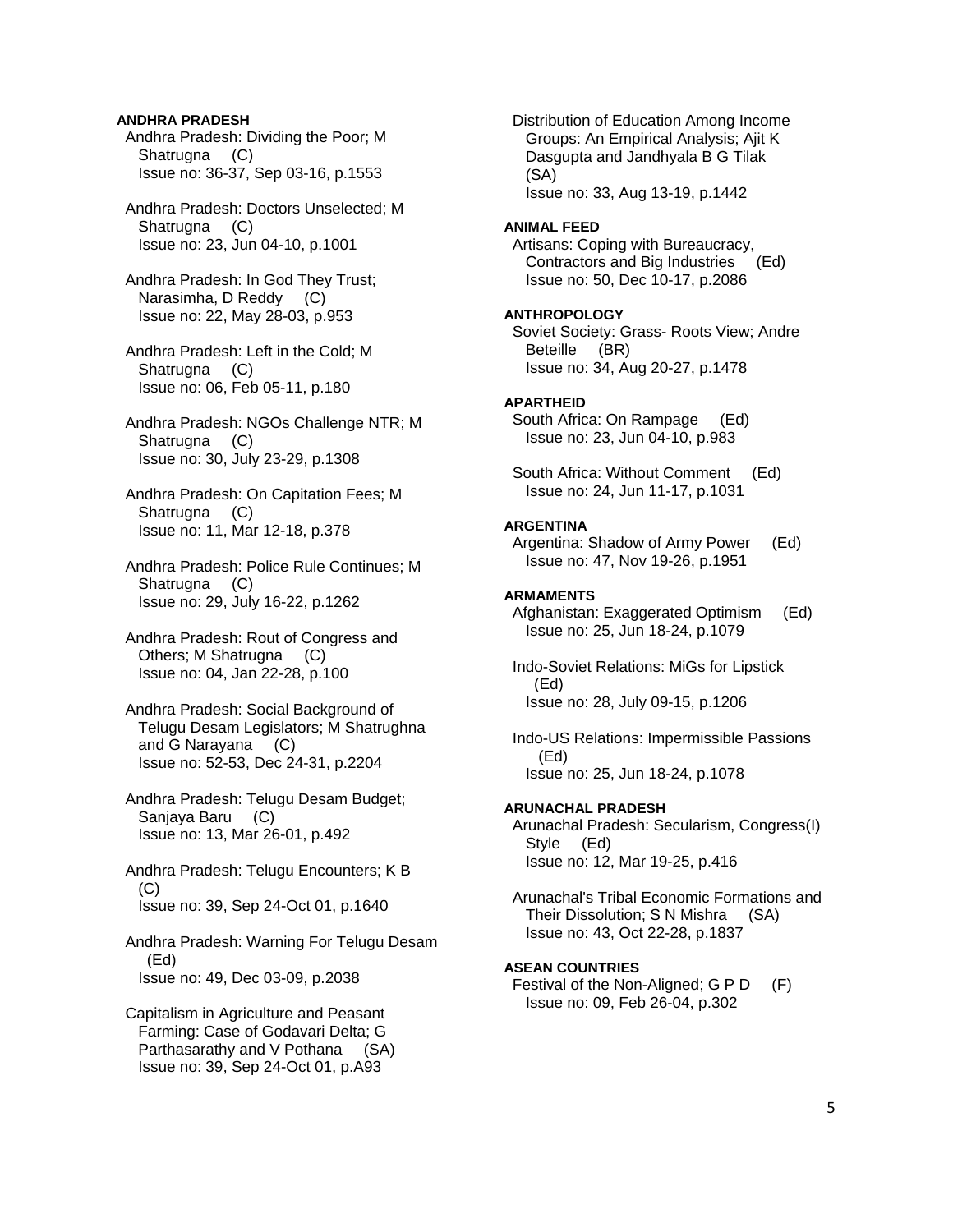# **ASIA**

- Asian Seamen in Britain: Worse Things Happen at Sea; Peter Moxley (C) Issue no: 23, Jun 04-10, p.1002
- Labour Absorption in Agriculture and Restricted Market for Manufacturing Industry: An Aspect of Long-Term Consequences of Colonial Policy in Asia; Sudipto Mundle (F) Issue no: 19-21, May 07-27, p.767
- Reinforcing Inequalities; P R Gopinath Nair (BR) Issue no: 09, Feb 26-04, p.303

# **ASIAN DEVELOPMENT BANK**

 Asian Development Bank: Second Thoughts On Self-Denial (Ed) Issue no: 12, Mar 19-25, p.415

### **ASSAM**

 Assam: Bonus Deaths in Tea Gardens; Udayon Misra (C) Issue no: 42, Oct 15-21, p.1782

 Assam: Change of Tracks (C) Issue no: 11, Mar 12-18, p.376

Assam: Election at Bayonet-Point (C) Issue no: 05, Jan 29-04, p.136

 Assam: Mounting Toll; Sukla Sen (LE) Issue no: 12, Mar 19-25, p.421

 Assam: Mounting Toll (Ed) Issue no: 07, Feb 12-18, p.198

 Assam: Not Unplanned (Ed) Issue no: 10, Mar 05-11, p.319

 Assam: Over to The Army (Ed) Issue no: 12, Mar 19-25, p.414

 Assam: Permanently Divided (Ed) Issue no: 18, Apr 30-06, p.658

 Assam: Point of No Return (Ed) Issue no: 06, Feb 05-11, p.162

 Assam: Resting Minorities (Ed) Issue no: 26, Jun 25-01, p.1122

Assam: Spoils for Consolidation (C) Issue no: 35, Aug 27-Sep 02, p.1508  Assam: The Labyrinth of Chauvinism; Hiren Gohain (C) Issue no: 16-17, Apr 16-29, p.632

 Assam: The Left's Folly (Ed) Issue no: 05, Jan 29-04, p.126

Assam: The Prime Minister and I (C) Issue no: 48, Nov 26-Dec 03, p.2005

 Assam: Time for Carrots (Ed) Issue no: 29, July 16-22, p.1251

 Assam: Towards Further Alienation; Udayon Misra (C) Issue no: 08, Feb 19-25, p.257

 Assam: Trends Within the Left; Udayon Misra (C) Issue no: 31, July 30-Aug 05, p.1349

 Assam: Why No Commission of Enquiry? (Ed) Issue no: 14, Apr 02-08, p.514

 Change and Correction?; Romesh Thapar (F) Issue no: 09, Feb 26-04, p.287

 Constitutional Fiddlesticks (Ed) Issue no: 08, Feb 19-25, p.241

 Farce and Tragedy (ED) Issue no: 01-02, Jan 01-14, p.03

 For a New NAM Scenario; Romesh Thapar (F) Issue no: 12, Mar 19-25, p.422

 Fraud in Assam (Ed) Issue no: 05, Jan 29-04, p.125

 Labyrinth Of Chauvinism (LE) Issue no: 29, July 16-22, p.1254

 Labyrinth Of Chauvinism; B C Sharma (LE) Issue no: 34, Aug 20-27, p.1456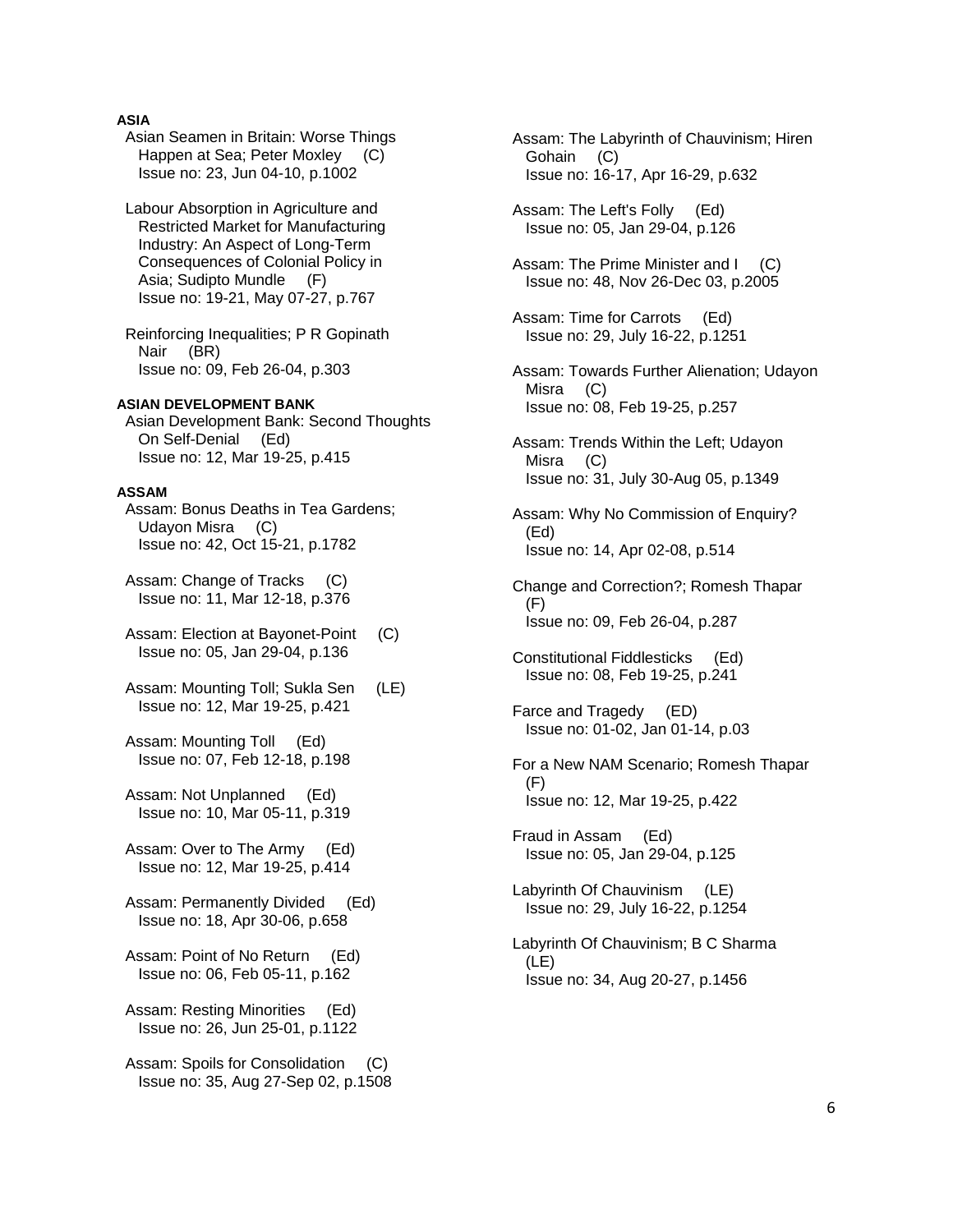### **ASSAM**

 Mass Media: Not All the Perfumes (Ed) Issue no: 10, Mar 05-11, p.319

 Massacres in Assam; Hiren Gohain (LE) Issue no: 12, Mar 19-25, p.421

 New Initiative for Assam; Satyanarayan Singh and Nandy Vaskar (LE) Issue no: 15, Apr 09-15, p.564

 No Miscalculation This (Ed) Issue no: 09, Feb 26-04, p.282

 Truth About Assam; Amiya Rao (LE) Issue no: 33, Aug 13-19, p.1419

 Truth about Assam; Sukla Sen (LE) Issue no: 41, Oct 08-14, p.1730

 Violence and Elections: Flexible Conscience; Amiya Rao (C) Issue no: 26, Jun 25-01, p.1142

 What Kind of Election? (ED) Issue no: 03, Jan 15-21, p.42

# **ASSEMBLY ELECTIONS**

 Andhra Pradesh: Warning For Telugu Desam (Ed) Issue no: 49, Dec 03-09, p.2038

 Maharashtra: Buying Peace (Ed) Issue no: 39, Sep 24-Oct 01, p.1638

 Punjab: Eyes on Election (Ed) Issue no: 36-37, Sep 03-16, p.1543

# **AUTOMOBILE ANCILLARIES**

 Challenge and Opportunity (C) Issue no: 08, Feb 19-25, p.244

# **AUTOMOBILE INDUSTRY**

 Japan's Entry (C) Issue no: 06, Feb 05-11, p.164

### **AWARDS AND REWARDS**

 Films: Gandhi: Film as Theology; Anand Patwardhan (C) Issue no: 16-17, Apr 16-29, p.635

 Financing Regional Development at State Lall (SA) Issue no: 43, Oct 22-28, p.1847 **BALANCE OF PAYMENT**  (Ed) Issue no: 52-53, Dec 24-31, p.2191 Balance of Payments: Cutting Corners (Ed) Issue no: 35, Aug 27-Sep 02, p.1494 Balance of Payments: Remittances to the Rescue (C) Issue no: 34, Aug 20-27, p.1460 British Imperialist Exploitation of India; Amiya Kumar Bagchi (BR) Issue no: 10, Mar 05-11, p.345 Come, Let's Pretend (Ed) Issue no: 25, Jun 18-24, p.1077 IMF's Liquidity Gap; I S G (F) Issue no: 39, Sep 24-Oct 01, p.1647 In the Red (ED) Issue no: 04, Jan 22-28, p.85 International Finance: Asymmetries, Old and New; I S Gulati (SA) Issue no: 11, Mar 12-18, p.391 Writing on the Wall (ED) Issue no: 01-02, Jan 01-14, p.02

### **BALUCHISTAN**

 Independent Baluchistan? Ataullah Mengal's Declaration of Independence; Lawrence Lifschultz (F) Issue no: 19-21, May 07-27, p.735

#### **BANDHS**

 Assam: Election at Bayonet-Point (C) Issue no: 05, Jan 29-04, p.136

 Jammu and Kashmir: Congress(I)'s Short-Sighted Games; Balraj Puri (C) Issue no: 49, Dec 03-09, p.2051

# **BACKWARD REGIONS**

Level: Case for a Location Tax; Vinay D

Balance of Payments: Avoidable Confusion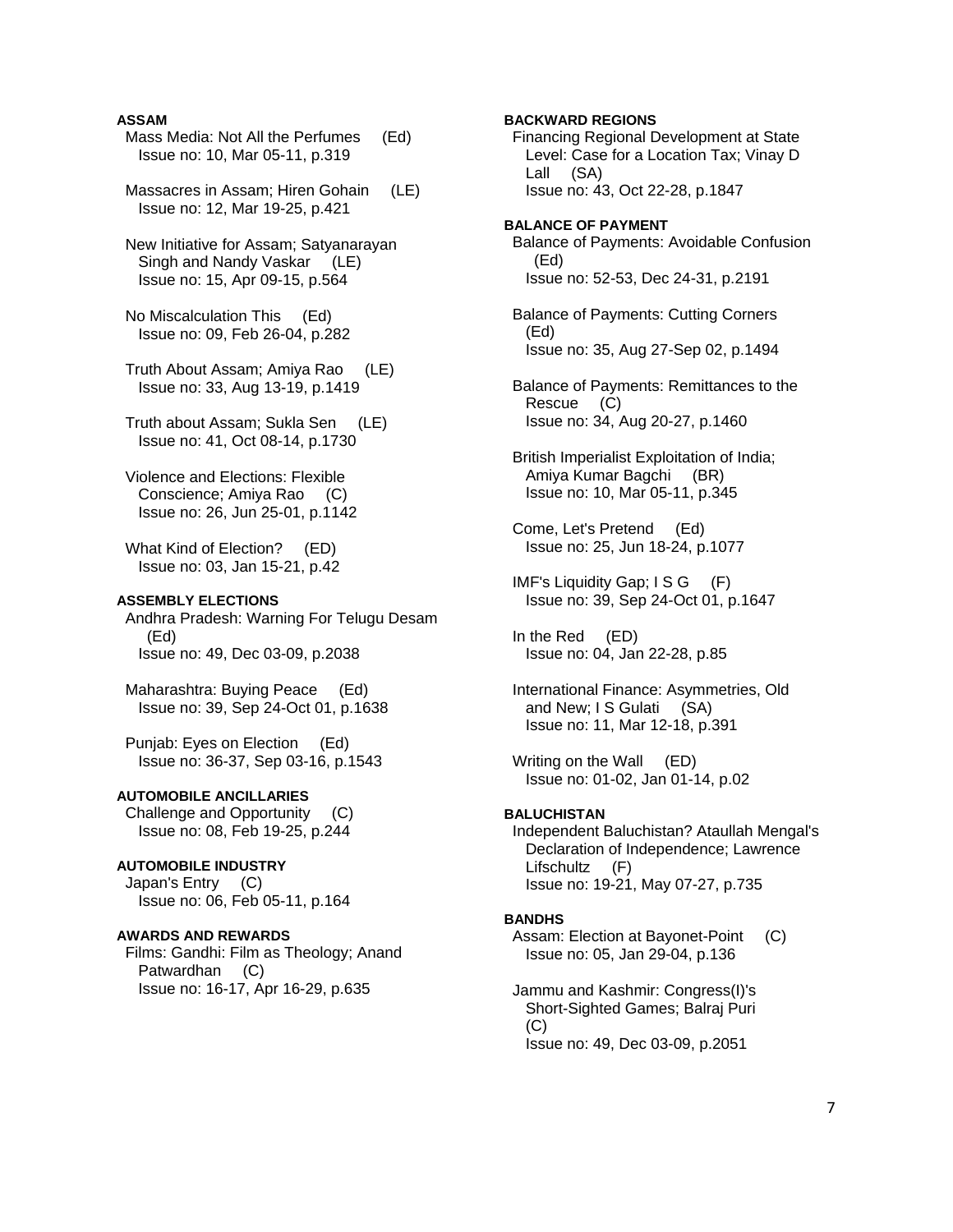# **BANDHS**

 West Bengal: Bandh: To What Purpose?; Ajit Roy (C) Issue no: 34, Aug 20-27, p.1459

# **BANGALORE**

 Energy in a Stratified Society: Case Study of Firewood in Bangalore; Amulya Kumar Reddy and Sudhakar B Reddy (SA) Issue no: 41, Oct 08-14, p.1757

### **BANGLADESH**

 Aspects of Cultural Policy in Bangladesh; Jnanbrata Bhattacharyya (SA) Issue no: 13, Mar 26-01, p.499

 Bangladesh: General's Dilemma (Ed) Issue no: 50, Dec 10-17, p.2087

 Bangladesh: Spirit of Ekushey (Ed) Issue no: 08, Feb 19-25, p.243

 Current Trends of Islam in Bangladesh; Emajuddin Ahamed (SA) Issue no: 25, Jun 18-24, p.1114

 Private Calculations (ED) Issue no: 01-02, Jan 01-14, p.03

 Winners and Losers: Peasant Mobility in Bangladesh; James K Boyce (BR) Issue no: 11, Mar 12-18, p.385

# **BANK DEPOSITS**

 Money and Banking: Window Dressing with a Vengeance (C) Issue no: 08, Feb 19-25, p.256

#### **BANK MANAGEMENT**

 Monetary Policy: Stances and Strokes; Bhabatosh Datta (OP) Issue no: 04, Jan 22-28, p.109

### **BANKS AND BANKING**  Asian Development Bank: Second Thoughts On Self-Denial (Ed) Issue no: 12, Mar 19-25, p.415

 Banking Policy (BR) Issue no: 26, Jun 25-01, p.1146

 Banks' Advances to Priority Sectors: An Enquiry into the Causes of Concentration; V B Angadi (SA) Issue no: 13, Mar 26-01, p.503

 Inflation Accounting Standards for Banking: A Note; C S Balasubramaniam (RA) Issue no: 35, Aug 27-Sep 02, p.M134

 Labour Management Relations in Banking Industry; Baldev R Sharma (RA) Issue no: 09, Feb 26-04, p.M13

 Let Them Stew in Their Own Juice (C) Issue no: 01-02, Jan 01-14, p.04

 Monetary Policy: Dark Areas (Ed) Issue no: 05, Jan 29-04, p.126

 Monetary Policy: Stances and Strokes; Bhabatosh Datta (OP) Issue no: 04, Jan 22-28, p.109

 Money and Banking: At Peace with IMF  $(C)$ Issue no: 18, Apr 30-06, p.679

 Money and Banking: Fudging for the Fund's Sake (C) Issue no: 25, Jun 18-24, p.1089

 Money and Banking: Window Dressing with a Vengeance (C) Issue no: 08, Feb 19-25, p.256

- Productivity and Profitability of Banks in India; V B Angadi and John V Devraj (RA) Issue no: 48, Nov 26-Dec 03, p.M160
- Profits and Profitability of Indian Commercial Banks in Seventies; S K Verghese (RA) Issue no: 48, Nov 26-Dec 03, p.M145

 Shift in Preferences (C) Issue no: 05, Jan 29-04, p.128

 South Africa: Role of Foreign Banks; Neera Chandhoke (C) Issue no: 12, Mar 19-25, p.433

 The South Bank Proposal : Is OPEC Participation Critical; I S G (F) Issue no: 48, Nov 26-Dec 03, p.2009

 Uneven Patchwork (BR) Issue no: 38, Sep 17-23, p.1616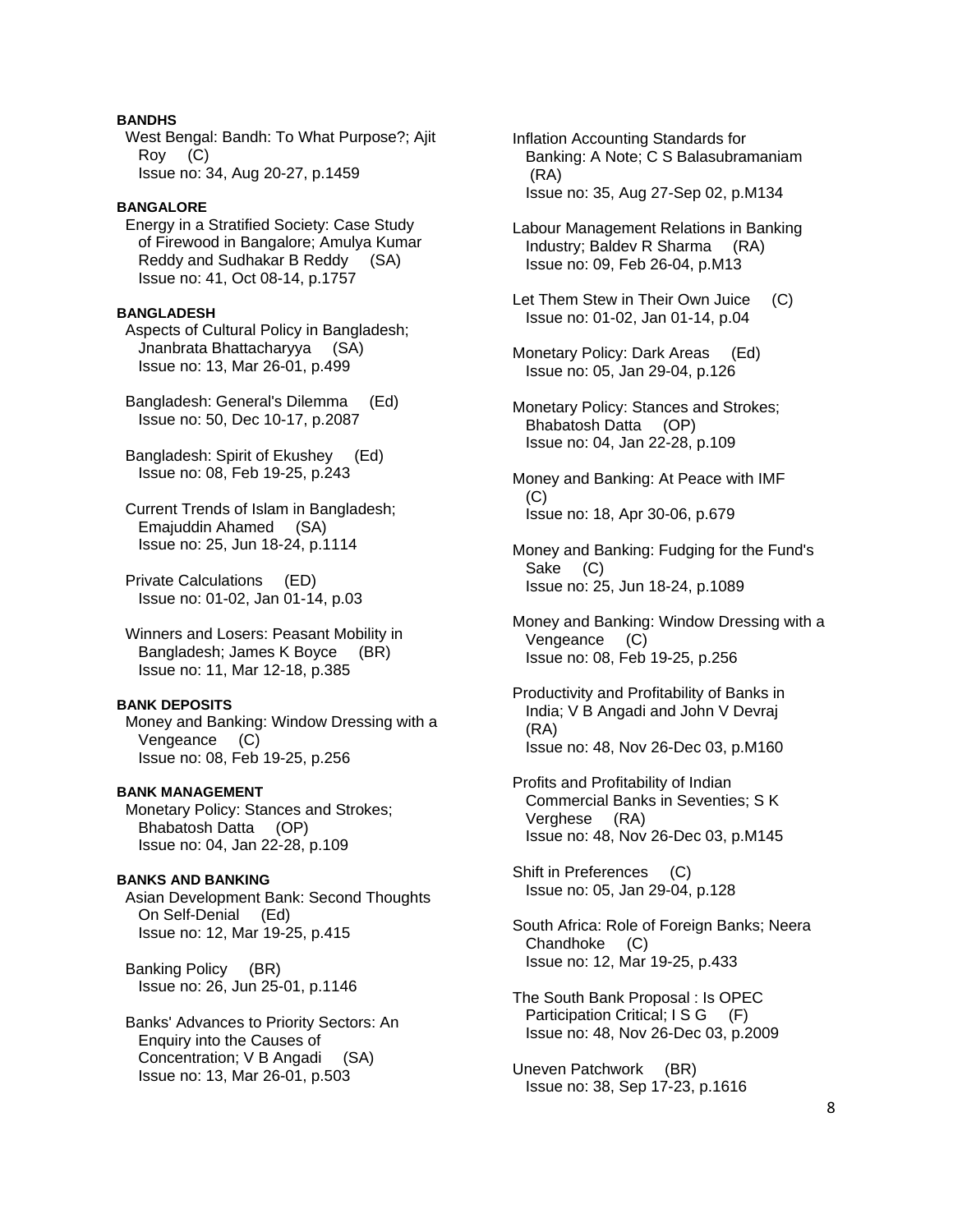### **BELGRADE**

 Belgrade: Pointers to the Eighties; Frederick F Clairmonte (C) Issue no: 39, Sep 24-Oct 01, p.1661

### **BHUTAN**

 Foreign Policy: Greater Realism on Bhutan (Ed) Issue no: 15, Apr 09-15, p.558

### **BIHAR**

 Bihar: Menacing Initiatives (Ed) Issue no: 11, Mar 12-18, p.362

 Bihar: Part of the Same Play; Arun P Sinha (C) Issue no: 43, Oct 22-28, p.1823

 Bihar: Quoting Scripture (Ed) Issue no: 18, Apr 30-06, p.659

 Gua Again; Mahasveta Devi (C) Issue no: 41, Oct 08-14, p.1739

 Original Parody (Ed) Issue no: 09, Feb 26-04, p.283

#### **BIRTH RATE**

 Poverty and Fertility: A Review of Theory and Evidence; N Krishnaji (F) Issue no: 19-21, May 07-27, p.865

# **BIS**

 Blinkered View of World Economic Output: Report of Bank for International Settlements; S K V (C) Issue no: 27, Jul 02-08, p.1171

 World Economy: BIS Disowns Reaganomics  $(C)$ Issue no: 28, July 09-15, p.1225

### **BJP**

 BJP: All Options Open (Ed) Issue no: 16-17, Apr 16-29, p.607

 Madhya Pradesh: Setback to BJP (C) Issue no: 24, Jun 11-17, p.1042

# **BLACK MARKET**

 Unaccounted Economy in India: A Critical Review of Some Recent Estimates; Shankar Acharya (SA) Issue no: 49, Dec 03-09, p.2057

# **BLACK MONEY**

 Estimates of Black Income: A Critique of Gutmann Method; J C Sandesara (SA) Issue no: 14, Apr 02-08, p.547

 Informal Credit Markets and Black Money: Do They Frustrate Monetary Policy?; Shankar Acharya and Srinivasa Madhur (SA) Issue no: 41, Oct 08-14, p.1751

 Monetary Policy: Stances and Strokes; Bhabatosh Datta (OP) Issue no: 04, Jan 22-28, p.109

 Unaccounted Economy in India: A Critical Review of Some Recent Estimates; Shankar Acharya (SA) Issue no: 49, Dec 03-09, p.2057

### **BORDER DISPUTES**

 Beyond the Border Dispute; G P D (F) Issue no: 44, Oct 29-Nov 04, p.1875

### **BOMBAY**

 Population Growth in Greater Bombay: Some Emerging Patterns; Malini Karkal (SA) Issue no: 04, Jan 22-28, p.119

#### **BONDED LABOUR**

 Telangana Movement Revisited; K Balagopal (D) Issue no: 18, Apr 30-06, p.709

### **BOOKS REVIEWED**

 Appadorai, A (ed): "Select Documents on India's Foreign Policy and Relations, 1947-1972" Issue no: 01-02, Jan 01-14, p.24

 Bagchi, Amiya Kumar and Nirmala Banerjee, (eds): "Change and Choice in Indian Industry" Issue no: 03, Jan 15-21, p.65

 Banerji, A K: "Aspects of Indo-British Economic Relations 1858-1898" Issue no: 10, Mar 05-11, p.345

 Baxi, Upendra: "Alternatives in Development: Law-The Crisis of the Indian Legal System" Issue no: 32, Aug 06-12, p.1388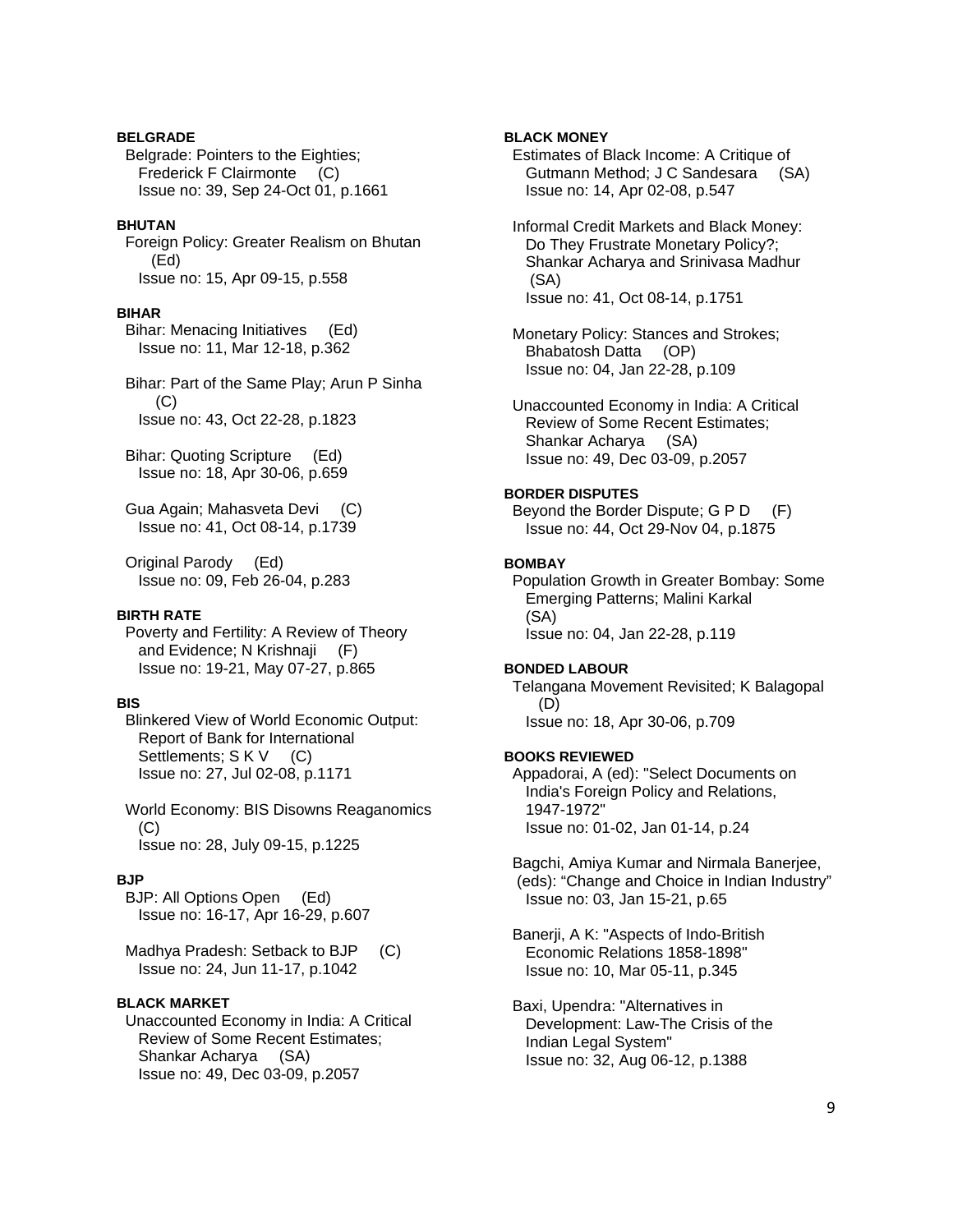### **BOOKS REVIEWED**

- Bay, Christian: "Strategies of Political Emancipation" Issue no: 14, Apr 02-08, p.539
- Byres, T J (Ed): "Sharecropping and Sharecroppers" Issue no: 47, Nov 19-26, p.1968
- Centre for Science and Environment: "The State of India's Environment, 1982: A Citizen's Report" Issue no: 16-17, Apr 16-29, p.638
- Centre for Science and Environment: "The State of India's Environment, 1982: A Citizen's Report" Issue no: 16-17, Apr 16-29, p.641
- Chelliah, Raja et.al: "Trends and Issues in Indian Federal Finance" Issue no: 22, May 28-03, p.965
- D'Abreo, Desmond: "People and Forests" Issue no: 13, Mar 26-01, p.497
- Dasgupta, Parth: "The Control of Resources" Issue no: 51, Dec 17-24, p.2161
- David, Robertson (Ed): "The Frontiers of Political Theory: Essays in a Revitalised Discipline" Issue no: 45-46, Nov 05-18, p.1925
- Dhanagare, D N: "Peasant Movements in India" Issue no: 49, Dec 03-09, p.2054
- Dhawan, B D: "Development of Tubewell Irrigation in India" Issue no: 30, July 23-29, p.1315
- Ernest, Dieter: "Restructuring World Industry in a Period of Crisis-The Role of Innovation: An Analysis of Recent Development in the Semiconductor Industry" Issue no: 32, Aug 06-12, p.1393
- Etienne, Gilbert: "India's Changing Rural Scene, 1963-1979" Issue no: 15, Apr 09-15, p.535

 Francoise, Allain: "The Other Man: Conversations With Graham Greene" Issue no: 43, Oct 22-28, p.1825

- Ghosh, D N: "Banking Policy in India: An Evaluation" Issue no: 26, Jun 25-01, p.1146
- Goldsmith, Raymond W: "The Financial Development of India, 1860-77" Issue no: 43, Oct 22-28, p.1833
- Green, R H; K Kiljunen and M L Kiljunen (eds): "Namibia, The Last Colony" Issue no: 13, Mar 26-01, p.498
- Guha, Ranajit (Ed): "Subaltern Studies-I: Writtings on South Asian History and Society " Issue no: 33, Aug 13-19, p.1432
- Horowitz, Donald L: "Coup Theories and Officers' Motives" Issue no: 04, Jan 22-28, p.112
- Humphrey, Caroline: "Karl Marx Collectives: Economy, Society and Religion in Siberian Collective Farm" Issue no: 34, Aug 20-27, p.1478
- Janvry, Alain de: "Agrarian Crisis and Reformism in Latin America: A Review of the Agrarian Question and Reformism in Latin America" Issue no: 52-53, Dec 24-31, p.A118
- Jaswal, N K and N V Kolte: "Development of Drought Prone Areas" Issue no: 36-37, Sep 03-16, p.1562
- Kaplan, Fred: "The Wizards of Armageddon" Issue no: 41, Oct 08-14, p.1750
- Kochanck, A K: "Interest Groups and Development: Business and Politics in Pakistan" Issue no: 44, Oct 29-Nov 04, p.1878
- Kundu, Amitabh and Moonis Raza: "Indian Economy: The Regional Dimension" Issue no: 27, Jul 02-08, p.1175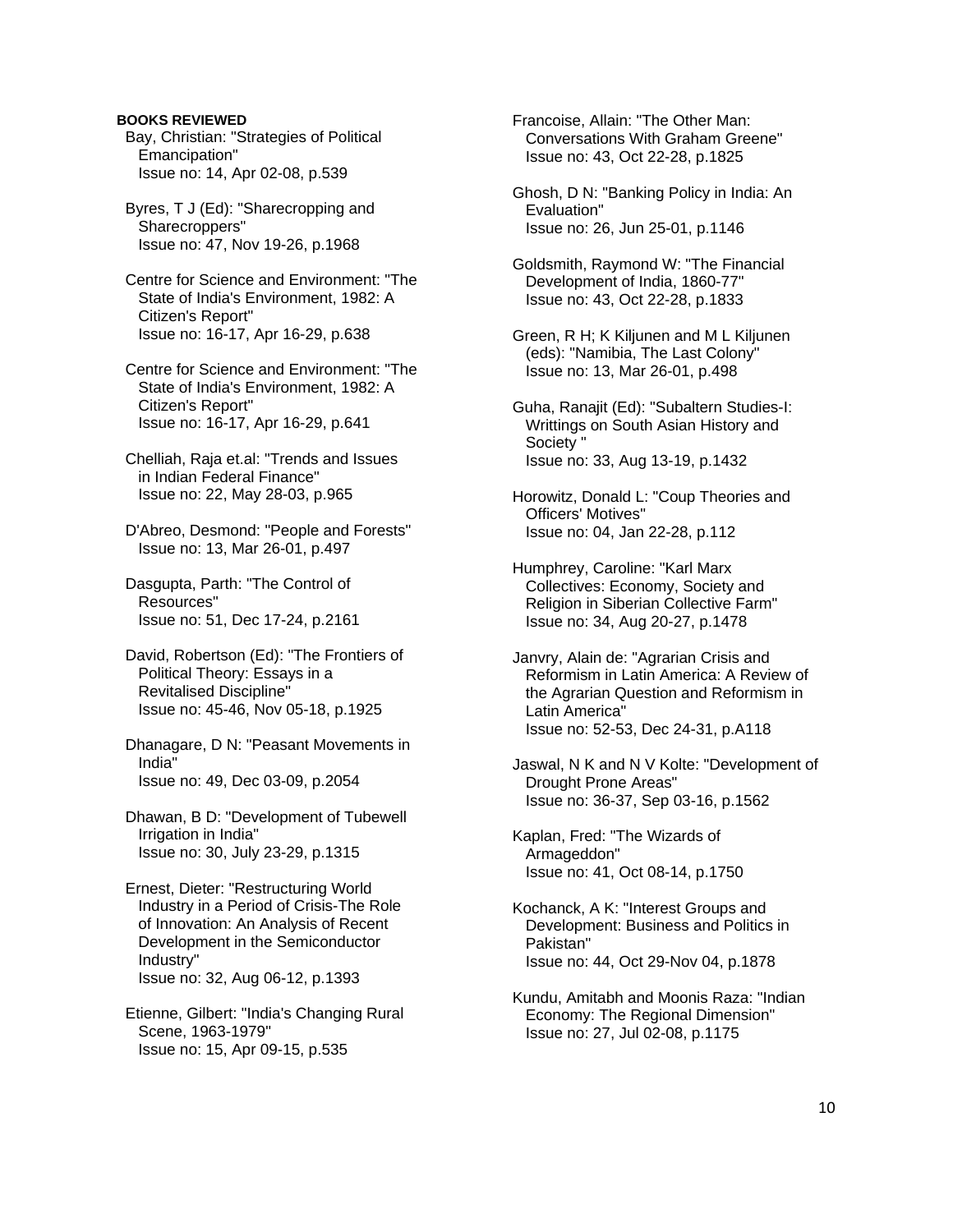# **BOOKS REVIEWED**

 Mamdani, Mahmood: "Imperialism and Fascism in Uganda" Issue no: 38, Sep 17-23, p.1614

 Mamkoottam, Kuriakose: "Trade Unionism-Myth and Reality: Unionism in Tata Iron and Steel Company" Issue no: 12, Mar 19-25, p.438

 Mannath Nath: "Partition and Independence of India" Issue no: 48, Nov 26-Dec 03, p.2013

 Manseirgh, Nicholas and Penderel Moon (eds): "The Transfer of Power 1942-7: Vol XI, The Mountbatten Viceroyalty: Announcement and Reception of the 3 June Plan, 31 May-7 July 1947" Issue no: 14, Apr 02-08, p.536

 Norris, Ruth: "Pills, Pesticides and Profits: The International Trade in Toxic Substance" Issue no: 07, Feb 12-18, p.217

 Papworth John: "New Politics" Issue no: 14, Apr 02-08, p.539

 Payer, Cheryl: "The World Bank: A Critical Analysis" Issue no: 08, Feb 19-25, p.262

 Puri, Balraj: "Jammu and Kashmir: Triumph and Tragedy of Indian Federalisation" Issue no: 29, July 16-22, p.1277

 Qaisar, Ahsan Jan: "The Indian Response to European Technology and Culture, 1498-1707" Issue no: 01-02, Jan 01-14, p.25

 Radhey Mohan (Ed): "Gandhian Economic System" Issue no: 42, Oct 15-21, p.1791

 Ranade, C G; K H Rao and D C Sah: "Groundnut Marketing: A Study of Co-operative and Private Trade Channels" Issue no: 26, Jun 25-01, p.1145

 Rangaswamy, P: "Dry Farming Technology in India: A Study of its Profitabality in Selected Areas" Issue no: 36-37, Sep 03-16, p.1562

 Rao, Hemalata: "Centre-State Financial Relations" Issue no: 22, May 28-03, p.965

 Rao, S Sarveswara and V N Deshpande (eds): "Poverty an Interdisciplinary Approach" Issue no: 06, Feb 05-11, p.185

 Rao, V K R V: "India's National Income 1950-1980: An Analysis of Economic Growth and Change" Issue no: 24, Jun 11-17, p.1051

 Raychaudhuri, Tapan and Irfan Habib (Ed): "The Cambridge Economic History of India" Issue no: 40, Oct 01-07, p.1707

 Richards, P and M Leonor: "Education and Income Distribution in Asia" Issue no: 09, Feb 26-04, p.303

 Rocmer, John: "A General Theory of Exploitation and Class" Issue no: 52-53, Dec 24-31, p.2213

 Rohini, P R; S V Sujata and C Neelam: "My Life Is One Long Struggle: Women, Work, Organisation and Struggle" Issue no: 51, Dec 17-24, p.2162

 Roy, Ramashray (Ed): "Politics of International Economic Relations" Issue no: 39, Sep 24-Oct 01, p.1665

 Rustomji, Nari: "Imperilled Frontiers: India's North-Eastern Borderlands" Issue no: 28, July 09-15, p.1232

 Safa, Helen I (Ed): "Towards a Political Economy of Urbanisation in Third World Countries" Issue no: 35, Aug 27-Sep 02, p.1515

 Sangave, V A: "Jaina Community: A Social Survey" Issue no: 05, Jan 29-04, p.149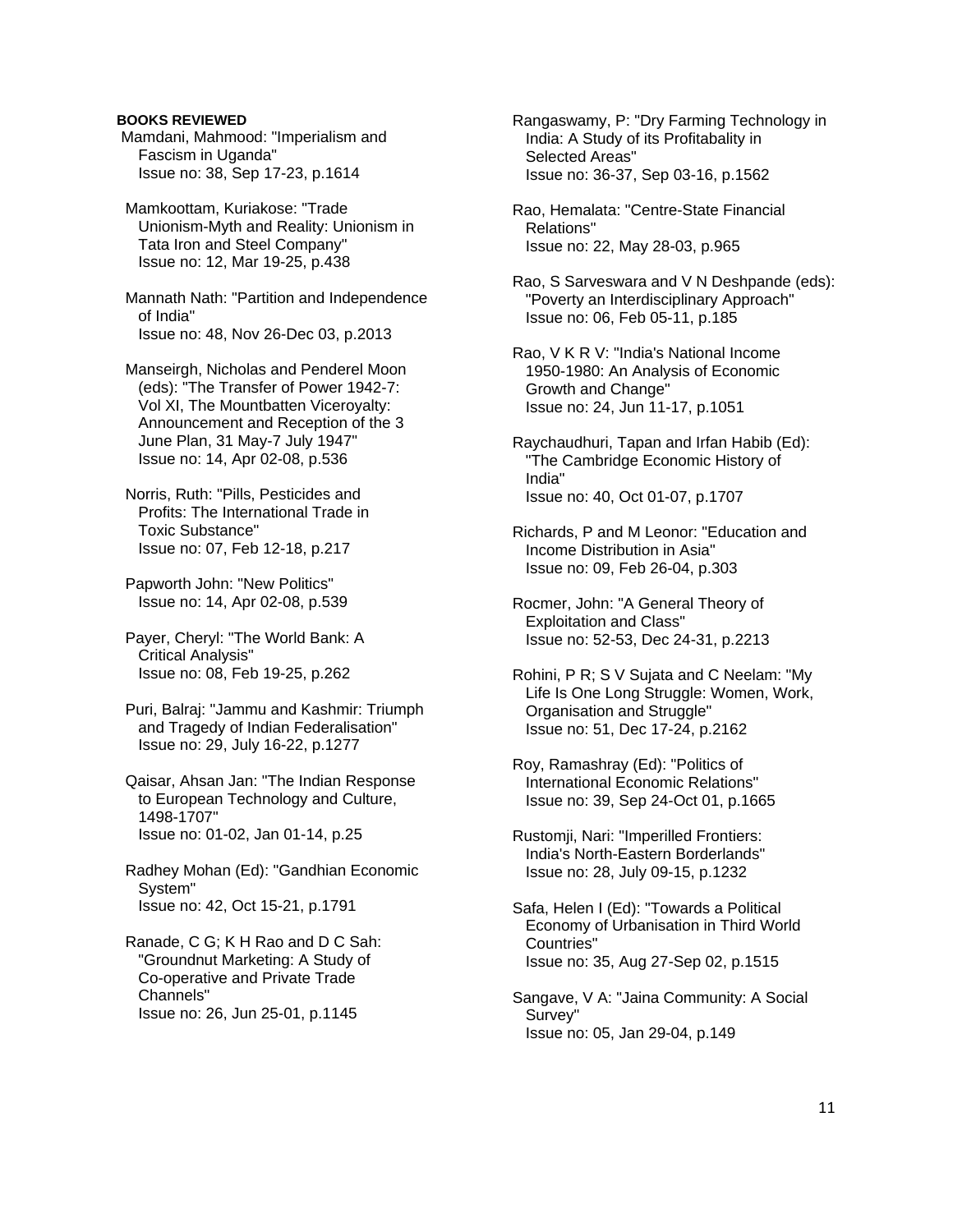# **BOOKS REVIEWED**

 Sathe, S P; Shaila Kunchur and Smita Kashikar: "Legal Profession-Its Contribution to Social Change: A Survey of the Pune City Bar" Issue no: 34, Aug 20-27, p.1474

 Schendel, Willem Van: "Peasant Mobility: The Odds of Life in Rural Bangladesh" Issue no: 11, Mar 12-18, p.385

 Seshadri, R K: "A Swadeshi Bank From South India" Issue no: 38, Sep 17-23, p.1616

 Sheth, N R (Ed): "Industrial Sociology in India: A Book of Readings" Issue no: 41, Oct 08-14, p.1747

 Singer, Daniel: "The Road to Gdansk: Poland and the USSR" Issue no: 26, Jun 25-01, p.1147

 Sinha, Baswan: "Economic Appraisal of Irrigation Project in India" Issue no: 30, July 23-29, p.1315

 Sivakumar, Chitra: "Education, Social Inequality and Social Change in Karnataka" Issue no: 28, July 09-15, p.1230

 Sundaram, G: "Commercial Policy of the European Economic Community and the Association Agreement" Issue no: 45-46, Nov 05-18, p.1922

 Sunday Times Insight Team: "The Falklands War: The Full Story" Issue no: 10, Mar 05-11, p.348

 Sundrum, R M: "Development Economics: A Framework For Analysis and Policy" Issue no: 50, Dec 10-17, p.2111

 Verghese, K E: "Slow Flows The Pampa: Socio-Economic Changes in a Kuttanad Village in Kerala" Issue no: 07, Feb 12-18, p.216

 Vohra, Dewan C: "Indian Aid Diplomacy in the Third World" Issue no: 39, Sep 24-Oct 01, p.1665

# **BORDER DISPUTES**

 Afghanistan and Imperial Choice; Kannan Srinivasan (C) Issue no: 25, Jun 18-24, p.1096

 Hardening Attitudes (Ed) Issue no: 26, Jun 25-01, p.1121

 West Asia: Fluid Frontiers of Israel; Gulshan Dhanani (C) Issue no: 26, Jun 25-01, p.1144

# **BRAHMAPUTRA VALLEY**

 Plantation Economy and Land Tenure System in Brahmaputra Valley, 1839-1914; Keya Dasgupta (SA) Issue no: 29, July 16-22, p.1280

### **BRAZIL**

 Energy Policies in Brazil; Jose Goldemberg (SA) Issue no: 09, Feb 26-04, p.305

### **BRITAIN**

 Asian Seamen in Britain: Worse Things Happen at Sea; Peter Moxley (C) Issue no: 23, Jun 04-10, p.1002

 CHOGming and CHOGMists; Romesh Thapar (F) Issue no: 49, Dec 03-09, p.2043

 A Minority Government in Britain; Ruth Glass (C) Issue no: 34, Aug 20-27, p.1463

#### **BRITISH RULE**

 The Bigoted Julaha; Gyanendra Pandey (RA) Issue no: 05, Jan 29-04, p.PE19

#### **BUDDHISM**

 Wide Spectrum on Tibetology; Ashim Kumar Roy (BR) Issue no: 29, July 16-22, p.1279

### **BUDGET**

 Andhra Pradesh: Telugu Desam Budget; Sanjaya Baru (C) Issue no: 13, Mar 26-01, p.492

 The Budget: Feat or Fake? (Ed) Issue no: 11, Mar 12-18, p.363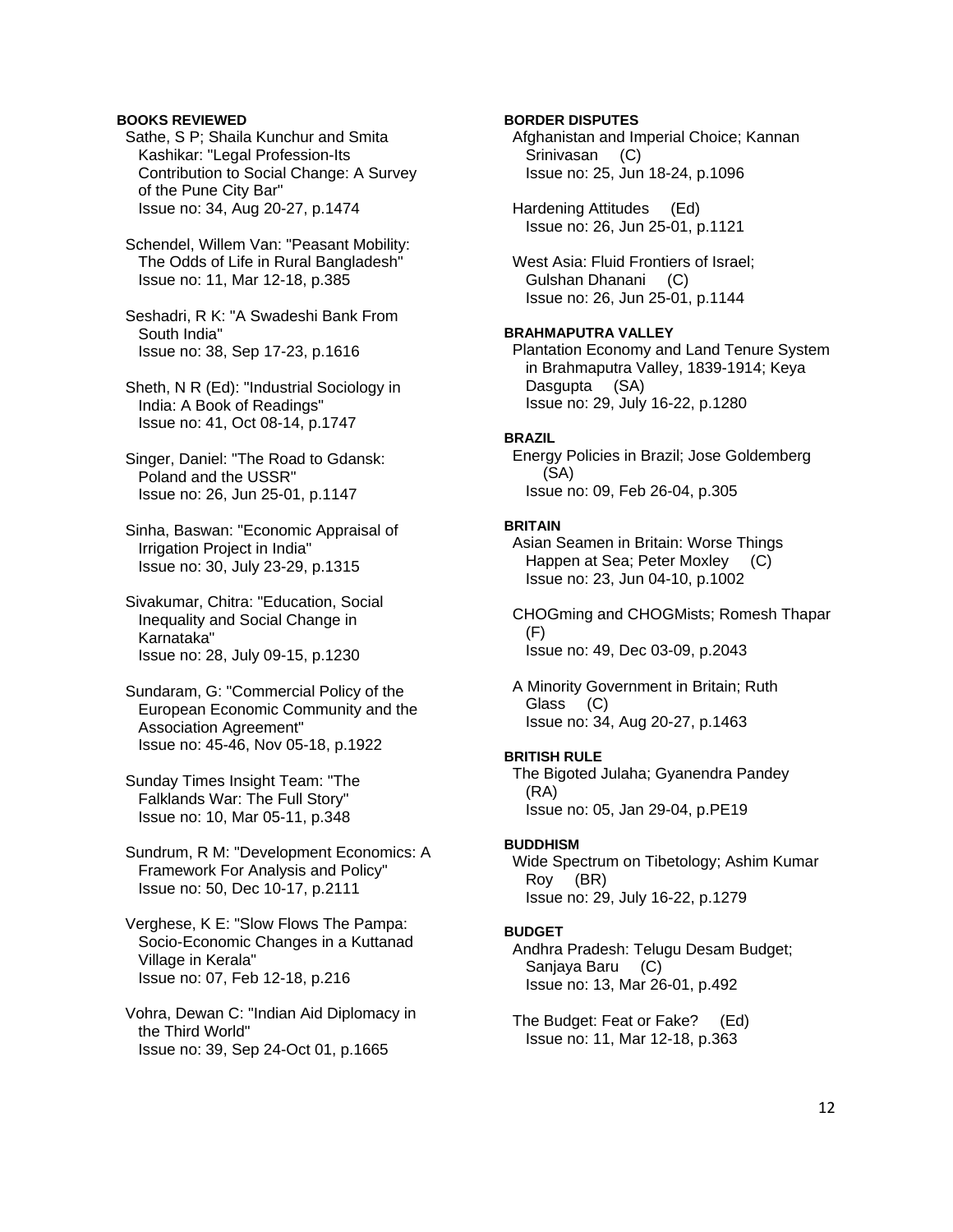# **BUDGET**

 The Budget: Outlays Without Results (Ed) Issue no: 10, Mar 05-11, p.318

 Defence Forces: Power and Pelf (Ed) Issue no: 18, Apr 30-06, p.658

 Kerala: A Wholly Financial Exercise; M E (C) Issue no: 15, Apr 09-15, p.582

 Mafia Take-overs?; Romesh Thapar (F) Issue no: 18, Apr 30-06, p.665

 More of the Same (Ed) Issue no: 10, Mar 05-11, p.317

# **BUDGET DEFICIT**

 Sorry State of Government Finances; B M (C) Issue no: 03, Jan 15-21, p.55

### **BUDGET, STATES-1983-1984**

 Jammu and Kashmir: Unpromising Fiscal Start; Balraj Puri (C) Issue no: 42, Oct 15-21, p.1784

### **BUDGET, UNION-1983-1984**

 The Budget and Resource Mobilisation; I S Gulati (SA) Issue no: 12, Mar 19-25, p.451

 Budget and the Plan; D T Lakdawala (SA) Issue no: 12, Mar 19-25, p.449

 Budget as an Instrument of Development; N J Jhaveri (SA) Issue no: 12, Mar 19-25, p.457

 Budget Proposals Need Credit Policy Support; M P Chitale (SA) Issue no: 12, Mar 19-25, p.471

 The Budget: A Critique of Its Rationale; Kaushik Basu (SA) Issue no: 12, Mar 19-25, p.447

 The Emptying Kitty (Ed) Issue no: 32, Aug 06-12, p.1369

 Playing upon Tax Blindness (Ed) Issue no: 12, Mar 19-25, p.413

 Some Macro-Economic Propositions around Current Budgetary Policy; Prabhat Patnaik (SA) Issue no: 12, Mar 19-25, p.443

 Union Budget 1983-84: All Along the IMF Line; Ranjit Sau (SA) Issue no: 16-17, Apr 16-29, p.643

### **BUREAUCRACY**

 Management Interventions in Established Bureaucracies; Rushikesh Maru, Nirmala Murthy and J K Satia (RA) Issue no: 35, Aug 27-Sep 02, p.M98

 Secretariat Speculations; Romesh Thapar (F) Issue no: 16-17, Apr 16-29, p.613

# **BUSINESS AND POLITICS**

 Business and Politics in Pakistan; Bhabani Sen Gupta (BR) Issue no: 44, Oct 29-Nov 04, p.1878

 Public Sector and the Political Push; B M (C) Issue no: 50, Dec 10-17, p.2098

### **BUSINESS CYCLE**

 World Economy: Contracting Poverty; John Cavanagh and Joy Hackel (C) Issue no: 31, July 30-Aug 05, p.1347

# **BUSINESSMEN**

 Mafias and Padayatras; Romesh Thapar (F) Issue no: 19-21, May 07-27, p.721

#### **CALCUTTA**

 Calcutta's Informal Sector: Theory and Reality; Emmanuel Romatet (SA) Issue no: 50, Dec 10-17, p.2115

 Demolition of Hutments in Calcutta (LE) Issue no: 30, July 23-29, p.1298

# **CAPITAL FORMATION**

Will CCI Explain? (C) Issue no: 42, Oct 15-21, p.1776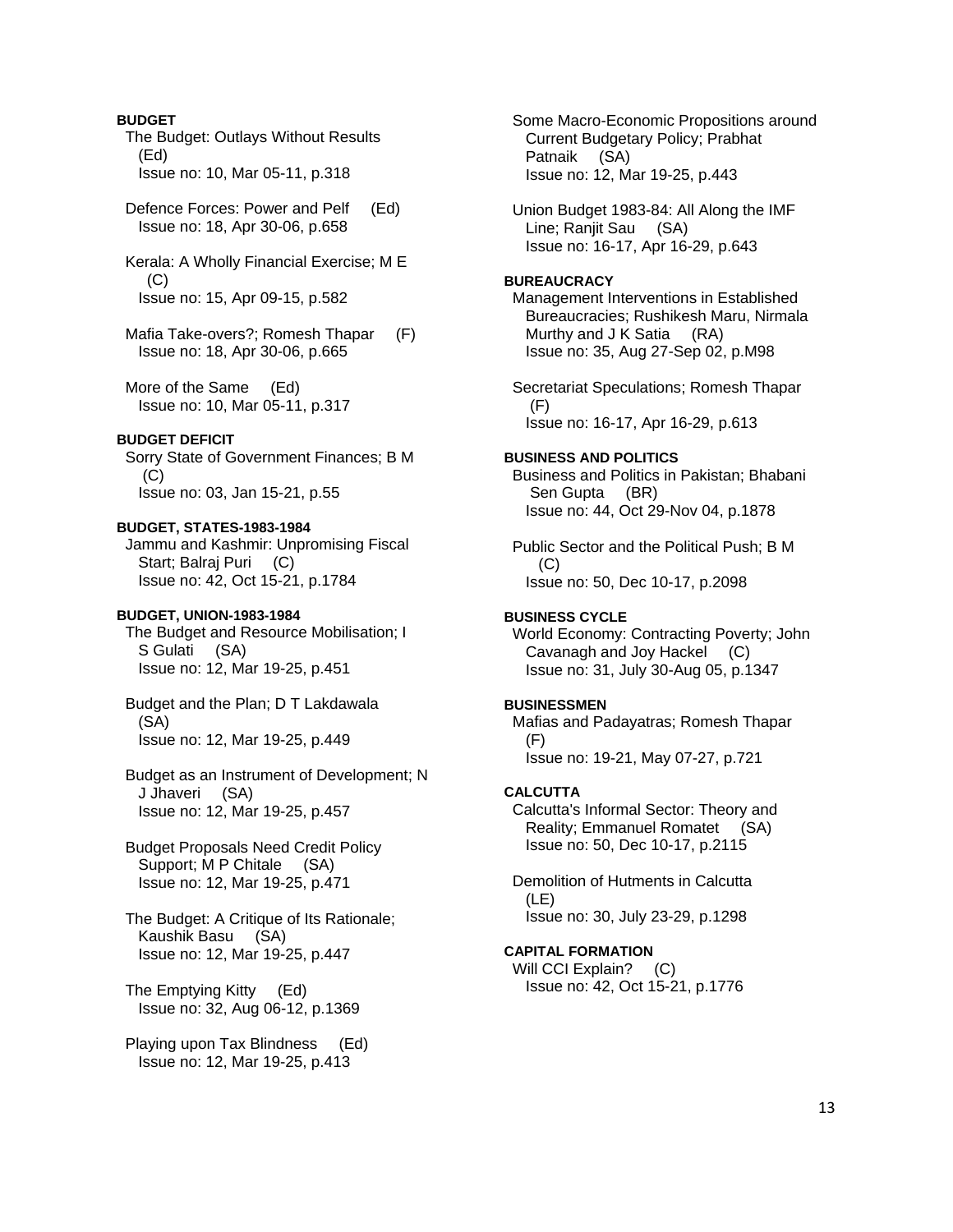# **CAPITALISM**

- Capitalism in Agriculture and Peasant Farming: Case of Godavari Delta; G Parthasarathy and V Pothana (SA) Issue no: 39, Sep 24-Oct 01, p.A93
- Dialectics of Capitalist Transformations and National Crystallisation: The Past and the Present of National Question in India; Javed Alam (RA) Issue no: 05, Jan 29-04, p.PE29
- United States: Restructuring American Capitalism; Richard Krooth (C) Issue no: 06, Feb 05-11, p.181

# **CASHEW INDUSTRY**

 Cashew: Poor Patch-up (C) Issue no: 10, Mar 05-11, p.321

# **CASTE CONFLICTS**

 Dialectics of Capitalist Transformations and National Crystallisation: The Past and the Present of National Question in India; Javed Alam (RA) Issue no: 05, Jan 29-04, p.PE29

# **CASTES AND CASTE SYSTEM**

 Andhra Pradesh: Casteism through Elections (C) Issue no: 07, Feb 12-18, p.213

 In the Wash; MSA Rao (BR) Issue no: 07, Feb 12-18, p.216

 Kerala: Reworking Caste Sums (Ed) Issue no: 38, Sep 17-23, p.1590

 Social Change among Jainas; Ashim Kumar Roy (BR) Issue no: 05, Jan 29-04, p.149

# **CEMENT INDUSTRY**

 Best of Both Worlds (C) Issue no: 04, Jan 16-23, p.89

 Creating a Shortage (C) Issue no: 11, Mar 12-18, p.364

# Singhbhum: A Countryside Slowly Dying; Mahasveta Devi (C) Issue no: 10, Mar 05-11, p.329

#### **CENSORSHIP**

 Civil Liberties: Film Censorship; A G Noorani (C) Issue no: 23, Jun 04-10, p.1000

# **CENSUS**

 Population Growth in Greater Bombay: Some Emerging Patterns; Malini Karkal (SA) Issue no: 04, Jan 22-28, p.119

 Under-Enumeration in Indian Censuses; K S Natarajan and K K Unni (D) Issue no: 09, Feb 26-04, p.314

### **CENTRAL AMERICA**

 Central America: Roots of Terrorism; Edmond De Clermont (C) Issue no: 32, Aug 06-12, p.1384

 Reagan Policy in Central America; Sudhir Sen (C) Issue no: 23, Jun 04-10, p.1003

 Treading Cautiously (ED) Issue no: 04, Jan 22-28, p.87

# **CENTRE-STATE FINANCIAL RELATIONS**

 Beyond Financial Devolution (Ed) Issue no: 13, Mar 26-01, p.477

### **CENTRE-STATE RELATIONS**

 Andhra Pradesh: Cyclone and Politics (C) Issue no: 47, Nov 19-26, p.1962

Assam: The Prime Minister and I (C) Issue no: 48, Nov 26-Dec 03, p.2005

 Centre-State Relations: A Good Lead (C) Issue no: 38, Sep 17-23, p.1606

 Centre-State Relations: Southern Chief Ministers' Meeting; T V Sathyamurthy (C) Issue no: 15, Apr 09-15, p.576

 Constitutionalism as Political Escapism: Restructuring Centre-state Relations; Anil Nauriya (P) Issue no: 47, Nov 19-26, p.1966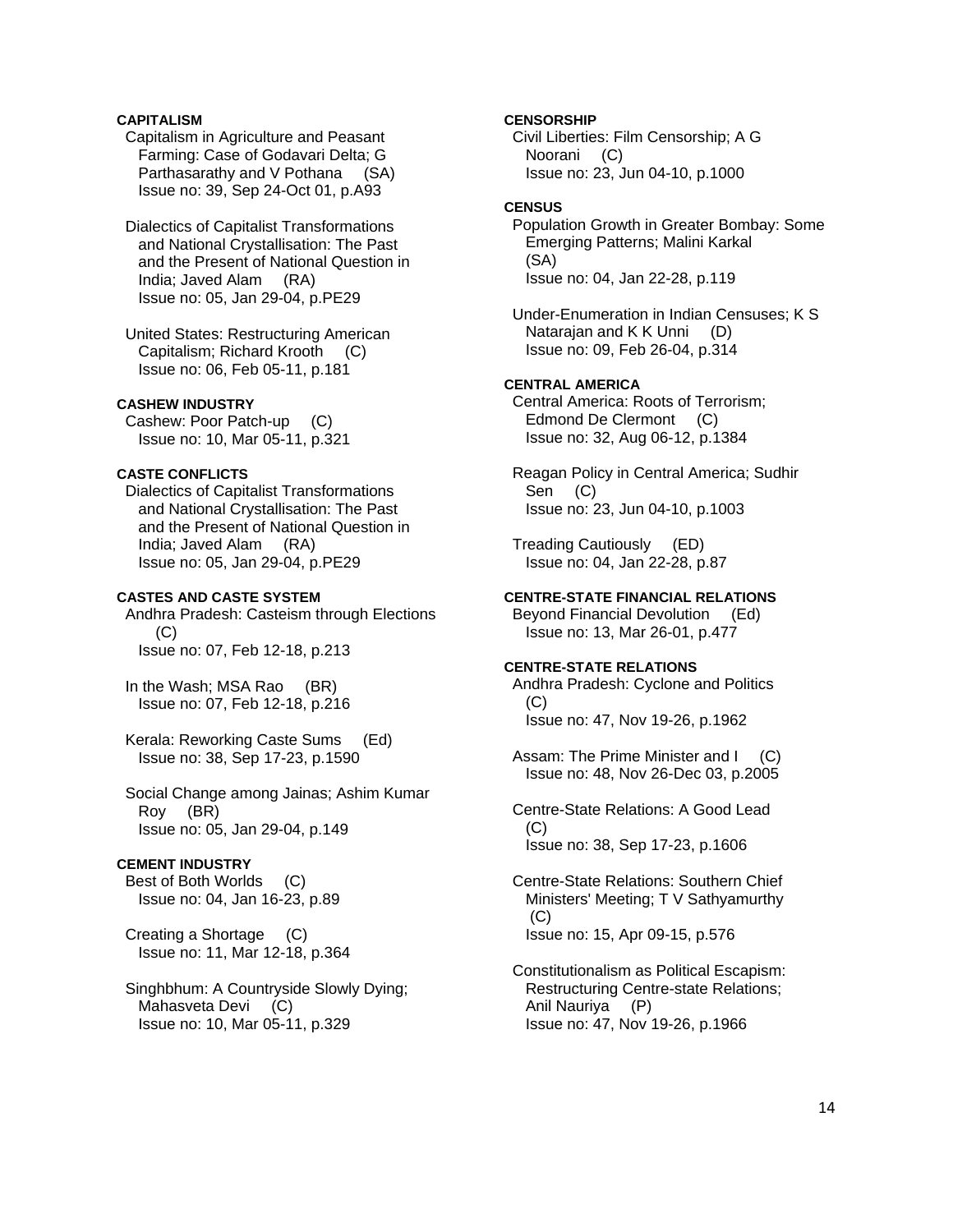# **CENTRE-STATE RELATIONS**

 Rethinking Centre-State Relations: A Struggle for Power; Rajni Kothari (P) Issue no: 43, Oct 22-28, p.1831

 Sarkaria Commission: Ruse or for Real (Ed) Issue no: 13, Mar 26-01, p.478

 Union-State Relation: Basics and Details (Ed) Issue no: 39, Sep 24-Oct 01, p.1638

# **CHEMICAL INDUSTRY**

 Caught in a Rut (C) Issue no: 09, Feb 26-04, p.284

# **CHILD LABOUR**

 Child Labour: Non-Solution (Ed) Issue no: 43, Oct 22-28, p.1814

 Match Making Children in Sivakasi; Manu N Kulkarni (D) Issue no: 43, Oct 22-28, p.1855

 There's Blood on Those Matchsticks: Child Labour in Sivakasi; Smitu Kothari (SA) Issue no: 27, Jul 02-08, p.1191

### **CHILE**

 Chile: End of the Road? (Ed) Issue no: 28, July 09-15, p.1207

# **CHINA**

 Agricultural Growth in China and India: Role of Price and Non-Price Factors; K N Raj (SA) Issue no: 03, Jan 15-21, p.69

# China: Changes in Political Structure; Jorgen Delman and Peer Moller Christensen (C) Issue no: 08, Feb 19-25, p.258

 Conflicts over Food; I S Gulati (LE) Issue no: 09, Feb 26-04, p.290

 De-Collectivisation of Agriculture in China, 1979-82: A Long Term Perspective; Peter Nolan (SA) Issue no: 32, Aug 06-12, p.1395

 De-Collectivisation of Agriculture in China, 1979-82: A Long Term Perspective; Peter Nolan (SA) Issue no: 33, Aug 13-19, p.1434

 Famine and Extra Deaths in China; K N Raj (F) Issue no: 01-02, Jan 01-14, p.09

 Famine and Extra Deaths in China; Amartya Sen (LE) Issue no: 06, Feb 05-11, p.167

 Famine and Extra Deaths in China; K N Raj (LE) Issue no: 08, Feb 19-25, p.249

 Famine and Extra Deaths in China; Amartya Sen (LE) Issue no: 09, Feb 26-04, p.289

 Famine Deaths in China; Dharam Kumar (LE) Issue no: 05, Jan 29-04, p.132

Mavericks and Diplomats; G P D (F) Issue no: 06, Feb 05-11, p.183

 Plan, Market or Cultural Revolution in China; Peer Moller Christensen (SA) Issue no: 16-17, Apr 16-29, p.648

### **CIVIC SOCIETY**

 On Why We Do Not Try to Walk Off Without Paying after a Tax-Ride; Kaushik Basu (P) Issue no: 48, Nov 26-Dec 03, p.2011

# **CIVIL LAW**

 Civil Liberties: Mandamus as the Citizen's Weapon; A G Noorani (C) Issue no: 05, Jan 29-04, p.137

### **CIVIL LIBERTIES**

 Civil Liberties: Citizen and Public Money; A G Noorani (C) Issue no: 47, Nov 19-26, p.1963

 Civil Liberties: Civil Liberties Literacy; A G Noorani (C) Issue no: 30, July 23-29, p.1305

 Civil Liberties: Compensating the Wronged; A G Noorani (C) Issue no: 10, Mar 05-11, p.336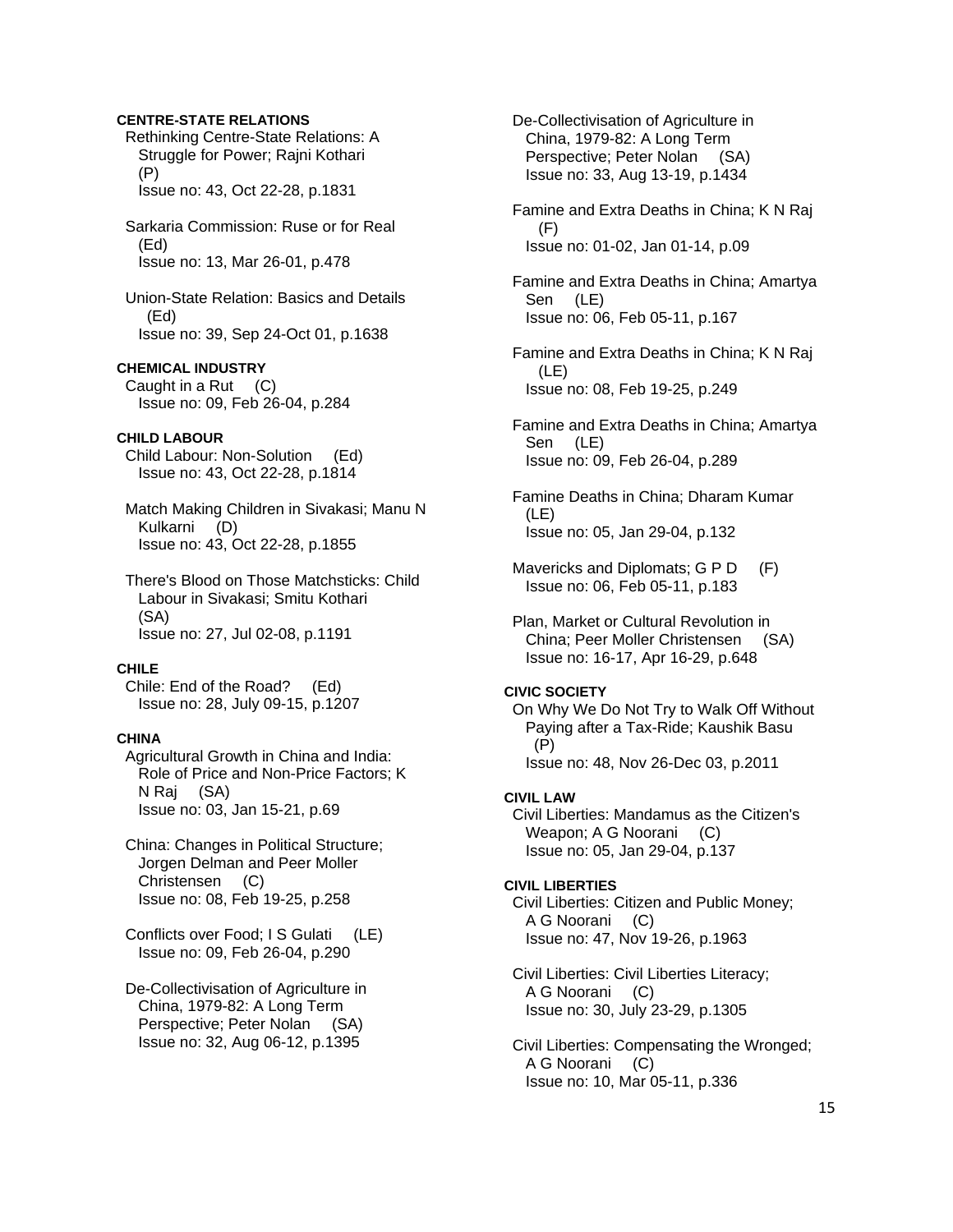### **CIVIL LIBERTIES**

 Civil Liberties: Doctors and Human Rights; A G Noorani (C) Issue no: 43, Oct 22-28, p.1825

 Civil Liberties: Film Censorship; A G Noorani (C) Issue no: 23, Jun 04-10, p.1000

 Civil Liberties: Investigating Complaints against Police; A G Noorani (C) Issue no: 08, Feb 19-25, p.255

 Civil Liberties: Mandamus as the Citizen's Weapon; A G Noorani (C) Issue no: 05, Jan 29-04, p.137

 Civil Liberties: Murder by Governments; A G Noorani (C) Issue no: 14, Apr 02-08, p.526

 Civil Liberties: Political Past of Public Servants; A G Noorani (C) Issue no: 29, July 16-22, p.1265

 Civil Liberties: Press and the Post; A G Noorani (C) Issue no: 12, Mar 19-25, p.429

 Civil Liberties: Punishing by Executive Fiat; A G Noorani (C) Issue no: 39, Sep 24-Oct 01, p.1655

 Civil Liberties: Raiding a Newspaper Press; A G Noorani (C) Issue no: 01-02, Jan 01-14, p.16

 Civil Liberties: Students' and Teachers' Rights; A G Noorani (C) Issue no: 52-53, Dec 24-31, p.2206

 Civil Liberties: The Customs as Censors; A G Noorani (C) Issue no: 22, May 28-03, p.951

# **CIVIL WAR**

 Ethic Conflict in Sri Lanka: Myths and Facts (C) Issue no: 39, Sep 27-Oct 01, p.1657

# **CIVILIZATION**

 The Social Formation of the Indus Society; Aparajita Chakraborty (SA) Issue no: 50, Dec 10-17, p.2132

# **COAL**

 Not So Glowing (C) Issue no: 16-17, Apr 16-29, p.608

**COAL INDUSTRY**  Big Business of Illegal Coal Mining  $(C)$ Issue no: 16-17, Apr 16-29, p.629

 Coal Industry: Coal India in Sunlight and Shadow; K V Subrahamanyam (C) Issue no: 49, Dec 03-09, p.2047

 Coal: Down the Shaft (C) Issue no: 34, Aug 20-27, p.1452

 Dhanbad: Dogs of Corruption; Arun P Sinha (C) Issue no: 38, Sep 17-23, p.1604

 Doing Away with Collective Bargaining?; B  $M$  (C) Issue no: 48, Nov 26-Dec 03, p.2003

### **COIR INDUSTRY**

 Coir Industry: Propped Up Fortunes (B) Issue no: 11, Mar 12-18, p.365

### **COLLABORATIONS**

 Seeking Collaborators; Romesh Thapar (F) Issue no: 15, Apr 09-15, p.563

# **COLONIALISM**

 Colonial Fictions: Orwell's Burmese Days; Alok Rai (RA) Issue no: 05, Jan 29-04, p.PE47

 Continuity and Change in Colonial History; Frederick C Clairmonte (BR) Issue no: 13, Mar 26-01, p.498

 Labour Absorption in Agriculture and Restricted Market for Manufacturing Industry: An Aspect of Long-Term Consequences of Colonial Policy in Asia; Sudipto Mundle (F) Issue no: 19-21, May 07-27, p.767

# **COMMERCIAL POLICY**

 EEC and the Third World; Ifzal Ali (BR) Issue no: 45-46, Nov 05-18, p.1922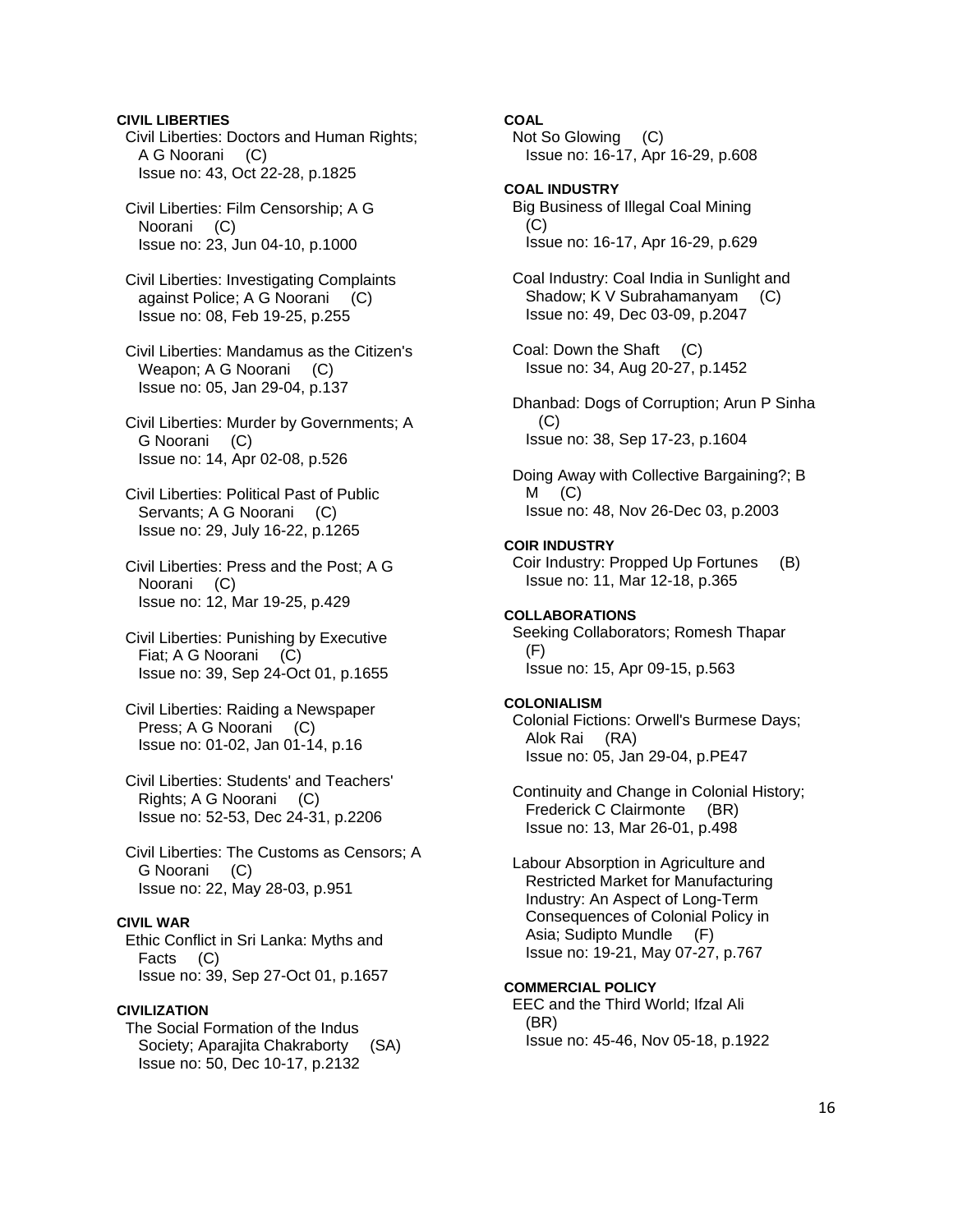### **COMMITTEES AND COMMISSIONS**

 Assam: Why No Commission of Enquiry? (Ed) Issue no: 14, Apr 02-08, p.514

 Bank Finance for Working Capital After Tandon Committee Report: Some Evidence'; I M Bhole (SA) Issue no: 52-53, Dec 24-31, p.2231

NAM Trails behind Brandt; I S G (F) Issue no: 15, Apr 09-15, p.573

 Putting NPC to Use (Ed) Issue no: 14, Apr 02-08, p.513

# **COMMONWEALTH**

 The Commonwealth Clouds; Romesh Thapar (F) Issue no: 50, Dec 10-17, p.2091

### **COMMUNAL RELATIONS**

 The Era of Sheikh Mohammad Abdullah; Balraj Puri (SA) Issue no: 07, Feb 12-18, p.230

### **COMMUNAL VIOLENCE**

 Andhra Pradesh: Communal Killings in Hyderabad; Asghar Ali Engineer (C) Issue no: 40, Oct 01-07, p.1688

 Assam: Resting Minorities (Ed) Issue no: 26, Jun 25-01, p.1122

 Israel: Securing West Bank (Ed) Issue no: 32, Aug 06-12, p.1371

 Maharashtra: From Nationalism to Communalism: Transformation of Malegaon; Asghar Ali Engineer (C) Issue no: 29, July 16-22, p.1259

 Outdated Communal Balance (Ed) Issue no: 39, Sep 24-Oct 01, p.1637

 South Asia's Kaisers; G P D (F) Issue no: 33, Aug 13-19, p.1431

 Sri Lanka: After the Holocaust (Ed) Issue no: 33, Aug 13-19, p.1415

 Sri Lanka: Anti-Tamil Riots and the Political Crisis (C) Issue no: 40, Oct 01-07, p.1699

 Sri Lanka: Crackdown in Jaffna (Ed) Issue no: 30, July 23-29, p.1294

#### **COMMUNALISM**

 The Bigoted Julaha; Gyanendra Pandey (RA) Issue no: 05, Jan 29-04, p.PE19

 The Communal Card (Ed) Issue no: 22, May 28-03, p.936

 Communalism and Indian Politics; Harbans Mukhia (P) Issue no: 39, Sep 24-Oct 01, p.1664

 Jamiat Ulema: Sponsored Dissent; Anees Chishti (C) Issue no: 09, Feb 26-04, p.295

 Labyrinth of Chauvinism; B C Sharma (LE) Issue no: 23, Jun 04-10, p.988

### **COMMUNICATION MEDIA**

 The Fourth Estate: Media's Turbulent Year; M R Narayan Swamy (C) Issue no: 11, Mar 12-18, p.377

- Mass Media: Not All the Perfumes (Ed) Issue no: 10, Mar 05-11, p.319
- Mass Media: Not Fit to Print (Ed) Issue no: 15, Apr 09-15, p.558

 Namedia: A Missed Opportunity; Sumanta Banerjee (C) Issue no: 52-53, Dec 24-31, p.2201

 Namedia: Consensus at Any Cost (Ed) Issue no: 51, Dec 17-24, p.2142

#### **COMMUNISM**

 Liberalism and the Study of Indian History: A Review of Writing on Communalism; Gyanendra Pandey (RA) Issue no: 42, Oct 15-21, p.1789

 Towards a Correct Reading of Lenin's Theory of Imperialism; Amiya Kumar Bagchi (RA) Issue no: 31, July 30-Aug 05, p.PE2

**COMMUNIST PARTIES**  Assam: The Left's Folly (Ed) Issue no: 05, Jan 29-04, p.126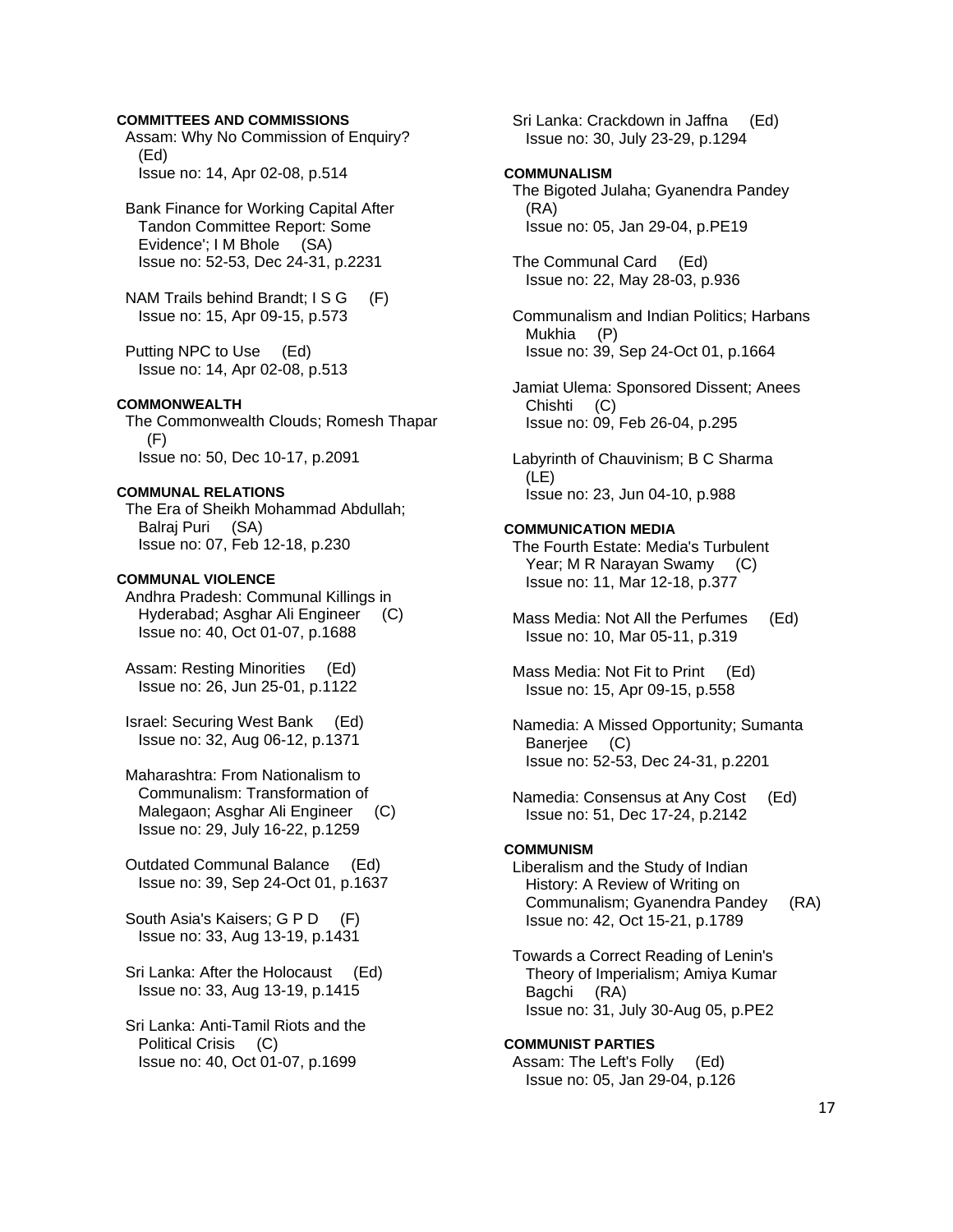### **COMMUNIST PARTIES**

 Assam: Trends Within the Left; Udayon Misra (C) Issue no: 31, July 30-Aug 05, p.1349

 CPI(M): From Muzzaffarpur to Midnapur: Story of Missing Landlords; M S S Pandian (C) Issue no: 04, Jan 22-28, p.98

 Politics: CPI's Dilemmas (Ed) Issue no: 40, Oct 01-07, p.1678

 Politics: Vijayawada Conclave (Ed) Issue no: 23, Jun 04-10, p.982

 West Bengal: Bandh: To What Purpose?; Ajit Roy (C) Issue no: 34, Aug 20-27, p.1459

 West Bengal: CPI(M) and the Police (Ed) Issue no: 44, Oct 29-Nov 04, p.1858

 West Bengal: Panchayat Elections: Class Mobilisation without Class Struggle; Ajit Roy (C) Issue no: 26, Jun 25-01, p.1141

### **COMMUNISTS**

 West Bengal: Of Jails and Communists; A G (C) Issue no: 13, Mar 26-01, p.493

### **COMPANIES**

 Ahmedabad Advance Mill Issue no: 41, Oct 08-14, p.1734

 Ahmedabad Electricity Company Issue no: 39, Sep 24-Oct 01, p.1646

 Alfred Herbert (India) Issue no: 42, Oct 15-21, p.1780

 Aluminium Industries (ALIND) Issue no: 48, Nov 26-Dec 03, p.2001

 Andhra Pradesh Paper Mills Issue no: 03, Jan 15-21, p.51

 Andhra Pradesh Scooters Issue no: 45-46, Nov 05-18, p.1914

 Ashok Leyland Issue no: 16-17, Apr 16-29, p.615  Asian Cables Corporation Issue no: 22, May 28-03, p.946

 Associated Bearing Company Issue no: 18, Apr 30-06, p.667

 Associated Cement Companies Issue no: 50, Dec 10-17, p.2092

 Atul Products Issue no: 31, July 30-Aug 05, p.1345

 Automobile Products of India (API) Issue no: 36-37, Sep 03-16, p.1550

 Bajaj Tempo Issue no: 23, Jun 04-10, p.991

 Bank of Baroda Issue no: 23, Jun 04-10, p.992

 Bank of India Issue no: 18, Apr 30-06, p.668

 Bank of India Issue no: 24, Jun 11-17, p.1038

 Bank of Rajasthan Issue no: 28, July 09-15, p.1214

 Bayer (India) Issue no: 28, July 09-15, p.1213

 Bharat Commerce and Industries Issue no: 14, Apr 02-08, p.524

 Bhor Industries Issue no: 40, Oct 01-07, p.1686

 Bombay Burmah Trading Corporation Issue no: 15, Apr 09-15, p.568

 Bombay Dyeing and Manufacturing Company Issue no: 15, Apr 09-15, p.567

 Bombay Paints and Allied Products Issue no: 33, Aug 13-19, p.1423

 Bombay Suburban Electric Supply Issue no: 41, Oct 08-14, p.1734

 Bombay Tyres International Issue no: 26, Jun 25-01, p.1135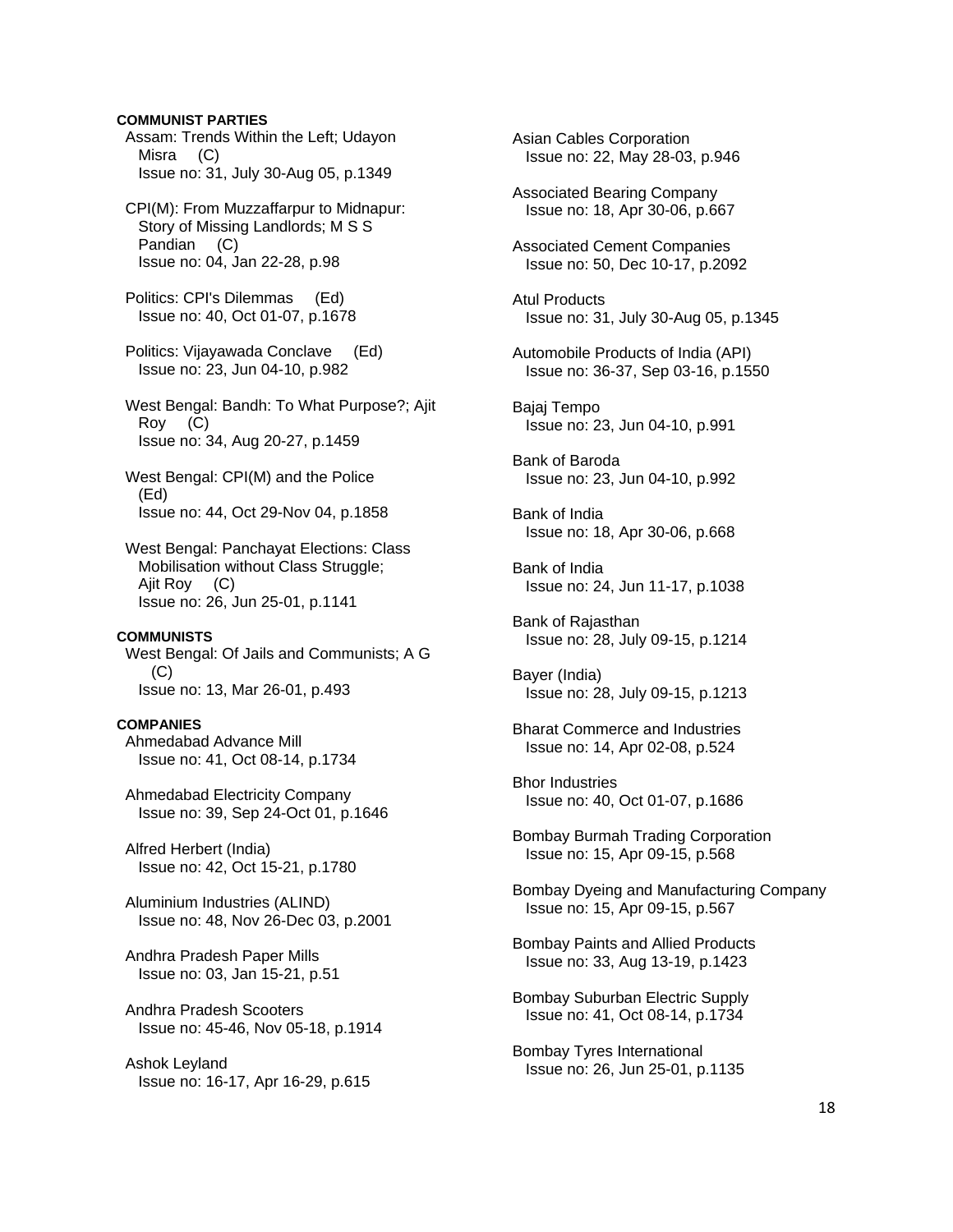# Boots Company (India) Issue no: 13, Mar 26-01, p.488 Britannia Industries Issue no: 51, Dec 17-24, p.2149 Ceat Tyres of India Issue no: 51, Dec 17-24, p.2149 Century Spinning and Manufacturing Company Issue no: 10, Mar 05-11, p.327 Chemicals and Fibres of India (CAFI) Issue no: 06, Feb 05-11, p.169 Chloride India Issue no: 09, Feb 26-04, p.291 Chowgule Steamships Issue no: 48, Nov 26-Dec 03, p.2002 Coromandel Fertilisers Issue no: 29, July 16-22, p.1257 Crescent Dyes and Chemicals Issue no: 10, Mar 05-11, p.328 Cyanamid India Issue no: 32, Aug 06-12, p.1376 Delhi Cloth and General Mills (DCM) Issue no: 05, Jan 29-04, p.133 DSP Financial Consultants Issue no: 52-53, Dec 24-31, p.2200 Dunlop India Issue no: 24, Jun 11-17, p.1037 East India Hotels Issue no: 38, Sep 17-23, p.1598 English Electric Company of India Issue no: 39, Sep 24-Oct 01, p.1645 Excel Industries Issue no: 12, Mar 19-25, p.423 Export-Import Bank of India Issue no: 23, Jun 04-10, p.992 Export-Import Bank of India Issue no: 07, Feb 12-18, p.206

**COMPANIES** 

 FGP Issue no: 38, Sep 17-23, p.1598 Finolex Cables Issue no: 26, Jun 25-01, p.1135 Food Specialities Issue no: 29, July 16-22, p.1258 Gammon India Issue no: 11, Mar 12-18, p.369 Genelec Issue no: 45-46, Nov 05-18, p.1913 German Remedies Issue no: 27, Jul 02-08, p.1166 Glaxo Laboratories Issue no: 52-53, Dec 24-31, p.2198 Goa Paints and Allied Products Issue no: 34, Aug 20-27, p.1458 Godfrey Phillips India Issue no: 49, Dec 03-09, p.2046 Golden Tobacco Company (GTC) Issue no: 49, Dec 03-09, p.2045 Great Eastern Shipping Issue no: 07, Feb 12-18, p.206 Greaves Cotton Issue no: 04, Jan 22-28, p.96 Grindwell Norton Issue no: 45-46, Nov 05-18, p.1914 Guest Keen Williams (GKM) Issue no: 35, Aug 27-Sep 02, p.1500 Gujarat Alkalies and Chemicals (GAC) Issue no: 50, Dec 10-17, p.2093 Gujarat State Fertilizers Company (GSFC) Issue no: 24, Jun 11-17, p.1037 Gujarat State Financial Corporation Issue no: 28, July 09-15, p.1214 Herdillia Chemicals Issue no: 44, Oct 29-Nov 04, p.1864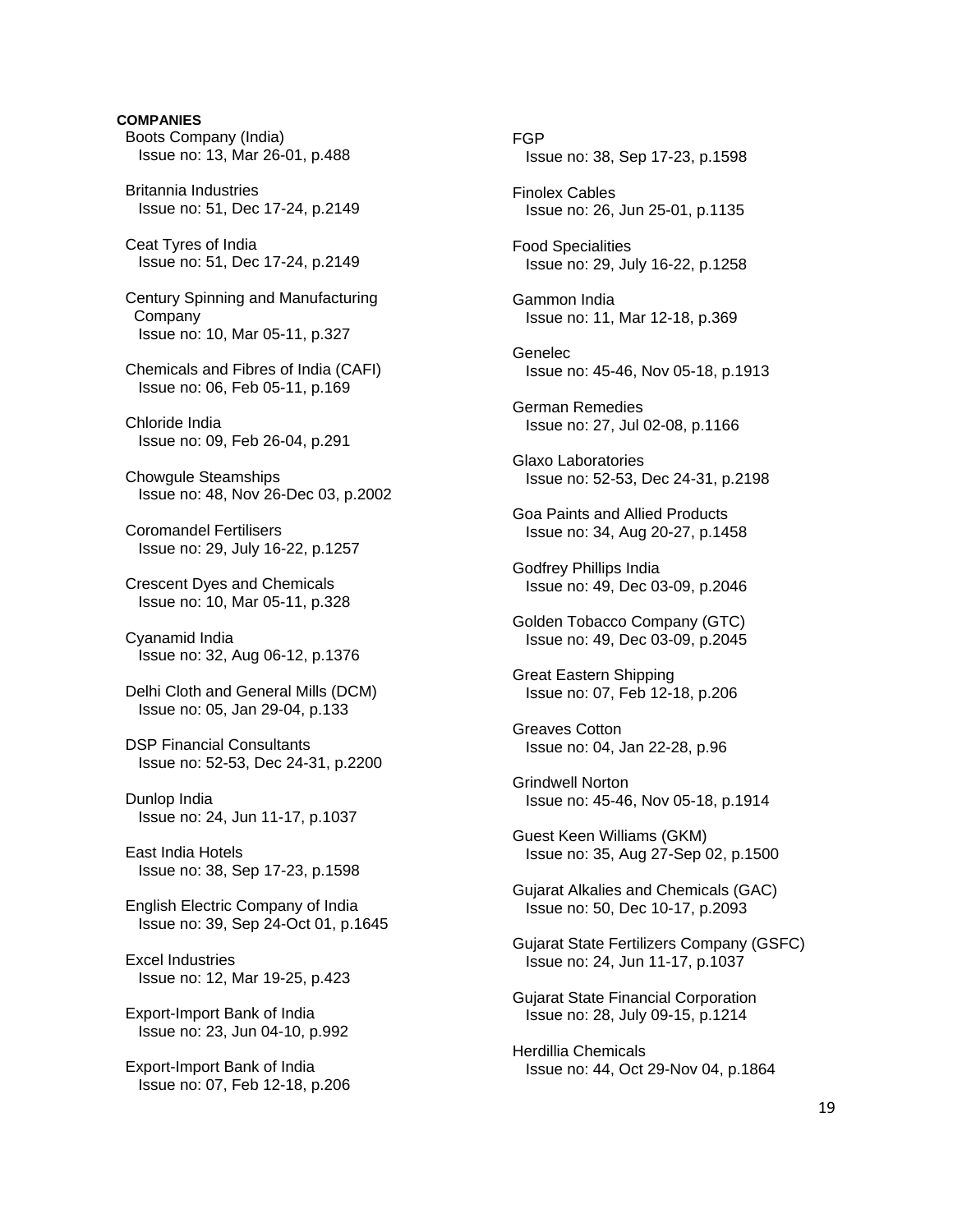# Hindustan Brown Boveri Issue no: 44, Oct 29-Nov 04, p.1863 Hindustan Cocoa Products Issue no: 29, July 16-22, p.1258 Hindustan Construction Issue no: 05, Jan 29-04, p.134 Hindustan Ferodo Issue no: 34, Aug 20-27, p.1458 Hindustan Lever Issue no: 25, Jun 18-24, p.1085 Hindustan Motors Issue no: 45-46, Nov 05-18, p.1913 Hindustan Organic Chemicals Issue no: 39, Sep 24-Oct 01, p.1646 Hindustan Organic Chemicals (HOC)

**COMPANIES** 

Issue no: 16-17, Apr 16-29, p.616

 Hindusthan Development Corporation Issue no: 10, Mar 05-11, p.328

 Hindusthan Development Corporation Issue no: 34, Aug 20-27, p.1458

 Hindusthan Sugar Mills Issue no: 08, Feb 19-25, p.252

 Hoechst Dyes and Chemicals Issue no: 14, Apr 02-08, p.524

 Hyderabad Allwyn Issue no: 23, Jun 04-10, p.991

 Hyderabad Asbestos Cement Products Issue no: 27, Jul 02-08, p.1166

 India Cements Issue no: 41, Oct 08-14, p.1733

 Indian Aluminium (INDAL) Issue no: 32, Aug 06-12, p.1376

 Indian Cable Company(INCAB) Issue no: 47, Nov 19-26, p.1958

 Indian Dyestuff Industries Issue no: 36-37, Sep 03-16, p.1550  Indian Organic Chemicals Issue no: 39, Sep 24-Oct 01, p.1645

 Indian Oxygen Issue no: 08, Feb 19-25, p.251

 Indian Oxygen Issue no: 32, Aug 06-12, p.1377

 Indrol Lubricants and Specialities Issue no: 06, Feb 05-11, p.170

 Ingersoll-Rand (India) Issue no: 23, Jun 04-10, p.992

 J K Industries Issue no: 38, Sep 17-23, p.1598

 Jay Shree Tea and Industries Issue no: 33, Aug 13-19, p.1422

 Kamani Engineering Corporation Issue no: 22, May 28-03, p.946

 Kanoria Chemicals and Industries Issue no: 28, July 09-15, p.1214

 Karnataka Ball Bearings Corporation (KBBC) Issue no: 47, Nov 19-26, p.1958

 Karnataka Poly Products Issue no: 30, July 23-29, p.1302

 Kesoram Industries and Cotton Mills Issue no: 30, July 23-29, p.1301

 Khatau Makanji Spinning and Weaving Issue no: 13, Mar 26-01, p.488

 Kirloskar Brothers Issue no: 08, Feb 19-25, p.251

 Kirloskar Cummins Issue no: 07, Feb 12-18, p.205

 Kirloskar Electric Company; Hansavivek Issue no: 03, Jan 15-21, p.51

 Kirloskar Oil Engine Issue no: 42, Oct 15-21, p.1780

 Kirloskar Oil Engines; Hansavivek Issue no: 03, Jan 15-21, p.51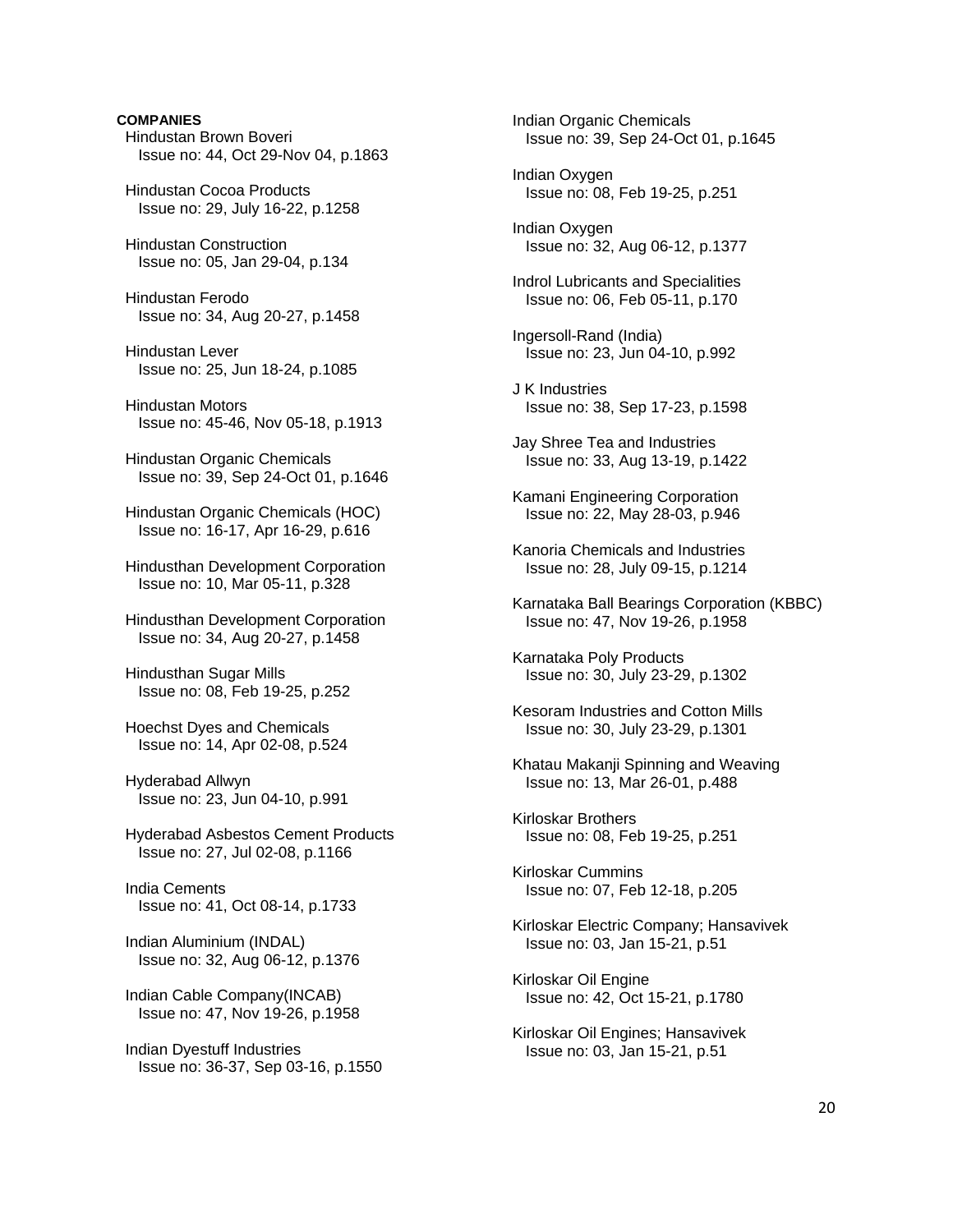# **COMPANIES**  Krishak Bharti Co-operative (KRIBHCO) Issue no: 32, Aug 06-12, p.1377 Lakhanpal National Issue no: 40, Oct 01-07, p.1686 Lakshmi Porcelains Issue no: 29, July 16-22, p.1258 Larsen and Toubro Issue no: 06, Feb 05-11, p.169 Machinery Manufacturers Corporation(MMC) Issue no: 50, Dec 10-17, p.2093 Madura Coats Issue no: 04, Jan 22-28, p.96 Madura Coats Issue no: 49, Dec 03-09, p.2046 Mafatlal Engineering Industries Issue no: 26, Jun 25-01, p.1134 Mahindra and Mahindra Issue no: 14, Apr 02-08, p.523 Mahindra Ugine Steel Company Issue no: 30, July 23-29, p.1301 Megna Hardtemp Issue no: 30, July 23-29, p.1302 Metal Box India Issue no: 09, Feb 26-04, p.292 Mohan Meakin Issue no: 48, Nov 26-Dec 03, p.2001 Motor Industries Company (MICO) Issue no: 29, July 16-22, p.1257 MRF Issue no: 12, Mar 19-25, p.423 National Organic Chemical Industries (NOCIL) Issue no: 27, Jul 02-08, p.1165 Nirlon Synthetic Fibres and Chemicals Issue no: 40, Oct 01-07, p.1686 Orient Paper and Industries Issue no: 43, Oct 22-28, p.1820

 Otis Elevator Company, (India) Issue no: 16-17, Apr 16-29, p.615 Peico Electronics and Electricals Issue no: 25, Jun 18-24, p.1085 Pfizer Issue no: 26, Jun 25-01, p.1133 Philips Carbon Black Issue no: 35, Aug 27-Sep 02, p.1501 Polyolefins Industries Issue no: 35, Aug 27-Sep 02, p.1499 Premier Automobiles Issue no: 04, Jan 22-28, p.95 Premier Automobiles Issue no: 47, Nov 19-26, p.1957 Premier Tyres Issue no: 09, Feb 26-04, p.292 Punjab Alkalies and Chemicals Issue no: 31, July 30-Aug 05, p.1346 Punjab National Fertilisers and Chemicals Issue no: 31, July 30-Aug 05, p.1346 Punjab Tractors Issue no: 03, Jan 15-21, p.52 Pushya Industrial Gases Issue no: 48, Nov 26-Dec 03, p.2002 Radha Kishan Cement Issue no: 09, Feb 26-04, p.292 Rallis India Issue no: 36-37, Sep 03-16, p.1549 Rampur Engineering Company Issue no: 32, Aug 06-12, p.1377 Reliance Textile Industries Issue no: 28, July 09-15, p.1213 Richardson Hindustan Issue no: 52-53, Dec 24-31, p.2199 SAE(India) Issue no: 52-53, Dec 24-31, p.2200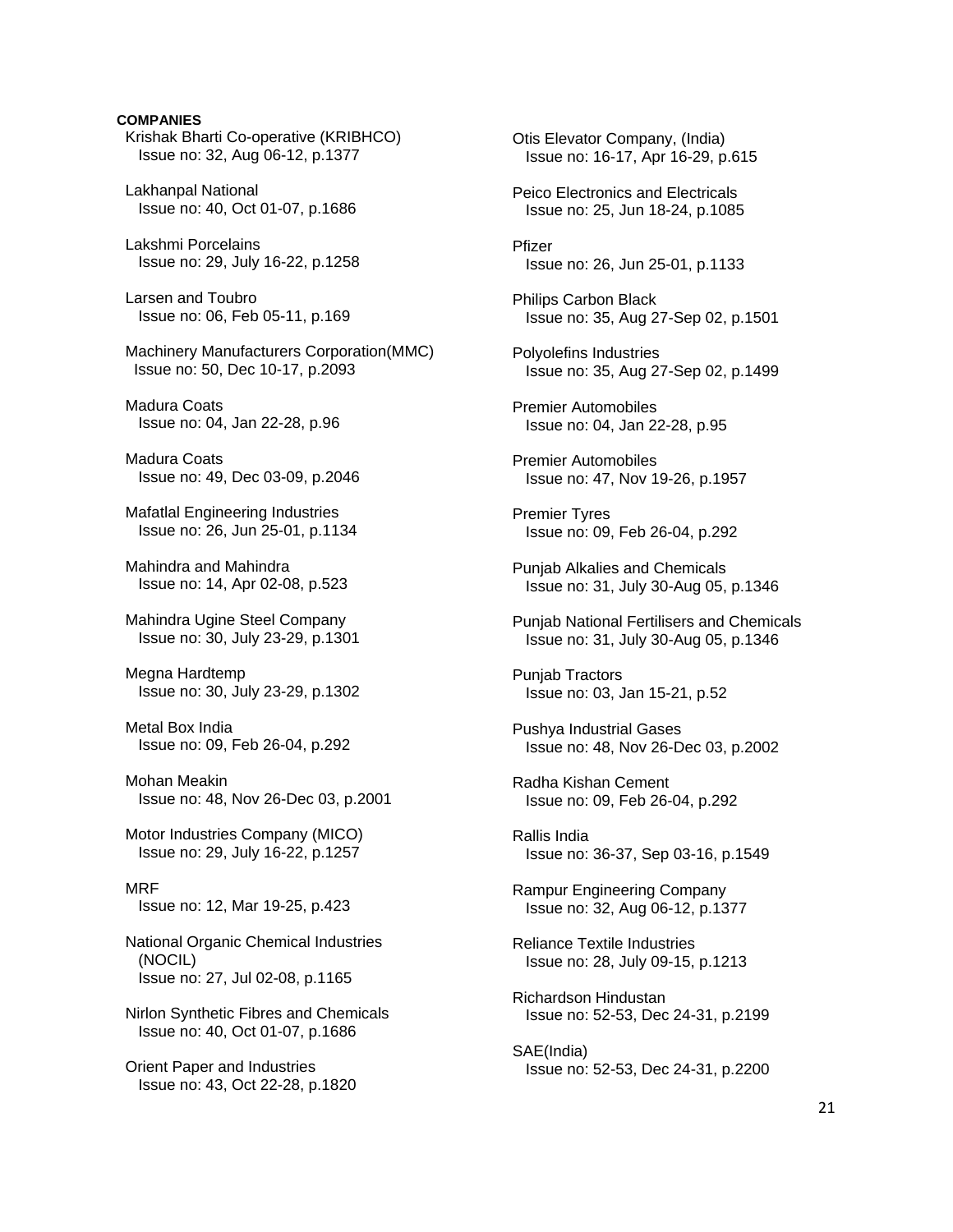**COMPANIES**  Samtel (India) Issue no: 34, Aug 20-27, p.1458 Sandvik Asia Issue no: 31, July 30-Aug 05, p.1346 Scindia Steam Navigation Company Issue no: 52-53, Dec 24-31, p.2198 Sealord Containers Issue no: 04, Jan 22-28, p.96 Shree Vallabh Glass (SVG) Issue no: 05, Jan 29-04, p.134 Siemens India Issue no: 11, Mar 12-18, p.369 South India Viscose Issue no: 44, Oct 29-Nov 04, p.1864 Southern Organo Chemicals Issue no: 35, Aug 27-Sep 02, p.1501 State Industrial & Investment Corporation of Maharashtra (SICOM) Issue no: 35, Aug 27-Sep 02, p.1501 State Industrial and Investment Corporation of Maharashtra (SICOM) Issue no: 05, Jan 29-04, p.134 Straw Products Issue no: 34, Aug 20-27, p.1457 Swadeshi Polytex Issue no: 11, Mar 12-18, p.370 Synthetics and Chemicals Issue no: 25, Jun 18-24, p.1086 Tamil Nadu Fluorine and Allied Chemicals Issue no: 49, Dec 03-09, p.2046 Tamilnadu Industrial Investment Corporation (TIIC) Issue no: 06, Feb 05-11, p.170 Tata Chemicals Issue no: 18, Apr 30-06, p.668 Tata Chemicals Issue no: 40, Oct 01-07, p.1685

 Tata Electrical Companies Issue no: 43, Oct 22-28, p.1819 Tata Engineering and Locomotive (TELCO) Issue no: 33, Aug 13-19, p.1423 Tata Engineering And Locomotive Company Issue no: 42, Oct 15-21, p.1779 Tata Hydro Electric Power Supply Issue no: 43, Oct 22-28, p.1820 Tata Iron and Steel Company (TISCO) Issue no: 33, Aug 13-19, p.1421 Tata Oil Mills Company Issue no: 38, Sep 17-23, p.1597 Tata Power Company Issue no: 43, Oct 22-28, p.1820 Texmaco Issue no: 13, Mar 26-01, p.487 Tinplate Company of India Issue no: 36-37, Sep 03-16, p.1550 Tribeni Tissues Issue no: 18, Apr 30-06, p.667 Tube Investments of India(TII) Issue no: 35, Aug 27-Sep 02, p.1500 Unichem Laboratories Issue no: 12, Mar 19-25, p.424 Union Carbide India (UCI) Issue no: 22, May 28-03, p.945 Unique Pharmaceutical Laboratories Issue no: 06, Feb 05-11, p.170 United Western Bank Issue no: 27, Jul 02-08, p.1166 Vazir Sultan Tobacco Issue no: 11, Mar 12-18, p.370 Voltas Issue no: 07, Feb 12-18, p.205 Walchandnagar Industries Issue no: 15, Apr 09-15, p.568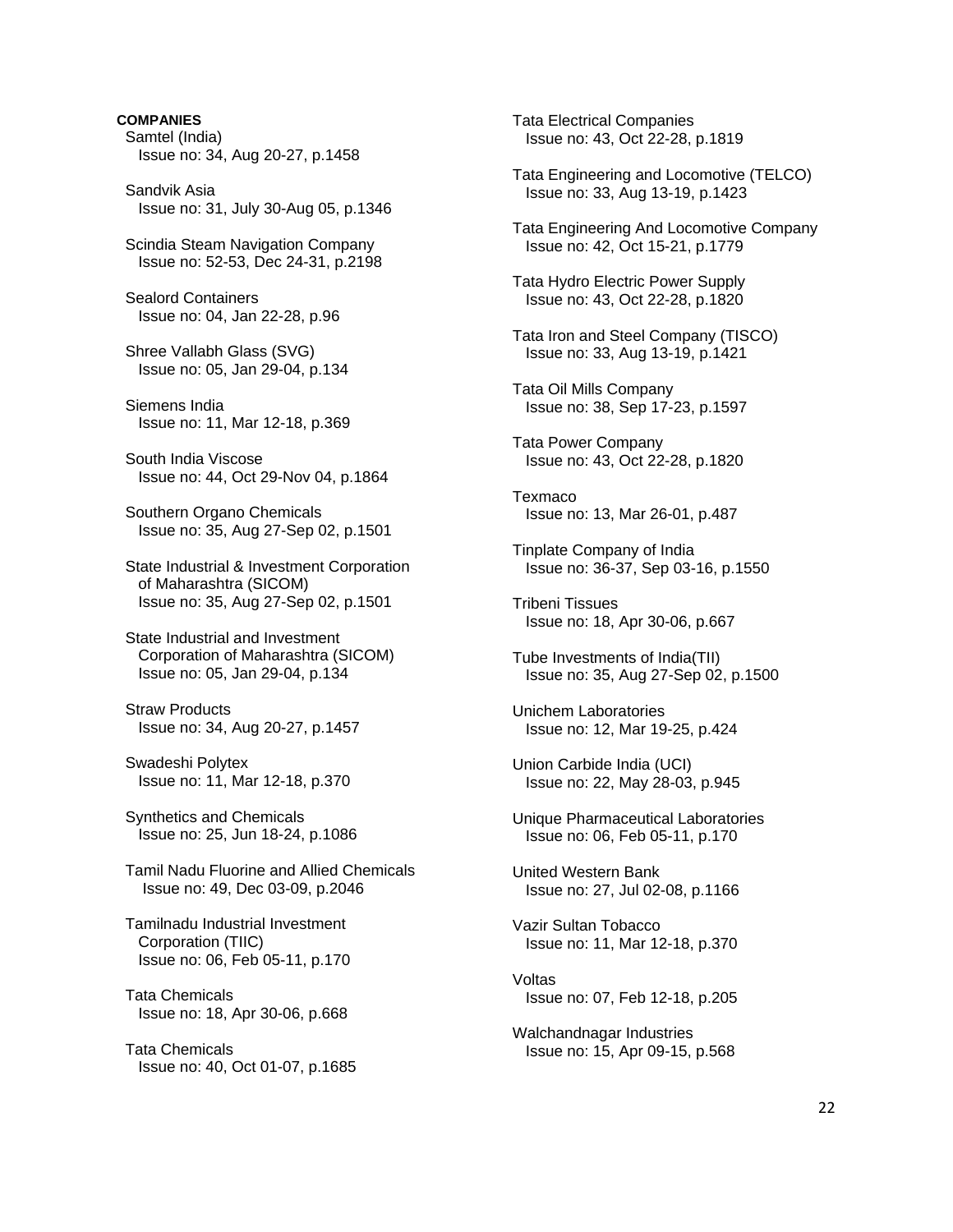**COMPANIES**  Warner-Hindustan Issue no: 16-17, Apr 16-29, p.616 Warren Tea Issue no: 41, Oct 08-14, p.1734 **CONFERENCES**  Public Relations Is All; B M (C) Issue no: 42, Oct 15-21, p.1783 World Energy Conference: Energy as Big Business (C) Issue no: 43, Oct 22-28, p.1828 **CONGRESS PARTY**  Andhra Pradesh: Anti-Congress Wave Unabated (Ed) Issue no: 26, Jun 25-01, p.1122 Andhra Pradesh: Congress(I) Draws a Blank (Ed) Issue no: 11, Mar 12-18, p.364 Andhra Pradesh: Rout of Congress and Others; M Shatrugna (C) Issue no: 04, Jan 22-28, p.100 Arunachal Pradesh: Secularism, Congress(I) Style (Ed) Issue no: 12, Mar 19-25, p.416 Assam: Election at Bayonet-Point (C) Issue no: 05, Jan 29-04, p.136 Assam: Mounting Toll (Ed) Issue no: 07, Feb 12-18, p.198 Beyond Financial Devolution (Ed) Issue no: 13, Mar 26-01, p.477 The Communal Card (Ed) Issue no: 22, May 28-03, p.936 Congress Party: In Circles (Ed) Issue no: 14, Apr 02-08, p.514 Congressism and Elections; Romesh Thapar (F) Issue no: 05, Jan 29-04, p.135

 Constitutional Fiddlesticks (Ed) Issue no: 08, Feb 19-25, p.241

 Delhi: Election Drama; Amiya Rao (C) Issue no: 07, Feb 12-18, p.211 Delusions about Defeat; B M (C) Issue no: 04, Jan 22-28, p.97 Farce Following Defeat (Ed) Issue no: 06, Feb 05-11, p.161 Fraud in Assam (Ed) Issue no: 05, Jan 29-04, p.125 Gujarat: Limits of Regional Politics  $(C)$  Issue no: 06, Feb 05-11, p.174 Gujarat: Paradoxes of Populism; Achyut Yagnik (C) Issue no: 35, Aug 27-Sep 02, p.1505 Kamraj Plan Not by Choice (C) Issue no: 06, Feb 05-11, p.172 The Leader in a Trap; Romesh Thapar  $(F)$  Issue no: 04, Jan 22-28, p.93 Maharashtra: Concession to Necessity (Ed) Issue no: 34, Aug 20-27, p.1450 Politics: Election-Stricken Conscience (Ed) Issue no: 07, Feb 12-18, p.198 Search for Scape-Goats (ED) Issue no: 04, Jan 22-28, p.86 This Debased Congress Culture; Romesh Thapar (F) Issue no: 07, Feb 12-18, p.201 A Very Slippery Slope; Romesh Thapar (F) Issue no: 06, Feb 05-11, p.171 Where is The Leader's Control?; Romesh Thapar (F) Issue no: 01-02, Jan 01-14, p.07 **CONSTITUTIONAL LAW**  Constitutionalism as Political Escapism: Restructuring Centre-state Relations; Anil Nauriya (P) Issue no: 47, Nov 19-26, p.1966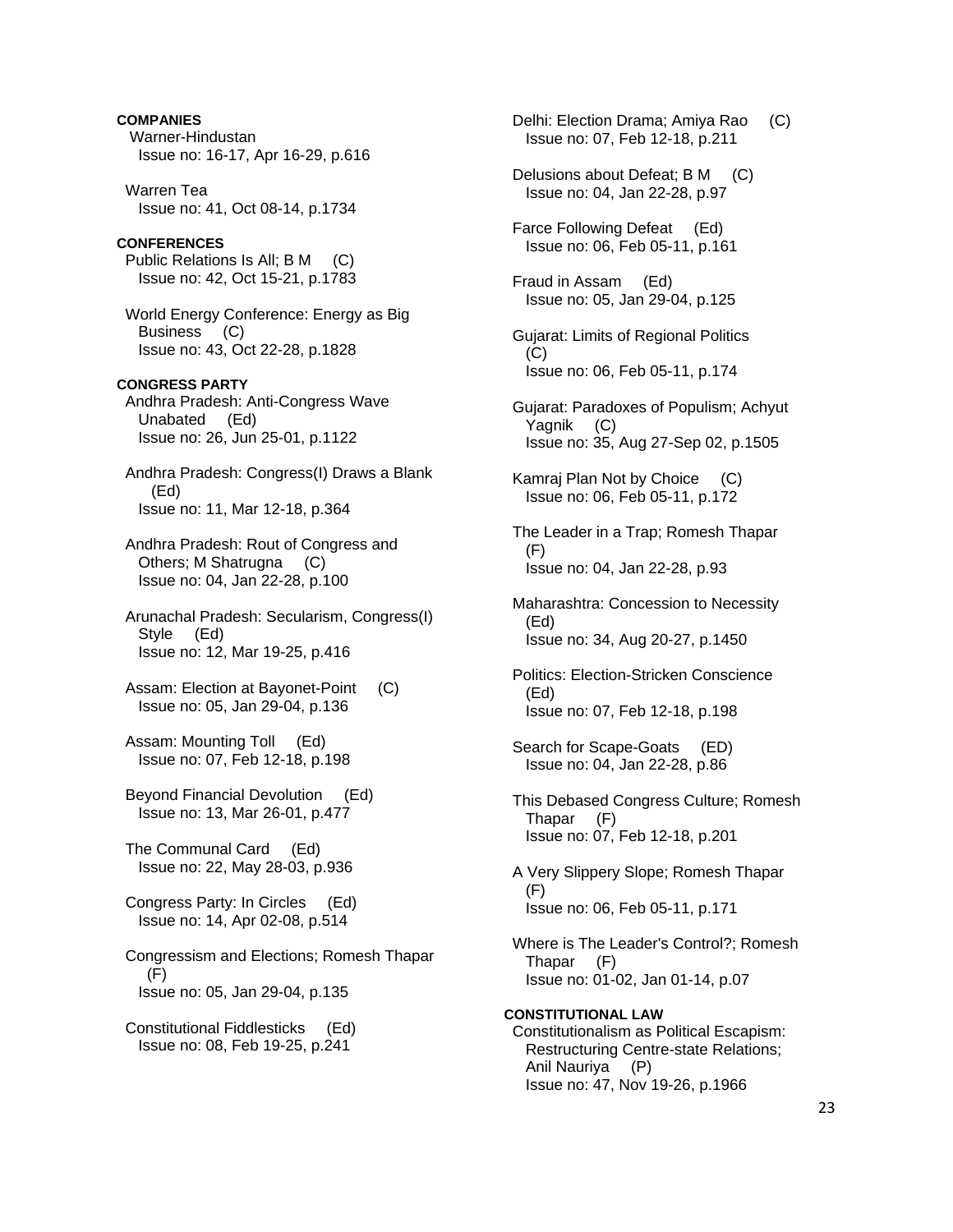# **CONSTRUCTION INDUSTRY**

 Project Exports: Short-Lived Boom (C) Issue no: 29, July 16-22, p.1253

# **CONSTRUCTION WORKERS**

 Gujarat: Holiday From Labour Laws; Shalini Randeria and Achyut Yagnik (C) Issue no: 41, Oct 08-14, p.1735

# **CONSUMER PRICES**

 Civil Liberties: Citizen and Fare-Hikes; A G Noorani (C) Issue no: 48, Nov 26-Dec 03, p.2004

### **CONSUMER PROTECTION**

 Civil Liberties: Citizen and Fare-Hikes; A G Noorani (C) Issue no: 48, Nov 26-Dec 03, p.2004

 Industry: FICCI Discovers Consumer (C) Issue no: 43, Oct 22-28, p.1827

# **CONSUMERS**

 Industry: FICCI Discovers Consumer (C) Issue no: 43, Oct 22-28, p.1827

# **CONSUMPTION**

 Sugar: More Production, Less Consumption  $(C)$ Issue no: 36-37, Sep 03-16, p.1545

#### **CONTRABAND**

Silver: Smugglers' Market (C) Issue no: 36-37, Sep 03-16, p.1545

# **CONTRACEPTIVES**

 Women: Fresh Focus on Natural F P; Vimal Balasubrahmanyan (C) Issue no: 14, Apr 02-08, p.527

### **COPYRIGHT**

 Copyright in India: National and International: The 1983 Amendment of the Indian Copyright Act, 1957; Samuel Israel (SA) Issue no: 47, Nov 19-26, p.1983

#### **CORPORATE INVESTMENT**

 Corporate Investment in 1983: A Forecast; Philip Thomas and Ranjana Pendharkar (RA) Issue no: 22, May 28-03, p.M93

# **CORPORATE SECTOR**

 Corporate Sector: Inventory: Norms and Facts (C) Issue no: 45-46, Nov 05-18, p.1909

Who Owns the Corporate Sector? (C) Issue no: 28, July 09-15, p.1207

# **CORPORATE TAX**

 Corporate and Personal Income Taxes: Economic Issues and Policy Alternatives; Vinay D Lall (SA) Issue no: 12, Mar 19-25, p.461

# **CORRUPTION**

 Bihar: Part of the Same Play; Arun P Sinha (C) Issue no: 43, Oct 22-28, p.1823

 Dhanbad: Dogs of Corruption; Arun P Sinha  $(C)$ Issue no: 38, Sep 17-23, p.1604

 External and Internal Threats; Romesh Thapar (F) Issue no: 48, Nov 26-Dec 03, p.1999

### **COTTON**

 Annual Ritual (C) Issue no: 41, Oct 08-14, p.1728

 Cotton: Maharashtra Federation's Woes (C) Issue no: 30, July 23-29, p.1297

 Cotton: Many Santa Clauses (C) Issue no: 14, Apr 02-08, p.517

 Cotton: With Price and Agency Support (C) Issue no: 32, Aug 06-12, p.1373

 Groping in the Dark (C) Issue no: 38, Sep 17-23, p.1592

 Many Odd Elements (C) Issue no: 24, Jun 11-17, p.1031

- Mechanisms of Oligopoly: Analysis of Cotton and Allied Textiles; C P Chandrasekhar (RA) Issue no: 23, Jun 04-10, p.1007
- Monopoly, Cotton Scheme on Trial (C) Issue no: 48, Nov 26-Dec 03, p.1995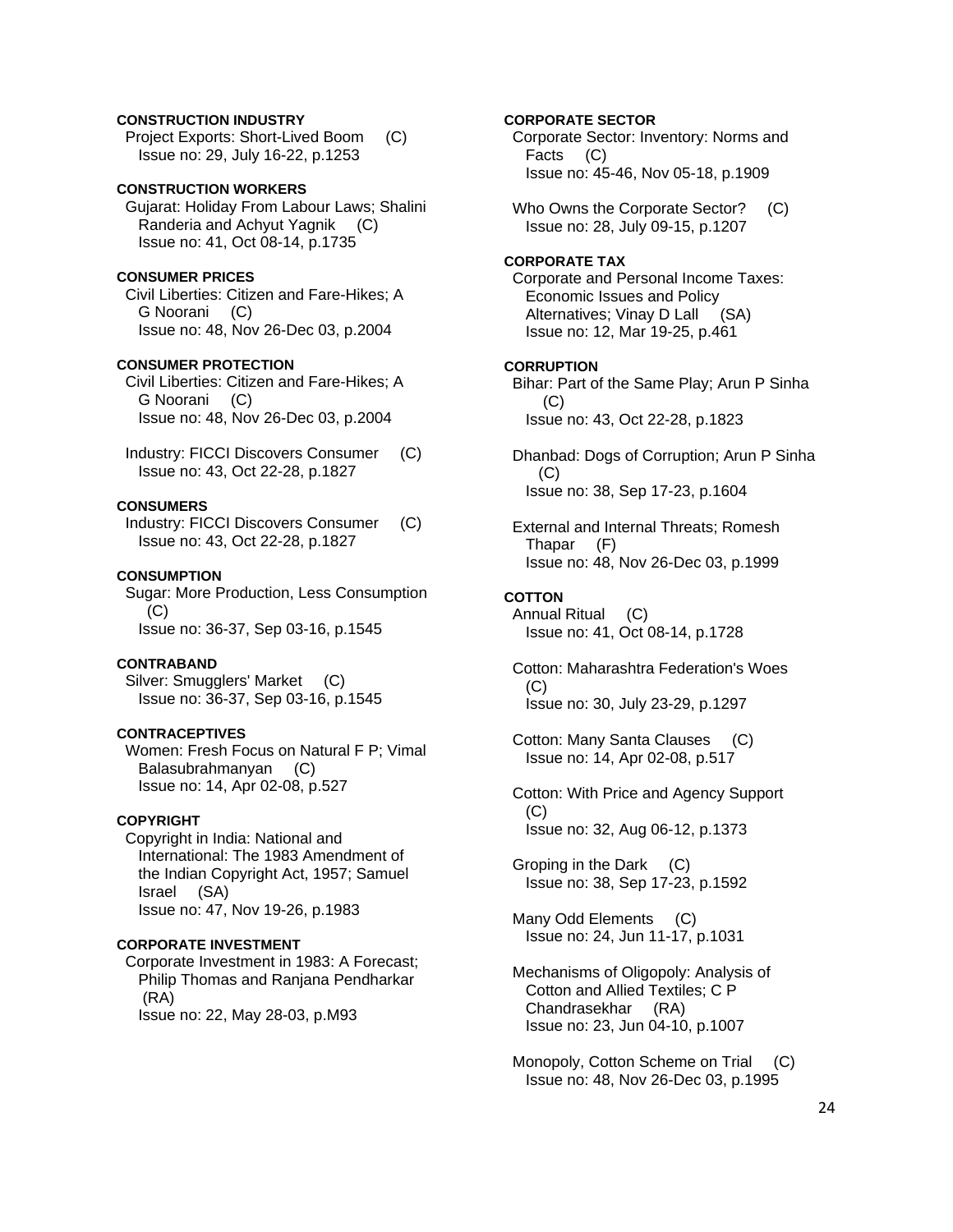# **COTTON TEXTILE INDUSTRY**

 The Textile Puzzle (C) Issue no: 39, Sep 24-Oct 01, p.1640

# **CREDIT**

 Informal Credit Markets and Black Money: Do They Frustrate Monetary Policy?; Shankar Acharya and Srinivasa Madhur (SA) Issue no: 41, Oct 08-14, p.1751

### **CREDIT POLICY**

 Budget Proposals Need Credit Policy Support; M P Chitale (SA) Issue no: 12, Mar 19-25, p.471

 Credit Policy: Time for Cosmetics (Ed) Issue no: 43, Oct 22-28, p.1814

### **CRICKET**

 Obsessed With Image Building; Vijay Merchant (LE) Issue no: 39, Sep 24-Oct 01, p.1642

#### **CROPPING PATTERN**

 Change in the Cropping Pattern in Kerala: Some Evidence on Substitution of Coconut for Rice, 1960-61 to 1978-79; Jeemol Unni (RA) Issue no: 39, Sep 24-Oct 01, p.A100

 Non-Maximising Behaviour of Farmers: Crop Selection; Ashok Rudra (SA) Issue no: 40, Oct 01-07, p.1717

# **CULTURAL CHANGES**

 Culture and Cultural Planning in India; P C Joshi (SA) Issue no: 51, Dec 17-24, p.2169

 Plan, Market or Cultural Revolution in China; Peer Moller Christensen (SA) Issue no: 16-17, Apr 16-29, p.648

### **CULTURAL DEVELOPMENT**

 Culture and Cultural Planning in India; P C Joshi (SA) Issue no: 50, Dec 10-17, p.2128

 Culture and Cultural Planning in India; P C Joshi (SA) Issue no: 51, Dec 17-24, p.2169

# **CULTURE**

 Aspects of Cultural Policy in Bangladesh; Jnanbrata Bhattacharyya (SA) Issue no: 13, Mar 26-01, p.499

 Culture and Cultural Planning in India; P C Joshi (SA) Issue no: 50, Dec 10-17, p.2128

#### **CUSTOMS DUTY**

 The Budget: A Critique of Its Rationale; Kaushik Basu (SA) Issue no: 12, Mar 19-25, p.447

 Civil Liberties: The Customs as Censors; A G Noorani (C) Issue no: 22, May 28-03, p.951

 Towards a Rational Railway Tariff Structure; Kulbir Singh (SA) Issue no: 08, Feb 19-25, p.267

#### **CYCLONES**

 Andhra Pradesh: Cyclone and Politics (C) Issue no: 47, Nov 19-26, p.1962

### **CYPRUS**

 Cyprus: One More Twist (Ed) Issue no: 49, Dec 03-09, p.2039

### **DAIRY INDUSTRY**

Dairy Development; V Kurien (LE) Issue no: 14, Apr 02-08, p.521

 Operation Flood; R P Aneja (LE) Issue no: 26, Jun 25-01, p.1128

 Operation Flood and EEC; Raymond Crotty (LE) Issue no: 14, Apr 02-08, p.522

 Operation Flood and EEC; B Nanjundaiya (LE) Issue no: 26, Jun 25-01, p.1128

 Operation Flood and Social Science Research; B S Baviskar (D) Issue no: 27, Jul 02-08, p.1203

 Operation Flood and Social Science Research; R P Aneja (LE) Issue no: 38, Sep 17-23, p.1594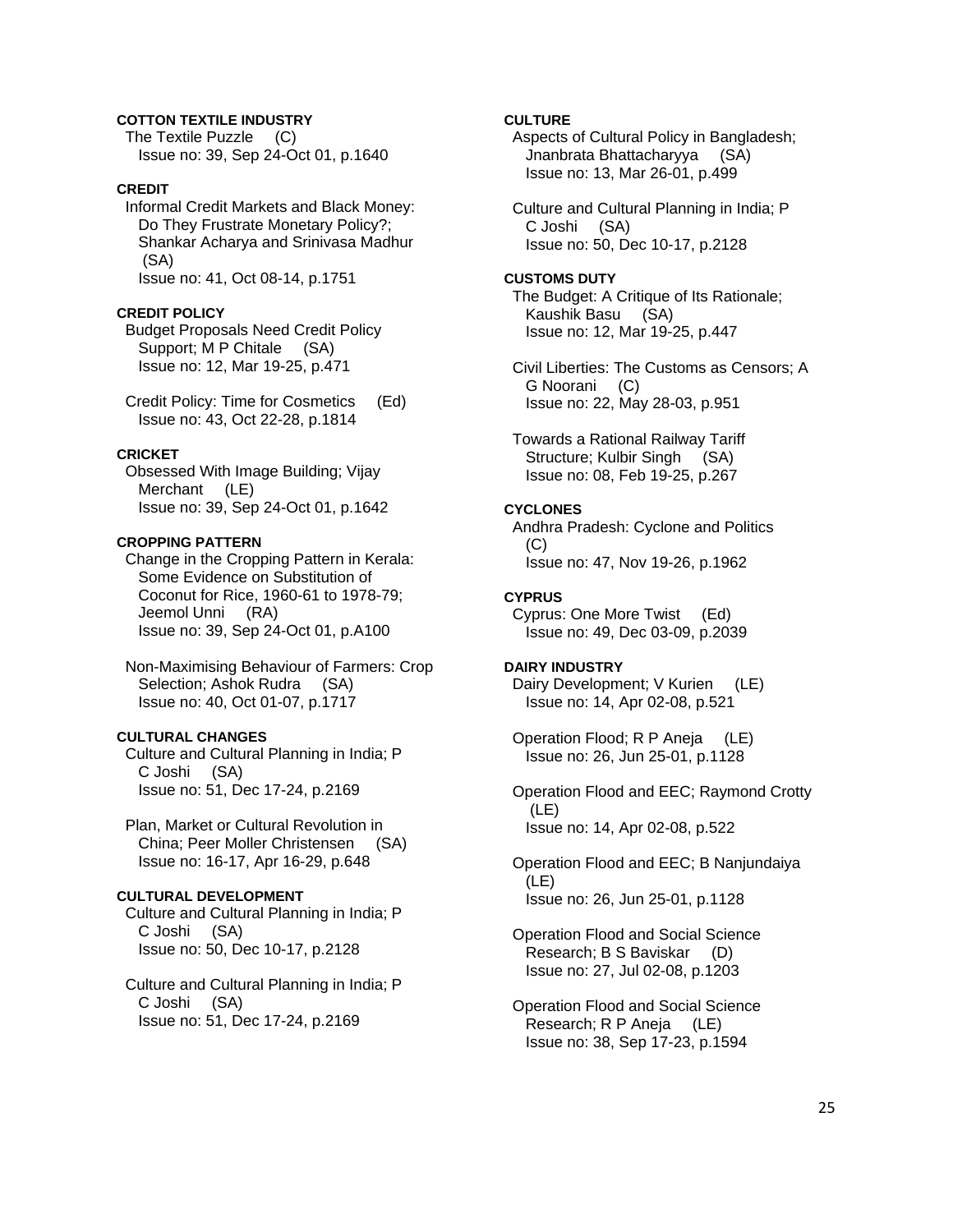### **DAIRY INDUSTRY**

 Operation Flood and Social Science Research; V Mukunda Das (D) Issue no: 41, Oct 08-14, p.1772

 Operation Flood and Social Scientists; J George (D) Issue no: 32, Aug 06-12, p.1412

 A Rural-Urban Grid Still (ED) Issue no: 04, Jan 22-28, p.86

## **DALIT MOVEMENTS**

 Gujarat: Mobilising Rural Dalits; Shalini Randeria and Achyut Yagnik (C) Issue no: 24, Jun 11-17, p.1043

# **DEATH RATE**

 Famine and Extra Deaths in China; K N Raj (F) Issue no: 01-02, Jan 01-14, p.09

 Famine and Extra Deaths in China; Amartya Sen (LE) Issue no: 09, Feb 26-04, p.289

### **DEFENCE EXPENDITURE**

 Above Debate (Ed) Issue no: 30, July 23-29, p.1293

 Defence Forces: Power and Pelf (Ed) Issue no: 18, Apr 30-06, p.658

 Defence: Shopping Spree (Ed) Issue no: 48, Nov 26-Dec 03, p.1994

### **DEFENCE INDUSTRY**

 Defence: Consultant, Contractor, Spy (Ed) Issue no: 50, Dec 10-17, p.2086

#### **DEFENCE POLICY**

 Japan: New Stirrings (Ed) Issue no: 07, Feb 12-18, p.199

# **DEFICIT FINANCING**

 The Budget and Resource Mobilisation; I S Gulati (SA) Issue no: 12, Mar 19-25, p.451

#### **DEFORESTATION**

 In Defence of Eucalyptus; K Ullas Karanth (LE) Issue no: 11, Mar 12-18, p.368

### **DELHI**

 Delhi: Election Drama; Amiya Rao (C) Issue no: 07, Feb 12-18, p.211

 Labour: Bhatti-Mines of Death; Amiya Rao  $(C)$ Issue no: 38, Sep 17-23, p.1602

 The Mind Is Not in Command; Romesh Thapar (F) Issue no: 10, Mar 05-11, p.325

 Politics: Delhi Civic Elections and After; Amiya Rao (C) Issue no: 18, Apr 30-06, p.682

 A Very Slippery Slope; Romesh Thapar  $(F)$ Issue no: 06, Feb 05-11, p.171

### **DEMOCRACY**

 India: The Doing and the Undoing; Probodh Chandra Dutta (LE) Issue no: 13, Mar 26-01, p.485

### **DEMOGRAPHY**

 Iruvelpattu Revisited-I; S Guhan and Joan P Mencher (SA) Issue no: 23, Jun 04-10, p.1013

 Patterns of Population Growth in Southern States; P Hanumantha Rayappa and N R Prabhakara (SA) Issue no: 48, Nov 26-Dec 03, p.2018

 Population Growth in Greater Bombay: Some Emerging Patterns; Malini Karkal (SA) Issue no: 04, Jan 22-28, p.119

### **DEVALUATION**

 Devaluation: A Panacea Questioned (Ed) Issue no: 48, Nov 26-Dec 03, p.1994

# **DEVELOPMENT AID**

High and Low on Aid; B M (C) Issue no: 27, Jul 02-08, p.1167

 Politics of International Economic Relations; Sunanda Sen (BR) Issue no: 39, Sep 24-Oct 01, p.1665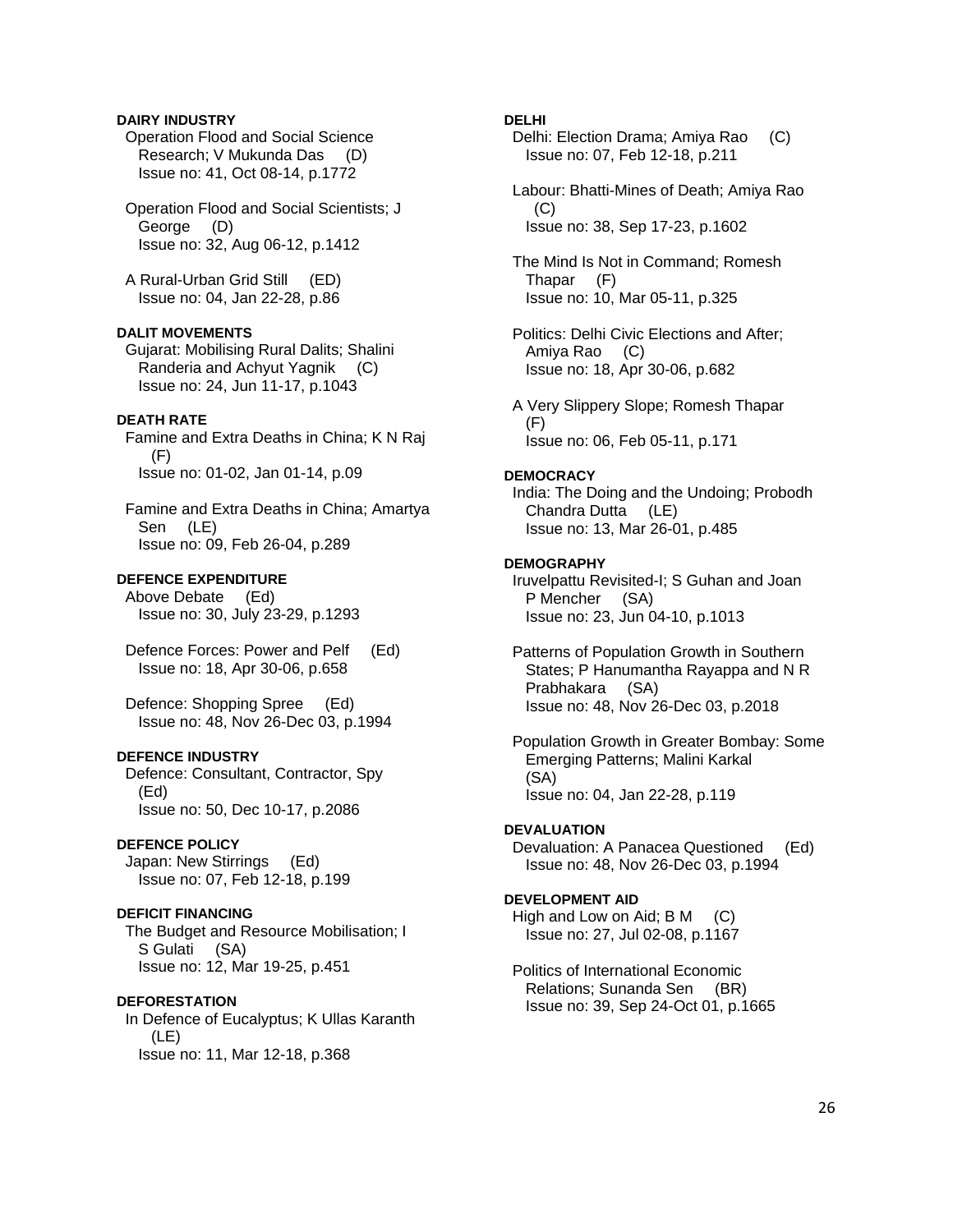# **DEVELOPMENT ECONOMICS**

 Development Economics: Headed Where?; Deena Khatkhate (BR) Issue no: 50, Dec 10-17, p.2111

 Marx and Schumpeter on Growth: Peaceful Coexistence or Uneasy Alliance?; K R Ranadive (RA) Issue no: 25, Jun 18-24, p.1099

### **DISARMAMENT**

 Nuclear Disarmament: Propaganda Ploys (Ed) Issue no: 14, Apr 02-08, p.515

### **DISASTERS, NATURAL**

 Andhra Pradesh: Cyclone and Politics  $(C)$ Issue no: 47, Nov 19-26, p.1962

# **DISTRICT PLANNING**

 A Method of Classifying Regions From Multivariate Data; S M Vidwans (D) Issue no: 51, Dec 17-24, p.2181

# **DOWRY**

 Economics of Bride Price and Dowry; Indira Rajaraman (D) Issue no: 36-37, Sep 03-16, p.1587

- Economics of Bride Price and Dowry I; P Radhakrishnan (D) Issue no: 23, Jun 04-10, p.1027
- Economics of Bride Price and Dowry II; A R Vasavi (D) Issue no: 23, Jun 04-10, p.1028
- Economics of Bride-Price and Dowry; Indira Rajaraman (SA) Issue no: 08, Feb 19-25, p.275
- Economics of Bride-Price and Dowry: I; Rita Bhandari Sambrani and Shreekant Sambrani (D) Issue no: 15, Apr 09-15, p.601
- Economics of Bride-Price and Dowry: II; Abdul Aziz (D) Issue no: 15, Apr 09-15, p.603
- Economics of Brideprice and Dowry; P Radhakrishnan (D) Issue no: 47, Nov 19-26, p.1992

# **DRINKING WATER**

 Iruvelpattu Revisited-I; S Guhan and Joan P Mencher (SA) Issue no: 23, Jun 04-10, p.1013

# **DROUGHT**

 Measuring Success of Dry Farming Technology; N S Jodha (BR) Issue no: 36-37, Sep 03-16, p.1562

 Mozambique: Coping With Drought and South African Subversion; Kassahun Checole  $(C)$ Issue no: 45-46, Nov 05-18, p.1921

 Tamil Nadu: Drought Situation: View from a Village; Brindavan C Moses and M S S Pandian (C) Issue no: 23, Jun 04-10, p.996

# **ECOLOGY**

 Ecology: A Mountain in Decay (C) Issue no: 45-46, Nov 05-18, p.1917

# **ECONOMIC FORECASTING**

 Soviet Economy Towards the Year 2000: The American View; R G Gidadhubli (SA) Issue no: 42, Oct 15-21, p.1803

### **ECONOMIC GROWTH AND DEVELOPMENT**

 Africa's Options in Development Strategy; Ranjit Sau (SA) Issue no: 44, Oct 29-Nov 04, p.1897

 Budget as an Instrument of Development; N J Jhaveri (SA) Issue no: 12, Mar 19-25, p.457

 Calcutta's Informal Sector: Theory and Reality; Emmanuel Romatet (SA) Issue no: 50, Dec 10-17, p.2115

 Development Programmes for the Poor: Do Strategies Make a Difference?; Samuel Paul and Ashok Subramanian (SA) Issue no: 10, Mar 05-11, p.349

 The Doing and Undoing of a Hack Columnist; A M (LE) Issue no: 23, Jun 04-10, p.988

 Economic Growth and Change in India: As Seen Through National Income Data; V M Dandekar (BR) Issue no: 24, Jun 11-17, p.1051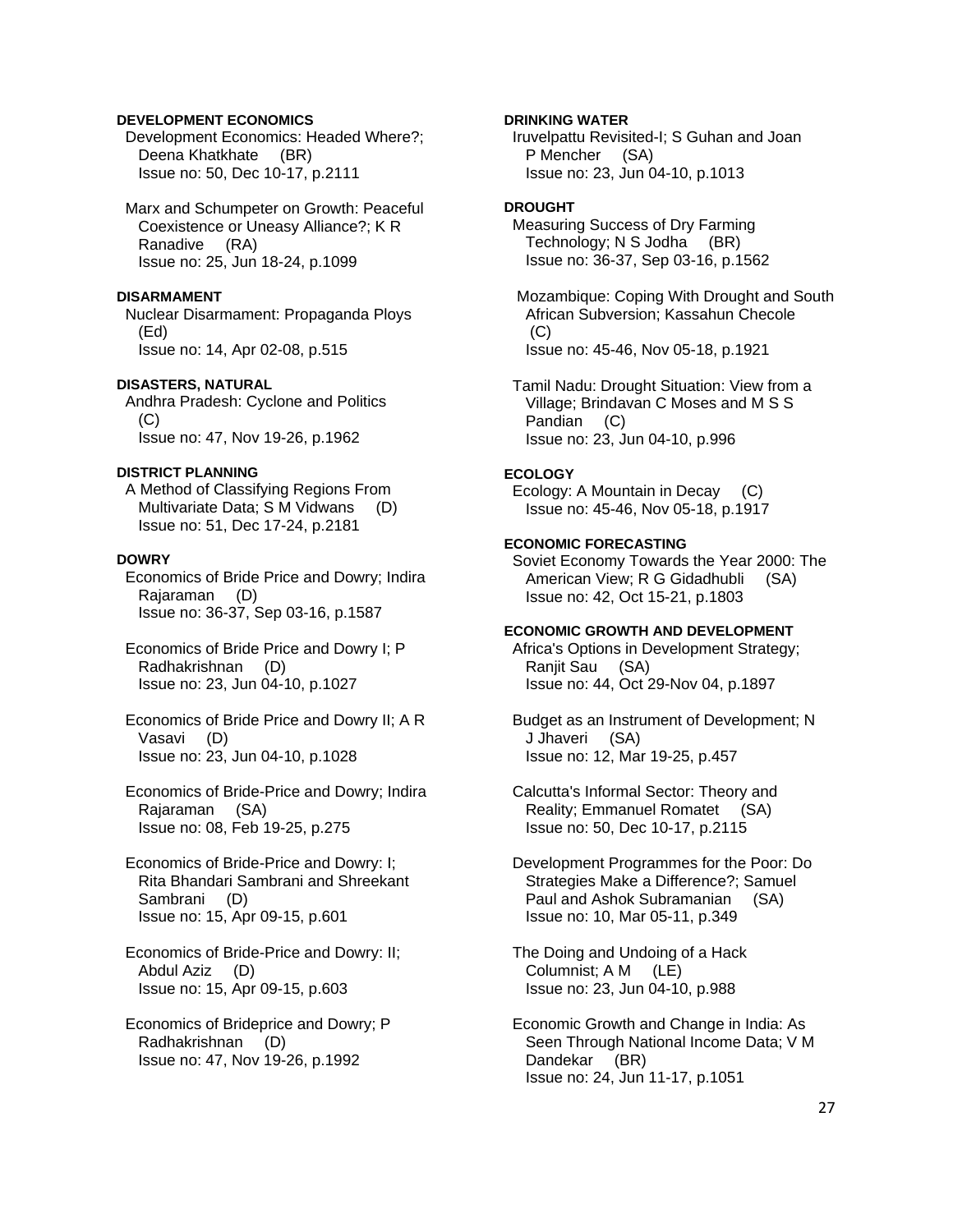### **ECONOMIC GROWTH AND DEVELOPMENT**

 Economic Summits: Empty Ritual; Sudhir Sen (C) Issue no: 27, Jul 02-08, p.1169

 The Economy: New Distortions for Old (Ed) Issue no: 24, Jun 11-17, p.1030

 Electronics: Strange Route to Self-Reliance (Ed) Issue no: 36-37, Sep 03-16, p.1542

 Environment and Development in India; K P Kannan and Ashoka Mody (BR) Issue no: 16-17, Apr 16-29, p.638

 Environment and Development in India; Vinod Vyasulu and Rauf Ali (BR) Issue no: 16-17, Apr 16-29, p.641

 Growth, Stagnation and Fluctuation in Indian Economy; Ranjit Sau (D) Issue no: 07, Feb 12-18, p.234

 Impact of Social and Economic Development on Mortality: Comparative Study of Kerala and West Bengal; Moni Nag (F) Issue no: 19-21, May 07-27, p.877

 In the Wash; MSA Rao (BR) Issue no: 07, Feb 12-18, p.216

 India Revisited; Ranjit Sau (D) Issue no: 14, Apr 02-08, p.551

 Indonesia: Oil Boom Over (C) Issue no: 42, Oct 15-21, p.1787

 Industry: The Year That Was (C) Issue no: 28, July 09-15, p.1208

 Inflation Accounting: Is It Necessary?; J Ramachandran (RA) Issue no: 35, Aug 27-Sep 02, p.M127

 On Sau's Revisit; Amartya Sen (D) Issue no: 14, Apr 02-08, p.552

 Price Control: For All Seasons (Ed) Issue no: 16-17, Apr 16-29, p.607

 Profits and Profitability of Indian Commercial Banks in Seventies; S K Verghese (RA) Issue no: 48, Nov 26-Dec 03, p.M145

 Soviet Economy Towards the Year 2000: The American View; R G Gidadhubli (SA) Issue no: 42, Oct 15-21, p.1803

 Structural Adjustment in the Indian Economy: IMF Model of Import-Pushed Growth; Ranjit Sau (F) Issue no: 19-21, May 07-27, p.779

 Talking of Economic Development and Policy: A Seminar in New Delhi; Peripheralist (C) Issue no: 24, Jun 11-17, p.1045

 United States: America Reconstructed; Richard Krooth (C) Issue no: 10, Mar 05-11, p.337

 World Economy: BIS Disowns Reaganomics  $(C)$ Issue no: 28, July 09-15, p.1225

World Economy: Lead Kindly Light (Ed) Issue no: 11, Mar 12-18, p.362

 World Economy: Too Much Recovery? (Ed) Issue no: 50, Dec 10-17, p.2086

# **ECONOMIC HISTORY**

 Nicaragua: Making the Economy Scream; John Cavanagh and Joy Hackel (C) Issue no: 47, Nov 19-26, p.1965

 Towards an Interpretation of the Pre-Colonial Economy; S Bhattacharya (BR) Issue no: 40, Oct 01-07, p.1707

**ECONOMIC POLICY**  Budget as an Instrument of Development; N J Jhaveri (SA) Issue no: 12, Mar 19-25, p.457

 Close Look at Indian Industry; Sanjaya Baru (BR) Issue no: 03, Jan 15-21, p.65

 Economic Policies for the Election; B M  $(C)$ Issue no: 44, Oct 29-Nov 04, p.1866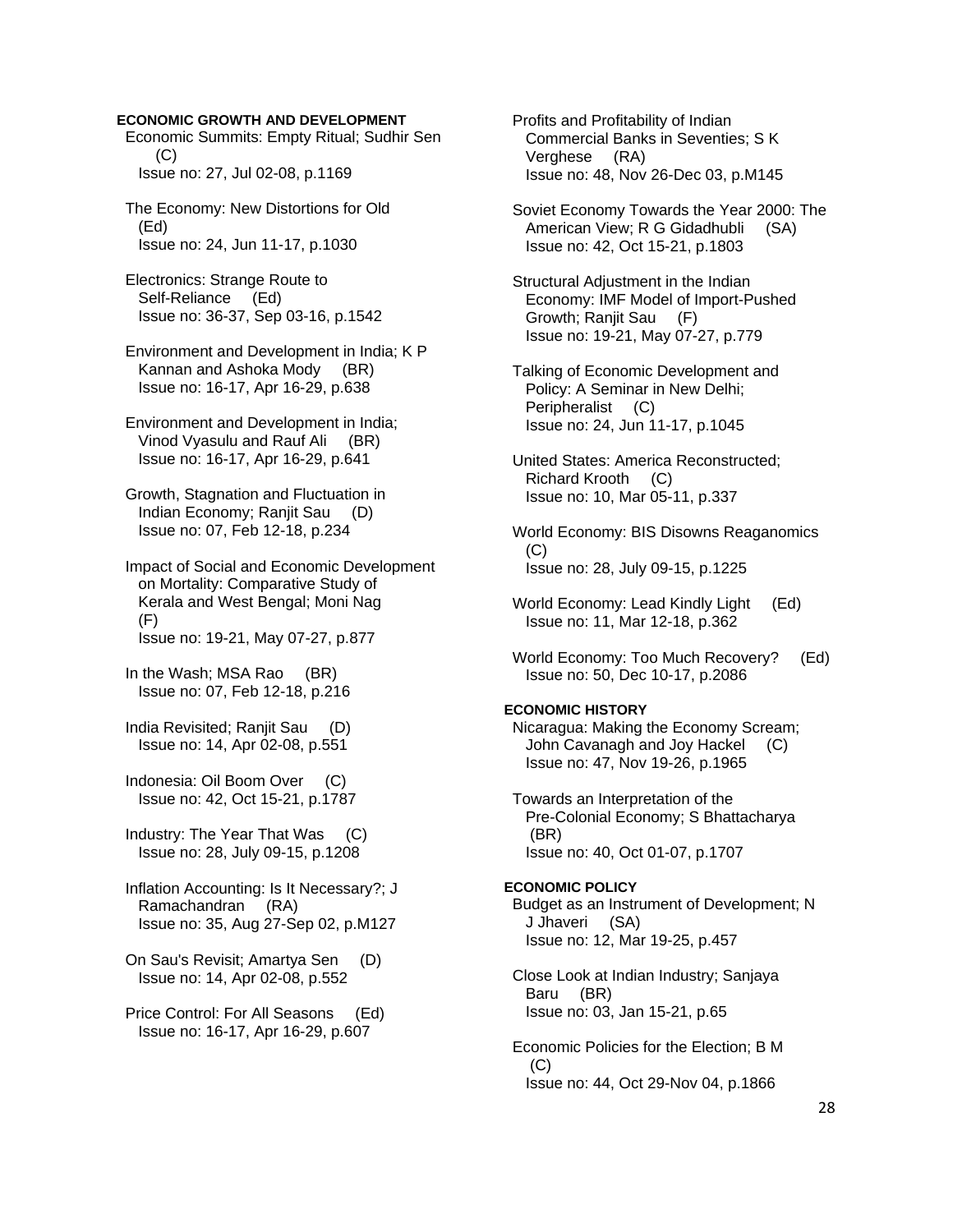# **ECONOMIC POLICY**

 In the Wonderland of Economic Policy; B M (C) Issue no: 08, Feb 19-25, p.253

 The Prime Minister's Priorities; B M (C) Issue no: 33, Aug 13-19, p.1424

 Some Macro-Economic Propositions around Current Budgetary Policy; Prabhat Patnaik (SA) Issue no: 12, Mar 19-25, p.443

 Talking of Economic Development and Policy: A Seminar in New Delhi; Peripheralist (C) Issue no: 24, Jun 11-17, p.1045

 Unemployment and World Crisis of Economic Policy; Andre Gunder Frank (SA) Issue no: 22, May 28-03, p.969

# **ECONOMIC RECESSION**

 Innovation, Market Structure and Location: The Electronics Revolution; Ashoka Mody (BR) Issue no: 32, Aug 06-12, p.1393

 Poland: Long Haul (Ed) Issue no: 13, Mar 26-01, p.479

 Shipping: More Versatile or More Dependent (C) Issue no: 44, Oct 29-Nov 04, p.1861

 Unemployment and World Crisis of Economic Policy; Andre Gunder Frank (SA) Issue no: 22, May 28-03, p.969

# **ECONOMIC REFORMS**

 Arunachal's Tribal Economic Formations and Their Dissolution; S N Mishra (SA) Issue no: 43, Oct 22-28, p.1837

 International Economic Reform: Evading the Basic Issue (Ed) Issue no: 45-46, Nov 05-18, p.1906

 Plan, Market or Cultural Revolution in China; Peer Moller Christensen (SA) Issue no: 16-17, Apr 16-29, p.648

 United States: Fed's Self-Made Dilemma; Sudhir Sen (C) Issue no: 38, Sep 17-23, p.1610

 World Bank: Distortion of Prices or Facts? (Ed) Issue no: 34, Aug 20-27, p.1450

**ECONOMIC SURVEYS**  Inputs without Output (Ed) Issue no: 09, Feb 26-04, p.281

# **ECONOMIC THEORY**

 Economics-Retrospect and Prospect; Panchanan Chakrabartty (P) Issue no: 14, Apr 02-08, p.530

 Greying of Milton Friedman; Mahesh Bhatt (D) Issue no: 01-02, Jan 01-14, p.39

 India: The Doing and the Undoing; Amartya Sen (D) Issue no: 07, Feb 12-18, p.237

 Marx and Schumpeter on Growth: Peaceful Coexistence or Uneasy Alliance?; K R Ranadive (RA) Issue no: 25, Jun 18-24, p.1099

### **ECONOMIC UNION**

 Africa: OAU's Predicament; Karrim Essack  $(C)$ Issue no: 24, Jun 11-17, p.1048

### **ECONOMICS**

 A Break-Through in Marxian Economic Theory; Pranab Bardhan (BR) Issue no: 52-53, Dec 24-31, p.2213

 Gandhian Economics Revisited; Sumitra Chishti (BR) Issue no: 42, Oct 15-21, p.1791

The One Who Said Boo; A M (O) Issue no: 34, Aug 20-27, p.1461

 Soviet Society: Grass- Roots View; Andre Beteille (BR) Issue no: 34, Aug 20-27, p.1478

 Theory of Administration; B Venkateswarlu (D) Issue no: 44, Oct 29-Nov 04, p.1903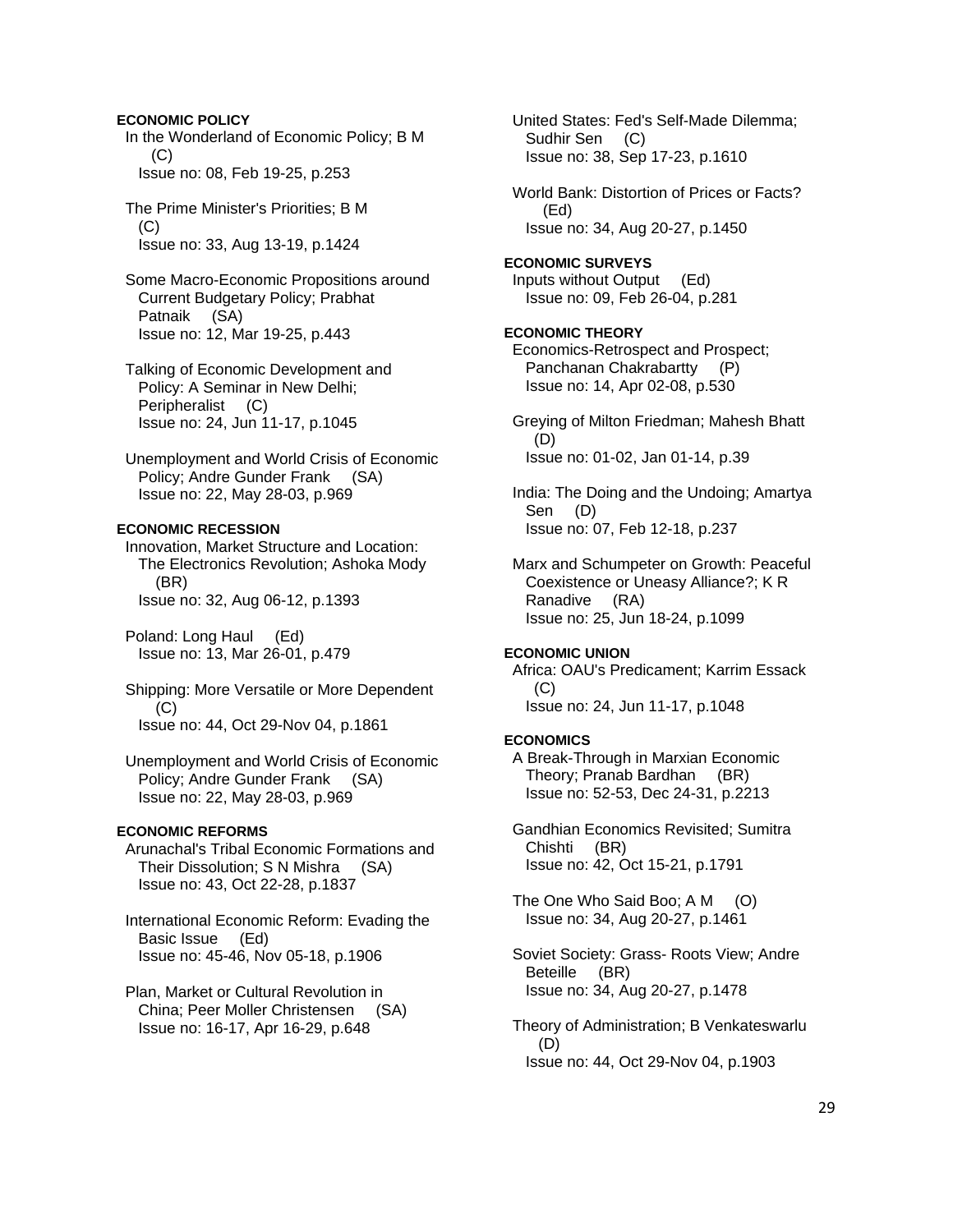# **ECONOMISTS**

- Economics: Exposed by Nobel Prize (Ed) Issue no: 47, Nov 19-26, p.1950
- IgNobel Prize; Mahesh Bhati (LE) Issue no: 14, Apr 02-08, p.521
- Joan Robinson: An Appreciation; Sukhamoy Chakravarty (SA) Issue no: 40, Oct 01-07, p.1712
- Keynes and India: A Centennial Review and Appraisal; Anand G Chandavarkar (SA) Issue no: 28, July 09-15, p.1233
- Nobel Prize for Economics; Malcolm S [et.al] Adiseshiah (LE) Issue no: 01-02, Jan 01-14, p.10
- Nobel Prize for Economics; Ashok Rudra (LE) Issue no: 10, Mar 05-11, p.324
- Nobel Prize in Economics; Pritam Singh (LE) Issue no: 12, Mar 19-25, p.421
- Panchanan Chakrabartty; A K Bagchi (O) Issue no: 12, Mar 19-25, p.432
- Piero Sraffa; P R Brahmananda (LE) Issue no: 49, Dec 03-09, p.2041
- Tasks Before the Economists' Panel; V K R V Rao (P) Issue no: 11, Mar 12-18, p.381

# **EDIBLE OIL**

 Caught Unawares Again (C) Issue no: 36-37, Sep 03-16, p.1544

 Edible Oil Famine Ahead (C) Issue no: 51, Dec 17-24, p.2144

- Edible Oils: Policy Imperatives (C) Issue no: 40, Oct 01-07, p.1680
- III-Managed Prices (C) Issue no: 34, Aug 20-27, p.1452
- New Edible Oil Import Strategy (C) Issue no: 47, Nov 19-26, p.1952

 Soyabean Processing: Excess Capacity  $(C)$ Issue no: 29, July 16-22, p.1254

#### **EDUCATION**

- Andhra Pradesh: On Capitation Fees; M Shatrugna (C) Issue no: 11, Mar 12-18, p.378
- Distribution of Education Among Income Groups; K R Shah (D) Issue no: 40, Oct 01-07, p.1723
- Distribution of Education Among Income Groups; Hannan Ezekiel (D) Issue no: 45-46, Nov 05-18, p.1947
- Distribution of Education Among Income Groups: An Empirical Analysis; Ajit K Dasgupta and Jandhyala B G Tilak (SA) Issue no: 33, Aug 13-19, p.1442
- Education and Society in Karnataka; Krishna Kumar (BR) Issue no: 28, July 09-15, p.1230
- Education: Bleak New Year in Maharashtra; J V Deshpande (C) Issue no: 22, May 28-03, p.956
- Educational Experience of Scheduled Castes and Tribes; Krishna Kumar (SA) Issue no: 36-37, Sep 03-16, p.1566
- Educational Experience of Scheduled Castes and Tribes; S Shukla (LE) Issue no: 41, Oct 08-14, p.1730
- Educational Experience of Scheduled Castes and Tribes; Malavika Karlekar (D) Issue no: 41, Oct 08-14, p.1771
- Iruvelpattu Revisited-I; S Guhan and Joan P Mencher (SA) Issue no: 23, Jun 04-10, p.1013
- Maharashtra: Engineering Education: Wholesale Adulteration; J V Deshpande  $(C)$ Issue no: 35, Aug 27-Sep 02, p.1512
- Reinforcing Inequalities; P R Gopinath Nair (BR) Issue no: 09, Feb 26-04, p.303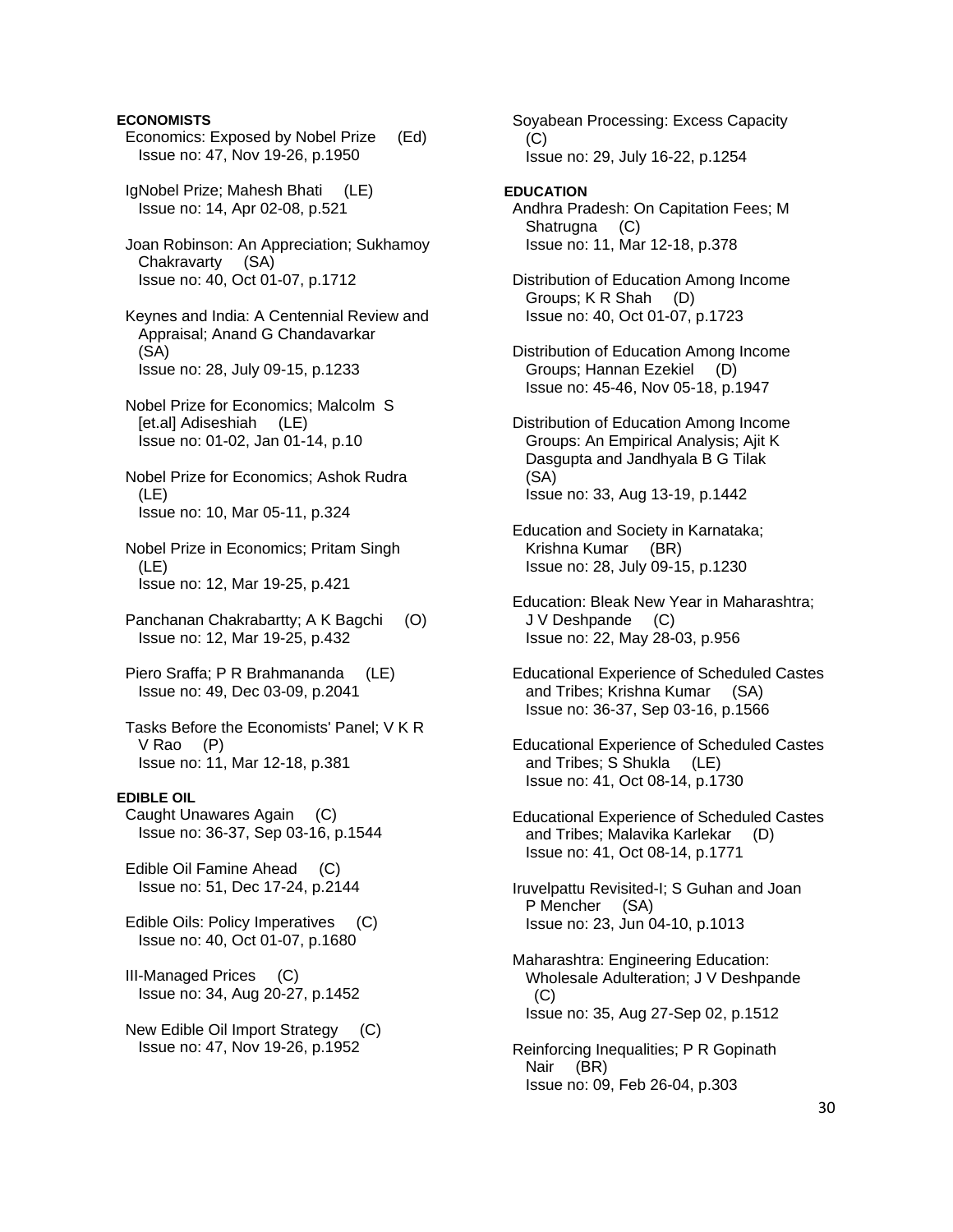# **EDUCATION**

 Sex Inequalities in the Dual System of Education: The Parsis of Gujarat; Ketayum Gould (SA) Issue no: 39, Sep 24-Oct 01, p.1668

 Towards a People's Science Movement; Anwar Jaffry, Mahesh Rangarajan, B Ekbal And K P Kannan (C) Issue no: 11, Mar 12-18, p.372

 What Education Do Workers Need?; E A Ramaswamy (RA) Issue no: 09, Feb 26-04, p.M4

# **EDUCATIONAL RESEARCH**

 Distribution of Education Among Income Groups: An Empirical Analysis; Ajit K Dasgupta and Jandhyala B G Tilak (SA) Issue no: 33, Aug 13-19, p.1442

#### **EGYPT**

West Asia: PLO's Limited Options (Ed) Issue no: 52-53, Dec 24-31, p.2192

#### **ELECTIONS**

 Andhra Pradesh: Anti-Congress Wave Unabated (Ed) Issue no: 26, Jun 25-01, p.1122

 Andhra Pradesh: Casteism through Elections (C) Issue no: 07, Feb 12-18, p.213

 Andhra Pradesh: Congress(I) Draws a Blank (Ed) Issue no: 11, Mar 12-18, p.364

 Andhra Pradesh: Left in the Cold; M Shatrugna (C) Issue no: 06, Feb 05-11, p.180

 Andhra Pradesh: Rout of Congress and Others; M Shatrugna (C) Issue no: 04, Jan 22-28, p.100

 Argentina: Shadow of Army Power (Ed) Issue no: 47, Nov 19-26, p.1951

 Assam: Change of Tracks (C) Issue no: 11, Mar 12-18, p.376

 Assam: Election at Bayonet-Point (C) Issue no: 05, Jan 29-04, p.136

 Assam: Point of No Return (Ed) Issue no: 06, Feb 05-11, p.162

 Assam: Resting Minorities (Ed) Issue no: 26, Jun 25-01, p.1122

 Assam: The Left's Folly (Ed) Issue no: 05, Jan 29-04, p.126

 Assam: Towards Further Alienation; Udayon Misra (C) Issue no: 08, Feb 19-25, p.257

 Change and Correction?; Romesh Thapar (F) Issue no: 09, Feb 26-04, p.287

 The Communal Card (Ed) Issue no: 22, May 28-03, p.936

 Congressism and Elections; Romesh Thapar  $(F)$ Issue no: 05, Jan 29-04, p.135

 Delhi: Election Drama; Amiya Rao (C) Issue no: 07, Feb 12-18, p.211

 Delusions about Defeat; B M (C) Issue no: 04, Jan 22-28, p.97

 Economic Policies for the Election; B M (C) Issue no: 44, Oct 29-Nov 04, p.1866

 Farce and Tragedy (ED) Issue no: 01-02, Jan 01-14, p.03

 Gujarat: Paradoxes of Populism; Achyut Yagnik (C) Issue no: 35, Aug 27-Sep 02, p.1505

 Intelligence Bureau: For Queen and Country (Ed) Issue no: 08, Feb 19-25, p.242

 Jamiat Ulema: Sponsored Dissent; Syed Shahabuddin (LE) Issue no: 24, Jun 11-17, p.1036

 Jamiat Ulema: Sponsored Dissent; Anees Chishti (LE) Issue no: 24, Jun 11-17, p.1036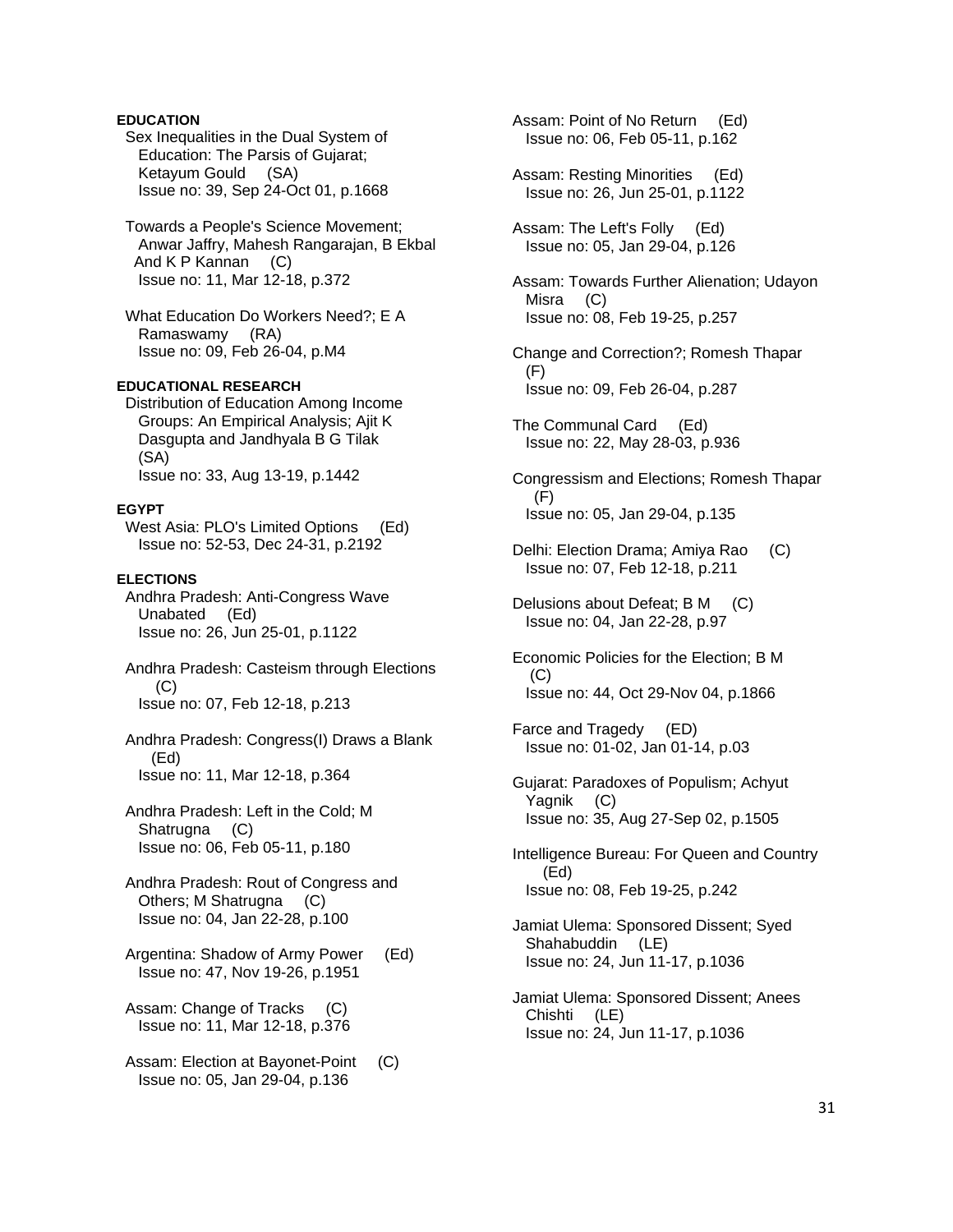**ELECTIONS** Jammu and Kashmir: Arrangements Abandoned (Ed) Issue no: 25, Jun 18-24, p.1078 Jammu and Kashmir: Assertion of Regional Personalities and Emergence of Two Party System; Balraj Puri (C) Issue no: 32, Aug 06-12, p.1378 Jammu and Kashmir: Destabilising Game (Ed) Issue no: 31, July 30-Aug 05, p.1338 Kamraj Plan Not by Choice (C) Issue no: 06, Feb 05-11, p.172 The Kashmir Story; Romesh Thapar (F) Issue no: 25, Jun 18-24, p.1083 Kenya: Negative Vote (Ed) Issue no: 40, Oct 01-07, p.1679 The Leader in a Trap; Romesh Thapar (F) Issue no: 04, Jan 22-28, p.93 Madhya Pradesh: Setback to BJP (C) Issue no: 24, Jun 11-17, p.1042 Maharashtra: Opposition Within (Ed) Issue no: 30, July 23-29, p.1294 Many-Sided Debacle (ED) Issue no: 01-02, Jan 01-14, p.1 A Minority Government in Britain; Ruth Glass (C) Issue no: 34, Aug 20-27, p.1463 No Miscalculation This (Ed) Issue no: 09, Feb 26-04, p.282 Orissa: All the CM's Men (Ed) Issue no: 31, July 30-Aug 05, p.1339 Political Health Returns; Romesh Thapar  $(F)$  Issue no: 03, Jan 15-21, p.47 Politics: By-Election Pointers (Ed) Issue no: 52-53, Dec 24-31, p.2190

 Politics: Delhi Civic Elections and After; Amiya Rao (C) Issue no: 18, Apr 30-06, p.682 Politics: Election-Stricken Conscience (Ed) Issue no: 07, Feb 12-18, p.198 Politics: Suspect Electoral Reform (Ed) Issue no: 27, Jul 02-08, p.1158 Private Calculations (ED) Issue no: 01-02, Jan 01-14, p.03 Punjab: Lessons of Panchayat Elections; Pritam Singh (C) Issue no: 43, Oct 22-29, p.1822 Search for Scape-Goats (ED) Issue no: 04, Jan 22-28, p.86 Sri Lanka: Seeking Sanction for Dictatorship: The Referendum in Sri Lanka; Wiswa Warnapala (C) Issue no: 01-02, Jan 01-14, p.17 United States: Ronald Reagan Runs Again?; Sudhir Sen (C) Issue no: 44, Oct 29-Nov 04, p.1872 United States: Supply-Side Fiasco; Sudhir Sen (C) Issue no: 29, July 16-22, p.1267 A Very Slippery Slope; Romesh Thapar (F) Issue no: 06, Feb 05-11, p.171 Violence and Elections: Flexible Conscience; Amiya Rao (C) Issue no: 26, Jun 25-01, p.1142 West Bengal: Panchayat Elections: Class Mobilisation without Class Struggle; Ajit Roy (C) Issue no: 26, Jun 25-01, p.1141 West Germany: Hope Triumphant; Ramesh Jaura (C) Issue no: 11, Mar 12-18, p.379 What Kind of Election? (ED) Issue no: 03, Jan 15-21, p.42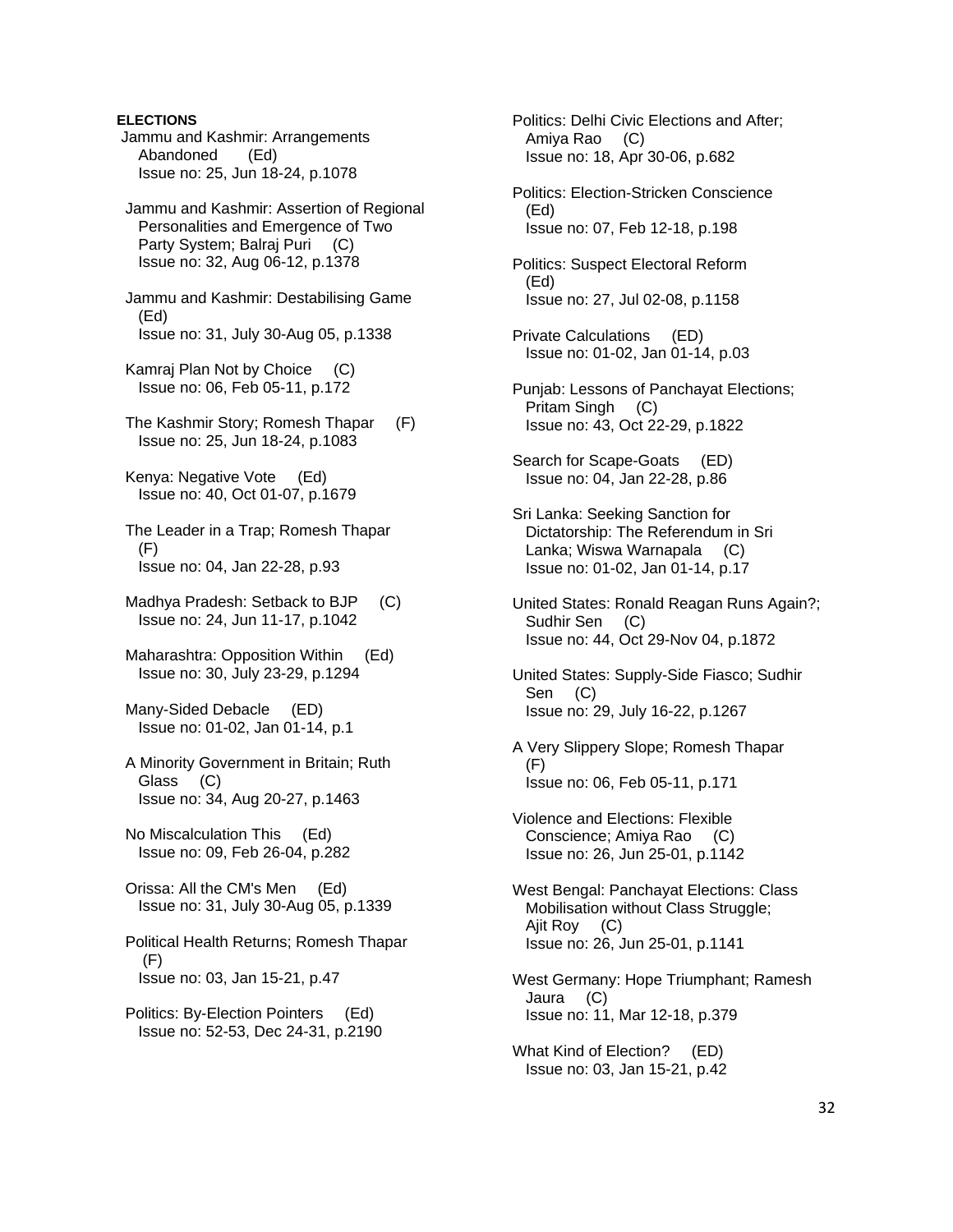# **ELECTORAL REFORMS**

 Towards Guided Democracy? (Ed) Issue no: 51, Dec 17-24, p.2141

**ELECTRONICS INDUSTRY**  About-Turn in Electronics; B M (C) Issue no: 38, Sep 17-23, p.1590

 Electronics: Strange Route to Self-Reliance (Ed) Issue no: 36-37, Sep 03-16, p.1542

 Empty Package (Ed) Issue no: 34, Aug 20-27, p.1449

 Growth of Electronics Industry; S K Bansal (LE) Issue no: 08, Feb 19-25, p.250

 Innovation, Market Structure and Location: The Electronics Revolution; Ashoka Mody (BR) Issue no: 32, Aug 06-12, p.1393

#### **EMPLOYEES**

 Labour: Public Sector Employees' Struggle Called Off (C) Issue no: 06, Feb 05-11, p.173

### **EMPLOYMENT**

 Calcutta's Informal Sector: Theory and Reality; Emmanuel Romatet (SA) Issue no: 50, Dec 10-17, p.2115

 Doing without Morality (Ed) Issue no: 19-21, May 07-27, p.718

 Handlooms Face Liquidation: Powerlooms Mock at Yojana Bhavan; L C Jain (SA) Issue no: 35, Aug 27-Sep 02, p.1517

 Level and Nature of Work Participation by Sex, Age and Marital Status in India, 1961; Pravin Visaria (F) Issue no: 19-21, May 07-27, p.901

 Textile Policy Set to Annihilate Employment in Woollen Cottage Industry: Test Case for New Technology Policy; L C Jain (C) Issue no: 12, Mar 19-25, p.427

 Women's Employment and Organisation Modes; Pushpa Sundar (RA) Issue no: 48, Nov 26-Dec 03, p.M171

# **EMPLOYMENT PROGRAMMES**

 Turning Weavers into Earth Diggers (Ed) Issue no: 35, Aug 27-Sep 02, p.1493

**ENERGY PLANNING AND POLICY**  Energy Policies in Brazil; Jose Goldemberg (SA) Issue no: 09, Feb 26-04, p.305

 Public Relations Is All; B M (C) Issue no: 42, Oct 15-21, p.1783

 World Energy Conference: Energy as Big Business (C) Issue no: 43, Oct 22-28, p.1828

# **ENGINEERING INDUSTRIES**

 Cosy at Home (C) Issue no: 01-02, Jan 01-14, p.04

 Tale of Woe (C) Issue no: 31, July 30-Aug 05, p.1340

### **ENVIRONMENT**

 Environment and Development in India; K P Kannan and Ashoka Mody (BR) Issue no: 16-17, Apr 16-29, p.638

 Environment and Development in India; Vinod Vyasulu and Rauf Ali (BR) Issue no: 16-17, Apr 16-29, p.641

 Environmentalism Comes of Age (C) Issue no: 03, Jan 15-21, p.57

 Towards a People's Science Movement; Anwar Jaffry, Mahesh Rangarajan, B Ekbal And K P Kannan (C) Issue no: 11, Mar 12-18, p.372

# **ENVIRONMENTAL EDUCATION**

Who Controls Resources?; A M (BR) Issue no: 51, Dec 17-24, p.2161

# **ETHNIC CONFLICTS**

 Ethic Conflict in Sri Lanka: Myths and Facts (C) Issue no: 39, Sep 27-Oct 01, p.1657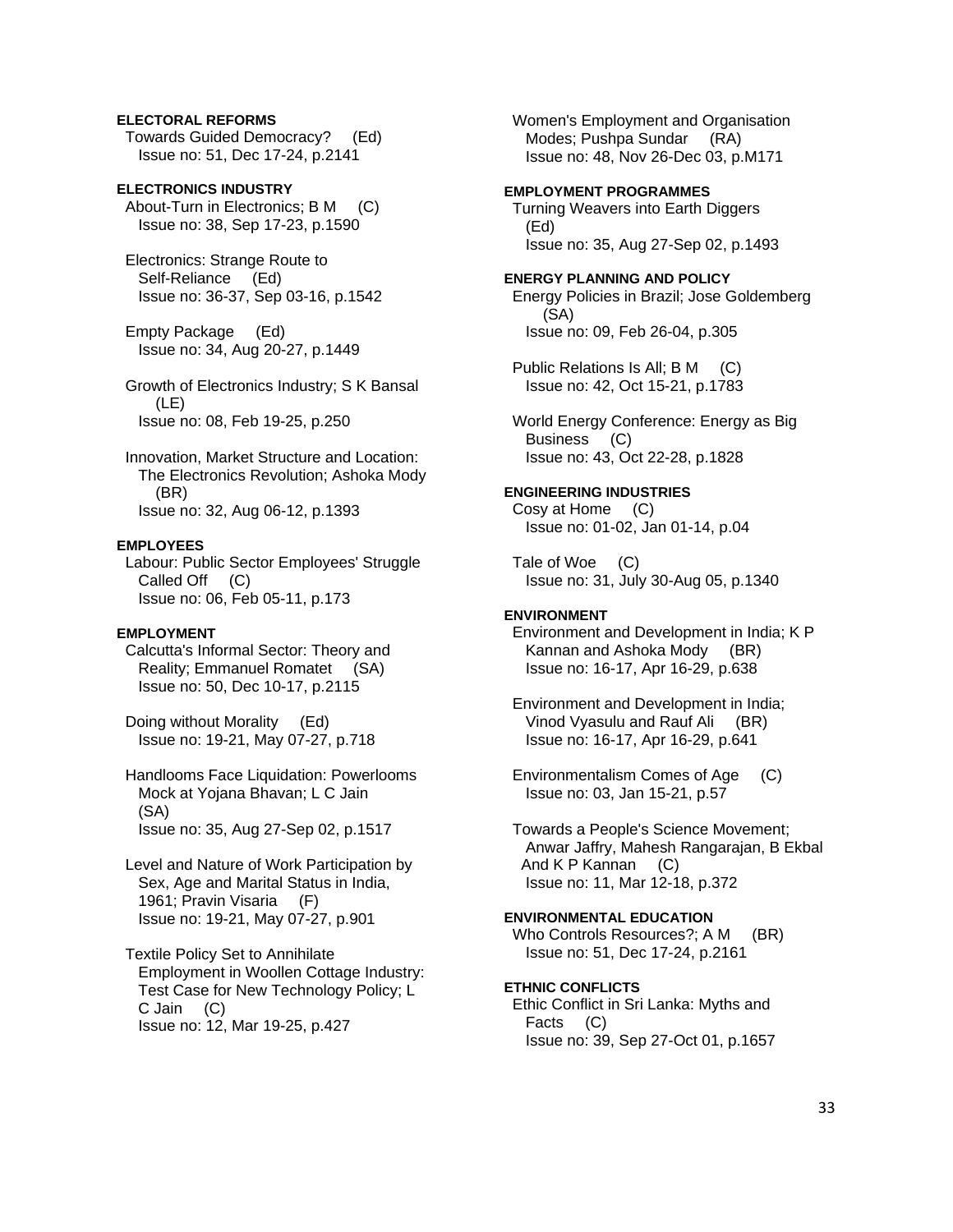### **ETHNIC CONFLICTS**  Ethnic Group Pressures on Foreign Policy; K Sen (D) Issue no: 05, Jan 29-04, p.160

 Ethnic Tangles: Wanted a National Initiative; Romesh Thapar (F) Issue no: 24, Jun 11-17, p.1035

# **EUROPE**

 Apathetic Response to Creative Challenge; Ashim Kumar Roy (BR) Issue no: 01-02, Jan 01-14, p.25

# **EUROPEAN UNION**

 EEC and the Third World; Ifzal Ali (BR) Issue no: 45-46, Nov 05-18, p.1922

 Operation Flood; R P Aneja (LE) Issue no: 26, Jun 25-01, p.1128

 Operation Flood and EEC; Raymond Crotty (LE) Issue no: 14, Apr 02-08, p.522

 Operation Flood and EEC; B Nanjundaiya (LE) Issue no: 26, Jun 25-01, p.1128

# **EXCISE DUTIES**

 The Budget and Resource Mobilisation; I S Gulati (SA) Issue no: 12, Mar 19-25, p.451

# **EXIM POLICY**

 Import Policy-I: Balancing Act; Arun Goyal  $(C)$ Issue no: 18, Apr 30-06, p.673

 Import Policy-II: Chimera of Export Growth  $(C)$ Issue no: 18, Apr 30-06, p.677

 Import Policy: Back-door Liberalisation; Arun Goyal (C) Issue no: 26, Jun 25-01, p.1125

 Import Policy: Escape from Technology Planning (Ed) Issue no: 13, Mar 26-01, p.479

 Import Policy: Para 138 Bonanza (C) Issue no: 31, July 30-Aug 05, p.1341

 Patch-work (Ed) Issue no: 16-17, Apr 16-29, p.605

 Structural Adjustment in the Indian Economy: IMF Model of Import-Pushed Growth; Ranjit Sau (F) Issue no: 19-21, May 07-27, p.779

 Unhealthy Still (Ed) Issue no: 48, Nov 26-Dec 03, p.1993

# **EXPORT ORIENTED INDUSTRIES**

 Exports: EQUs in Limbo (C) Issue no: 42, Oct 15-21, p.1776

# **EXPORTS**

- Attractions at Home (C) Issue no: 35, Aug 27-Sep 02, p.1496
- Coir Industry: Propped Up Fortunes (B) Issue no: 11, Mar 12-18, p.365
- Exports: EQUs in Limbo (C) Issue no: 42, Oct 15-21, p.1776
- Extractions Exports: Aflatoxin Hurdle (C) Issue no: 25, Jun 18-24, p.1081

 Gem and Jewellery Exports: Statistical Illusion (C) Issue no: 44, Oct 29-Nov 04, p.1860

 Leather Exports: Hampered by High Costs (C) Issue no: 51, Dec 17-24, p.2145

 Narrow Base (C) Issue no: 08, Feb 19-25, p.244

 Oilcake Exports: Breakthrough Unlikely (C) Issue no: 23, Jun 04-10, p.984

 Project Exports: Short-Lived Boom (C) Issue no: 29, July 16-22, p.1253

 Silk Exports: Lackadaisical Approach (C) Issue no: 39, Sep 24-Oct 01, p.1641

Why Forgo Seed Imports? (C) Issue no: 32, Aug 06-12, p.1372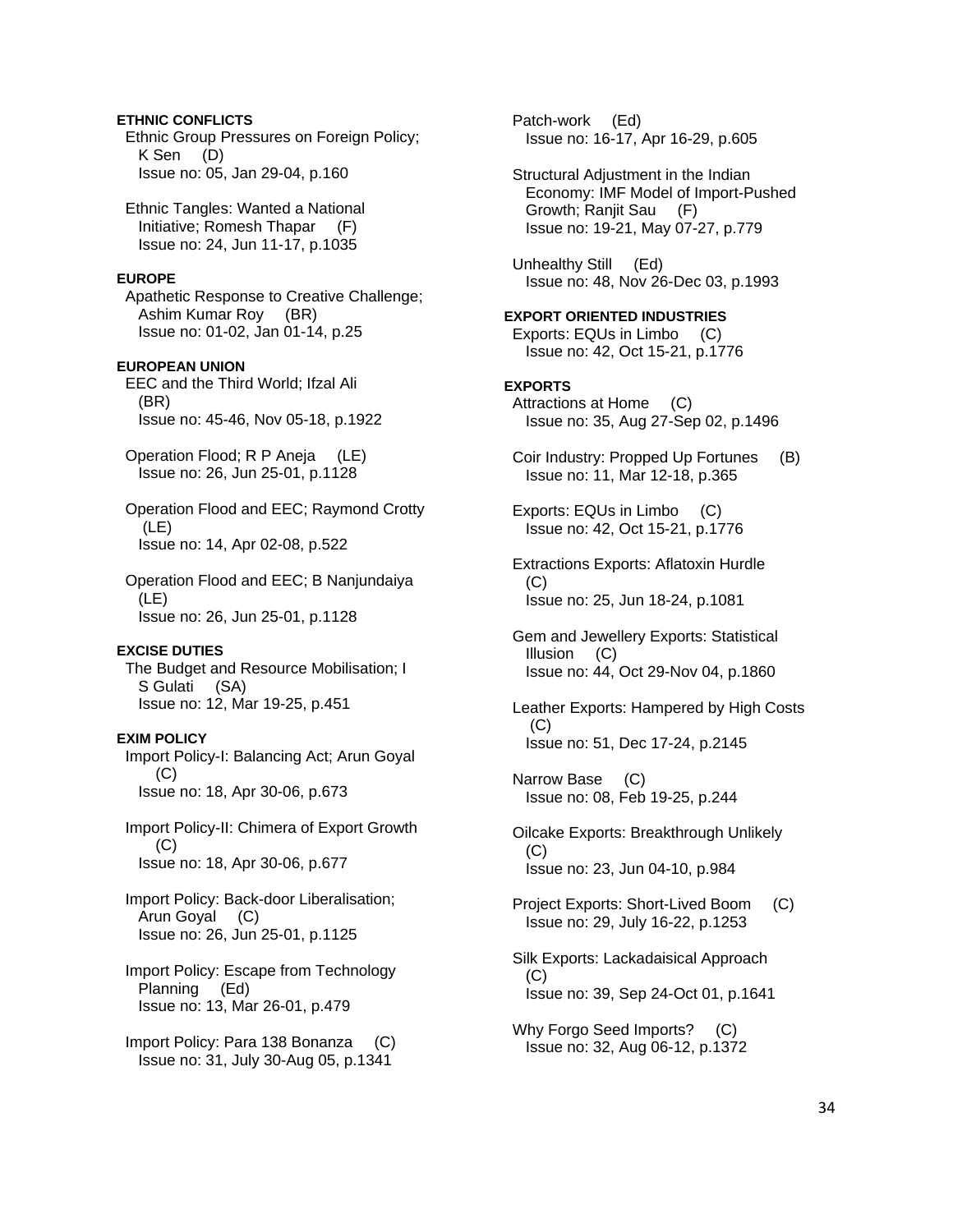# **EXPORTS**

Without Direction and Purpose (C) Issue no: 09, Feb 26-04, p.285

 World Economy: Contracting Poverty; John Cavanagh and Joy Hackel (C) Issue no: 31, July 30-Aug 05, p.1347

 Wrong Palliatives (C) Issue no: 14, Apr 02-08, p.517

# **EXTERNAL DEBT**

 Fretting in IMF Embrace; B M (C) Issue no: 30, July 23-29, p.1303

# **FALKLANDS**

 Games of War; Koshy Mathew (BR) Issue no: 10, Mar 05-11, p.348

### **FAMILY**

 Family, Factory and Philanthropy; Bharat Bhushan (P) Issue no: 41, Oct 08-14, p.1744

 Male Migration to Middle East and the Impact on the Family: Some Evidence from Kerala; Leela Gulati (SA) Issue no: 52-53, Dec 24-31, p.2217

#### **FAMILY PLANNING**

 Breast-Feeding and Family Planning Policy; Vimal Balasubrahmanyan (C) Issue no: 50, Dec 10-17, p.2099

 Women: Fresh Focus on Natural F P; Vimal Balasubrahmanyan (C) Issue no: 14, Apr 02-08, p.527

### **FAMINE**

 Conflicts over Food; I S Gulati (LE) Issue no: 09, Feb 26-04, p.290

 Famine and Extra Deaths in China; K N Raj  $(F)$ Issue no: 01-02, Jan 01-14, p.09

 Famine and Extra Deaths in China; Amartya Sen (LE) Issue no: 06, Feb 05-11, p.167

 Famine and Extra Deaths in China; K N Raj (LE) Issue no: 08, Feb 19-25, p.249

 Famine and Extra Deaths in China; Amartya Sen (LE) Issue no: 09, Feb 26-04, p.289 Famine Deaths in China; Dharam Kumar (LE) Issue no: 05, Jan 29-04, p.132 India: The Doing and the Undoing; Probodh Chandra Dutta (LE) Issue no: 13, Mar 26-01, p.485 **FARM MECHANIZATION**  Measuring Success of Dry Farming Technology; N S Jodha (BR) Issue no: 36-37, Sep 03-16, p.1562 **FASCISM**  Rise and Fall of Idi Amin; H Bhagat (BR) Issue no: 38, Sep 17-23, p.1614 **FERTILITY**  Poverty and Fertility: A Review of Theory and Evidence; N Krishnaji (F) Issue no: 19-21, May 07-27, p.865 **FERTILIZER INDUSTRY**  Fertilisers: Poll Calculations (Ed) Issue no: 51, Dec 17-24, p.2143 **FERTILIZER SUBSIDY**  Not by Subsidy Alone (C) Issue no: 15, Apr 09-15, p.561 **FERTILIZERS**  Agricultural Production and Increasing Fertiliser Application; A P Srivastava (RA) Issue no: 13, Mar 26-01, p.A17 Bio-Fertilisers in Indian Agriculture: A Case Study of Gujarat; S C Sah and C G Ranade (RA) Issue no: 13, Mar 26-01, p.A32 Determinants of Fertiliser Use in Indian Agriculture; R Nagaraj (RA) Issue no: 13, Mar 26-01, p.A2 Fertiliser Response in Haryana; A Parikh and S Mosley (RA) Issue no: 13, Mar 26-01, p.A24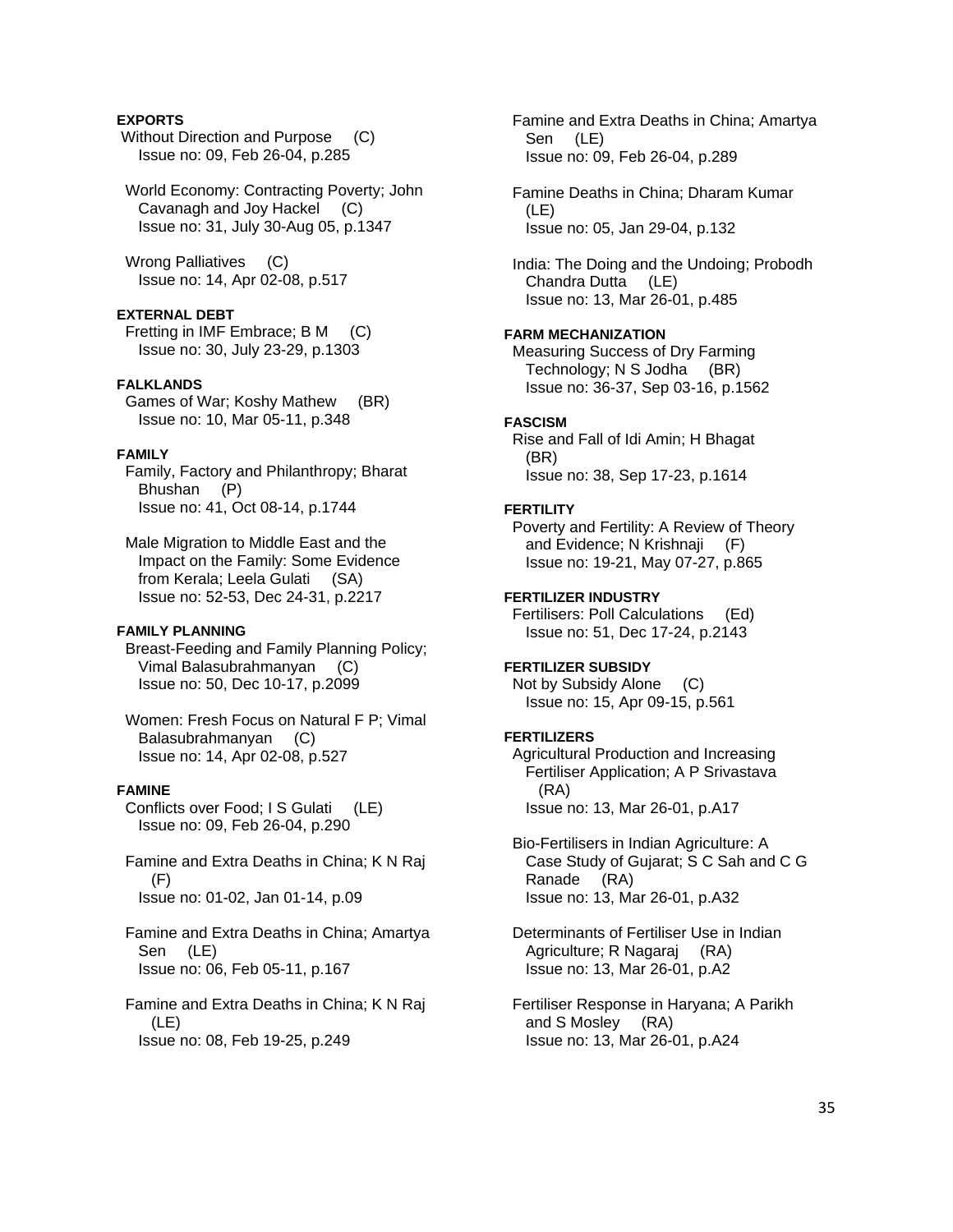# **FERTILIZERS**

 Inputs without Output (Ed) Issue no: 09, Feb 26-04, p.281

 With Wealth from Salt; Hansavivek Issue no: 01-02, Jan 01-14, p.11

# **FINANCES, LOCAL GOVERNMENT**

 Mafias and Padayatras; Romesh Thapar (F) Issue no: 19-21, May 07-27, p.721

 Sorry State of Government Finances; B M (C) Issue no: 03, Jan 15-21, p.55

# **FINANCES, STATES**

 Beyond Financial Devolution (Ed) Issue no: 13, Mar 26-01, p.477

 Criteria for Federal Resource Transfers; K V Nambiar (BR) Issue no: 22, May 28-03, p.965

 Financing Regional Development at State Level: Case for a Location Tax; Vinay D Lall (SA) Issue no: 43, Oct 22-28, p.1847

 Kerala: A Wholly Financial Exercise; M E (C) Issue no: 15, Apr 09-15, p.582

# **FINANCIAL INSTITUTIONS**

 Bank Finance for Working Capital After Tandon Committee Report: Some Evidence'; I M Bhole (SA) Issue no: 52-53, Dec 24-31, p.2231

 False Alarms Over Convertibility (C) Issue no: 29, July 16-22, p.1252

# **FINANCIAL MANAGEMENT**

 Finance for Private Corporate Sector; M P Chitale (OP) Issue no: 29, July 16-22, p.1273

# **FINANCIAL SYSTEM**

 Criteria for Federal Resource Transfers; K V Nambiar (BR) Issue no: 22, May 28-03, p.965

 The Financial Maturation of India: A Statistical Overview; Anand G Chandavarkar (BR) Issue no: 43, Oct 22-28, p.1833

 United States: The New Financial Helotry; Richard Krooth (C) Issue no: 14, Apr 02-08, p.528

# **FISCAL POLICY**

 Some Macro-Economic Propositions around Current Budgetary Policy; Prabhat Patnaik (SA) Issue no: 12, Mar 19-25, p.443

# **FISHERIES AND MARINE PRODUCTS**  Easy Catch (C)

Issue no: 04, Jan 22-28, p.88

 Fishery Resource Conflict Resolution under Law of the Sea; Arvind Khilnani (P) Issue no: 24, Jun 11-17, p.1049

### **FIVE YEAR PLANS**

 Budget and the Plan; D T Lakdawala (SA) Issue no: 12, Mar 19-25, p.449

**FIVE YEAR PLANS, 1980-1985**  New Delhi: Sixth Plan in Limbo; B M (C) Issue no: 24, Jun 11-17, p.1041

 Growth, Investment and Poverty in Mid-Term Appraisal of Sixth Plan; Krishna Raj (SA) Issue no: 47, Nov 19-26, p.1972

 Irrelevance of the Plan (Ed) Issue no: 36-37, Sep 03-16, p.1541

 Poverty Reduction and Redistribution in Sixth Plan: Population Factor and Rural-Urban Equity; K Sundaram and Suresh D Tendulkar (SA) Issue no: 38, Sep 17-23, p.1617

# **FLOODS**

 Eastern Uttar Pradesh: Inundation and Backwardness; Alok Sheel (C) Issue no: 13, Mar 26-01, p.489

#### **FOETICIDE**

 Amniocentesis Again; Dharma Kumar (D) Issue no: 24, Jun 11-17, p.1075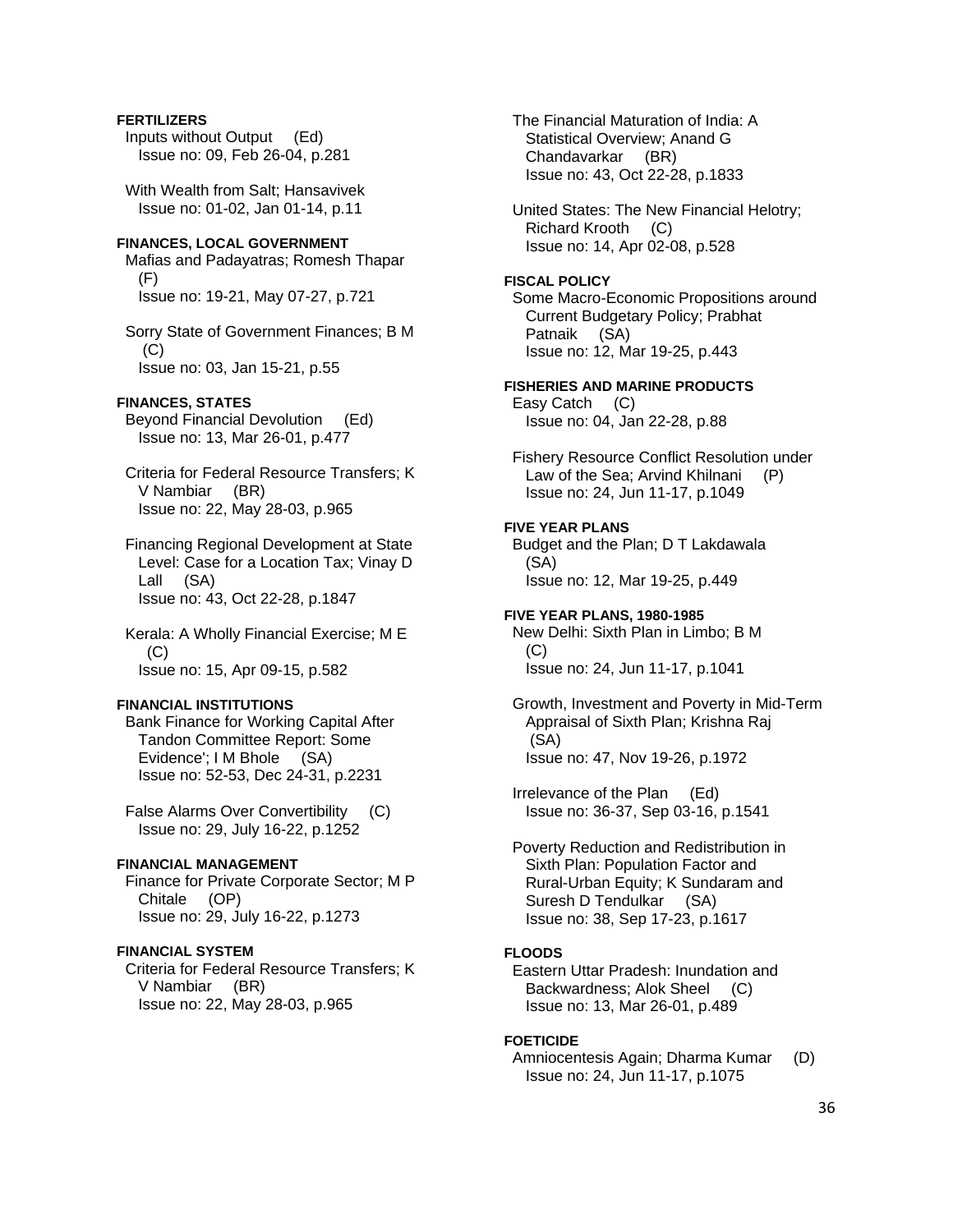Female Infanticide and Amniocentesis; Roger Jeffery and Patricia Jeffery (D) Issue no: 16-17, Apr 16-29, p.654 Male Utopias or Nightmares; Vimal Balasubramanyan (LE) Issue no: 10, Mar 05-11, p.324 Male Utopias or Nightmares?; Dharam Kumar (P) Issue no: 03, Jan 15-21, p.61 Misadventures in Amniocentesis; Leela Dube (D) Issue no: 08, Feb 19-25, p.279 Misadventures in Amniocentesis; L S Vishwanath (D) Issue no: 11, Mar 12-18, p.406 **FOOD CONSUMPTION**  Demand Projections for Selected Food Items in India, 1985-86 to 2000-01; R Kannan and T K Chakrabarty (RA) Issue no: 52-53, Dec 24-31, p.A135 **FOOD POLICY**  Food Policy: Passing the Buck (Ed) Issue no: 23, Jun 04-10, p.983 Movement Restrictions, Procurement, and Market Price: A Case Study of Tamil Nadu; T Prabha (RA) Issue no: 26, Jun 25-01, p.A53 New Delhi: Backtracking on Food Policy; B  $M$  (C) Issue no: 14, Apr 02-08, p.525 **FOOD PRODUCTION**  Foodgrains Production: Misplaced Euphoria  $(C)$  Issue no: 22, May 28-03, p.949 **FOOD SECURITY**  Third World: Growing Food Insecurity (Ed) Issue no: 27, Jul 02-08, p.1158 **FOOD SUPPLY**  Conflicts over Food; I S Gulati (LE) Issue no: 09, Feb 26-04, p.290

**FOETICIDE** 

 Food, Health and Jobs; Romesh Diwan (BR) Issue no: 07, Feb 12-18, p.217 **FOODGRAIN TRADE**  Foodgrain Imports: Not the Last Word (Ed) Issue no: 32, Aug 06-12, p.1370 Foodgrains: Traders Sitting Pretty (Ed) Issue no: 52-53, Dec 24-31, p.2190 Foodgrains: Uncomfortable Balance (C) Issue no: 38, Sep 17-23, p.1600 **FOODGRAINS PROCUREMENT**  Food Policy: Passing the Buck (Ed) Issue no: 23, Jun 04-10, p.983 Movement Restrictions, Procurement, and Market Price: A Case Study of Tamil Nadu; T Prabha (RA) Issue no: 26, Jun 25-01, p.A53 **FOREIGN BANKS**  The Foreign Hand; Romesh Thapar (F) Issue no: 22, May 28-03, p.943 South Africa: Role of Foreign Banks; Neera Chandhoke (C) Issue no: 12, Mar 19-25, p.433 **FOREIGN DIRECT INVESTMENT**  Indian Investment Abroad: Push into Africa (C) Issue no: 49, Dec 03-09, p.2041 **FOREIGN EXCHANGE**  Non-Resident Control and National Interest; I S G (F) Issue no: 24, Jun 11-17, p.1039 Unhealthy Still (Ed) Issue no: 48, Nov 26-Dec 03, p.1993 **FOREIGN EXCHANGE REGULATIONS**  The Take-Over Storm; H T Parekh (P) Issue no: 23, Jun 04-10, p.1004 **FOREIGN POLICY**  Africa: Chinese Initiatives (Ed) Issue no: 05, Jan 29-04, p.127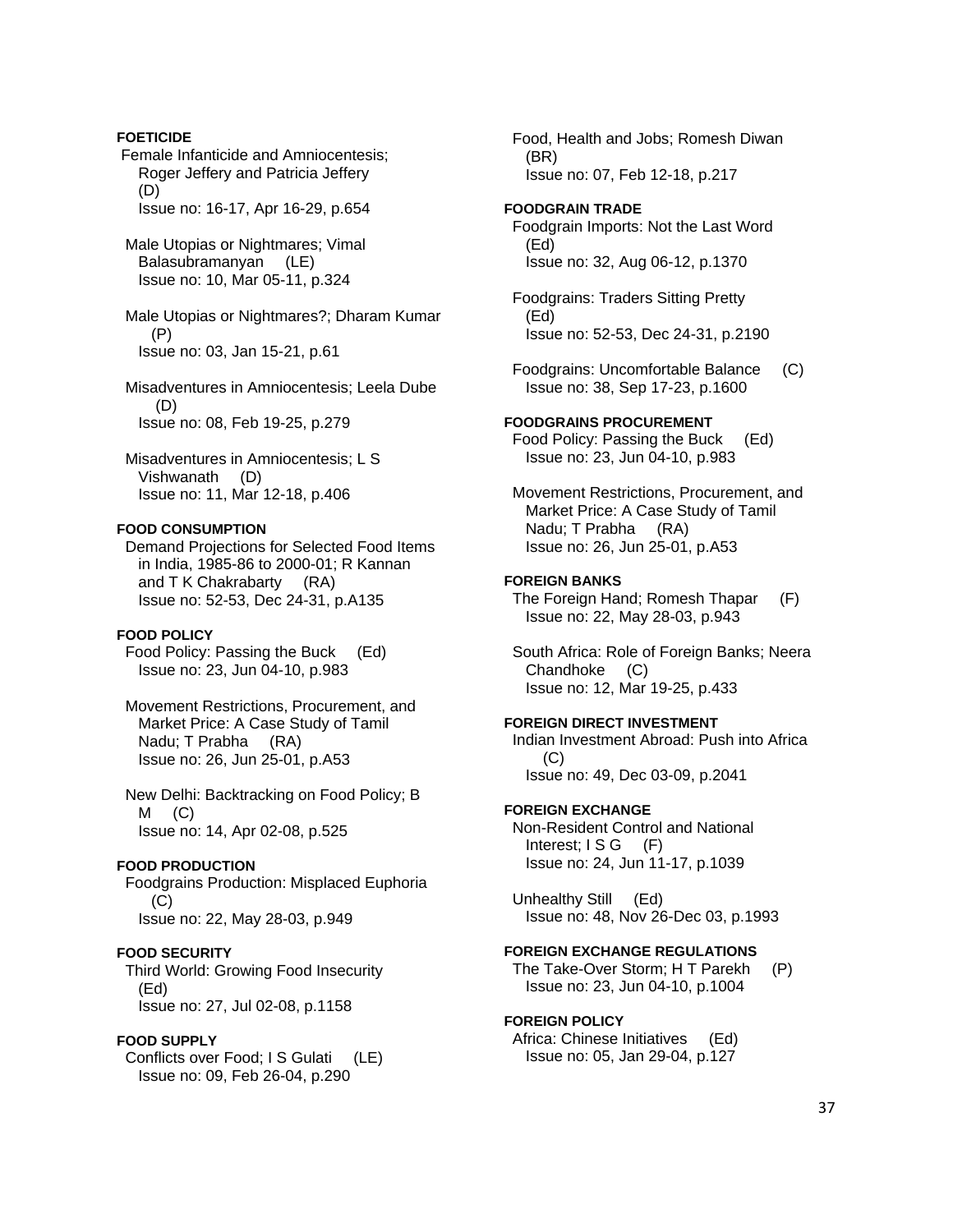## **FOREIGN POLICY**

 Alternatives Are Forming?; Romesh Thapar (F) Issue no: 35, Aug 27-Sep 02, p.1503

 Central America: Deepening US Involvement (Ed) Issue no: 36-37, Sep 03-16, p.1543

 Ethnic Group Pressures on Foreign Policy; K Sen (D) Issue no: 05, Jan 29-04, p.160

 Foreign Policy: Easy Time for Government; MHJ (Ed) Issue no: 14, Apr 02-08, p.515

 Foreign Policy: Greater Realism on Bhutan (Ed) Issue no: 15, Apr 09-15, p.558

 Neighbours Near and Far; Purshotam Mehra (BR) Issue no: 01-02, Jan 01-14, p.24

### **FOREIGN RELATIONS**

 The Foreign Hand; Romesh Thapar (F) Issue no: 22, May 28-03, p.943

 Neighbours Near and Far; Purshotam Mehra (BR) Issue no: 01-02, Jan 01-14, p.24

#### **FOREIGN TRADE**

 Animal Tallows in India's Foreign Trade; Sri Ram Khanna (SA) Issue no: 49, Dec 03-09, p.2069

 Foreign Trade: Illusory Improvement (Ed) Issue no: 15, Apr 09-15, p.559

 In the Red (ED) Issue no: 04, Jan 22-28, p.85

 Indo-Soviet Trade: Evading the Issue; B M (C) Issue no: 18, Apr 30-06, p.669

### **FOREST CONSERVATION**

 Against Eucalyptus; Claude Alvares (D) Issue no: 25, Jun 18-24, p.1120

 Environmentalism Comes of Age (C) Issue no: 03, Jan 15-21, p.57

 Forestry in British and Post-British India: A Historical Analysis; Ramachandra Guha (SA) Issue no: 45-46, Nov 05-18, p.1940

 Forestry in British and Post-British India: A Historical Analysis; Ramachandra Guha (SA) Issue no: 44, Oct 29-Nov 04, p.1882

# **FOREST MANAGEMENT**

 People and Forests: Crucial Fight Ahead; Vandana Shiva (BR) Issue no: 13, Mar 26-01, p.497

# **FOREST POLICY**

 Towards a Social Forest Policy; Sharad Kulkarni (SA) Issue no: 06, Feb 05-11, p.191

### **FOREST RESOURCES**

 Artisans: Coping with Bureaucracy, Contractors and Big Industries (Ed) Issue no: 50, Dec 10-17, p.2086

### **FORESTS AND FORESTRY**

 Against Eucalyptus; Claude Alvares (D) Issue no: 25, Jun 18-24, p.1120

 Andhra Pradesh: Telugu Encounters; K B (C) Issue no: 39, Sep 24-Oct 01, p.1640

 Design of Hill Development; R K Dar (D) Issue no: 26, Jun 25-01, p.1158

 Eucalyptus: Why?; Mahasveta Devi (C) Issue no: 32, Aug 06-12, p.1379

 Forestry in British and Post-British India: A Historical Analysis; Ramachandra Guha (SA) Issue no: 44, Oct 29-Nov 04, p.1882

 Forestry in British and Post-British India: A Historical Analysis; Ramachandra Guha (SA) Issue no: 45-46, Nov 05-18, p.1940

 In Defence of Eucalyptus; K Ullas Karanth (LE) Issue no: 11, Mar 12-18, p.368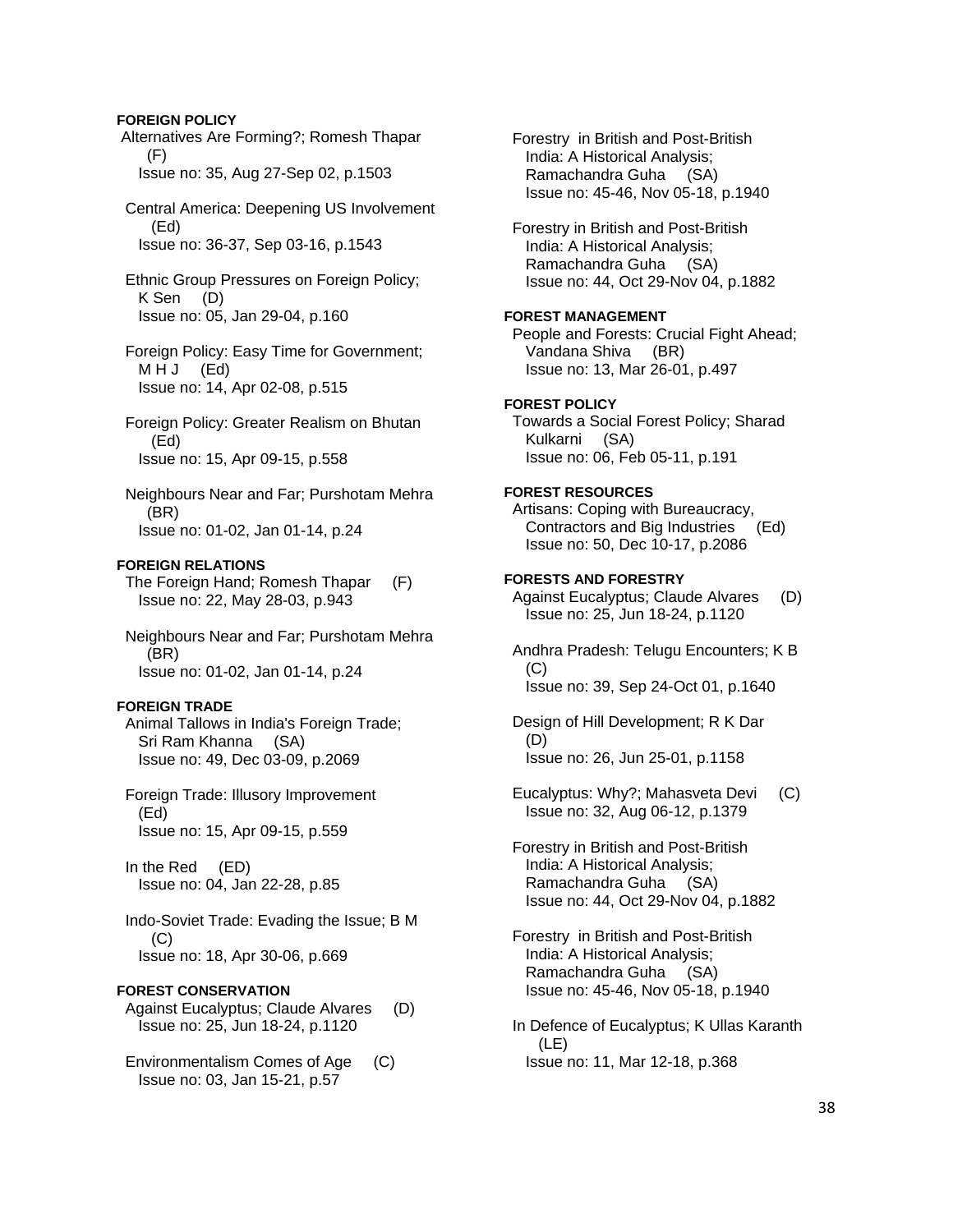# **FORESTS AND FORESTRY**

 Meeting Basic Needs through Micro-Planning: Central Role of Essential Forestry; Vinod K Huria and K T Achaya (SA) Issue no: 34, Aug 20-27, p.1476

 Meeting Basic Needs Through Micro-Planning: Central Role of Essential Forestry; Vinod K Huria and K T Achaya (SA) Issue no: 35, Aug 27-Sep 02, p.1527

 People and Forests: Crucial Fight Ahead; Vandana Shiva (BR) Issue no: 13, Mar 26-01, p.497

### **FRANCE**

 France: Socialism of the French Variety (C) Issue no: 03, Jan 15-21, p.58

### **FUEL WOOD**

 Energy in a Stratified Society: Case Study of Firewood in Bangalore; Amulya Kumar Reddy and Sudhakar B Reddy (SA) Issue no: 41, Oct 08-14, p.1757

 Women's Drudgery in Firewood Collection; D Nagabrahmam and Shreekant Sambrani (SA) Issue no: 01-02, Jan 01-14, p.33

# **FUND MANAGEMENT**

 Civil Liberties: Citizen and Public Money; A G Noorani (C) Issue no: 47, Nov 19-26, p.1963

 Gift of GAB (Ed) Issue no: 07, Feb 12-18, p.197

 Money and Banking: Fudging for the Fund's Sake (C) Issue no: 25, Jun 18-24, p.1089

 Obsession With Adjustment Policies (Ed) Issue no: 38, Sep 17-23, p.1589

### **FUNDAMENTAL RIGHTS**

 Civil Liberties: Students' and Teachers' Rights; A G Noorani (C) Issue no: 52-53, Dec 24-31, p.2206

 Civil Rights Literacy; Kannan Srinivasan (D) Issue no: 40, Oct 01-07, p.1724

#### **GAME THEORY**

 Game Theories Old and New; G P D (F) Issue no: 14, Apr 02-08, p.529

### **GAMES**

 Obsessed With Image Building; Romesh Thapar (F) Issue no: 30, July 23-29, p.1299

 Obsessed With Image Building; Vijay Merchant (LE) Issue no: 39, Sep 24-Oct 01, p.1642

 Taxing the Poor (Ed) Issue no: 50, Dec 10-17, p.2085

#### **GARMENT AND KNITTING INDUSTRY**  Narrow Base (C)

Issue no: 08, Feb 19-25, p.244

# **GEMS AND JEWELRY**

 Gem and Jewellery Exports: Statistical Illusion (C) Issue no: 44, Oct 29-Nov 04, p.1860

#### **GENDER DISCRIMINATION**

 Amniocentesis Again; Dharma Kumar (D) Issue no: 24, Jun 11-17, p.1075

 Male Utopias or Nightmares?; Dharam Kumar (P) Issue no: 03, Jan 15-21, p.61

 Malnutrition of Rural Children and the Sex Bias; Amartya Sen and Sunil Sengupta (F) Issue no: 19-21, May 07-27, p.855

 Sex Inequalities in the Dual System of Education: The Parsis of Gujarat; Ketayum Gould (SA) Issue no: 39, Sep 24-Oct 01, p.1668

 Women: Prison within a Prison; Amiya Rao  $(C)$ Issue no: 12, Mar 19-25, p.431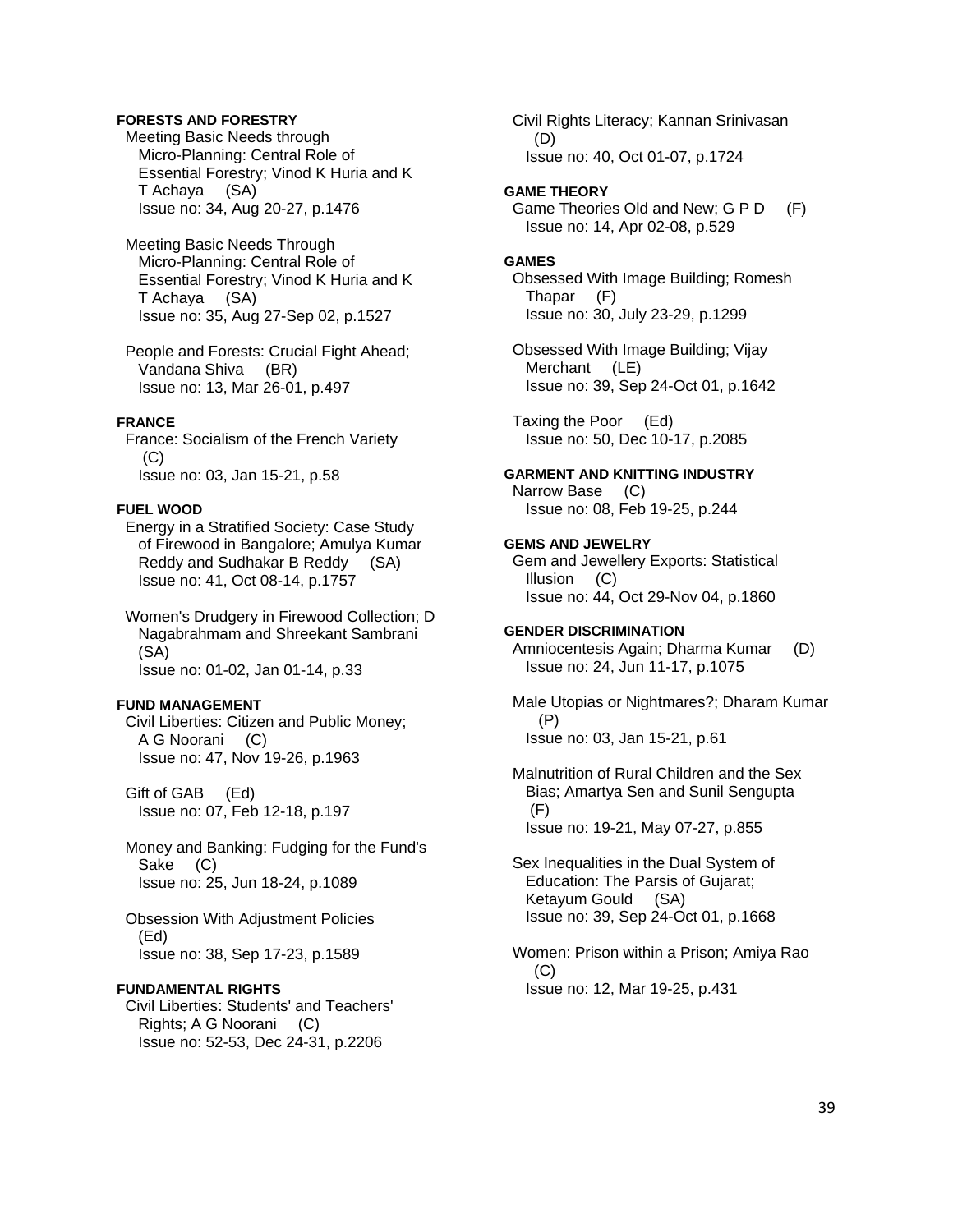# **GENDER ROLES**

 Level and Nature of Work Participation by Sex, Age and Marital Status in India, 1961; Pravin Visaria (F) Issue no: 19-21, May 07-27, p.901

# **GOA**

 Goa: Charmed Existence (Ed) Issue no: 38, Sep 17-23, p.1591

### **GOVERNMENT POLICY**

 Trends in the Textile Industry and the Dilemma in Indian Cotton Textile Policy; Sakti Nath Saha (RA) Issue no: 09, Feb 27-Mar 08, p.M23

### **GRENADA**

 Grenada: Opening for the US (Ed) Issue no: 43, Oct 22-28, p.1815

 Invasion of Grenada (Ed) Issue no: 44, Oct 29-Nov 04, p.1857

 US Atrocities in Grenada; Amrit Wilson  $(C)$ Issue no: 48, Nov 26-Dec 03, p.2007

### **GUJARAT**

 Bio-Fertilisers in Indian Agriculture: A Case Study of Gujarat; S C Sah and C G Ranade (RA) Issue no: 13, Mar 26-01, p.A32

 Civil Liberties: Citizen and Fare-Hikes; A G Noorani (C) Issue no: 48, Nov 26-Dec 03, p.2004

 Gujarat: Contract Labour and Public Interest Litigation; Sujata Patel (C) Issue no: 51, Dec 17-24, p.2151

 Gujarat: Everyday Discriminations Against Tribals; Mathew Kalathi (C) Issue no: 47, Nov 19-26, p.1959

 Gujarat: Holiday From Labour Laws; Shalini Randeria and Achyut Yagnik (C) Issue no: 41, Oct 08-14, p.1735

 Gujarat: Limits of Regional Politics (C) Issue no: 06, Feb 05-11, p.174

 Gujarat: Mobilising Rural Dalits; Shalini Randeria and Achyut Yagnik (C) Issue no: 24, Jun 11-17, p.1043

 Gujarat: Paradoxes of Populism; Achyut Yagnik (C) Issue no: 35, Aug 27-Sep 02, p.1505

 Sex Inequalities in the Dual System of Education: The Parsis of Gujarat; Ketayum Gould (SA) Issue no: 39, Sep 24-Oct 01, p.1668

 Women's Drudgery in Firewood Collection; D Nagabrahmam and Shreekant Sambrani (SA) Issue no: 01-02, Jan 01-14, p.33

## **HANDLOOMS**

 Handlooms Face Liquidation: Powerlooms Mock at Yojana Bhavan; L C Jain (SA) Issue no: 35, Aug 27-Sep 02, p.1517

 Turning Weavers into Earth Diggers (Ed) Issue no: 35, Aug 27-Sep 02, p.1493

### **HARYANA**

 Fertiliser Response in Haryana; A Parikh and S Mosley (RA) Issue no: 13, Mar 26-01, p.A24

#### **HEALTH**

 Food, Health and Jobs; Romesh Diwan (BR) Issue no: 07, Feb 12-18, p.217

 Health and Medicine: Ban on Dangerous Pain-Killers; Padma Prakash (C) Issue no: 26, Jun 25-01, p.1143

 Health: Technology vs Poverty (Ed) Issue no: 12, Mar 12-18, p.415

 Iruvelpattu Revisited-I; S Guhan and Joan P Mencher (SA) Issue no: 23, Jun 04-10, p.1013

 Towards a People's Science Movement; Anwar Jaffry, Mahesh Rangarajan, B Ekbal And K P Kannan (C) Issue no: 11, Mar 12-18, p.372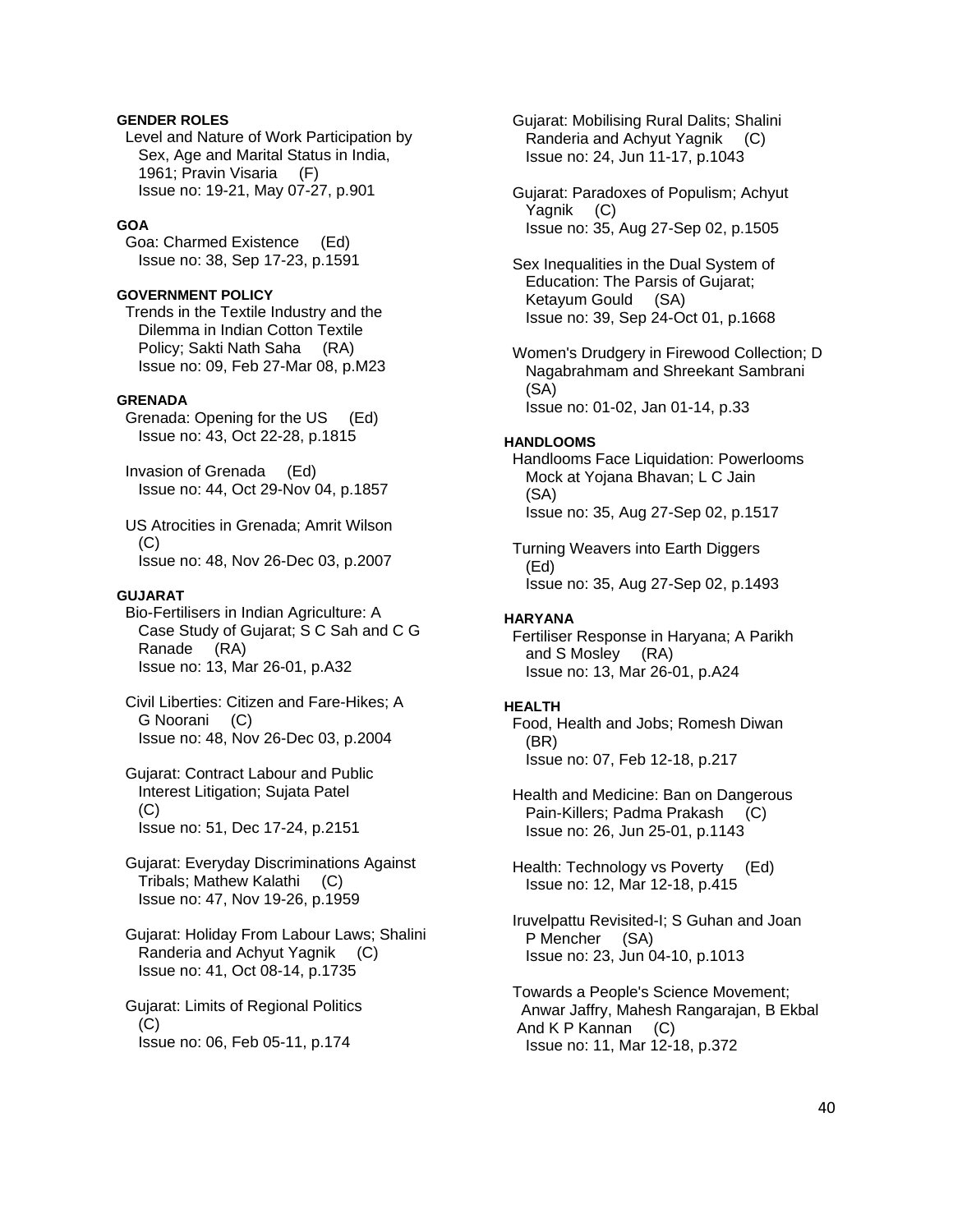### **HEALTH AND NUTRITION**

 Estimation of Nutritional Intakes; Rajaram Dasgupta (SA) Issue no: 28, July 09-15, p.1238

 Ideology and the Poverty Line Debate; Sheila Zurbrigg (D) Issue no: 49, Dec 03-09, p.2083

 Malnutrition of Rural Children and the Sex Bias; Amartya Sen and Sunil Sengupta (F) Issue no: 19-21, May 07-27, p.855

 Measurement of Undernutrition: Biological Considerations; C Gopalan (SA) Issue no: 15, Apr 09-15, p.591

 RDAs: Their Limitations and Application; K T Achaya (SA) Issue no: 15, Apr 09-15, p.587

 Undernourishment, Energy Requirements and Adaptation: A Physiologist's Point of View; L Garby (D) Issue no: 48, Nov 26-Dec 03, p.2035

We Are Eating Better; K T Achaya (P) Issue no: 01-02, Jan 01-14, p.22

# **HEALTH ECONOMICS**

 Development and Deprivation: The Indian Experience; C Gopalan (SA) Issue no: 51, Dec 17-24, p.2163

# **HEALTH EXPENDITURE**

 Doctors, Left Front and Health Services; Sujit Das (LE) Issue no: 50, Dec 10-17, p.2090

### **HEALTH POLICY**

 National Health Policy and Its Implementation; Debabar Banerji (P) Issue no: 04, Jan 22-28, p.105

# **HEALTHCARE SERVICES**

 Malnutrition of Rural Children and the Sex Bias; Amartya Sen and Sunil Sengupta (F) Issue no: 19-21, May 07-27, p.855

 National Health Policy and Its Implementation; Debabar Banerji (P) Issue no: 04, Jan 22-28, p.105

 West Bengal: Doctors, Left Front and Health Services; Biren Roy (C) Issue no: 44, Oct 29-Nov 04, p.1867

# **HIMACHAL PRADESH**

 Design of Hill Development; R K Dar (D) Issue no: 26, Jun 25-01, p.1158

 Design of Hill Development: Lessons from the Plans of Uttar Pradesh and Himachal Pradesh; Mukul Sanwal (SA) Issue no: 07, Feb 12-18, p.220

### **HINDU-MUSLIM RELATIONS**

 The Bigoted Julaha; Gyanendra Pandey (RA) Issue no: 05, Jan 29-04, p.PE19

 Origins and Development of Hindu Mahasabha Ideology: The Call of V D Savarkar and Bhai Parmanand; T C A Raghavan (SA) Issue no: 15, Apr 09-15, p.595

### **HINDUTVA**

 Origins and Development of Hindu Mahasabha Ideology: The Call of V D Savarkar and Bhai Parmanand; T C A Raghavan (SA) Issue no: 15, Apr 09-15, p.595

#### **HISTORICAL RESEARCH**

 In Search of New Pastures; K N Panikkar (BR) Issue no: 33, Aug 13-19, p.1432

 Indian Council of Historical Research; Barun et al De (LE) Issue no: 18, Apr 30-06, p.664

#### **HISTORY**

 British Imperialist Exploitation of India; Amiya Kumar Bagchi (BR) Issue no: 10, Mar 05-11, p.345

 The Financial Maturation of India: A Statistical Overview; Anand G Chandavarkar (BR) Issue no: 43, Oct 22-28, p.1833

 The Games Leaders Play; H K Paranjape (BR) Issue no: 48, Nov 26-Dec 03, p.2013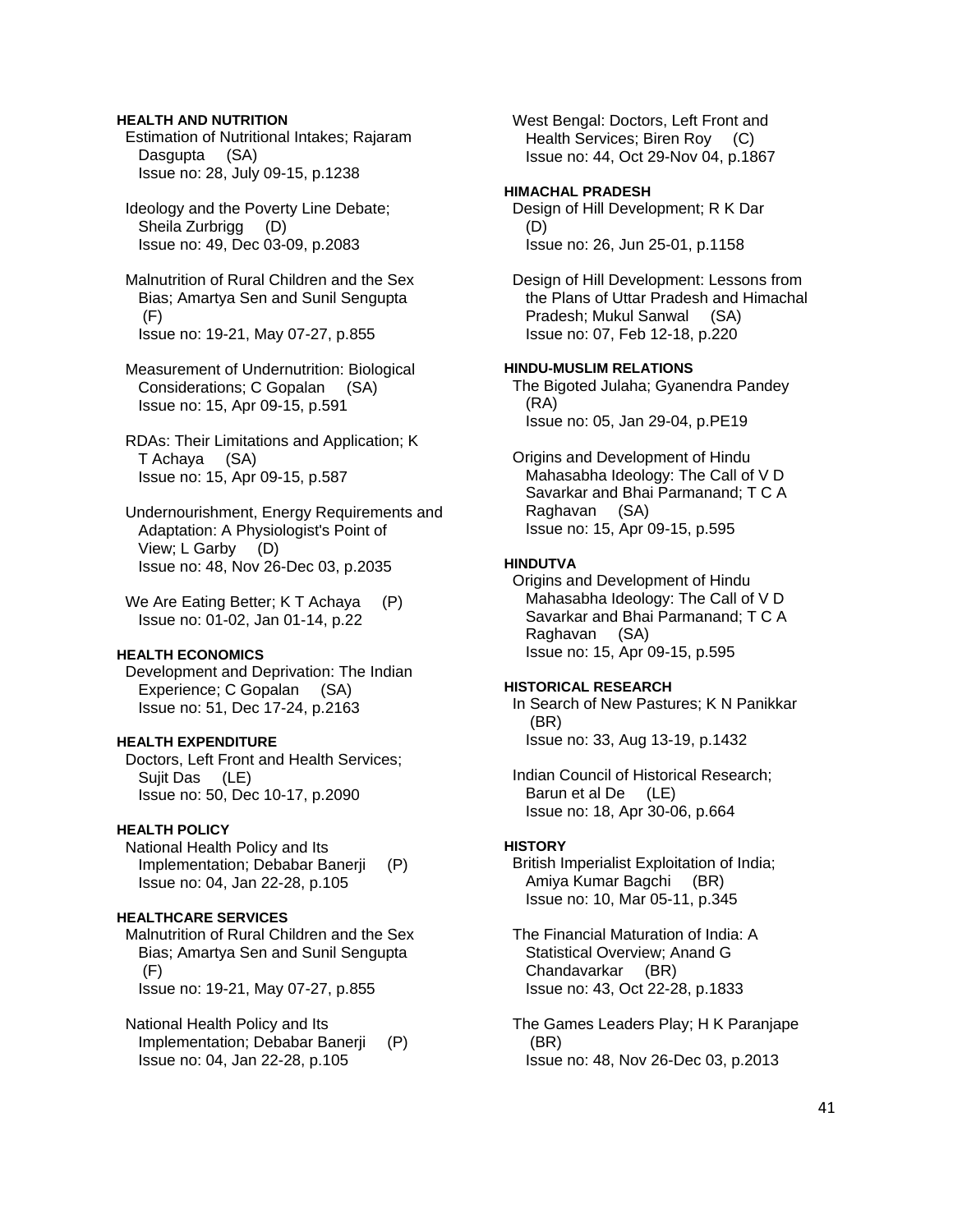# **HISTORY**  History: The Subaltern in South Asian History and Society: Report of a Conference (C) Issue no: 09, Feb 26-04, p.299 In Search of New Pastures; K N Panikkar (BR) Issue no: 33, Aug 13-19, p.1432 Intervention in Nicaragua: Carter and Now Reagan Find the Options Limited; Susan Ram (SA) Issue no: 47, Nov 19-26, p.1977 Liberalism and Study of Indian History; Amiya Kumar Bagchi (LE) Issue no: 49, Dec 03-09, p.2042 Liberalism and the Study of Indian History: A Review of Writing on Communalism; Gyanendra Pandey (RA) Issue no: 42, Oct 15-21, p.1789 Origins and Development of Hindu Mahasabha Ideology: The Call of V D Savarkar and Bhai Parmanand; T C A Raghavan (SA) Issue no: 15, Apr 09-15, p.595 The Social Formation of the Indus Society; Aparajita Chakraborty (SA) Issue no: 50, Dec 10-17, p.2132 **HOUSING**  Housing: The Money Chase (C) Issue no: 41, Oct 08-14, p.1728 Hutments and City Planning; Meera Bapat (SA) Issue no: 11, Mar 12-18, p.399 Maharashtra: Housing for Bombay's Poor; Amrita Abraham (C) Issue no: 36-37, Sep 03-10, p.1551 Squatter Settlements in Urban India: Self-Help and Government Policies; Howard Spodek (SA) Issue no: 36-37, Sep 03-16, p.1575 Urban Land Ceiling and Housing for Poor; Kannan Srinivasan (LE) Issue no: 23, Jun 04-10, p.987 **HOUSING LOAN**

# Housing: The Money Chase (C) Issue no: 41, Oct 08-14, p.1728 **HUMAN RESOURCE DEVELOPMENT**  Humanising the Personnel Function; Somnath Chattopadhyay (RA) Issue no: 09, Feb 26-04, p.M2 **HUMAN RIGHTS**  Andhra Pradesh: Police Rule Continues; M Shatrugna (C) Issue no: 29, July 16-22, p.1262 Civil Liberties: Doctors and Human Rights; A G Noorani (C) Issue no: 43, Oct 22-28, p.1825 Civil Liberties: Human Rights and Scientific Advance; A G Noorani (C) Issue no: 41, Oct 08-14, p.1741 West Bengal: Doctors, Left Front and Health Services; Biren Roy (C) Issue no: 44, Oct 29-Nov 04, p.1867 **HUNGER AND STARVATION**  Conflicts over Food; I S Gulati (LE) Issue no: 09, Feb 26-04, p.290 Famine and Extra Deaths in China; K N Raj (F) Issue no: 01-02, Jan 01-14, p.09 Famine and Extra Deaths in China; Amartya Sen (LE) Issue no: 06, Feb 05-11, p.167 Famine and Extra Deaths in China; K N Raj (LE) Issue no: 08, Feb 19-25, p.249 Famine and Extra Deaths in China; Amartya Sen (LE) Issue no: 09, Feb 26-04, p.289 Famine Deaths in China; Dharam Kumar (LE) Issue no: 05, Jan 29-04, p.132 **IMF**  The Budget and Resource Mobilisation; I S Gulati (SA)

Issue no: 12, Mar 19-25, p.451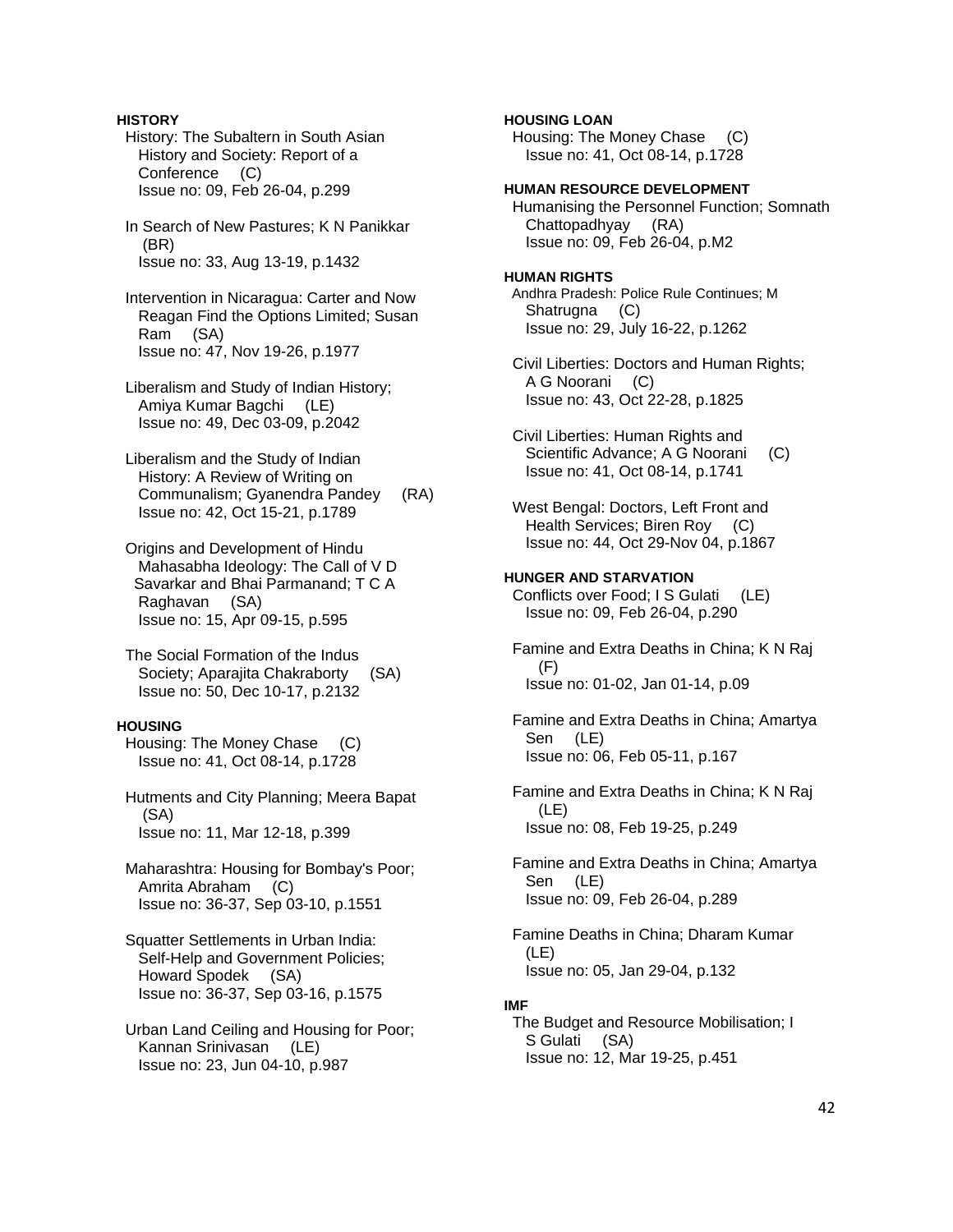### **IMF**

 Come, Let's Pretend (Ed) Issue no: 25, Jun 18-24, p.1077 Flexibility Pays Not (Ed) Issue no: 40, Oct 01-07, p.1677 Gift of GAB (Ed) Issue no: 07, Feb 12-18, p.197 IMF's Liquidity Gap; I S G (F) Issue no: 39, Sep 24-Oct 01, p.1647 IMF: Little Gain from Quota Increase (Ed) Issue no: 08, Feb 19-25, p.242 Money and Banking: At Peace with IMF (C) Issue no: 18, Apr 30-06, p.679 Money and Banking: IMF Goes Easy (C) Issue no: 33, Aug 13-19, p.1422 The New Colonial Office; Ernest Feder (BR) Issue no: 08, Feb 19-25, p.262 Storm Signal? (Ed) Issue no: 29, July 16-22, p.1249 Structural Adjustment in the Indian Economy: IMF Model of Import-Pushed Growth; Ranjit Sau (F) Issue no: 19-21, May 07-27, p.779 Union Budget 1983-84: All Along the IMF Line; Ranjit Sau (SA) Issue no: 16-17, Apr 16-29, p.643 Why a Non-IMF Rescue Arrangement?; I S G (F) Issue no: 03, Jan 15-21, p.49 **IMPERIALISM**  Afghanistan and Imperial Choice; Kannan Srinivasan (C) Issue no: 25, Jun 18-24, p.1096 Rise and Fall of Idi Amin; H Bhagat (BR) Issue no: 38, Sep 17-23, p.1614

 Towards a Correct Reading of Lenin's Theory of Imperialism; Amiya Kumar Bagchi (RA) Issue no: 31, July 30-Aug 05, p.PE2 **IMPORTS**  Animal Tallows in India's Foreign Trade; Sri Ram Khanna (SA) Issue no: 49, Dec 03-09, p.2069 Foodgrain Imports: Not the Last Word (Ed) Issue no: 32, Aug 06-12, p.1370 New Edible Oil Import Strategy (C) Issue no: 47, Nov 19-26, p.1952 Tasks Before the Economists' Panel; V K R V Rao (P) Issue no: 11, Mar 12-18, p.381 Textiles: Imports Undermine Rayon Industry (C) Issue no: 47, Nov 19-26, p.1964 Why Forgo Seed Imports? (C) Issue no: 32, Aug 06-12, p.1372 World Economy: Contracting Poverty; John Cavanagh and Joy Hackel (C) Issue no: 31, July 30-Aug 05, p.1347 **INCOME**  Capitalism in Agriculture and Peasant Farming: Case of Godavari Delta; G Parthasarathy and V Pothana (SA) Issue no: 39, Sep 24-Oct 01, p.A93 Distribution of Education Among Income Groups; K R Shah (D) Issue no: 40, Oct 01-07, p.1723 Distribution of Education Among Income Groups; Hannan Ezekiel (D) Issue no: 45-46, Nov 05-18, p.1947 Estimation of Nutritional Intakes; Rajaram Dasgupta (SA)

 Taxation: Goodwill's Goodwill (C) Issue no: 08, Feb 19-25, p.254

Issue no: 28, July 09-15, p.1238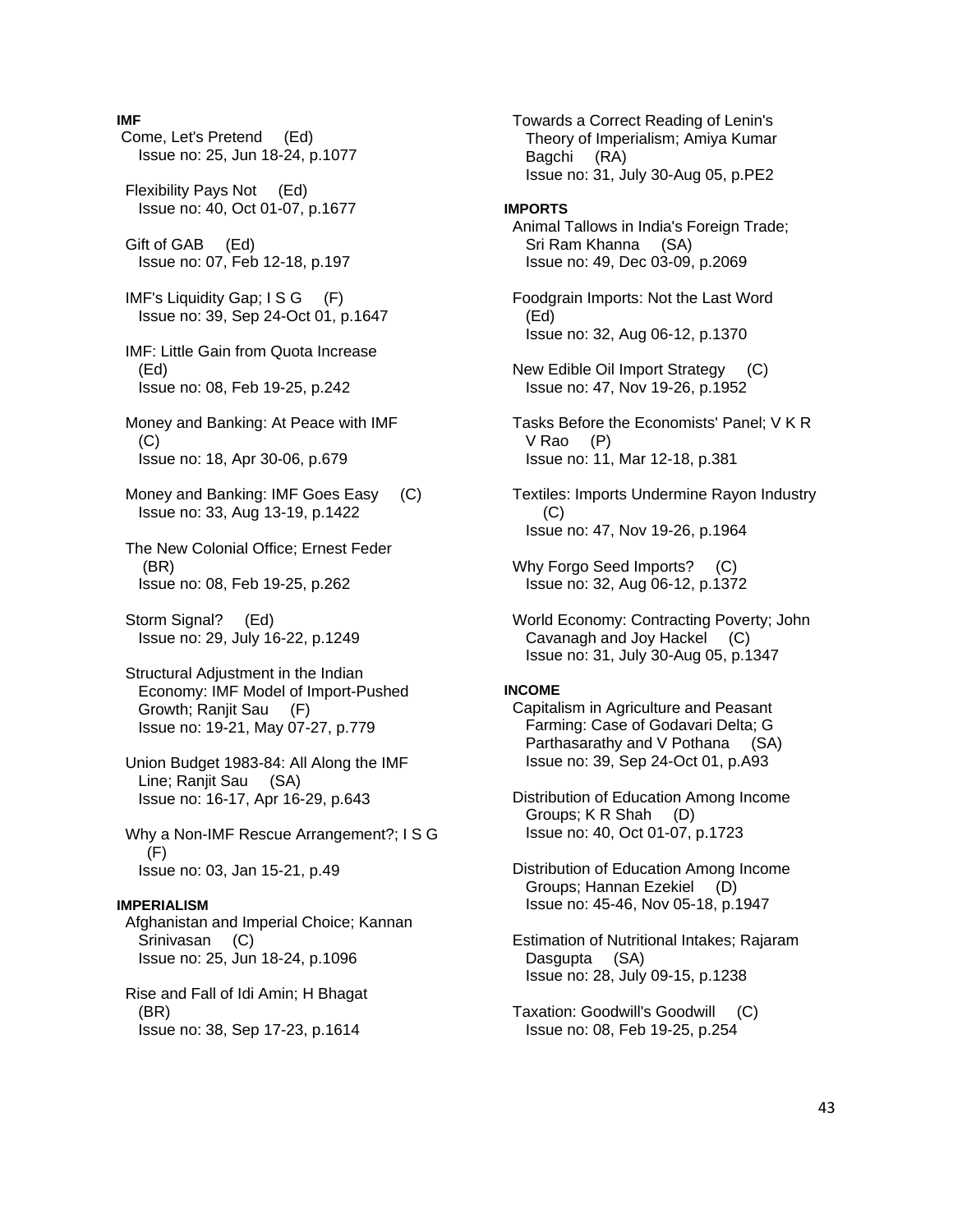# **INCOME DISTRIBUTION**

 Reinforcing Inequalities; P R Gopinath Nair (BR) Issue no: 09, Feb 26-04, p.303

### **INCOME TAX**

 Corporate and Personal Income Taxes: Economic Issues and Policy Alternatives; Vinay D Lall (SA) Issue no: 12, Mar 19-25, p.461

 Elasticity of Non Corporate Income Tax in India; Amresh Bagchi and Govinda M Rao (D) Issue no: 35, Aug 27-Sep 02, p.1539

 Elasticity of Non-Corporate Income Tax in India; Anupam Gupta (D) Issue no: 29, July 16-22, p.1291

 Taxation of Income: Some Suggestions for Reform; M P Chitale (SA) Issue no: 03, Jan 15-21, p.76

 Taxing the Poor (Ed) Issue no: 50, Dec 10-17, p.2085

# **INDEPENDENCE MOVEMENT**

 The Games Leaders Play; H K Paranjape (BR) Issue no: 48, Nov 26-Dec 03, p.2013

# **INDIA-CHINA RELATIONS**

 Beyond the Border Dispute; G P D (F) Issue no: 44, Oct 29-Nov 04, p.1875

 India-China Relations: Straining at a Gnat (Ed) Issue no: 15, Apr 09-15, p.559

### **INDIA-NEPAL RELATIONS**

 Foreign Policy: Indo-Nepal Relations (Ed) Issue no: 38, Sep 17-23, p.1590

### **INDIA-PAKISTAN RELATIONS**

 Indo-Pak Relations: Signalling the West (Ed) Issue no: 04, Jan 16-23, p.87

# **INDIA-SOVIET UNION ECONOMIC RELATIONS**

 Indo-Soviet Trade: Evading the Issue; B M  $(C)$ Issue no: 18, Apr 30-06, p.669

**INDIA-SOVIET UNION RELATIONS**  Indo-Soviet Relations: MiGs for Lipstick (Ed)

Issue no: 28, July 09-15, p.1206

 Structure of the State in Third World: Report on an Indo-Soviet Symposium; T V Sathyamurthy (C) Issue no: 25, Jun 18-24, p.1093

#### **INDIA-SRI LANKA RELATIONS**

 Alternatives Are Forming?; Romesh Thapar (F) Issue no: 35, Aug 27-Sep 02, p.1503

 India and Sri Lanka: Interests at Stake (Ed) Issue no: 32, Aug 06-12, p.1370

 Sinhala-Tamil or Centre-Periphery?; G P D (F) Issue no: 34, Aug 20-27, p.1472

#### **INDIA-UNITED STATES RELATIONS**

 Indo-US Relations: Impermissible Passions (Ed) Issue no: 25, Jun 18-24, p.1078

 Indo-Us Relations: Schultz's Visit (Ed) Issue no: 28, July 09-15, p.1206

### **INDIRECT TAXES**

 Location of Indirect Taxes; Pradhan H Prasad (SA) Issue no: 36-37, Sep 03-16, p.1573

### **INDONESIA**

 Indonesia: Oil Boom Over (C) Issue no: 42, Oct 15-21, p.1787

#### **INDUSTRIAL ACCIDENTS**

 The Invisible Killers; T P Singh (D) Issue no: 42, Oct 15-21, p.1810

 Labour: The Invisible Killers; Amiya Rao  $(C)$ Issue no: 30, July 23-29, p.1307

 Labour: Bhatti-Mines of Death; Amiya Rao (C) Issue no: 38, Sep 17-23, p.1602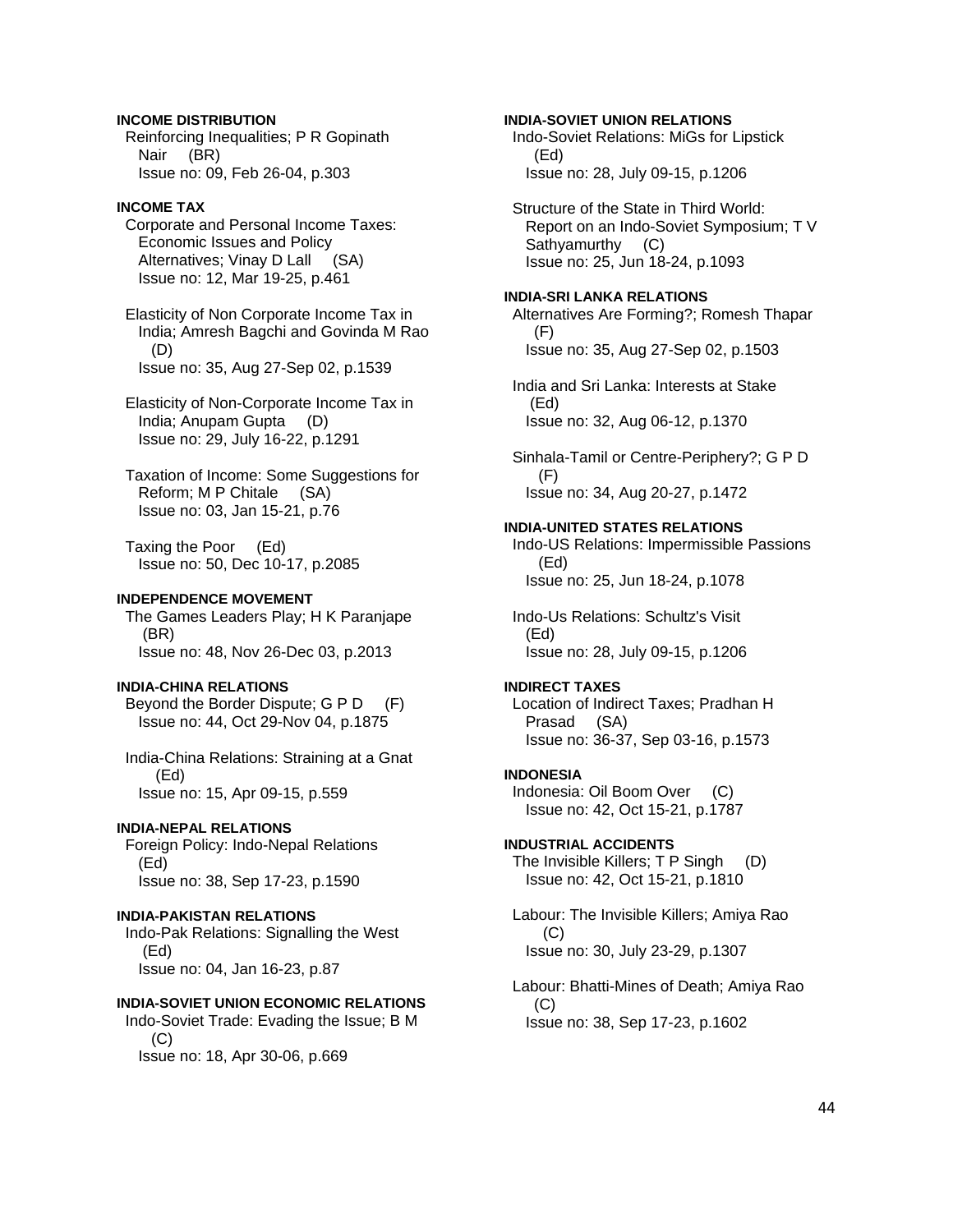# **INDUSTRIAL ALCOHOL**

 By the States' Will (C) Issue no: 04, Jan 22-28, p.89

### **INDUSTRIAL DISPUTES**

 Labour: Textile Strike Turns Political; Gail Omvedt (C) Issue no: 35, Aug 27-Sep 02, p.1509

# **INDUSTRIAL ENTERPRISES**

 Innovation in Indian Firms: Myths and Reality; Arun P Sinha (RA) Issue no: 35, Aug 27-Sep 02, p.M111

 Structural Deficiencies (C) Issue no: 27, Jul 02-08, p.1160

# **INDUSTRIAL ESTATES**

 Growth of Slums and Hutments in a Metropolis Like Pune; H K Paranjape (P) Issue no: 22, May 28-03, p.961

#### **INDUSTRIAL FINANCE**

 False Alarms Over Convertibility (C) Issue no: 29, July 16-22, p.1252

 Industrial Finance: New Patterns (C) Issue no: 48, Nov 26-Dec 03, p.1997

#### **INDUSTRIAL GROWTH AND DEVELOPMENT**

 Challenge and Opportunity (C) Issue no: 08, Feb 19-25, p.244

 Close Look at Indian Industry; Sanjaya Baru (BR) Issue no: 03, Jan 15-21, p.65

 Corporate Sector: Inventory: Norms and Facts (C) Issue no: 45-46, Nov 05-18, p.1909

 Growth of Electronics Industry; S K Bansal (LE) Issue no: 08, Feb 19-25, p.250

 Industrial Growth (Ed) Issue no: 47, Nov 19-26, p.1949

# International Relocation of Production and Industrialisation in LDC's; Deepak Nayyar (RA) Issue no: 31, July 30-Aug 05, p.PE13

 Reporting of Industrial Capacities: Review of Company Annual Reports (RA) Issue no: 22, May 28-03, p.M85

# **INDUSTRIAL LICENSING**

 Functioning of Industrial Licensing System: Capacity and Production in Organised Industry (SA) Issue no: 18, Apr 30-06, p.694

 Industrial Capacity; Vinod Vyasulu (LE) Issue no: 27, Jul 02-08, p.1164

 Industrial Capacity; S K Goyal (LE) Issue no: 34, Aug 20-27, p.1456

 Reporting of Industrial Capacities: Review of Company Annual Reports (RA) Issue no: 22, May 28-03, p.M85

# **INDUSTRIAL POLICY**

 Measurement of Protection to Indian Industries and Its Implications; Alok Ray (D) Issue no: 47, Nov 19-26, p.1989

 Protection to Domestic Industry: Fact and Theory; R G Nambiar (SA) Issue no: 01-02, Jan 01-14, p.27

 Public Sector: Colossus with Feet of Clay?; Hiten Bhaya (RA) Issue no: 22, May 28-03, p.M50

# **INDUSTRIAL PRODUCTION**

 Functioning of Industrial Licensing System: Capacity and Production in Organised Industry (SA) Issue no: 18, Apr 30-06, p.694

 Industrial Growth (Ed) Issue no: 47, Nov 19-26, p.1949

# **INDUSTRIAL RELATIONS**

 Changing Concept of Industry under Industrial Disputes Act; K K Chaudhari (RA) Issue no: 22, May 28-03, p.M67

 Labour Management Relations in Banking Industry; Baldev R Sharma (RA) Issue no: 09, Feb 26-04, p.M13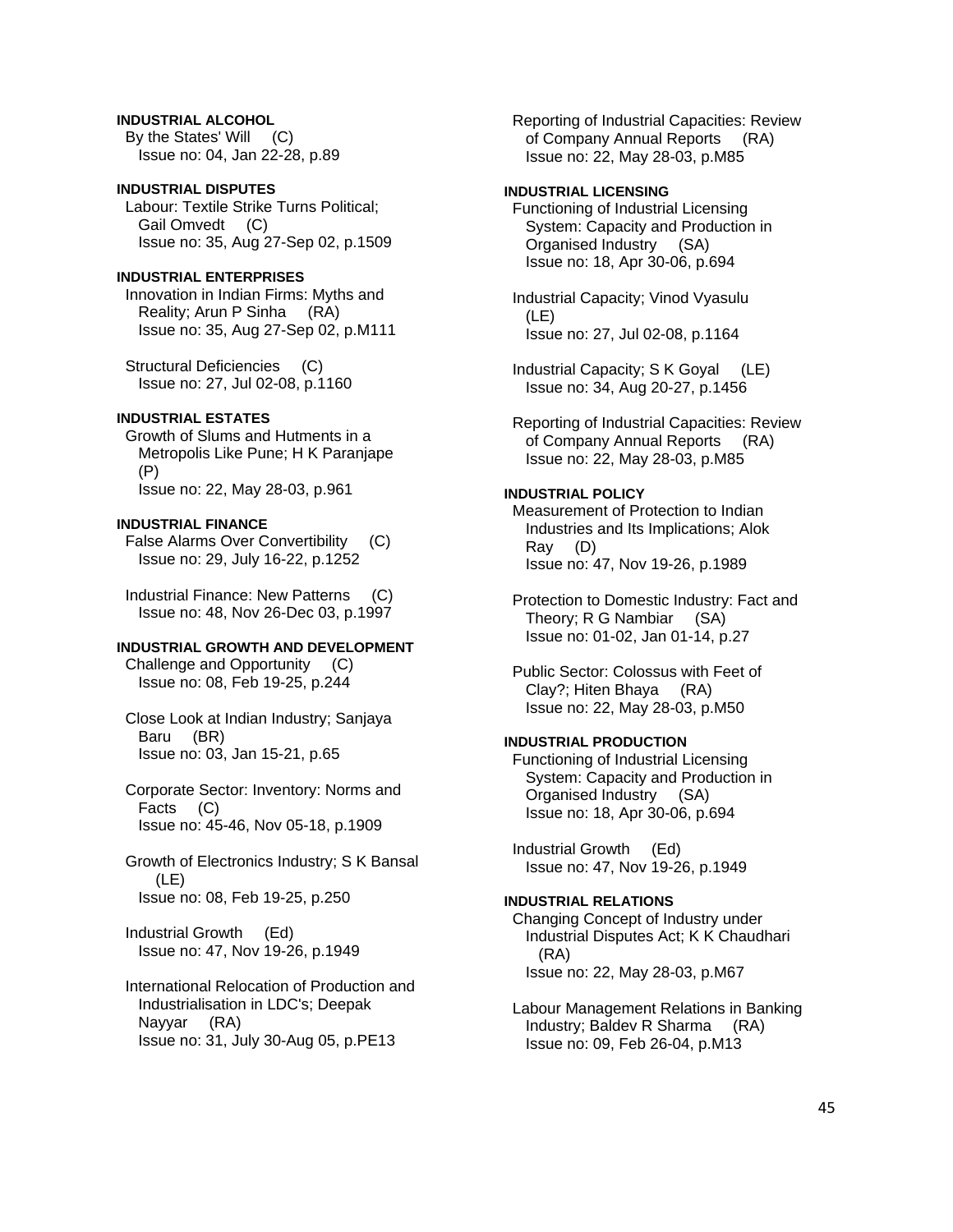## **INDUSTRIAL SOCIOLOGY**

 Dynamics of Industrial Change: Little New Light; Anjan Ghosh (BR) Issue no: 41, Oct 08-14, p.1747

## **INFANT AND CHILD MORTALITY**

 Health: Technology vs Poverty (Ed) Issue no: 12, Mar 12-18, p.415

 Impact of Social and Economic Development on Mortality: Comparative Study of Kerala and West Bengal; Moni Nag (F) Issue no: 19-21, May 07-27, p.877

# **INFANTICIDE**

 Amniocentesis Again; Dharma Kumar (D) Issue no: 24, Jun 11-17, p.1075

 Female Infanticide and Amniocentesis; Roger Jeffery and Patricia Jeffery (D) Issue no: 16-17, Apr 16-29, p.654

 Misadventures in Amniocentesis; Leela Dube (D) Issue no: 08, Feb 19-25, p.279

#### **INFLATION**

 Chile: End of the Road? (Ed) Issue no: 28, July 09-15, p.1207

 False Complacency (Ed) Issue no: 42, Oct 15-21, p.1773

 Inflation Accounting; N Balasubramanian (LE) Issue no: 41, Oct 08-14, p.1730

 Inflation Accounting: Is It Necessary?; J Ramachandran (RA) Issue no: 35, Aug 27-Sep 02, p.M127

Monetary Policy: Dark Areas (Ed) Issue no: 05, Jan 29-04, p.126

 Prices: Return of Inflation? (C) Issue no: 49, Dec 03-09, p.2049

 World Economy: Inflation Vs Growth (Ed) Issue no: 29, July 16-22, p.1250

# **INFORMAL SECTOR**

 Calcutta's Informal Sector: Theory and Reality; Emmanuel Romatet (SA) Issue no: 50, Dec 10-17, p.2115

 Informal Credit Markets and Black Money: Do They Frustrate Monetary Policy?; Shankar Acharya and Srinivasa Madhur (SA) Issue no: 41, Oct 08-14, p.1751

#### **INTER-STATES RELATIONS**

 PLO: Endorsement of Arafat Line (Ed) Issue no: 10, Mar 05-11, p.320

 West Germany: Hectic East West Contacts; Ramesh Jaura (C) Issue no: 41, Oct 08-14, p.1742

#### **INTEREST RATES**

 Shift in Preferences (C) Issue no: 05, Jan 29-04, p.128

### **INTERNATIONAL AFFAIRS**

 Cyprus: One More Twist (Ed) Issue no: 49, Dec 03-09, p.2039

 Posturing Abroad; Romesh Thapar (F) Issue no: 39, Sep 24-Oct 01, p.1643

 Summit of the Whole (Ed) Issue no: 31, July 30-Aug m05, p.1337

# **INTERNATIONAL CAPITAL MARKET**

 Internationalisation of Capital, Neo-Colonialism and International Finance; Sunanda Sen (RA) Issue no: 31, July 30-Aug 05, p.PE27

#### **INTERNATIONAL ECONOMIC RELATIONS**

 Indian Investment Abroad: Push into Africa (C) Issue no: 49, Dec 03-09, p.2041

 Politics of International Economic Relations; Sunanda Sen (BR) Issue no: 39, Sep 24-Oct 01, p.1665

 Why a Non-IMF Rescue Arrangement?; I S G (F) Issue no: 03, Jan 15-21, p.49

#### **INTERNATIONAL FINANCE**  Flexibility Pays Not (Ed)

Issue no: 40, Oct 01-07, p.1677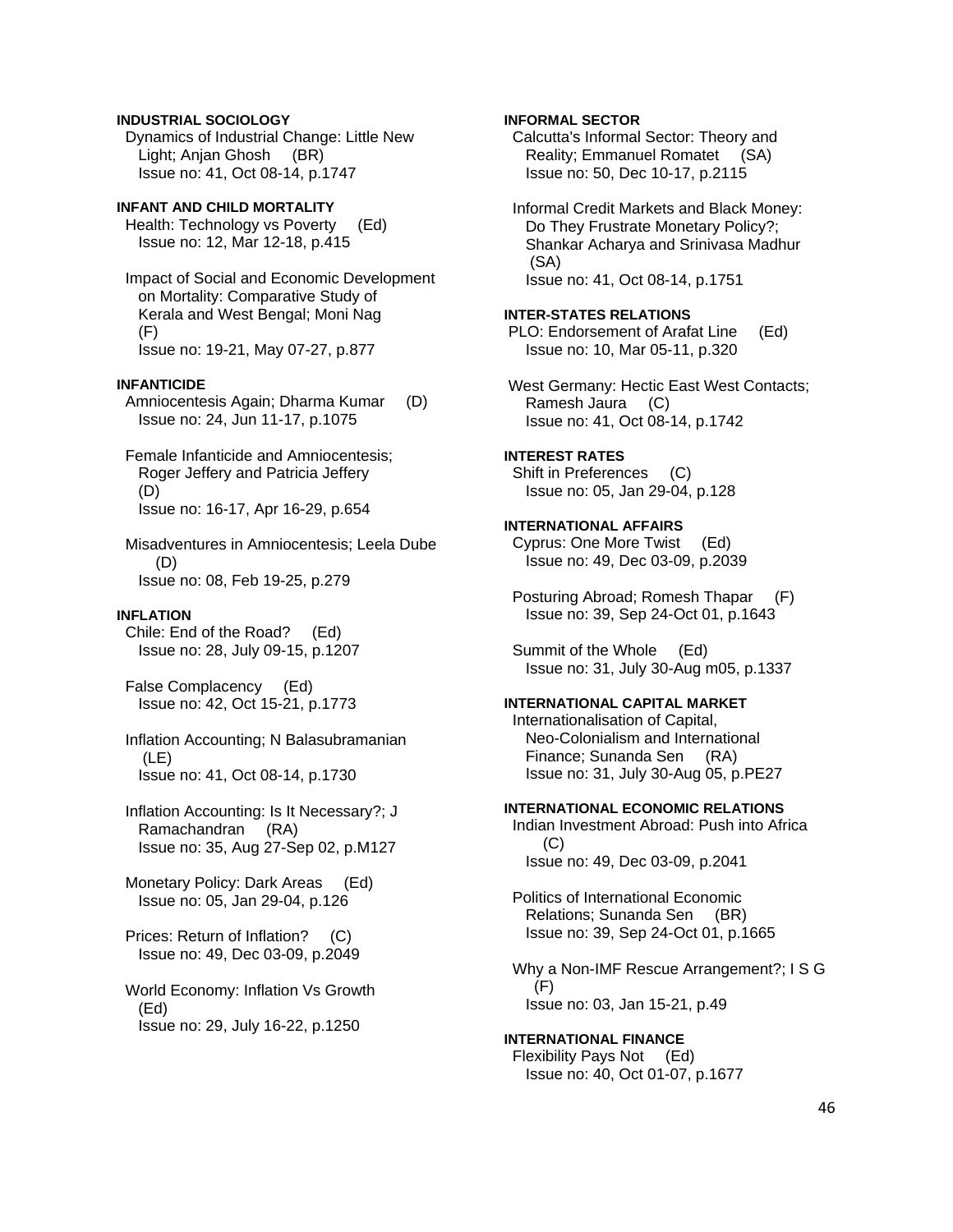### **INTERNATIONAL FINANCE**

 International Finance: Asymmetries, Old and New; I S Gulati (SA) Issue no: 11, Mar 12-18, p.391

 International Lending: A Life of its Own (Ed) Issue no: 51, Dec 17-24, p.2142

 Internationalisation of Capital, Neo-Colonialism and International Finance; Sunanda Sen (RA) Issue no: 31, July 30-Aug 05, p.PE27

 Money and Banking: IMF Goes Easy (C) Issue no: 33, Aug 13-19, p.1422

 Shift in Preferences (C) Issue no: 05, Jan 29-04, p.128

 Why a Non-IMF Rescue Arrangement?; I S G (F) Issue no: 03, Jan 15-21, p.49

### **INTERNATIONAL FINANCIAL SYSTEM**

 Let Them Stew in Their Own Juice (C) Issue no: 01-02, Jan 01-14, p.04

# **INTERNATIONAL RELATIONS**

 CHOGM: Inane Consensus (Ed) Issue no: 49, Dec 03-09, p.2038

 Escalating Conflicts (Ed) Issue no: 52-53, Dec 24-31, p.2189

Waiting for What; Romesh Thapar (F) Issue no: 45-46, Nov 05-18, p.1911

# **INTERNATIONAL TRADE**

 Food, Health and Jobs; Romesh Diwan (BR) Issue no: 07, Feb 12-18, p.217

 World Trade Blues (Ed) Issue no: 15, Apr 09-15, p.557

# **INVESTMENT**

 Boost From Institutional Investors (C) Issue no: 45-46, Nov 05-18, p.1908

 Financing of Private Corporate Sector: An Assessment of Expert Study Group's Report; Vinay D Lall (SA) Issue no: 32, Aug 06-12, p.1407

 Growth, Investment and Poverty in Mid-Term Appraisal of Sixth Plan; Krishna Raj (SA) Issue no: 47, Nov 19-26, p.1972

 Indian Investment Abroad: Push into Africa  $(C)$ Issue no: 49, Dec 03-09, p.2041

 Non-Resident Control and National Interest;  $\textsf{ISG}$  (F) Issue no: 24, Jun 11-17, p.1039

 Non-Resident Investment: Catching a Tartar (C) Issue no: 33, Aug 13-19, p.1416

 Oh, These Fly-by-Night NRI Depositors; I S G (F) Issue no: 44, Oct 29-Nov 04, p.1873

 On Assessment and Interpretation of Saving-Investment Estimates in India; Mihir Rakshit (F) Issue no: 19-21, May 07-27, p.753

 Rural Developments: Investment without Organisation; M L Dantwala (P) Issue no: 18, Apr 30-06, p.686

 Saving and Investment (ED) Issue no: 03, Jan 15-21, p.41

#### **IRAN**

 Iran-Iraq War: For Display Only (Ed) Issue no: 42, Oct 15-21, p.1775

### **IRAQ**

 Iran-Iraq War: For Display Only (Ed) Issue no: 42, Oct 15-21, p.1775

**IRON AND STEEL INDUSTRY**  Labour: Employee's Son Issue (C) Issue no: 32, Aug 06-12, p.1383

 Revealing Facts, Tenuous Theory; Bagaram Tulpule (BR) Issue no: 12, Mar 19-25, p.438

 Steel: Foundering Without Policy (C) Issue no: 50, Dec 10-17, p.2088

 Steel: Non Market Distortions (C) Issue no: 35, Aug 27-Sep 02, p.1497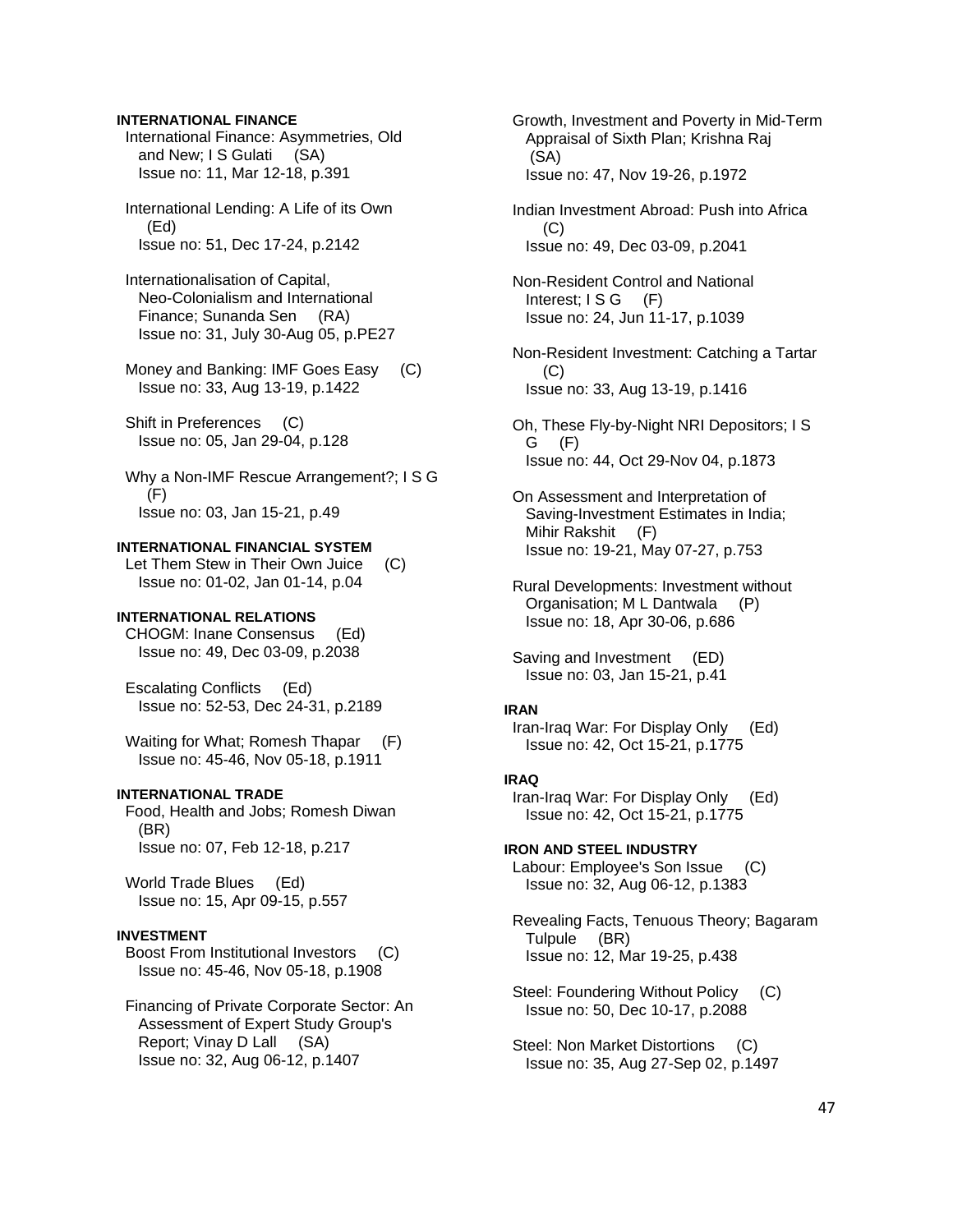# **IRRIGATION**

 Effect of Irrigation on Production and Input Use: A Case Study of Kosi Irrigation Project; R P Singh (RA) Issue no: 26, Jun 25-01, p.A64

 Impact of Irrigation on Instability in Farm Output: A Case Study of Tamil Nadu State; B D Dhawan (RA) Issue no: 39, Sep 24-Oct 01, p.A109

 Irrigation: The Prodigal Sector (C) Issue no: 27, Jul 02-08, p.1168

 Irrigation: Winking at Water; H M Desarda  $(C)$ Issue no: 31, July 30-Aug 05, p.1352

 Linking Irrigation With Development: The Kerala Experience; D Narayana and Narayana K Nair (SA) Issue no: 45-46, Nov 05-18, p.1935

### **IRRIGATION CANALS**

 Irrigation: Winking at Water; H M Desarda (C) Issue no: 31, July 30-Aug 05, p.1352

### **IRRIGATION DEVELOPMENT**

 Impact of Irrigation on Instability in Farm Output: A Case Study of Tamil Nadu State; B D Dhawan (RA) Issue no: 39, Sep 24-Oct 01, p.A109

 Issues in Irrigation Development; Niranjan Pant (BR) Issue no: 30, July 23-29, p.1315

 Linking Irrigation With Development: The Kerala Experience; D Narayana and Narayana K Nair (SA) Issue no: 45-46, Nov 05-18, p.1935

# **IRRIGATION PROJECTS**

 Issues in Irrigation Development; Niranjan Pant (BR) Issue no: 30, July 23-29, p.1315

#### **ISLAM**

 Aspects of Cultural Policy in Bangladesh; Jnanbrata Bhattacharyya (SA) Issue no: 13, Mar 26-01, p.499

 Bangladesh: Spirit of Ekushey (Ed) Issue no: 08, Feb 19-25, p.243

 Current Trends of Islam in Bangladesh; Emajuddin Ahamed (SA) Issue no: 25, Jun 18-24, p.1114

#### **ISRAEL**

 Israel: Securing West Bank (Ed) Issue no: 32, Aug 06-12, p.1371

 West Asia: Fluid Frontiers of Israel; Gulshan Dhanani (C) Issue no: 26, Jun 25-01, p.1144

**JAMMU AND KASHMIR**  The Communal Card (Ed) Issue no: 22, May 28-03, p.936

 Jammu and Kashmir: Arrangements Abandoned (Ed) Issue no: 25, Jun 18-24, p.1078

 Jammu and Kashmir: Assertion of Regional Personalities and Emergence of Two Party System; Balraj Puri (C) Issue no: 32, Aug 06-12, p.1378

 Jammu and Kashmir: Congress (I) Offensive (Ed) Issue no: 45-46, Nov 05-18, p.1906

 Jammu and Kashmir: Congress(I)'s Short-Sighted Games; Balraj Puri (C) Issue no: 49, Dec 03-09, p.2051

 Jammu and Kashmir: Destabilising Game (Ed) Issue no: 31, July 30-Aug 05, p.1338

 Jammu and Kashmir: Qasim's Revolt (Ed) Issue no: 40, Oct 01-07, p.1678

 Jammu and Kashmir: Unpromising Fiscal Start; Balraj Puri (C) Issue no: 42, Oct 15-21, p.1784

**JAMMU AND KASHMIR**  Kashmir and the Indian Union; Anil Nauriya (BR) Issue no: 29, July 16-22, p.1277

 Kashmir and the Indian Union; Balraj Puri (LE) Issue no: 40, Oct 01-07, p.1682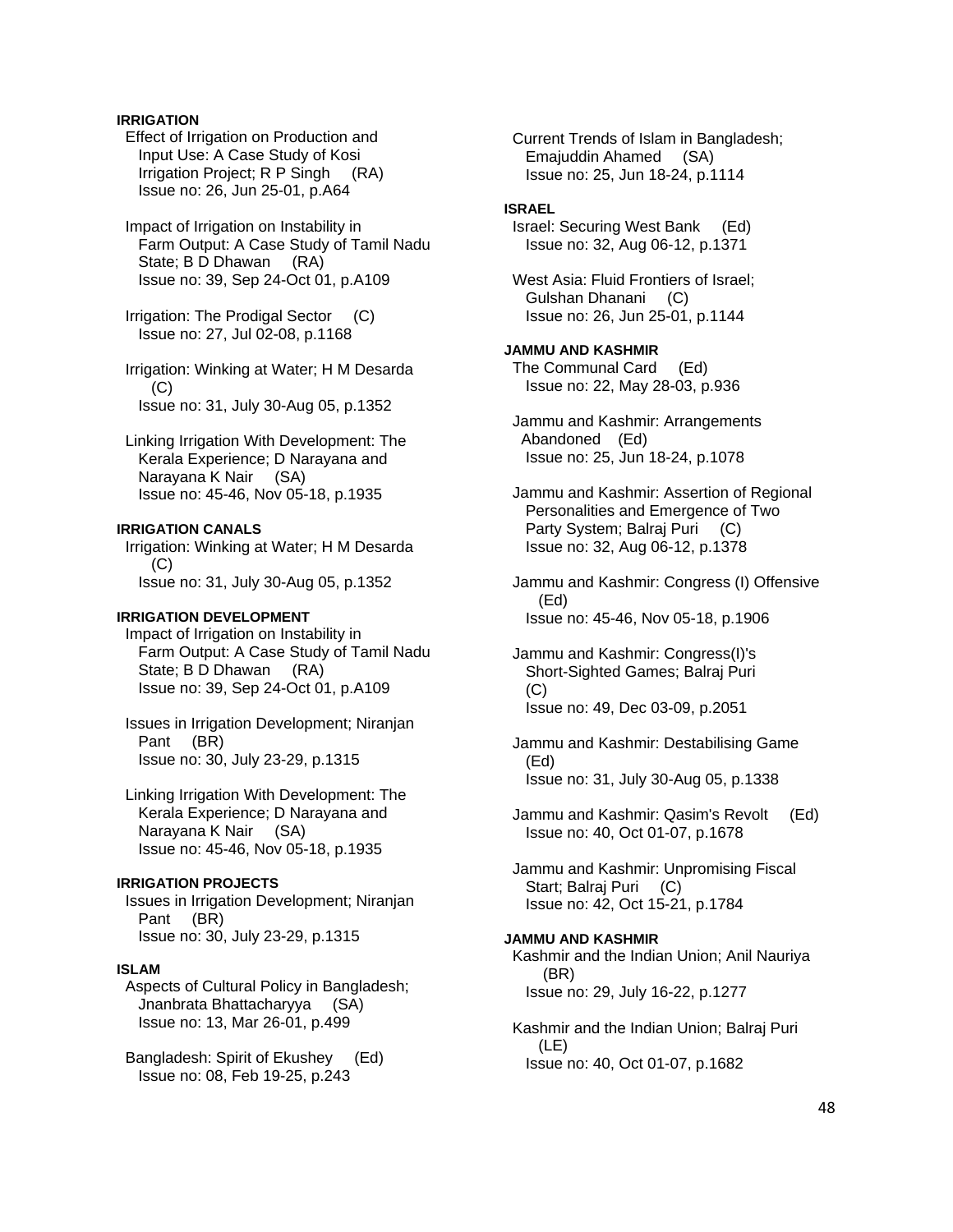### **JAMMU AND KASHMIR**

 Politics: Divisions in Opposition (Ed) Issue no: 41, Oct 08-14, p.1726

 Politics: Suspect Electoral Reform (Ed) Issue no: 27, Jul 02-08, p.1158

### **JAPAN**

 Indian Thoughts on Japan's Land Reform; Ronald Dore (RA) Issue no: 18, Apr 30-06, p.690

 Japan's Entry (C) Issue no: 06, Feb 05-11, p.164

 Japan: New Stirrings (Ed) Issue no: 07, Feb 12-18, p.199

 West Europe: Facing the US-Japanese Challenge (C) Issue no: 13, Mar 26-01, p.495

#### **JHARKHAND**

 Emerging Jharkhandi Identity: Report on a Conference (C) Issue no: 25, Jun 18-24, p.1091

# **JOURNALISM**

 From Politics to Literature: A Consideration of Jonathan Swift and George Orwell; Mahanta Aparna (F) Issue no: 19-21, May 07-27, p.919

# **JUTE INDUSTRY AND TEXTILES**

 Crisis and Profitability in Jute Industry; Swapan Kumar Sen (RA) Issue no: 09, Feb 26-04, p.M40

 Jute Industry Cries Wolf (C) Issue no: 49, Dec 03-09, p.2040

#### **KARNATAKA**

 Barriers in Rural Development; V M Rao (SA) Issue no: 27, Jul 02-08, p.1177

 Education and Society in Karnataka; Krishna Kumar (BR) Issue no: 28, July 09-15, p.1230

 Karnataka-I: Twists and Turns of Caste Politics; Lalitha Natraj (C) Issue no: 05, Jan 29-04, p.139

 Karnataka-II-Coping with Farmers' Power (C) Issue no: 05, Jan 29-04, p.140

 Karnataka: Battle for Survival (Ed) Issue no: 42, Oct 15-21, p.1774

 Karnataka: Limits of Regional Politics (Ed) Issue no: 22, May 28-03, p.938

 Karnataka: Panchayati Raj Reform; Sreenivas G Reddy (C) Issue no: 45-46, Nov 05-18, p.1915

 Karnataka: Purchasing MLAs (Ed) Issue no: 47, Nov 19-26, p.1950

 More in Defence of Eucalyptus; K Ullas Karanth (LE) Issue no: 36-37, Sep 03-16, p.1548

### **KASHMIR**

 The Era of Sheikh Mohammad Abdullah; Balraj Puri (SA) Issue no: 06, Feb 05-11, p.186

 The Era of Sheikh Mohammad Abdullah; Balraj Puri (SA) Issue no: 07, Feb 12-18, p.230

 The Kashmir Story; Romesh Thapar (F) Issue no: 25, Jun 18-24, p.1083

# **KENYA**

 Kenya: Negative Vote (Ed) Issue no: 40, Oct 01-07, p.1679

### **KERALA**

 Cashew: Poor Patch-up (C) Issue no: 10, Mar 05-11, p.321

 Change in the Cropping Pattern in Kerala: Some Evidence on Substitution of Coconut for Rice, 1960-61 to 1978-79; Jeemol Unni (RA) Issue no: 39, Sep 24-Oct 01, p.A100

 Impact of Social and Economic Development on Mortality: Comparative Study of Kerala and West Bengal; Moni Nag (F) Issue no: 19-21, May 07-27, p.877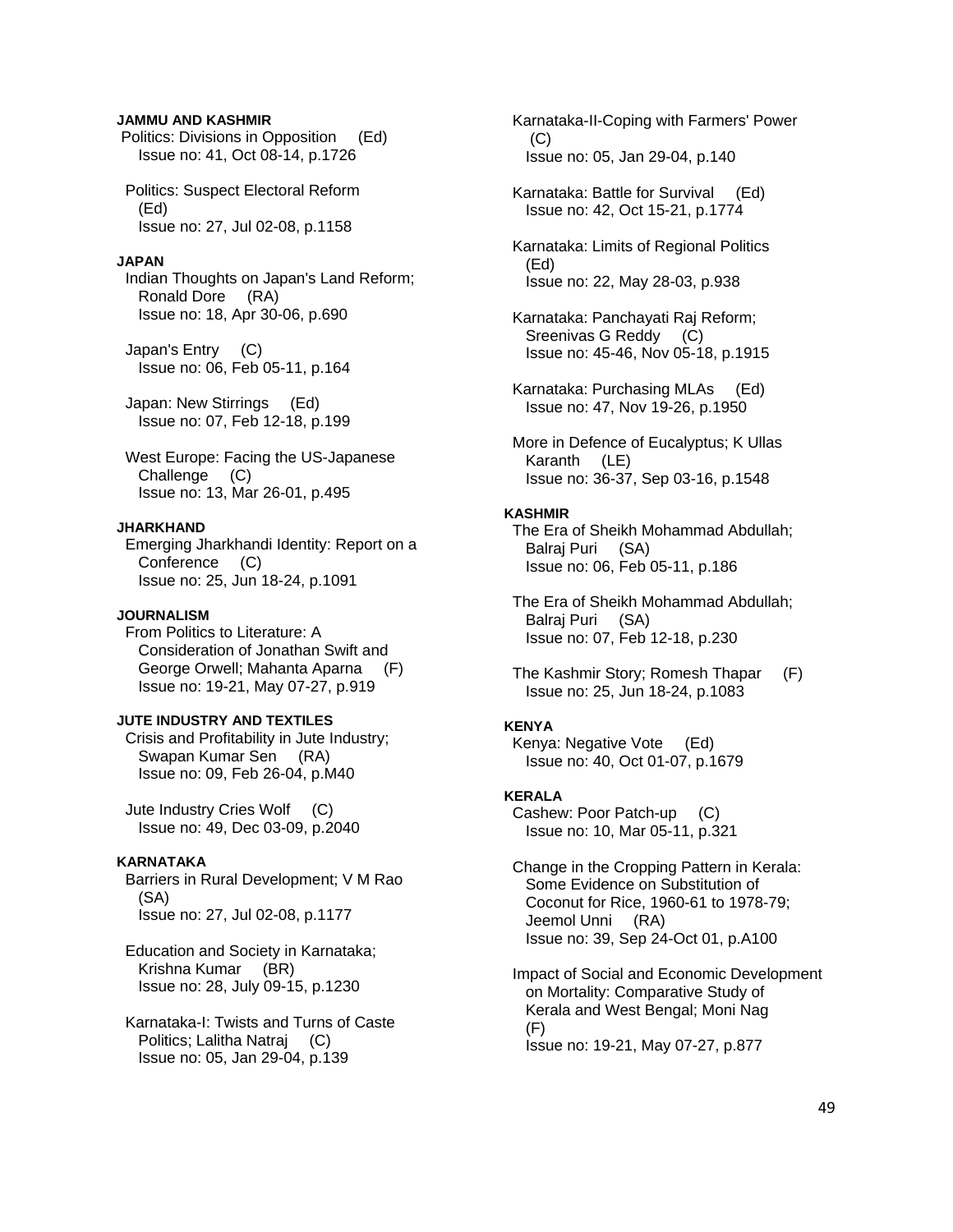### **KERALA**

- In the Wash; MSA Rao (BR) Issue no: 07, Feb 12-18, p.216
- Kerala: A Wholly Financial Exercise; M E  $(C)$ Issue no: 15, Apr 09-15, p.582
- Kerala: Power: From Surplus to Shortage; M  $E$  (C) Issue no: 33, Aug 13-19, p.1427
- Kerala: Reworking Caste Sums (Ed) Issue no: 38, Sep 17-23, p.1590
- Land Reforms and Social Change: Study of a Kerala Village; P Radhakrishnan (RA) Issue no: 52-53, Dec 24-31, p.A143
- Linking Irrigation With Development: The Kerala Experience; D Narayana and Narayana K Nair (SA) Issue no: 45-46, Nov 05-18, p.1935
- Long-Term Neglect (C) Issue no: 18, Apr 30-06, p.660
- Male Migration to Middle East and the Impact on the Family: Some Evidence from Kerala; Leela Gulati (SA) Issue no: 52-53, Dec 24-31, p.2217

 Tea: Breaking Free (C) Issue no: 05, Jan 29-04, p.129

# **KHADI AND VILLAGE INDUSTRIES**

 Textile Policy Set to Annihilate Employment in Woollen Cottage Industry: Test Case for New Technology Policy; L C Jain (C) Issue no: 12, Mar 19-25, p.427

#### **KOREA**

 NAM Summit: Between the Draft and the Consensus: Korean Question at Seventh Summit; R R Krishnan (C) Issue no: 15, Apr 09-15, p.583

# **LABOUR**

 Andhra Pradesh-I: Murder of a Radical; K Balagopal (C) Issue no: 10, Mar 05-11, p.331

 Bombay Textile Workers: After the Strike (Ed) Issue no: 30, July 23-29, p.1295

 Capitalism in Agriculture and Peasant Farming: Case of Godavari Delta; G Parthasarathy and V Pothana (SA) Issue no: 39, Sep 24-Oct 01, p.A93

 Gujarat: Contract Labour and Public Interest Litigation; Sujata Patel (C) Issue no: 51, Dec 17-24, p.2151

- Labour: The Invisible Killers; Amiya Rao (C) Issue no: 30, July 23-29, p.1307
- Labour: How Relevant Are Our Trade Unions?; Amiya Rao (C) Issue no: 47, Nov 19-26, p.1960
- Labour: Textile Strike Turns Political; Gail Omvedt (C) Issue no: 35, Aug 27-Sep 02, p.1509
- Level and Nature of Work Participation by Sex, Age and Marital Status in India, 1961; Pravin Visaria (F) Issue no: 19-21, May 07-27, p.901

 Tea: Labour's Gains Lost; Sharit Bhowmik  $(C)$ Issue no: 32, Aug 06-12, p.1382

 West Bengal: An Eastside Story; Mahasveta Devi (C) Issue no: 16-17, Apr 16-29, p.627

#### **LABOUR LAWS AND LEGISLATIONS**

 Soviet Union: New Law on Labour Collectives; R G Gidadhubli (C) Issue no: 50, Dec 10-17, p.2109

### **LABOUR MOVEMENTS**

 Saharjori: Abandoned Miners of Santhal Parganas (C) Issue no: 40, Oct 01-07, p.1690

# **LABOUR POLICY**

 Labour: Employee's Son Issue (C) Issue no: 32, Aug 06-12, p.1383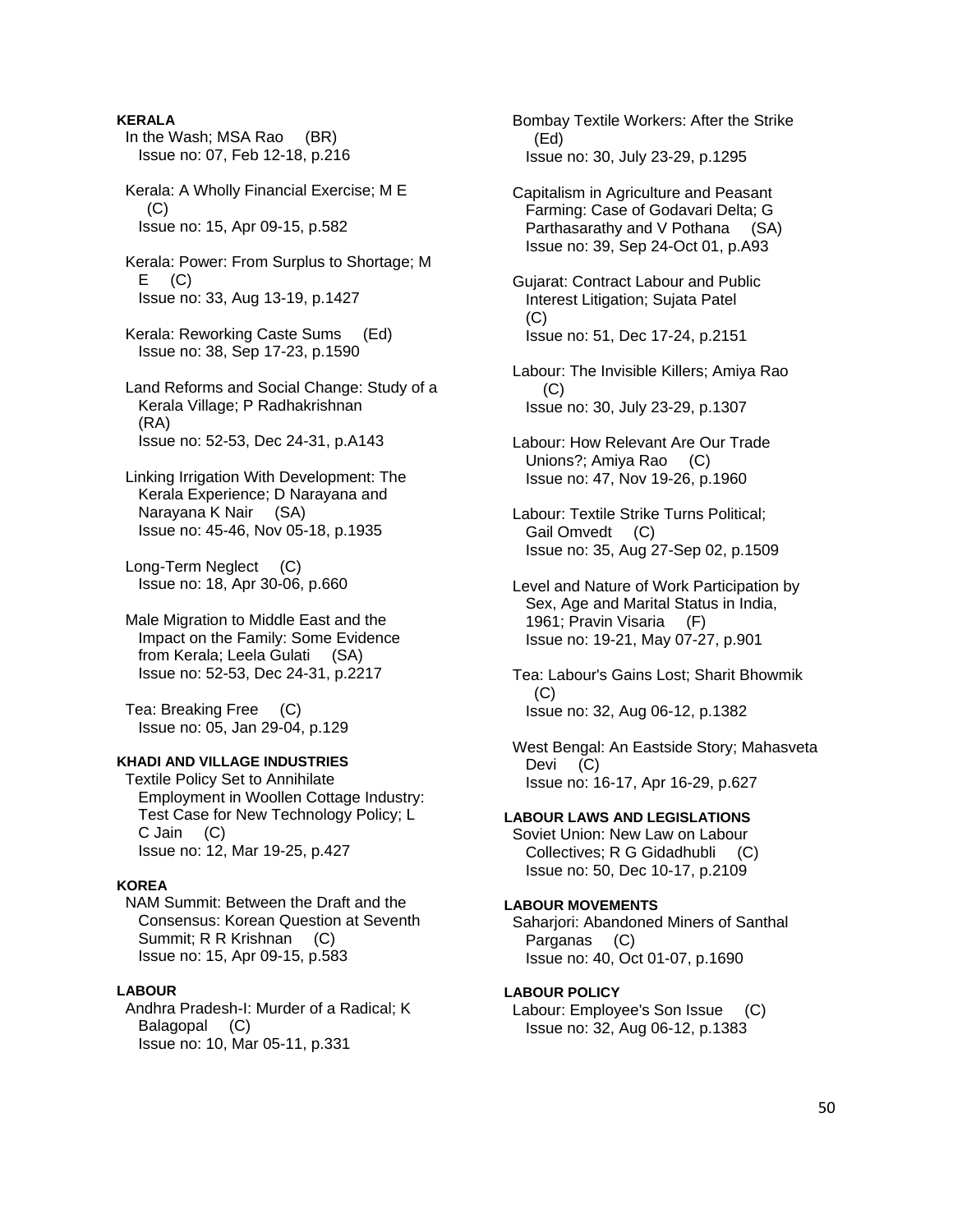### **LABOUR PRODUCTIVITY**

 Labour Productivity in Indian Agriculture; G S Bhalla and Y K Alagh (F) Issue no: 19-21, May 07-27, p.825

 Labour: An Example of a Production Incentive System (C) Issue no: 23, Jun 04-10, p.999

### **LAND HOLDINGS AND OWNERSHIP**

 Agrarian Stratification: Old Issues, New Explanations and New Issues, Old Explanations; K L Sharma (SA) Issue no: 42, Oct 15-21, p.1796

 Agrarian Stratification: Old Issues, New Explanations and New Issues, Old Explanations; K L Sharma (SA) Issue no: 43, Oct 22-28, p.1851

 Andhra Pradesh-I: Murder of a Radical; K Balagopal (C) Issue no: 10, Mar 05-11, p.331

 Andhra Pradesh: Dividing the Poor; M Shatrugna (C) Issue no: 36-37, Sep 03-16, p.1553

 CPI(M): From Muzzaffarpur to Midnapur: Story of Missing Landlords; M S S Pandian (C) Issue no: 04, Jan 22-28, p.98

 Estimation of Nutritional Intakes; Rajaram Dasgupta (SA) Issue no: 28, July 09-15, p.1238

# **LAND REFORM**

 Indian Thoughts on Japan's Land Reform; Ronald Dore (RA) Issue no: 18, Apr 30-06, p.690

 Land Reforms and Social Change: Study of a Kerala Village; P Radhakrishnan (RA) Issue no: 52-53, Dec 24-31, p.A143

 West Bengal: Bleak Political Landscape; Sumanta Banerjee (C) Issue no: 01-02, Jan 01-14, p.13

# **LAND USE**

 Land-Use Pattern in Urban Fringe Areas: Case Study of Ahmedabad; Kiran Wadhva (SA) Issue no: 14, Apr 02-08, p.541

 Maharashtra: Bending Urban Land Ceiling (C) Issue no: 16-17, Apr 16-29, p.620

#### **LANGUAGE AND LITERATURE**

 Colonial Fictions: Orwell's Burmese Days; Alok Rai (RA) Issue no: 05, Jan 29-04, p.PE47

 From Politics to Literature: A Consideration of Jonathan Swift and George Orwell; Mahanta Aparna (F) Issue no: 19-21, May 07-27, p.919

 Juggling the Balance; Maria Coutto (BR) Issue no: 43, Oct 22-28, p.1825

 Lukacs or Bakhtin?: Some Preliminary Considerations Toward a Sociology of the Novel; Prabhakara Jha (RA) Issue no: 31, July 30-Aug 05, p.PE35

 The Moment of Godan; Prabhakara Jha (F) Issue no: 19-21, May 07-27, p.931

 Premchand and the Peasantry: Constrained Radicalism ; Geetanjali Pandey (SA) Issue no: 26, Jun 25-01, p.1149

# **LANGUAGE POLICY**

 Andhra Pradesh: Telugu Encounters; K B (C) Issue no: 39, Sep 24-Oct 01, p.1640

 Emerging Jharkhandi Identity: Report on a Conference (C) Issue no: 25, Jun 18-24, p.1091

# **LAW AND ORDER**

 Assam: Time for Carrots (Ed) Issue no: 29, July 16-22, p.1251

 The Philippines: Not Another Iran; Robin Broad and John Cavanagh (C) Issue no: 43, Oct 22-28, p.1830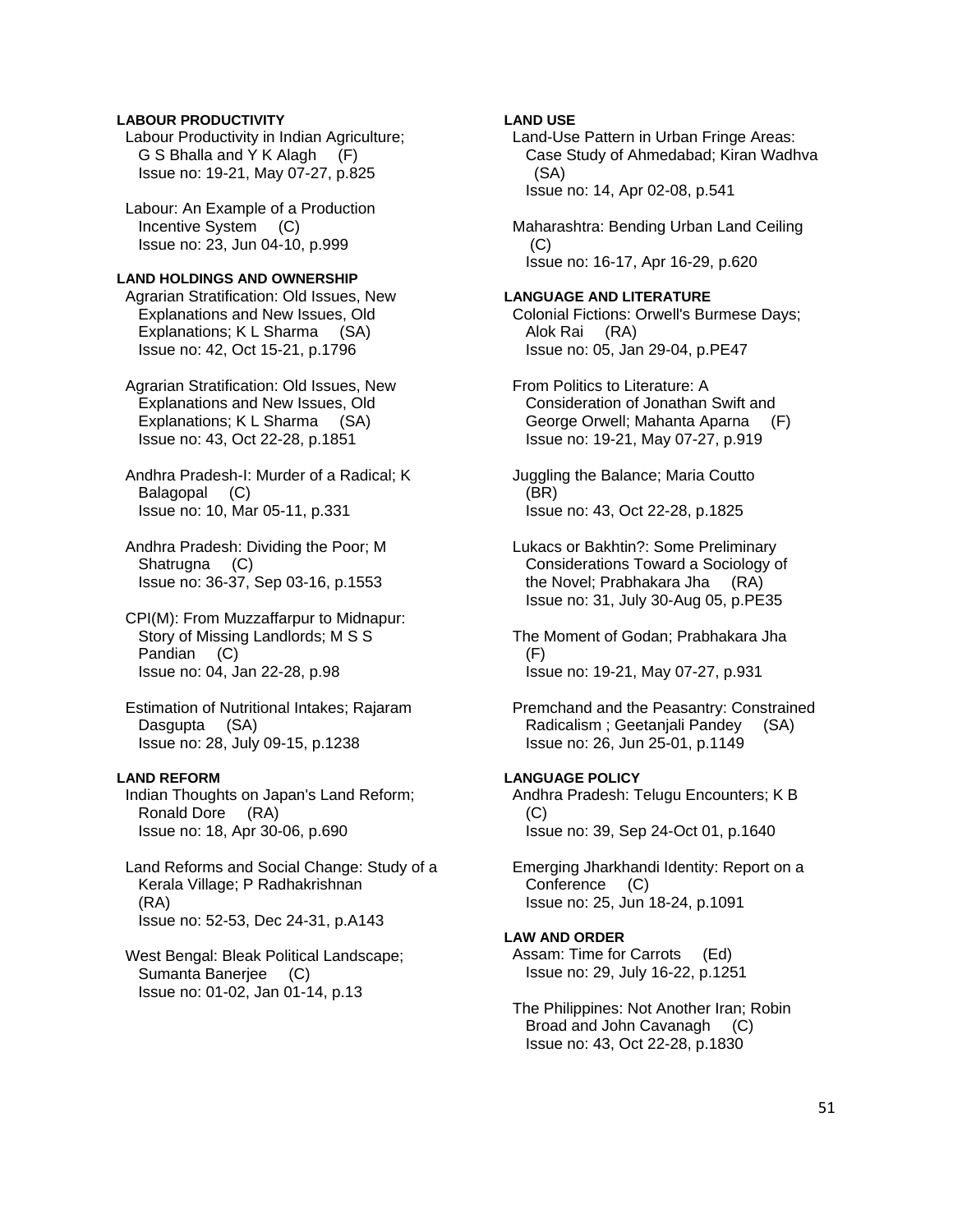### **LAW AND ORDER**

 Politicians and Criminality; Romesh Thapar (F) Issue no: 41, Oct 08-14, p.1731

 South Africa: Without Comment (Ed) Issue no: 24, Jun 11-17, p.1031

 Truth About Assam; Amiya Rao (LE) Issue no: 33, Aug 13-19, p.1419

### **LAWS AND LEGISLATIONS**

 CISF: Selective Bite (Ed) Issue no: 23, Jun 04-10, p.982

- Civil Liberties: Civil Liberties Literacy; A G Noorani (C) Issue no: 30, July 23-29, p.1305
- Civil Liberties: Police Powers of Arrest; A G Noorani (C) Issue no: 36-37, Sep 03-16, p.1555
- Civil Liberties: The Police and Its Legal Accountability; A G Noorani (C) Issue no: 51, Dec 17-24, p.2155
- Crisis of Indian Legal System; S P Sathe (BR) Issue no: 32, Aug 06-12, p.1388
- Fishery Resource Conflict Resolution under Law of the Sea; Arvind Khilnani (P) Issue no: 24, Jun 11-17, p.1049
- Legal Profession and Social Change; H K Paranjape (BR) Issue no: 34, Aug 20-27, p.1474
- Maharashtra: An Unlawful Law; Kannan Srinivasan (C) Issue no: 26, Jun 25-01, p.1136

 Movements Against Colonial Acts and Codes; Debasis Bhattacharya (LE) Issue no: 39, Sep 24-Oct 01, p.1642

 Pakistan: Seeking Legitimacy (Ed) Issue no: 27, Jul 02-08, p.1159

#### **LAWYERS**

 Legal Profession and Social Change; H K Paranjape (BR) Issue no: 34, Aug 20-27, p.1474

# **LEASING**

- A Leasing Binge? (Cd) Issue no: 43, Oct 22-28, p.1816
- Tenancy Today: New Factors in Determination of Mode and Level of Rent Payments for Agricultural Land; Sheila Bhalla (F) Issue no: 19-21, May 07-27, p.835

### **LEAST DEVELOPED COUNTRIES**

 EEC and the Third World; Ifzal Ali (BR) Issue no: 45-46, Nov 05-18, p.1922

 Family Strategies and Small-Scale Enterprises in Ex-Colonial Cities; Alice Thorner (BR) Issue no: 35, Aug 27-Sep 02, p.1515

 International Relocation of Production and Industrialisation in LDC's; Deepak Nayyar (RA) Issue no: 31, July 30-Aug 05, p.PE13

 Structure of the State in Third World: Report on an Indo-Soviet Symposium; T V Sathyamurthy (C) Issue no: 25, Jun 18-24, p.1093

 Third World: Growing Food Insecurity (Ed) Issue no: 27, Jul 02-08, p.1158

 Worker Participation in Formal Sector in Developing Countries: A Balance Sheet; Nitish R De (RA) Issue no: 35, Aug 27-Sep 02, p.M118

**LEATHER INDUSTRY**  Leather Exports: Hampered by High Costs  $(C)$ Issue no: 51, Dec 17-24, p.2145

 Without Direction and Purpose (C) Issue no: 09, Feb 26-04, p.285

#### **LEBANON**

 Lebanon: Explosive Mess (Ed) Issue no: 44, Oct 29-Nov 04, p.1859

West Asia: No Respite for Lebanon (Ed) Issue no: 30, July 23-29, p.1295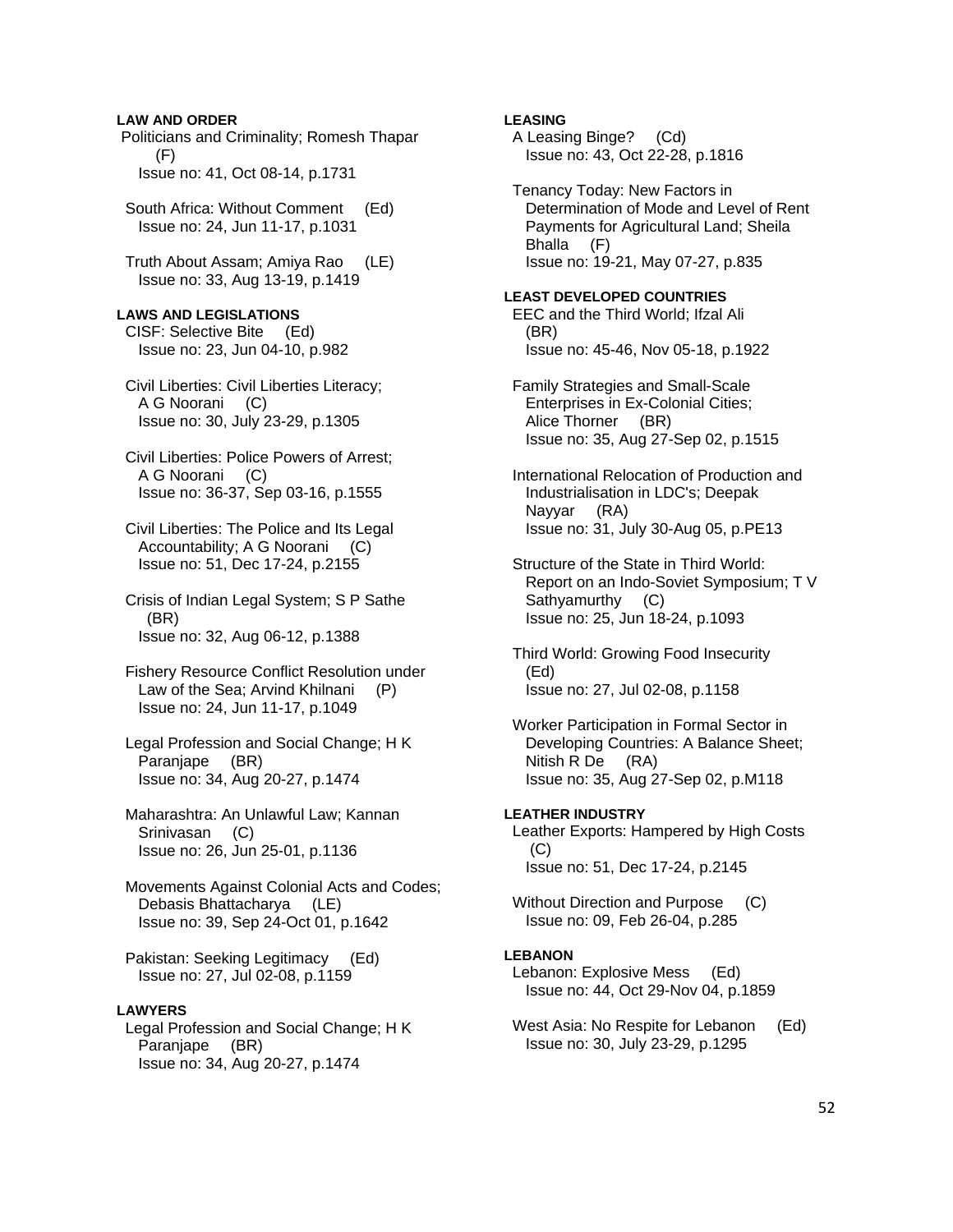# **LIBERALISM**

 Liberalism and Study of Indian History; Amiya Kumar Bagchi (LE) Issue no: 49, Dec 03-09, p.2042

 Liberalism and the Study of Indian History: A Review of Writing on Communalism; Gyanendra Pandey (RA) Issue no: 42, Oct 15-21, p.1789

### **LITERACY**

 Civil Rights Literacy; Sujata Patel and Achyut Yagnik (D) Issue no: 33, Aug 13-19, p.1447

# **LIVING CONDITIONS**

 Iruvelpattu Revisited-I; S Guhan and Joan P Mencher (SA) Issue no: 23, Jun 04-10, p.1013

 Iruvelpattu Revisited-II; S Guhan and Joan P Mencher (SA) Issue no: 24, Jun 11-17, p.1063

### **LOK SABHA**

 Foreign Policy: Easy Time for Government; MHJ (Ed) Issue no: 14, Apr 02-08, p.515

# **LTTE**

 Ethic Conflict in Sri Lanka: Myths and Facts (C) Issue no: 39, Sep 27-Oct 01, p.1657

### **MACHINE TOOL INDUSTRY**

 Delicensing By Backdoor (C) Issue no: 33, Aug 13-19, p.1416

 Technological Nub (C) Issue no: 25, Jun 18-24, p.1080

### **MACROECONOMICS**

 On Assessment and Interpretation of Saving-Investment Estimates in India; Mihir Rakshit (F) Issue no: 19-21, May 07-27, p.753

### **MADHYA PRADESH**

 Madhya Pradesh: Costly Stability (Ed) Issue no: 34, Aug 20-27, p.1451

 Madhya Pradesh: Low-Profile Shrewdness  $(C)$ Issue no: 05, Jan 29-04, p.138

 Madhya Pradesh: Setback to BJP (C) Issue no: 24, Jun 11-17, p.1042

### **MAHARASHTRA**

 Civil Liberties: Accountability of Public Servants; A G Noorani (C) Issue no: 33, Aug 13-19, p.1428

 Cotton: Maharashtra Federation's Woes (C) Issue no: 30, July 23-29, p.1297

 Education: Bleak New Year in Maharashtra; J V Deshpande (C) Issue no: 22, May 28-03, p.956

 Maharashtra: An Unlawful Law; Kannan Srinivasan (C) Issue no: 26, Jun 25-01, p.1136

 Maharashtra: Bending Urban Land Ceiling (C) Issue no: 16-17, Apr 16-29, p.620

 Maharashtra: Buying Peace (Ed) Issue no: 39, Sep 24-Oct 01, p.1638

 Maharashtra: Concession to Necessity (Ed) Issue no: 34, Aug 20-27, p.1450

- Maharashtra: Engineering Education: Wholesale Adulteration; J V Deshpande (C) Issue no: 35, Aug 27-Sep 02, p.1512
- Maharashtra: From Nationalism to Communalism: Transformation of Malegaon; Asghar Ali Engineer (C) Issue no: 29, July 16-22, p.1259
- Maharashtra: Housing for Bombay's Poor; Amrita Abraham (C) Issue no: 36-37, Sep 03-10, p.1551
- Maharashtra: Opposition Within (Ed) Issue no: 30, July 23-29, p.1294
- Maharashtra: Sugar Co-Operative and Its Environs; Amrita Abraham (C) Issue no: 28, July 09-15, p.1219
- Maharashtra: Urban Land: Public Powers, Private Ends; Kannan Srinivasan (C) Issue no: 33, Aug 13-19, p.1425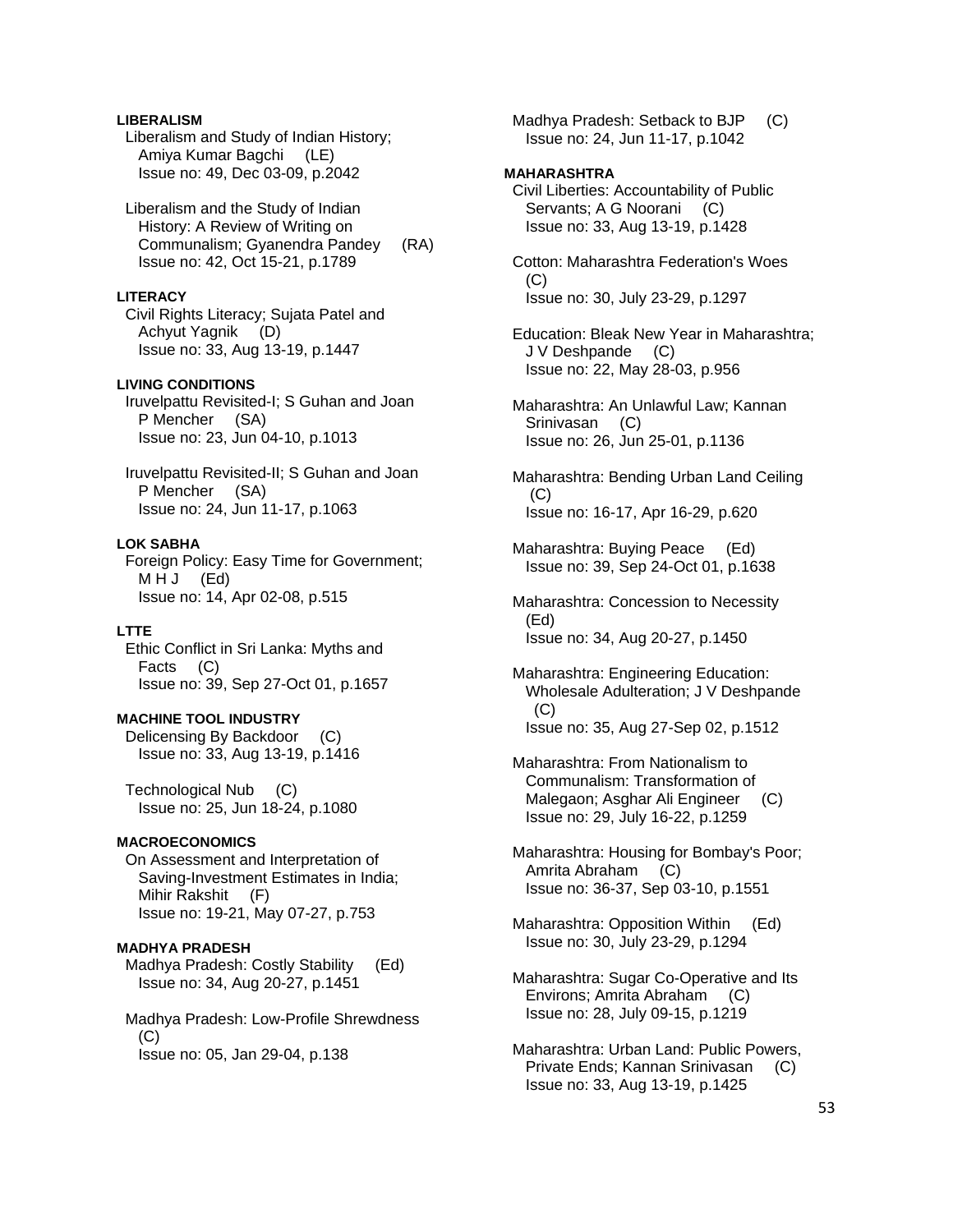# **MALEGAON**

 Politics: Wooing Muslims (Ed) Issue no: 35, Aug 27-Sep 02, p.1494

## **MAN-MADE FIBRE INDUSTRY**

 Textiles: Imports Undermine Rayon Industry (C) Issue no: 47, Nov 19-26, p.1964

 With Wealth from Salt; Hansavivek Issue no: 01-02, Jan 01-14, p.11

### **MANAGEMENT**

 Lessons From Corporate Excellence; Shrikant Krishan (RA) Issue no: 48, Nov 26-Dec 03, p.M138

# **MANAGEMENT EDUCATION**

 Management Interventions in Established Bureaucracies; Rushikesh Maru, Nirmala Murthy and J K Satia (RA) Issue no: 35, Aug 27-Sep 02, p.M98

### **MANIPUR**

Murder in Tadubi; S Luithui (LE) Issue no: 36-37, Sep 03-16, p.1548

#### **MARRIAGE**

 Economics of Bride Price and Dowry I; P Radhakrishnan (D) Issue no: 23, Jun 04-10, p.1027

 Economics of Bride Price and Dowry II; A R Vasavi (D) Issue no: 23, Jun 04-10, p.1028

 Economics of Bride-Price and Dowry; Indira Rajaraman (SA) Issue no: 08, Feb 19-25, p.275

 Economics of Bride-Price and Dowry: I; Rita Bhandari Sambrani and Shreekant Sambrani (D) Issue no: 15, Apr 09-15, p.601

 Economics of Bride-Price and Dowry: II; Abdul Aziz (D) Issue no: 15, Apr 09-15, p.603

# **MARXISM**

 Marx Centenary: Karl Marx and Analysis of Indian Society; Sanjaya Baru (C) Issue no: 50, Dec 10-17, p.2102

 Theory of Administration; B Venkateswarlu (D) Issue no: 25, Jun 18-24, p.1119

 Theory of Administration; B Venkateswarlu (D) Issue no: 04, Jan 22-28, p.123

 Theory of Administration; Satya Deva (D) Issue no: 10, Mar 05-11, p.360

 Where Are the Workers of Yesteryear....?; Sumanta Banerjee (P) Issue no: 52-53, Dec 24-31, p.2207

 Where Are the Workers of Yesteryear...?; Sumanta Banerjee (C) Issue no: 51, Dec 17-14, p.2157

### **MAURITIUS**

 Mauritius: Divided in Adversity (Ed) Issue no: 14, Apr 02-08, p.516

# **MEDICAL RESEARCH**

 Medical Research: Drug Trials: Charade of Informed Consent; Vimal Balasubrahmanyan (C) Issue no: 25, Jun 18-24, p.1087

#### **MERGERS AND ACQUISITIONS**

 Corporate Takeovers: The Indian Situation; S Kumarasundaram (SA) Issue no: 23, Jun 04-10, p.1023

 Take Over Drama (C) Issue no: 30, July 23-29, p.1296

 Textile Mills: No Tears for Traders (C) Issue no: 45-46, Nov 05-18, p.1919

#### **MEXICO**

Let Them Stew in Their Own Juice (C) Issue no: 01-02, Jan 01-14, p.04

### **MID-DAY MEALS SCHEME**

 Tamil Nadu: Noon Meals Scheme; Brindavan C Moses (C) Issue no: 04, Jan 22-28, p.101

### **MIGRATION**

 Demolition of Hutments in Calcutta (LE) Issue no: 30, July 23-29, p.1298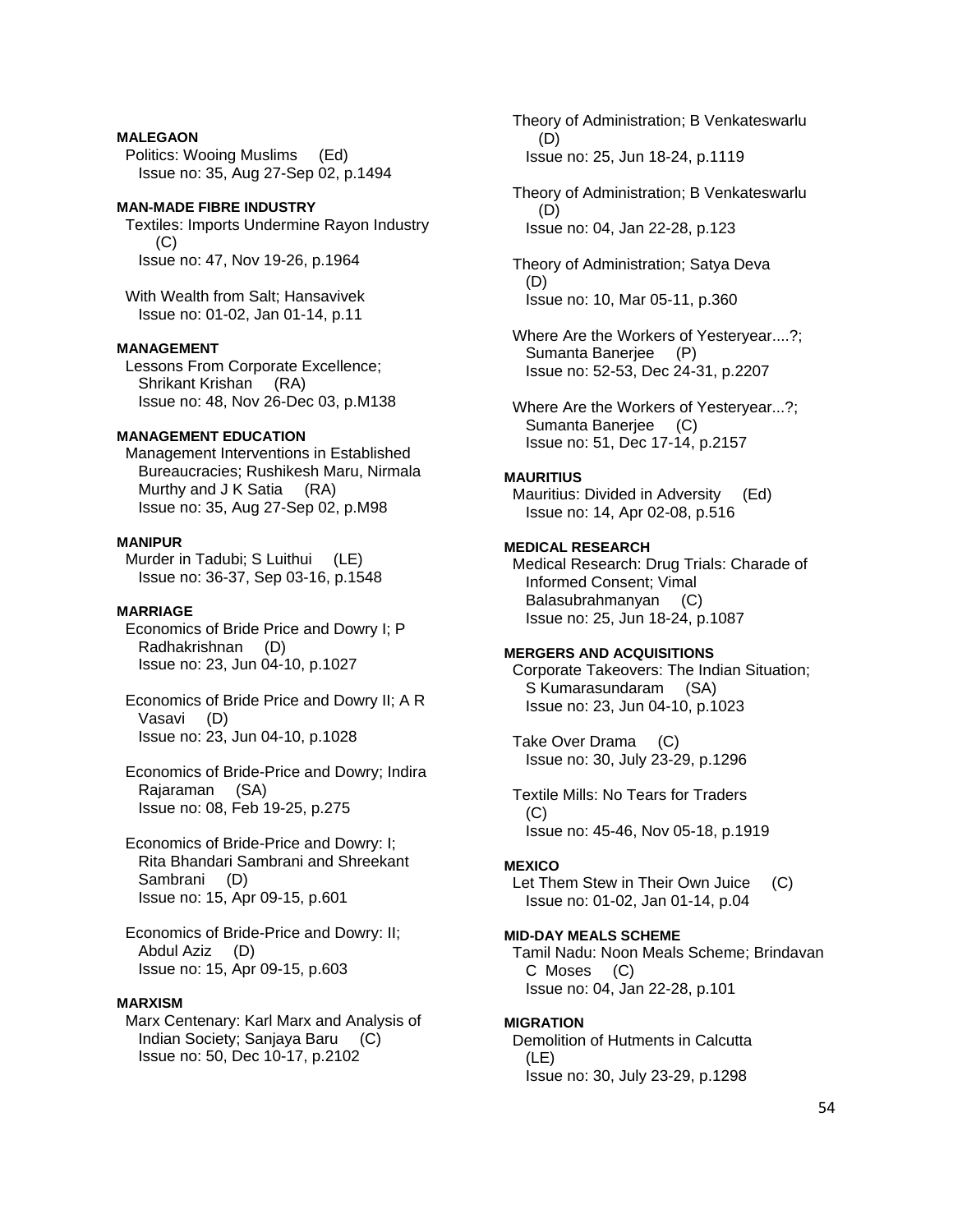# **MIGRATION**

 Male Migration to Middle East and the Impact on the Family: Some Evidence from Kerala; Leela Gulati (SA) Issue no: 52-53, Dec 24-31, p.2217

### **MILITARY**

 Anatomy of a Coup That Failed; Trevor Drieberg (BR) Issue no: 04, Jan 22-28, p.112

 Assam: Over to The Army (Ed) Issue no: 12, Mar 19-25, p.414

 China: Changes in Political Structure; Jorgen Delman and Peer Moller Christensen (C) Issue no: 08, Feb 19-25, p.258

 Japan: New Stirrings (Ed) Issue no: 07, Feb 12-18, p.199

 PLO: Endorsement of Arafat Line (Ed) Issue no: 10, Mar 05-11, p.320

 West Asia: Arafat Under Pressure (Ed) Issue no: 26, Jun 25-01, p.1123

 West Asia: Syrian Veto (Ed) Issue no: 22, May 28-03, p.939

# **MILITARY LAW**

 Poland: Change of Dress (Ed) Issue no: 31, July 30-Aug 05, p.1339

 Waiting for Normalcy (ED) Issue no: 01-02, Jan 01-14, p.03

### **MILK COOPERATIVES**

 Operation Flood; R P Aneja (LE) Issue no: 26, Jun 25-01, p.1128

 Operation Flood and EEC; B Nanjundaiya (LE) Issue no: 26, Jun 25-01, p.1128

 Operation Flood and Social Science Research; R P Aneja (LE) Issue no: 38, Sep 17-23, p.1594

 Operation Flood and Social Science Research; V Mukunda Das (D) Issue no: 41, Oct 08-14, p.1772

 Social Science Takes Another Look at Rural Co-operatives (C) Issue no: 13, Mar 26-01, p.490 **MINING AND MINERALS**  Labour: Bhatti-Mines of Death; Amiya Rao  $(C)$  Issue no: 38, Sep 17-23, p.1602 Saharjori: Abandoned Miners of Santhal Parganas (C) Issue no: 40, Oct 01-07, p.1690 **MINISTERS**  Centre-State Relations: Southern Chief Ministers' Meeting; T V Sathyamurthy (C) Issue no: 15, Apr 09-15, p.576 Politics: Twists of the Knife (Ed) Issue no: 26, Jun 25-01, p.1122 Unexpected Endorsement (Ed) Issue no: 18, Apr 30-06, p.657 **MONETARY POLICY**  Informal Credit Markets and Black Money: Do They Frustrate Monetary Policy?; Shankar Acharya and Srinivasa Madhur (SA) Issue no: 41, Oct 08-14, p.1751 Monetary Policy: Confusion and Conflicts (Ed) Issue no: 33, Aug 13-19, p.1414 Monetary Policy: Dark Areas (Ed) Issue no: 05, Jan 29-04, p.126 Monetary Policy: Stances and Strokes; Bhabatosh Datta (OP) Issue no: 04, Jan 22-28, p.109 Poverty and Prices (Ed) Issue no: 11, Mar 12-18, p.361 **MONETARY SYSTEM**  Four Years of EMS; I S G (F) Issue no: 34, Aug 20-27, p.1468 International Finance: Asymmetries, Old and New; I S Gulati (SA)

Issue no: 11, Mar 12-18, p.391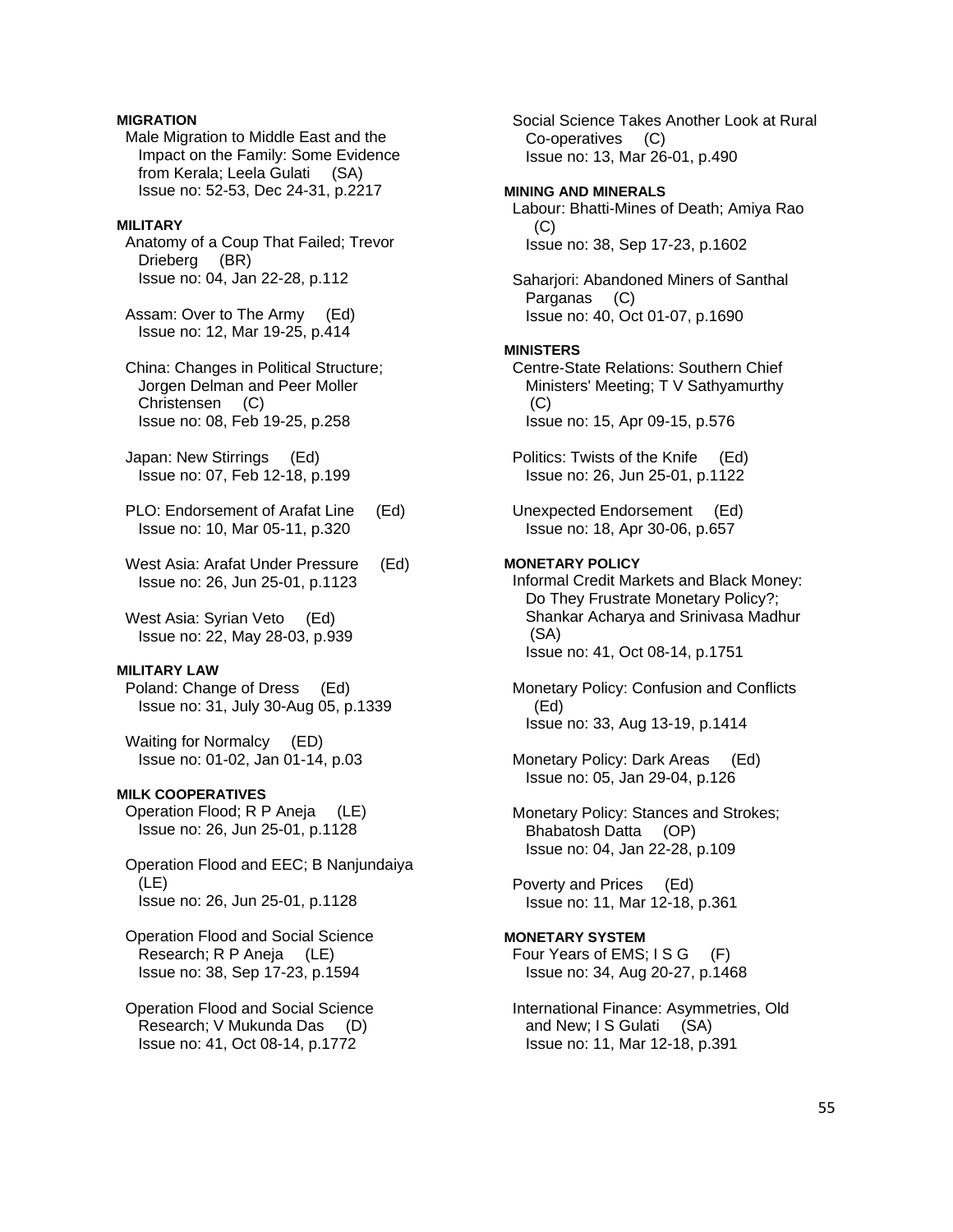# **MONEY**

 Money and Banking: At Peace with IMF  $(C)$ Issue no: 18, Apr 30-06, p.679

 Money and Banking: Fudging for the Fund's Sake (C) Issue no: 25, Jun 18-24, p.1089

 Money and Banking: Window Dressing with a Vengeance (C) Issue no: 08, Feb 19-25, p.256

 National Income: The Money Illusion  $(C)$ Issue no: 09, Feb 26-04, p.293

#### **MONEY MARKET**

 Money and Banking: Currency Expansion (C) Issue no: 28, July 09-15, p.1218

#### **MONEY SUPPLY**

 Money and Banking: Currency Expansion  $(C)$ Issue no: 28, July 09-15, p.1218

 Money and Banking: High Liquidity (C) Issue no: 44, Oct 29-Nov 04, p.1869

 Money and Banking: The Not-So Slack Season (C) Issue no: 49, Dec 03-09, p.2050

#### **MONOPOLIES**

 Monopoly, Cotton Scheme on Trial (C) Issue no: 48, Nov 26-Dec 03, p.1995

### **MOTION PICTURES**

 Civil Liberties: Film Censorship; A G Noorani (C) Issue no: 23, Jun 04-10, p.1000

 Film Festival: To Cloak Tyranny (Ed) Issue no: 07, Feb 12-18, p.200

 Films: Gandhi: Film as Theology; Anand Patwardhan (C) Issue no: 16-17, Apr 16-29, p.635

### **MOZAMBIQUE**

 Mozambique: Coping With Drought and South African Subversion; Kassahun Checole (C) Issue no: 45-46, Nov 05-18, p.1921

**MRTP ACT**  MNCs without Labels (C) Issue no: 03, Jan 15-21, p.44

**MULTINATIONAL CORPORATIONS**  MNCs without Labels (C) Issue no: 03, Jan 15-21, p.44

### **MUSLIMS**

 The Era of Sheikh Mohammad Abdullah; Balraj Puri (SA) Issue no: 06, Feb 05-11, p.186

 Indian Muslims: Quest for Identity and Security; Syed Shahabuddin (P) Issue no: 29, July 16-22, p.1269

 Jamiat Ulema: Sponsored Dissent; Syed Shahabuddin (LE) Issue no: 24, Jun 11-17, p.1036

 Jamiat Ulema: Sponsored Dissent; Anees Chishti (C) Issue no: 09, Feb 26-04, p.295

 Maharashtra: From Nationalism to Communalism: Transformation of Malegaon; Asghar Ali Engineer (C) Issue no: 29, July 16-22, p.1259

 Politics: Wooing Muslims (Ed) Issue no: 35, Aug 27-Sep 02, p.1494

# **NAMIBIA**

 Continuity and Change in Colonial History; Frederick C Clairmonte (BR) Issue no: 13, Mar 26-01, p.498

### **NATIONAL INCOME**

 Economic Growth and Change in India: As Seen Through National Income Data; V M Dandekar (BR) Issue no: 24, Jun 11-17, p.1051

 The Economy: Time for Structural Adjustment Running Out (C) Issue no: 40, Oct 01-07, p.1687

 Estimates of Black Income: A Critique of Gutmann Method; J C Sandesara (SA) Issue no: 14, Apr 02-08, p.547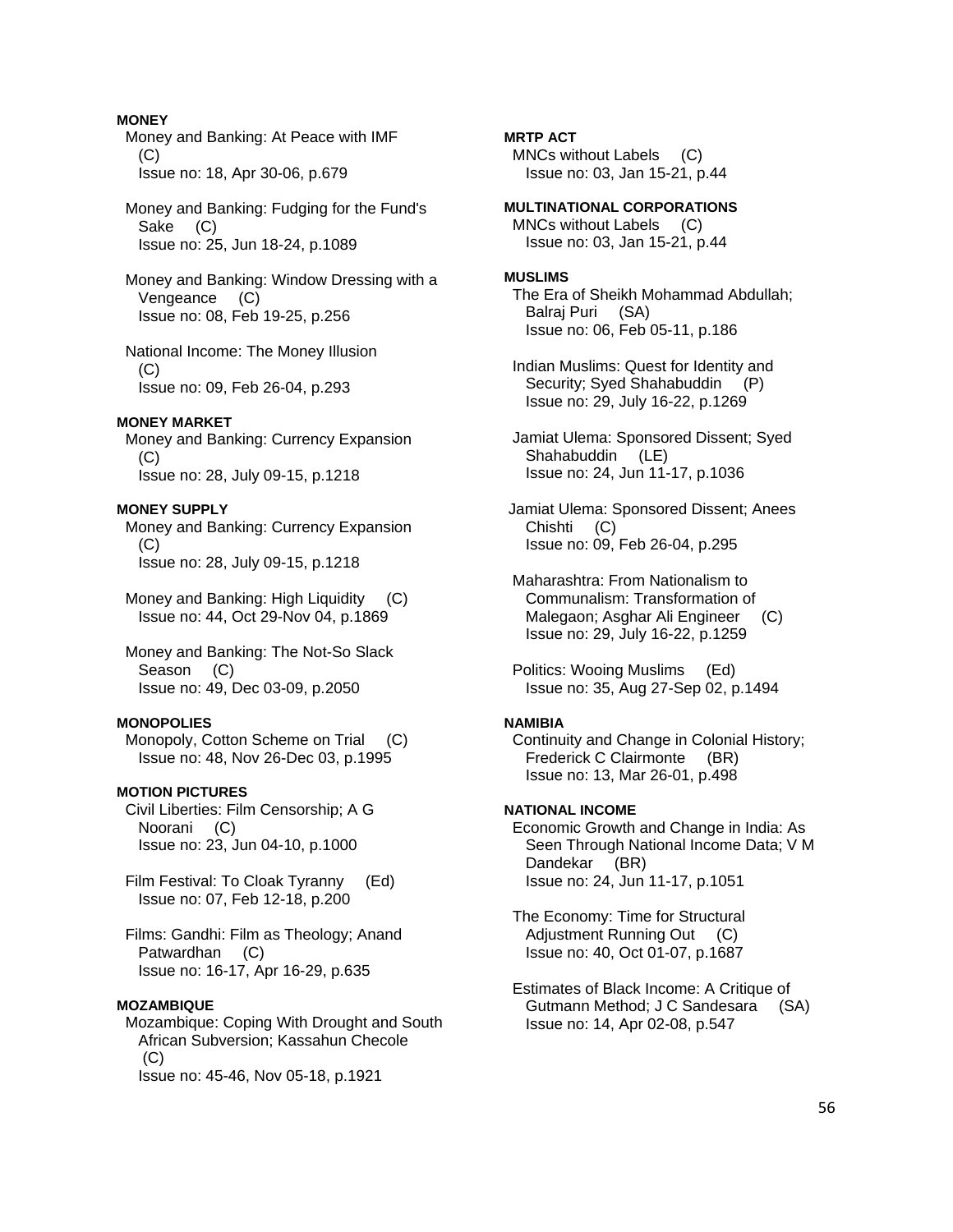# **NATIONAL INCOME**

 International Comparisons of National Income: A New Mythology; Arun Ghosh (SA) Issue no: 24, Jun 11-17, p.1057

 National Income (SS) Issue no: 11, Mar 12-18, p.409

 National Income: The Money Illusion (C) Issue no: 09, Feb 26-04, p.293

### **NATIONAL SECURITY**

 Independent Baluchistan? Ataullah Mengal's Declaration of Independence; Lawrence Lifschultz (F) Issue no: 19-21, May 07-27, p.735

#### **NATIONALISM**

 Independent Baluchistan? Ataullah Mengal's Declaration of Independence; Lawrence Lifschultz (F) Issue no: 19-21, May 07-27, p.735

### **NATO**

 Dangerous Leap Forward (Ed) Issue no: 49, Dec 03-09, p.2031

 For Public Consumption (ED) Issue no: 03, Jan 15-21, p.43

 Nuclear Disarmament: Propaganda Ploys (Ed) Issue no: 14, Apr 02-08, p.515

 West Germany: Assuring the Allies; Ramesh Jaura (C) Issue no: 09, Feb 26-04, p.301

 West Germany: Hope Triumphant; Ramesh Jaura (C) Issue no: 11, Mar 12-18, p.379

# **NATURAL GAS**

 Pakistan: Importance of Dhodak Oilfield; Jairam Ramesh (C) Issue no: 05, Jan 29-04, p.141

### **NAXALISM**

 Religious Naxalism; Romesh Thapar (C) Issue no: 43, Oct 22-28, p.1821

 West Bengal: Sting of Betrayal; Sumanta Banerjee (C) Issue no: 06, Feb 05-11, p.175

#### **NEPAL**

 Nepal: Sacrificial Offering? (Ed) Issue no: 29, July 16-22, p.1251

#### **NGOS**

 Andhra Pradesh: NGOs Challenge NTR; M Shatrugna (C) Issue no: 30, July 23-29, p.1308

#### **NICARAGUA**

 Intervention in Nicaragua: Carter and Now Reagan Find the Options Limited; Susan Ram (SA) Issue no: 47, Nov 19-26, p.1977

 Nicaragua: Battle on Two Fronts (Ed) Issue no: 18, Apr 30-06, p.660

 Nicaragua: Making the Economy Scream; John Cavanagh and Joy Hackel (C) Issue no: 47, Nov 19-26, p.1965

#### **NOBEL PRIZE**

 Economics: Exposed by Nobel Prize (Ed) Issue no: 47, Nov 19-26, p.1950

 IgNobel Prize; Mahesh Bhati (LE) Issue no: 14, Apr 02-08, p.521

 Nobel Prize for Economics; Malcolm S [et.al] Adiseshiah (LE) Issue no: 01-02, Jan 01-14, p.10

 Nobel Prize for Economics; Ashok Rudra (LE) Issue no: 10, Mar 05-11, p.324

 Nobel Prize in Economics; Pritam Singh (LE) Issue no: 12, Mar 19-25, p.421

 Poland: Walesa's Prize (Ed) Issue no: 41, Oct 08-14, p.1727

#### **NON-ALIGNMENT**

 Are the Alternatives Shaping?; Romesh Thapar (F) Issue no: 14, Apr 02-08, p.519

Festival of the Non-Aligned; G P D (F) Issue no: 09, Feb 26-04, p.302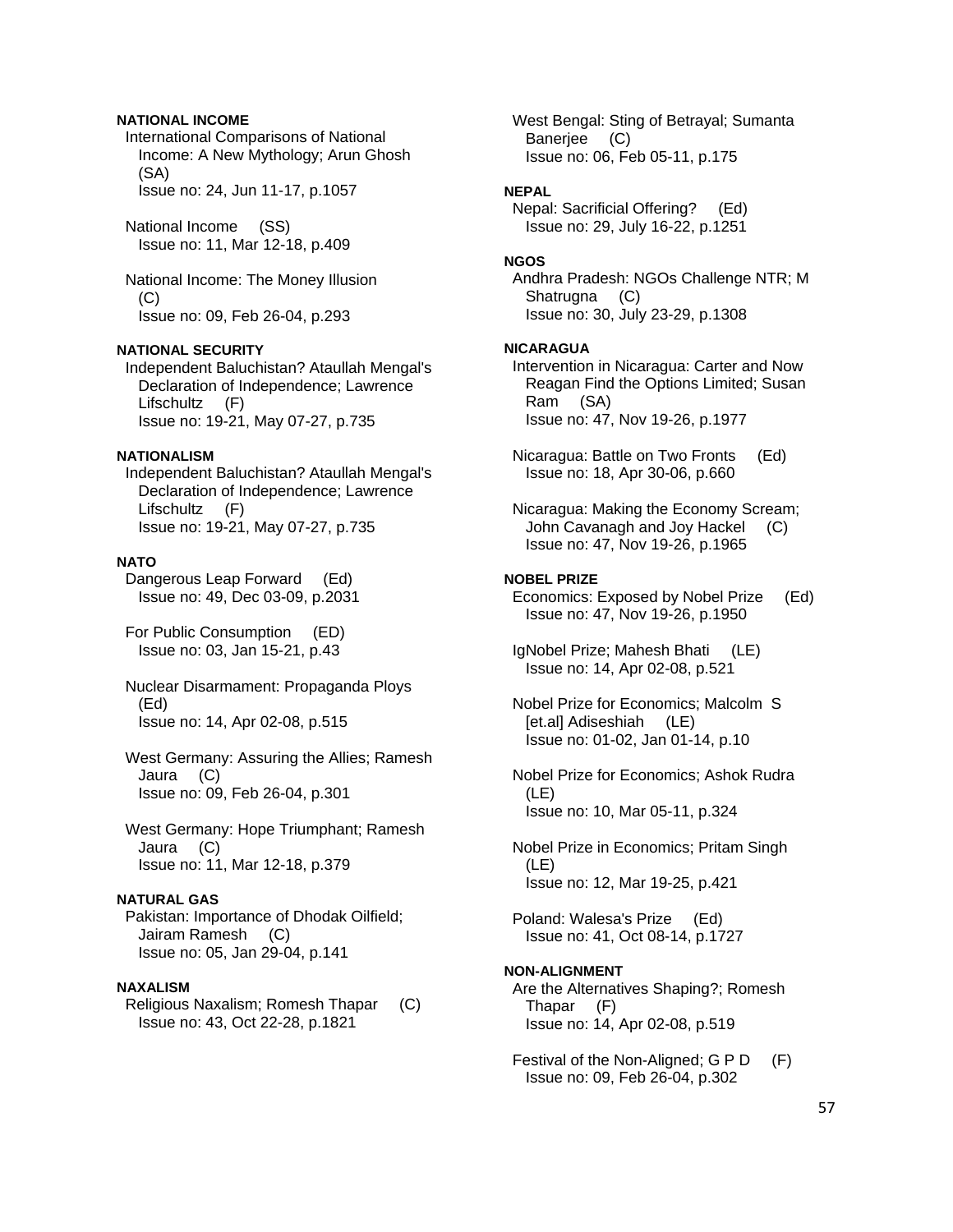### **NON-ALIGNMENT**

 A Gathering of Non-Aligned and Aligned; Romesh Thapar (F) Issue no: 11, Mar 12-18, p.371

 In the Shadow of Alignment (Ed) Issue no: 09, Feb 26-04, p.282

Mystique of NAM; G P D (F) Issue no: 13, Mar 26-01, p.496

 NAM Summit: Between the Draft and the Consensus: Korean Question at Seventh Summit; R R Krishnan (C) Issue no: 15, Apr 09-15, p.583

NAM Trails behind Brandt: I S G (F) Issue no: 15, Apr 09-15, p.573

 Namedia: A Missed Opportunity; Sumanta Banerjee (C) Issue no: 52-53, Dec 24-31, p.2201

 Treading Cautiously (ED) Issue no: 04, Jan 22-28, p.87

#### **NRI**

 Non-Resident Investment: Catching a Tartar (C) Issue no: 33, Aug 13-19, p.1416

 Oh, These Fly-by-Night NRI Depositors; I S G (F) Issue no: 44, Oct 29-Nov 04, p.1873

#### **NUCLEAR ARMS**

 For Public Consumption (ED) Issue no: 03, Jan 15-21, p.43

### **NUCLEAR ENERGY**

 Atomic Energy: Scathing Indictment (Ed) Issue no: 42, Oct 15-21, p.1774

 For Public Consumption (ED) Issue no: 03, Jan 15-21, p.43

 World Energy Conference: Energy as Big Business (C) Issue no: 43, Oct 22-28, p.1828

### **NUCLEAR POLICY**

 For Public Consumption (ED) Issue no: 03, Jan 15-21, p.43

#### **OBITUARIES**

 A Colossus of the Past Generation; K Balagopal (O) Issue no: 29, July 16-22, p.1261

 Joan Robinson: An Appreciation; Sukhamoy Chakravarty (SA) Issue no: 40, Oct 01-07, p.1712

 Panchanan Chakrabartty; A K Bagchi (O) Issue no: 12, Mar 19-25, p.432

 Piero Sraffa; P R Brahmananda (LE) Issue no: 49, Dec 03-09, p.2041

### **OECD**

 West Europe: Facing the US-Japanese Challenge (C) Issue no: 13, Mar 26-01, p.495

# **OIL**

 Another Lease for OPEC (C) Issue no: 12, Mar 19-25, p.417

Day Dreaming on Oil Price; I S G (F) Issue no: 07, Feb 12-18, p.207

 From the Brink (C) Issue no: 10, Mar 05-11, p.320

 Indonesia: Oil Boom Over (C) Issue no: 42, Oct 15-21, p.1787

 OPEC: Not Collapsing Yet (Ed) Issue no: 06, Feb 05-11, p.163

 Pakistan: Importance of Dhodak Oilfield; Jairam Ramesh (C) Issue no: 05, Jan 29-04, p.141

Why Forgo Seed Imports? (C) Issue no: 32, Aug 06-12, p.1372

# **OIL COMPANIES**

 Oil Illusions (Ed) Issue no: 28, July 09-15, p.1205

#### **OILCAKE**  Oilcake Exports: Breakthrough Unlikely

 (C) Issue no: 23, Jun 04-10, p.984

### **OILSEEDS**

 Attractions at Home (C) Issue no: 35, Aug 27-Sep 02, p.1496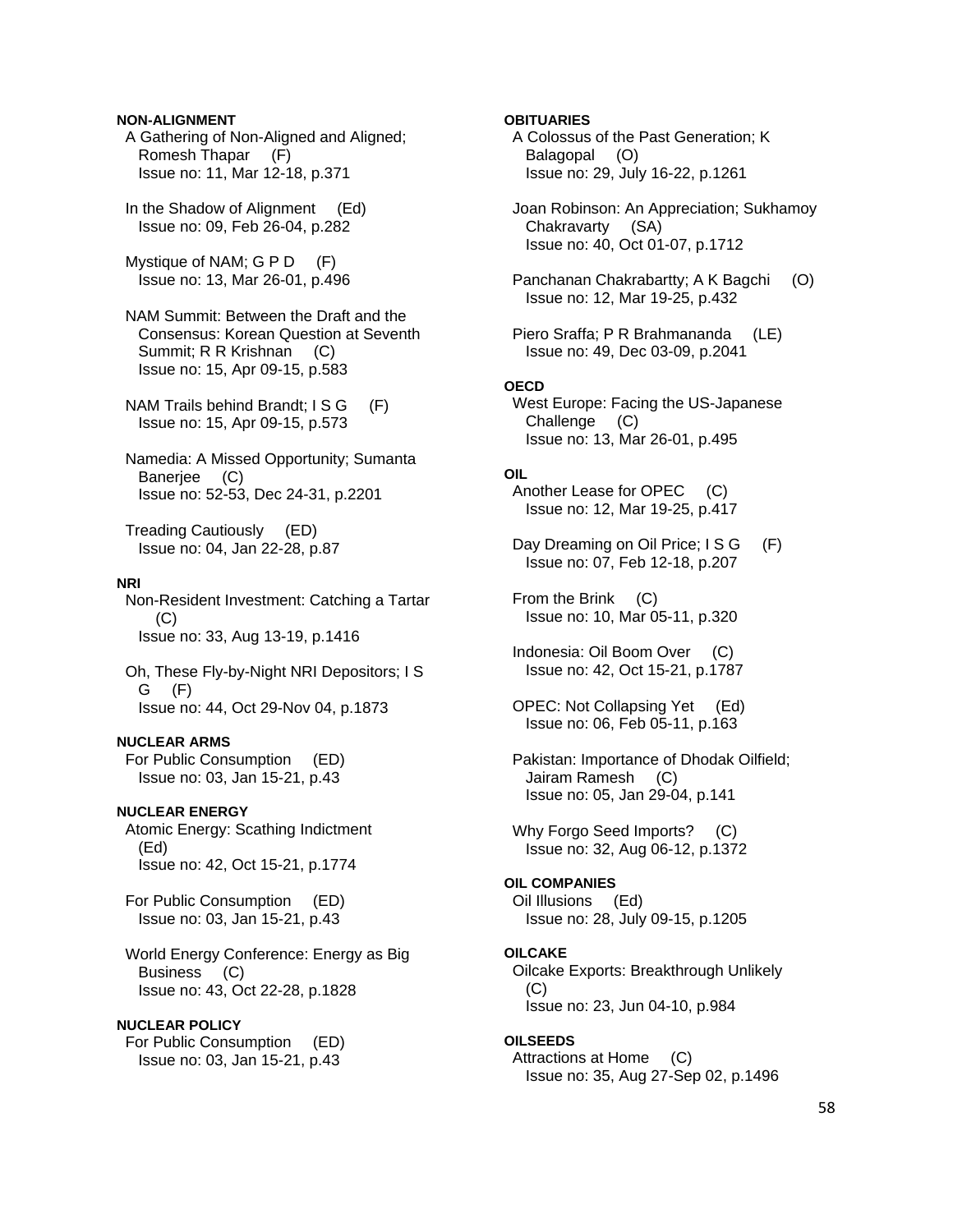# **OILSEEDS**

 Extractions Exports: Aflatoxin Hurdle  $(C)$ Issue no: 25, Jun 18-24, p.1081

 Grower on Weak Wicket; M V Nadkarni (BR) Issue no: 26, Jun 25-01, p.1145

 Oilseeds: Profound Change (C) Issue no: 42, Oct 15-21, p.1777

 Vegetable Oils: All-Round Mismanagement (C) Issue no: 27, Jul 02-08, p.1161

Why Forgo Seed Imports? (C) Issue no: 32, Aug 06-12, p.1372

### **OPEC**

 Another Lease for OPEC (C) Issue no: 12, Mar 19-25, p.417

### **OPPOSITION PARTIES**

 Politics: Chinks in Opposition Unity (Ed) Issue no: 36-37, Sep 03-16, p.1542

 West Asia: Maintaining the Balance (Ed) Issue no: 08, Feb 19-25, p.243

### **ORISSA**

 Orissa: All the CM's Men (Ed) Issue no: 31, July 30-Aug 05, p.1339

 Orissa: Opportunism Unbound; Arun P Sinha  $(C)$ Issue no: 09, Feb 26-04, p.294

#### **OVERSEAS INDIANS**

Mafia Take-overs?; Romesh Thapar (F) Issue no: 18, Apr 30-06, p.665

 Non-Resident Control and National Interest; I S G (F) Issue no: 24, Jun 11-17, p.1039

 The Non-Resident Wolf (C) Issue no: 16-17, Apr 16-29, p.619

### **PAKISTAN**

 Business and Politics in Pakistan; Bhabani Sen Gupta (BR) Issue no: 44, Oct 29-Nov 04, p.1878

 External and Internal Threats; Romesh Thapar (F) Issue no: 48, Nov 26-Dec 03, p.1999

 Pakistan: Efforts for Left Unity (C) Issue no: 44, Oct 29-Nov 04, p.1871

 Pakistan: Facade of Civilian Rule (Ed) Issue no: 34, Aug 20-27, p.1451

 Pakistan: Importance of Dhodak Oilfield; Jairam Ramesh (C) Issue no: 05, Jan 29-04, p.141

 Pakistan: Seeking Legitimacy (Ed) Issue no: 27, Jul 02-08, p.1159

#### **PALESTINE**

 West Asia: Is Black November Over?; Gulshan Dhanani (C) Issue no: 49, Dec 03-09, p.2052

#### **PANCHAYATS**

 Karnataka: Panchayati Raj Reform; Sreenivas G Reddy (C) Issue no: 45-46, Nov 05-18, p.1915

 Nepal: Sacrificial Offering? (Ed) Issue no: 29, July 16-22, p.1251

 Punjab: Lessons of Panchayat Elections; Pritam Singh (C) Issue no: 43, Oct 22-29, p.1822

West Bengal: Arithmetic vs Politics? (Ed) Issue no: 24, Jun 11-17, p.1030

 West Bengal: Panchayat Elections: Class Mobilisation without Class Struggle; Ajit Roy (C) Issue no: 26, Jun 25-01, p.1141

**PAPER AND PULP INDUSTRY**  In the Dumps Again (C) Issue no: 44, Oct 29-Nov 04, p.1859

#### **PARLIAMENT**

 Are the Alternatives Shaping?; Romesh Thapar (F) Issue no: 14, Apr 02-08, p.519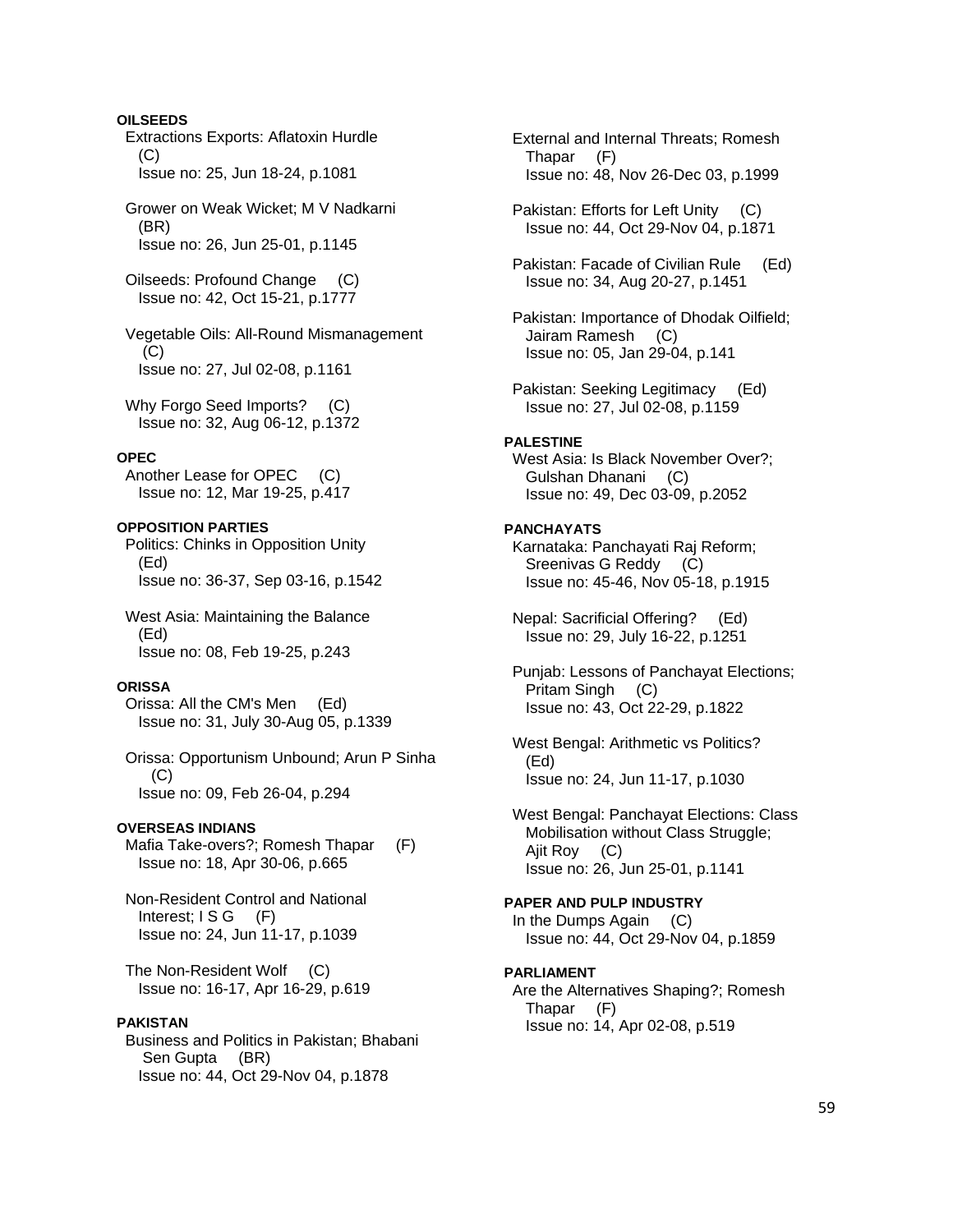# **PARLIAMENT**

 Sri Lanka: Seeking Sanction for Dictatorship: The Referendum in Sri Lanka; Wiswa Warnapala (C) Issue no: 01-02, Jan 01-14, p.17

### **PARTITION**

 The Games Leaders Play; H K Paranjape (BR) Issue no: 48, Nov 26-Dec 03, p.2013

 Gandhi, Jinnah and Mountbatten; A G Noorani (BR) Issue no: 14, Apr 02-08, p.536

### **PATNA**

 Civil Liberties: Raiding a Newspaper Press; A G Noorani (C) Issue no: 01-02, Jan 01-14, p.16

### **PEASANTS**

 Agrarian Stratification: Old Issues, New Explanations and New Issues, Old Explanations; K L Sharma (SA) Issue no: 42, Oct 15-21, p.1796

 Karnataka-II-Coping with Farmers' Power (C) Issue no: 05, Jan 29-04, p.140

 Mode of Production in Indian Agriculture; Ashok Rudra (LE) Issue no: 12, Mar 19-25, p.421

 Repression of Poor Peasants in UP; Ajai Singh (LE) Issue no: 27, Jul 02-08, p.1164

 Sharecropping: History, Theory and Practice; Gail Omvedt (BR) Issue no: 47, Nov 19-26, p.1968

 Studying Peasant Movements; Ian Bedford (BR) Issue no: 49, Dec 03-09, p.2054

 Telangana Movement Revisited; K Balagopal (D) Issue no: 18, Apr 30-06, p.709

 Winners and Losers: Peasant Mobility in Bangladesh; James K Boyce (BR) Issue no: 11, Mar 12-18, p.385

# **PERIODICALS**

 Ecology: A Mountain in Decay (C) Issue no: 45-46, Nov 05-18, p.1917

# **PERSONNEL MANAGEMENT**

 Humanising the Personnel Function; Somnath Chattopadhyay (RA) Issue no: 09, Feb 26-04, p.M2

# **PETROCHEMICAL INDUSTRY**

 Oil Illusions (Ed) Issue no: 28, July 09-15, p.1205

### **PHARMACEUTICAL INDUSTRY**

 Medical Research: Drug Trials: Charade of Informed Consent; Vimal Balasubrahmanyan (C) Issue no: 25, Jun 18-24, p.1087

 MNCs without Labels (C) Issue no: 03, Jan 15-21, p.44

 Pharmaceuticals: The Essential and the Profitable (C) Issue no: 13, Mar 26-01, p.480

#### **PHARMACEUTICAL POLICY**

 Drugs: All-Round Inadequacy (C) Issue no: 24, Jun 11-17, p.1033

 MNCs without Labels (C) Issue no: 03, Jan 15-21, p.44

# **PHARMACEUTICALS**

 Health and Medicine: Ban on Dangerous Pain-Killers; Padma Prakash (C) Issue no: 26, Jun 25-01, p.1143

### **PHILIPPINES**

 The Philippines: Not Another Iran; Robin Broad and John Cavanagh (C) Issue no: 43, Oct 22-28, p.1830

 Philippines: Wages of Murder (Ed) Issue no: 35, Aug 27-Sep 02, p.1495

#### **PHYSICIANS**

 Andhra Pradesh: Doctors Unselected; M Shatrugna (C) Issue no: 23, Jun 04-10, p.1001

 Civil Liberties: Doctors and Human Rights; A G Noorani (C) Issue no: 43, Oct 22-28, p.1825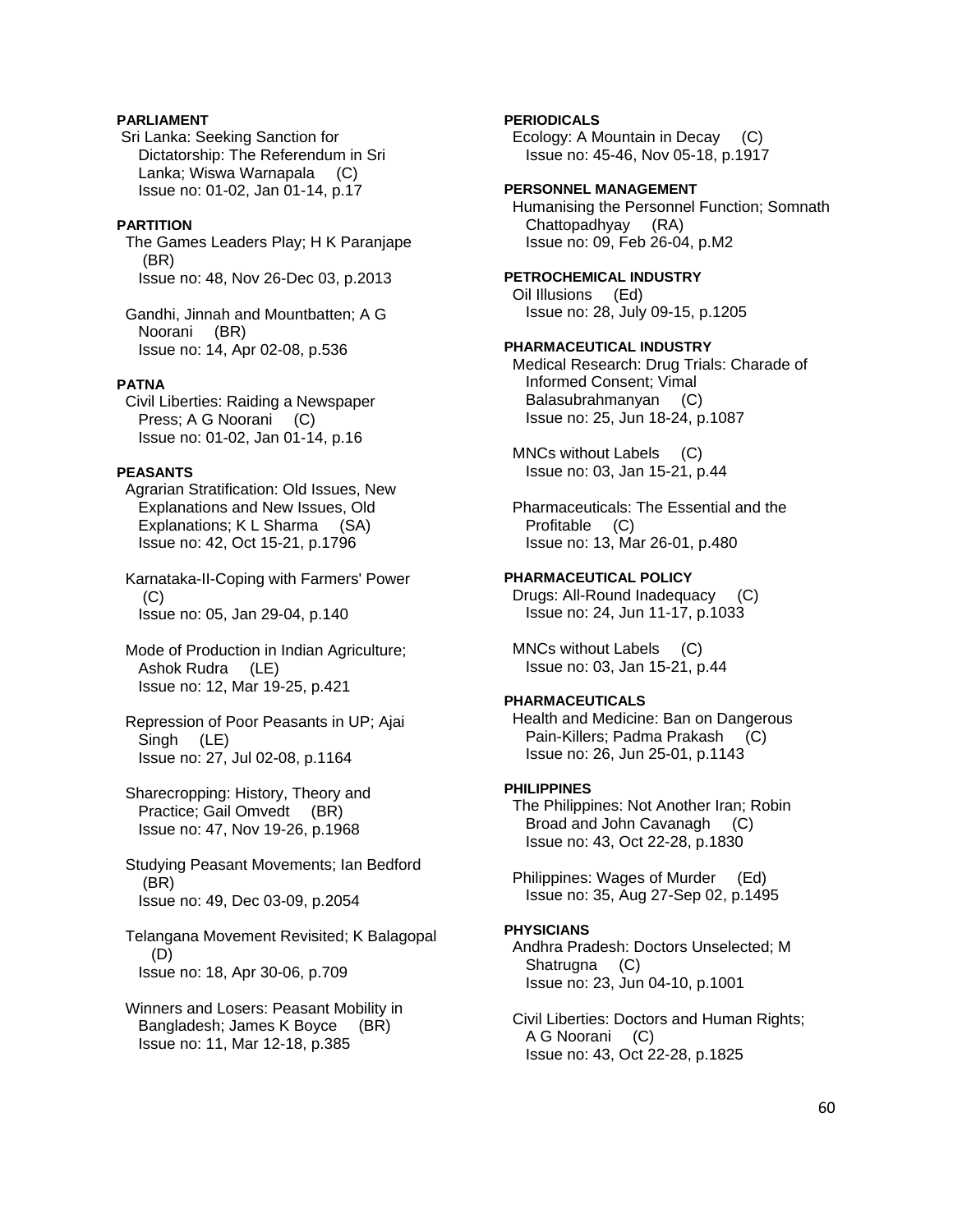# **PHYSICIANS**

 Doctors, Left Front and Health Services; Sujit Das (LE) Issue no: 50, Dec 10-17, p.2090

 West Bengal: Doctors, Left Front and Health Services; Biren Roy (C) Issue no: 44, Oct 29-Nov 04, p.1867

### **PLANNING COMMISSION**

 In the Wonderland of Economic Policy; B M (C) Issue no: 08, Feb 19-25, p.253

 Irrelevance of the Plan (Ed) Issue no: 36-37, Sep 03-16, p.1541

#### **PLANTATIONS**

 Against Eucalyptus; Sumanta Banerjee (LE) Issue no: 27, Jul 02-08, p.1164

 More in Defence of Eucalyptus; K Ullas Karanth (LE) Issue no: 36-37, Sep 03-16, p.1548

 Plantation Economy and Land Tenure System in Brahmaputra Valley, 1839-1914; Keya Dasgupta (SA) Issue no: 29, July 16-22, p.1280

 Plantations: Much Talk, Little Action (C) Issue no: 50, Dec 10-17, p.2089

## **PLASTICS**

 Another Unevenness (C) Issue no: 03, Jan 15-21, p.45

### **POETS**

 A Colossus of the Past Generation; K Balagopal (O) Issue no: 29, July 16-22, p.1261

# **POLAND**

 Poland: Change of Dress (Ed) Issue no: 31, July 30-Aug 05, p.1339

 Poland: Long Haul (Ed) Issue no: 13, Mar 26-01, p.479

 Poland: Pope as Power-Broker (Ed) Issue no: 27, Jul 02-08, p.1158

 Poland: Walesa's Prize (Ed) Issue no: 41, Oct 08-14, p.1727

 The Soviet Dilemma; P Radhakrishnan (BR) Issue no: 26, Jun 25-01, p.1147

 Waiting for Normalcy (ED) Issue no: 01-02, Jan 01-14, p.03

### **POLICE**

 Civil Liberties: Investigating Complaints against Police; A G Noorani (C) Issue no: 08, Feb 19-25, p.255

 Civil Liberties: The Police and Its Legal Accountability; A G Noorani (C) Issue no: 51, Dec 17-24, p.2155

 Police and Women (C) Issue no: 04, Jan 22-28, p.99

 Putting NPC to Use (Ed) Issue no: 14, Apr 02-08, p.513

 West Bengal: CPI(M) and the Police (Ed) Issue no: 44, Oct 29-Nov 04, p.1858

# **POLICE ATROCITIES**  Andhra Pradesh-I: Murder of a Radical; K Balagopal (C) Issue no: 10, Mar 05-11, p.331

 Andhra Pradesh: Police Rule Continues; M Shatrugna (C) Issue no: 29, July 16-22, p.1262

 Assam: Mounting Toll (Ed) Issue no: 07, Feb 12-18, p.198

 Civil Liberties: Police Powers of Arrest; A G Noorani (C) Issue no: 36-37, Sep 03-16, p.1555

 Civil Liberties: Punishing by Executive Fiat; A G Noorani (C) Issue no: 39, Sep 24-Oct 01, p.1655

 Gua Again; Mahasveta Devi (C) Issue no: 41, Oct 08-14, p.1739

 Women: Prison within a Prison; Amiya Rao (C) Issue no: 12, Mar 19-25, p.431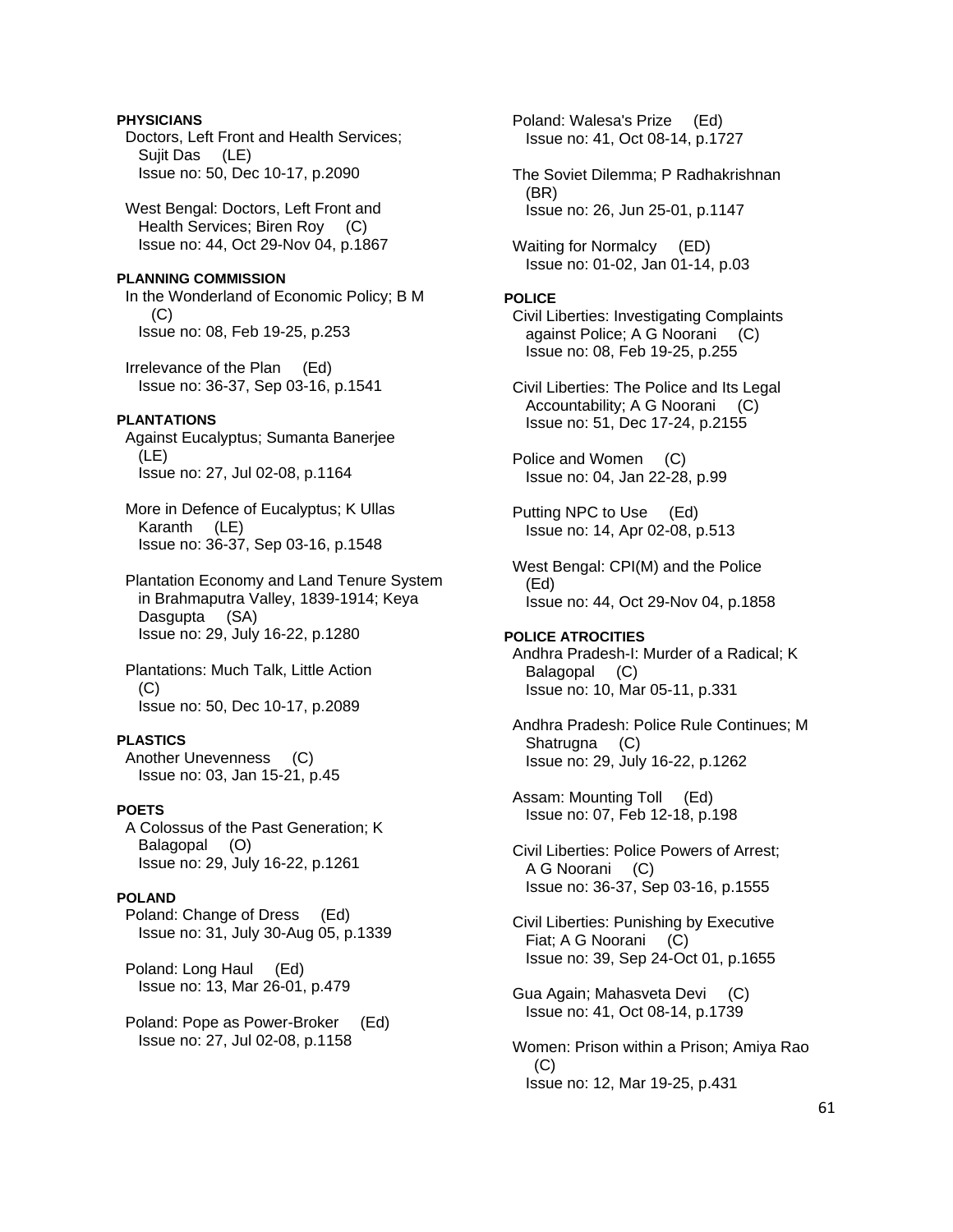**POLITICAL BEHAVIOUR**  Andhra Pradesh: Cyclone and Politics (C) Issue no: 47, Nov 19-26, p.1962 Goa: Charmed Existence (Ed) Issue no: 38, Sep 17-23, p.1591 Jammu and Kashmir: Congress (I) Offensive (Ed) Issue no: 45-46, Nov 05-18, p.1906 Leaders Et Al; Romesh Thapar (F) Issue no: 47, Nov 19-26, p.1955 **POLITICAL ECONOMY**  Agrarian Question and Reformism; Chiranjib Sen (BR) Issue no: 52-53, Dec 24-31, p.A118 Bangladesh: General's Dilemma (Ed) Issue no: 50, Dec 10-17, p.2087 De-Collectivisation of Agriculture in China, 1979-82: A Long -Term Perspective; Peter Nolan (SA) Issue no: 32, Aug 06-12, p.1395 Disarray, And What It Means; Romesh Thapar (F) Issue no: 52-53, Dec 24-31, p.2195 Economic Policies for the Election; B M (C) Issue no: 44, Oct 29-Nov 04, p.1866 Family Strategies and Small-Scale Enterprises in Ex-Colonial Cities; Alice Thorner (BR) Issue no: 35, Aug 27-Sep 02, p.1515 Politics of International Economic Relations; Sunanda Sen (BR) Issue no: 39, Sep 24-Oct 01, p.1665 **POLITICAL MOVEMENTS**  Grenada: Opening for the US (Ed) Issue no: 43, Oct 22-28, p.1815 Labyrinth Of Chauvinism; B C Sharma (LE) Issue no: 34, Aug 20-27, p.1456

# **POLITICAL PARTIES**

 AICC(I)'s Message (Ed) Issue no: 43, Oct 22-29, p.1813

 The Akali Agitation: An Analysis of Socio-Economic Bases of Protest; Harish K Puri (SA) Issue no: 04, Jan 22-28, p.113

 Andhra Pradesh-II: Policy and Programme of Telugu Desam; M Shatrugna (C) Issue no: 10, Mar 05-11, p.333

 Andhra Pradesh: Social Background of Telugu Desam Legislators; M Shatrughna and G Narayana (C) Issue no: 52-53, Dec 24-31, p.2204

 Andhra Pradesh: Warning For Telugu Desam (Ed) Issue no: 49, Dec 03-09, p.2038

- Assam: Election at Bayonet-Point (C) Issue no: 05, Jan 29-04, p.136
- Assam: Trends Within the Left; Udayon Misra (C) Issue no: 31, July 30-Aug 05, p.1349

 BJP: All Options Open (Ed) Issue no: 16-17, Apr 16-29, p.607

 Conclave Politics (Ed) Issue no: 27, Jul 02-08, p.1157

 Doing without Morality (Ed) Issue no: 19-21, May 07-27, p.718

 Fronts and Fronting; Romesh Thapar (F) Issue no: 36-37, Sep 03-16, p.1547

 Gujarat: Paradoxes of Populism; Achyut Yagnik (C) Issue no: 35, Aug 27-Sep 02, p.1505

 Jammu and Kashmir: Congress (I) Offensive (Ed) Issue no: 45-46, Nov 05-18, p.1906

 Karnataka: Battle for Survival (Ed) Issue no: 42, Oct 15-21, p.1774

 Kashmir and the Indian Union; Balraj Puri (LE) Issue no: 40, Oct 01-07, p.1682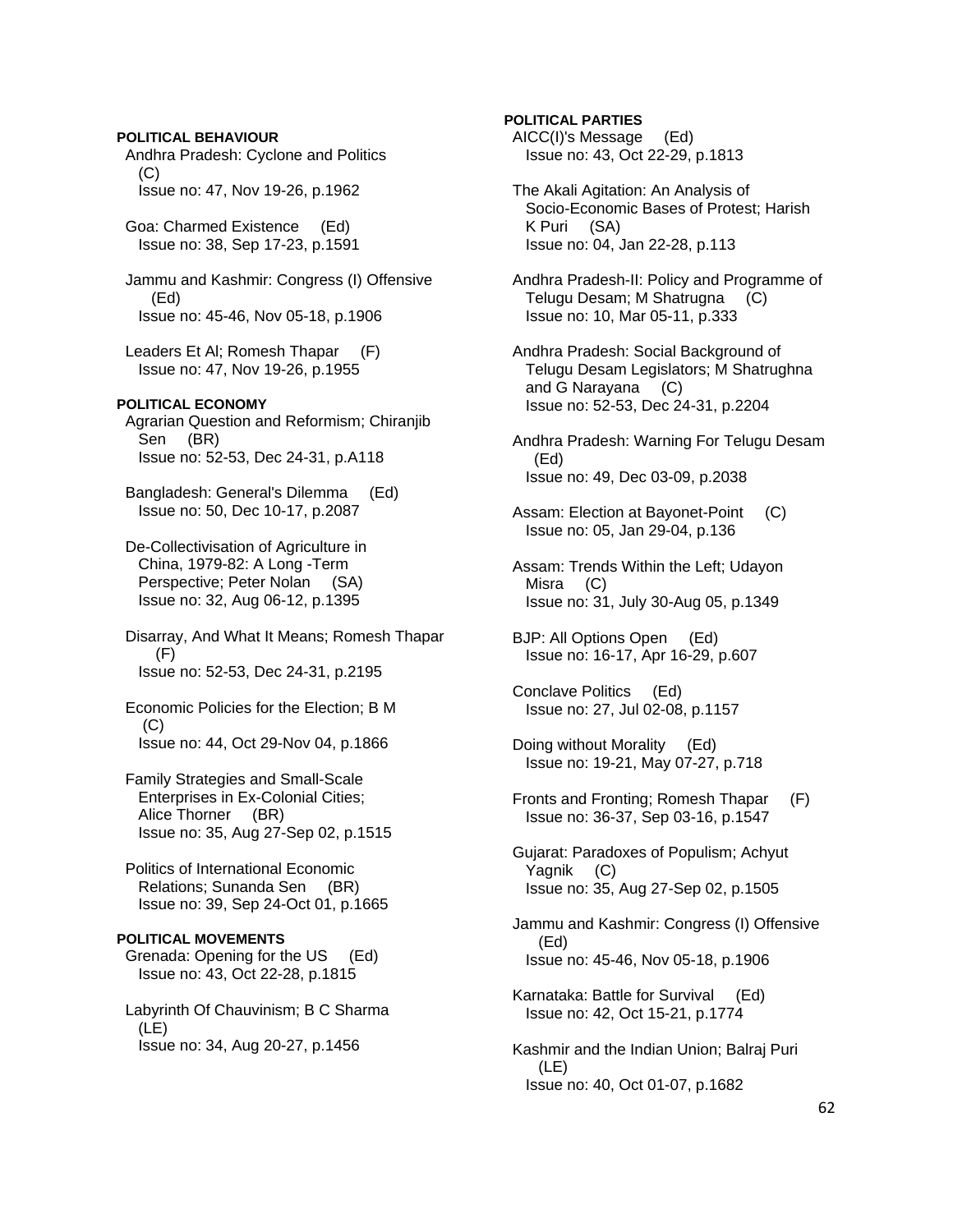# **POLITICAL PARTIES**

 Maharashtra: Buying Peace (Ed) Issue no: 39, Sep 24-Oct 01, p.1638 Opposition Parties: Shifting Alliances

 (Ed) Issue no: 33, Aug 13-19, p.1414

 Orissa: All the CM's Men (Ed) Issue no: 31, July 30-Aug 05, p.1339

 Pakistan: Efforts for Left Unity (C) Issue no: 44, Oct 29-Nov 04, p.1871

 Politics: Chinks in Opposition Unity (Ed) Issue no: 36-37, Sep 03-16, p.1542

 Politics: Divisions in Opposition (Ed) Issue no: 41, Oct 08-14, p.1726

 Punjab: Eyes on Election (Ed) Issue no: 36-37, Sep 03-16, p.1543

 West Bengal: Bleak Political Landscape; Sumanta Banerjee (C) Issue no: 01-02, Jan 01-14, p.13

 West Germany: Greens and Missiles; Ramesh Jaura (C ) Issue no: 05, Jan 29-04, p.143

#### **POLITICAL PERSONALITIES**

 Bedlam to Bedlam; Romesh Thapar (F) Issue no: 31, July 30-Aug 05, p.1343

 Communalising Our Politics; Romesh Thapar (F) Issue no: 27, Jul 02-08, p.1163

 A Farce of a Centenary; Romesh Thapar (F) Issue no: 51, Dec 17-24, p.2147

 Fronts and Fronting; Romesh Thapar (F) Issue no: 36-37, Sep 03-16, p.1547

 The Image Builders; Romesh Thapar (F) Issue no: 38, Sep 17-23, p.1595

 Is This Governance; Romesh Thapar (C) Issue no: 40, Oct 01-07, p.1683

 A Padayatra through Our Confusions?; Romesh Thapar (F) Issue no: 28, July 09-15, p.1211

 Pakistan: Facade of Civilian Rule (Ed) Issue no: 34, Aug 20-27, p.1451

 Politicians and Criminality; Romesh Thapar (F) Issue no: 41, Oct 08-14, p.1731

Poor Imitators; G P D (F) Issue no: 50, Dec 10-17, p.2097

 The Prime Minister's Priorities; B M  $(C)$ Issue no: 33, Aug 13-19, p.1424

 The Simpletons; Romesh Thapar (F) Issue no: 13, Mar 26-01, p.486

 Zambia: Kaunda Continues (Ed) Issue no: 45-46, Nov 05-18, p.1908

### **POLITICAL POWER**

 Andhra Pradesh: Dividing the Poor; M Shatrugna (C) Issue no: 36-37, Sep 03-16, p.1553

 An Aspect of a Situation; Romesh Thapar (F) Issue no: 34, Aug 20-27, p.1455

Indira Gandhi's Couriers; G P D (F) Issue no: 41, Oct 08-14, p.1743

 We Are Confusing Ourselves; Romesh Thapar (F) Issue no: 29, July 16-22, p.1255

# **POLITICAL SCIENCE**

 Political Theory and Method; Sara Joseph (BR) Issue no: 45-46, Nov 05-18, p.1925

#### **POLITICAL SITUATION**

 Andhra Pradesh: Warning For Telugu Desam (Ed) Issue no: 49, Dec 03-09, p.2038

 Anomie in Indian Politics: Origins and Potential Wider Impact; James Manor (F) Issue no: 19-21, May 07-27, p.725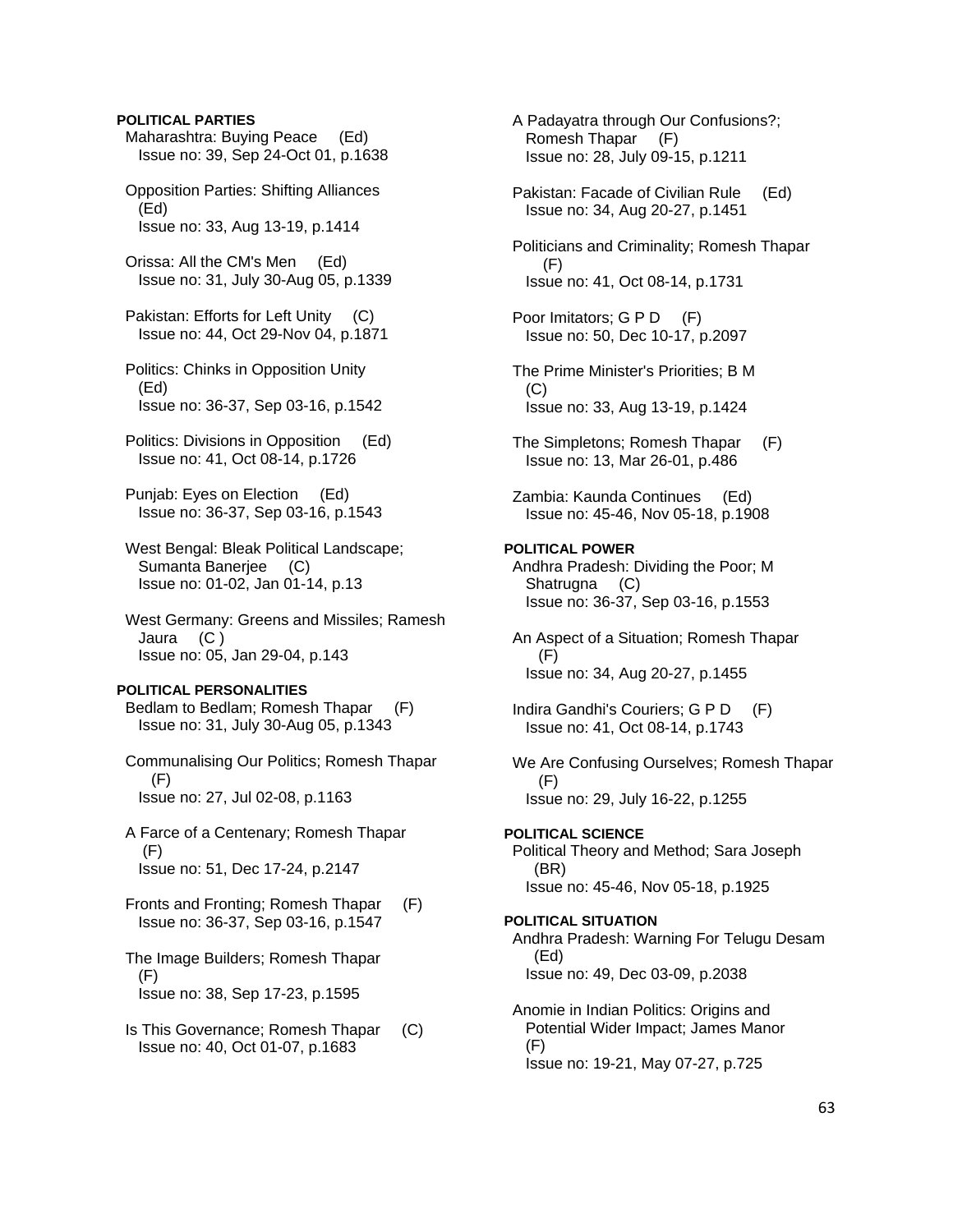### **POLITICAL SITUATION**

 Assam: The Labyrinth of Chauvinism; Hiren Gohain (C) Issue no: 16-17, Apr 16-29, p.632

 Bedlam to Bedlam; Romesh Thapar (F) Issue no: 31, July 30-Aug 05, p.1343

 Bihar: Menacing Initiatives (Ed) Issue no: 11, Mar 12-18, p.362

 Bihar: Quoting Scripture (Ed) Issue no: 18, Apr 30-06, p.659

 China: Changes in Political Structure; Jorgen Delman and Peer Moller Christensen (C) Issue no: 08, Feb 19-25, p.258

 Communalising Our Politics; Romesh Thapar  $(F)$ Issue no: 27, Jul 02-08, p.1163

 Conclave Politics (Ed) Issue no: 27, Jul 02-08, p.1157

 Constitutional Fiddlesticks (Ed) Issue no: 08, Feb 19-25, p.241

 Fraud in Assam (Ed) Issue no: 05, Jan 29-04, p.125

 From Politics to Literature: A Consideration of Jonathan Swift and George Orwell; Mahanta Aparna (F) Issue no: 19-21, May 07-27, p.919

 Fronts and Fronting; Romesh Thapar (F) Issue no: 36-37, Sep 03-16, p.1547

 Gandhi, Jinnah and Mountbatten; A G Noorani (BR) Issue no: 14, Apr 02-08, p.536

 A Gathering of Non-Aligned and Aligned; Romesh Thapar (F) Issue no: 11, Mar 12-18, p.371

 Goa: Charmed Existence (Ed) Issue no: 38, Sep 17-23, p.1591

 Grenada: Opening for the US (Ed) Issue no: 43, Oct 22-28, p.1815

 Gujarat: Limits of Regional Politics  $(C)$  Issue no: 06, Feb 05-11, p.174 Jammu and Kashmir: Destabilising Game (Ed) Issue no: 31, July 30-Aug 05, p.1338 Jammu and Kashmir: Qasim's Revolt (Ed) Issue no: 40, Oct 01-07, p.1678 Karnataka: Limits of Regional Politics (Ed) Issue no: 22, May 28-03, p.938 Karnataka: Purchasing MLAs (Ed) Issue no: 47, Nov 19-26, p.1950 Kashmir and the Indian Union; Anil Nauriya (BR) Issue no: 29, July 16-22, p.1277 Kashmir and the Indian Union; Balraj Puri (LE) Issue no: 40, Oct 01-07, p.1682 The Kashmir Story; Romesh Thapar (F) Issue no: 25, Jun 18-24, p.1083 Kerala: Political Backdrop to Trivandrum Riots; O J (C) Issue no: 07, Feb 12-18, p.209 Looking for Alternatives; Romesh Thapar (F) Issue no: 26, Jun 25-01, p.1127 Madhya Pradesh: Costly Stability (Ed) Issue no: 34, Aug 20-27, p.1451 Madhya Pradesh: Low-Profile Shrewdness (C) Issue no: 05, Jan 29-04, p.138 Mafias and Padayatras; Romesh Thapar (F) Issue no: 19-21, May 07-27, p.721 Maharashtra: Concession to Necessity (Ed) Issue no: 34, Aug 20-27, p.1450 Many-Sided Debacle (ED) Issue no: 01-02, Jan 01-14, p.1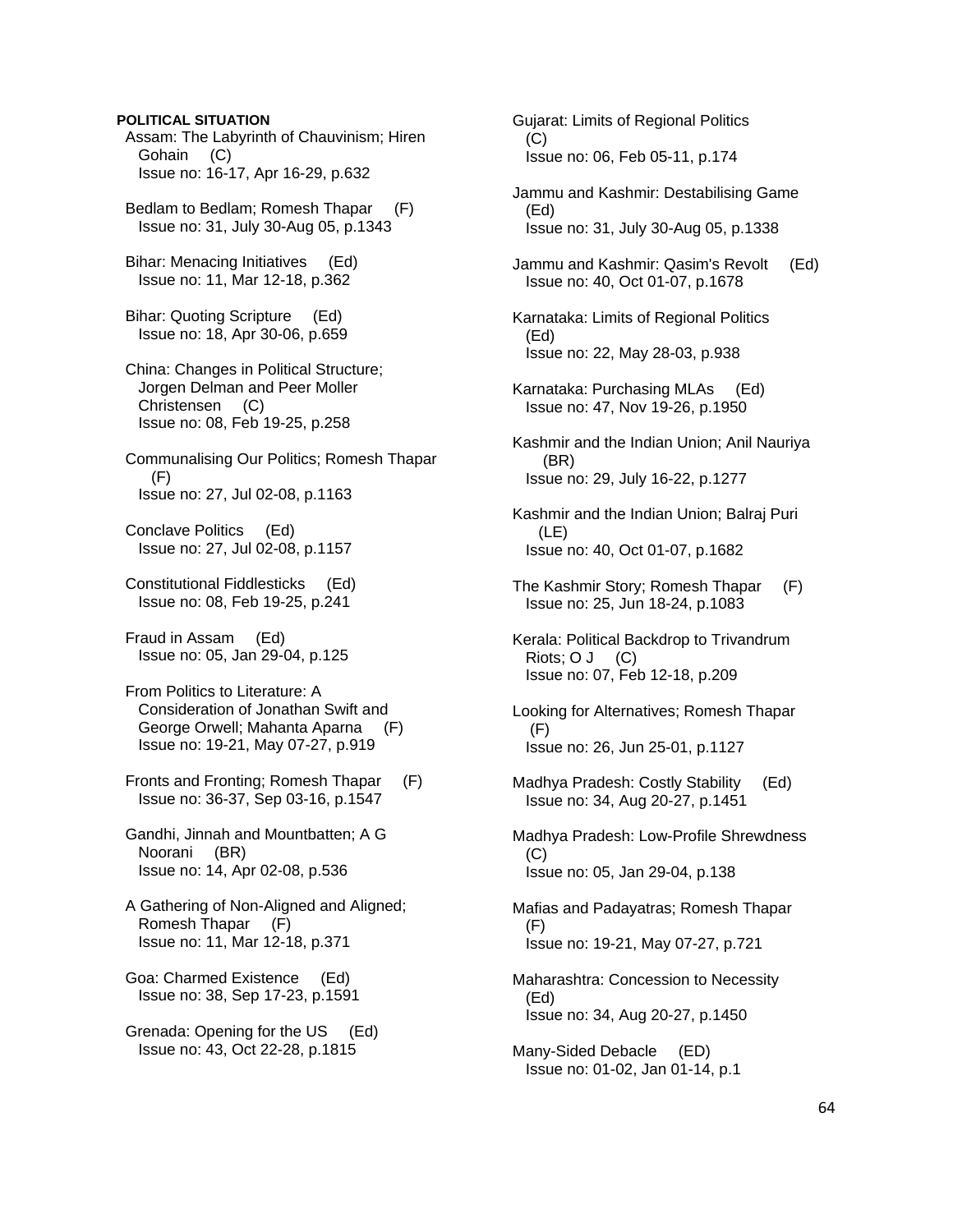The Massive Deception; Romesh Thapar  $(F)$  Issue no: 44, Oct 29-Nov 04, p.1865 The Mind Is Not in Command; Romesh Thapar (F) Issue no: 10, Mar 05-11, p.325 Mozambique: Coping With Drought and South African Subversion; Kassahun Checole  $(C)$  Issue no: 45-46, Nov 05-18, p.1921 Nepal: Sacrificial Offering? (Ed) Issue no: 29, July 16-22, p.1251 Opposition Parties: Shifting Alliances (Ed) Issue no: 33, Aug 13-19, p.1414 Original Parody (Ed) Issue no: 09, Feb 26-04, p.283 Orissa: Opportunism Unbound; Arun P Sinha (C) Issue no: 09, Feb 26-04, p.294 A Padayatra through Our Confusions?; Romesh Thapar (F) Issue no: 28, July 09-15, p.1211 Pakistan: Efforts for Left Unity (C) Issue no: 44, Oct 29-Nov 04, p.1871 Political Games in the Capital; Romesh Thapar (F) Issue no: 08, Feb 19-25, p.247 Political Health Returns; Romesh Thapar (F) Issue no: 03, Jan 15-21, p.47 Politics: CPI's Dilemmas (Ed) Issue no: 40, Oct 01-07, p.1678 Politics: Delhi Civic Elections and After; Amiya Rao (C) Issue no: 18, Apr 30-06, p.682 Politics: Election-Stricken Conscience (Ed) Issue no: 07, Feb 12-18, p.198

**POLITICAL SITUATION** 

 Politics: Suspect Electoral Reform (Ed) Issue no: 27, Jul 02-08, p.1158

 Politics: Twists of the Knife (Ed) Issue no: 26, Jun 25-01, p.1122

 Punjab: Eyes on Election (Ed) Issue no: 36-37, Sep 03-16, p.1543

 Punjab: No Respite (Ed) Issue no: 44, Oct 29-Nov 04, p.1858

 Punjab: Talk-Talk Game (Ed) Issue no: 22, May 28-03, p.938

 Reagan Policy in Central America; Sudhir Sen (C) Issue no: 23, Jun 04-10, p.1003

 Search for Diversions (Ed) Issue no: 19-21, May 07-27, p.717

 Secretariat Speculations; Romesh Thapar  $(F)$ Issue no: 16-17, Apr 16-29, p.613

 Sikkim: Shoring Up Trouble (Ed) Issue no: 35, Aug 27-Sep 02, p.1495

 Silencing Critics (Ed) Issue no: 12, Mar 12-18, p.416

 The Small in Politics; S Joseph (BR) Issue no: 14, Apr 02-08, p.539

 Sri Lanka: Seeking Sanction for Dictatorship: The Referendum in Sri Lanka; Wiswa Warnapala (C) Issue no: 01-02, Jan 01-14, p.17

 Thailand: The Prostitution Principle; Tandika Obraku (F) Issue no: 22, May 28-03, p.959

 Theory of Administration; B Venkateswarlu (D) Issue no: 25, Jun 18-24, p.1119

 This Debased Congress Culture; Romesh Thapar (F) Issue no: 07, Feb 12-18, p.201

65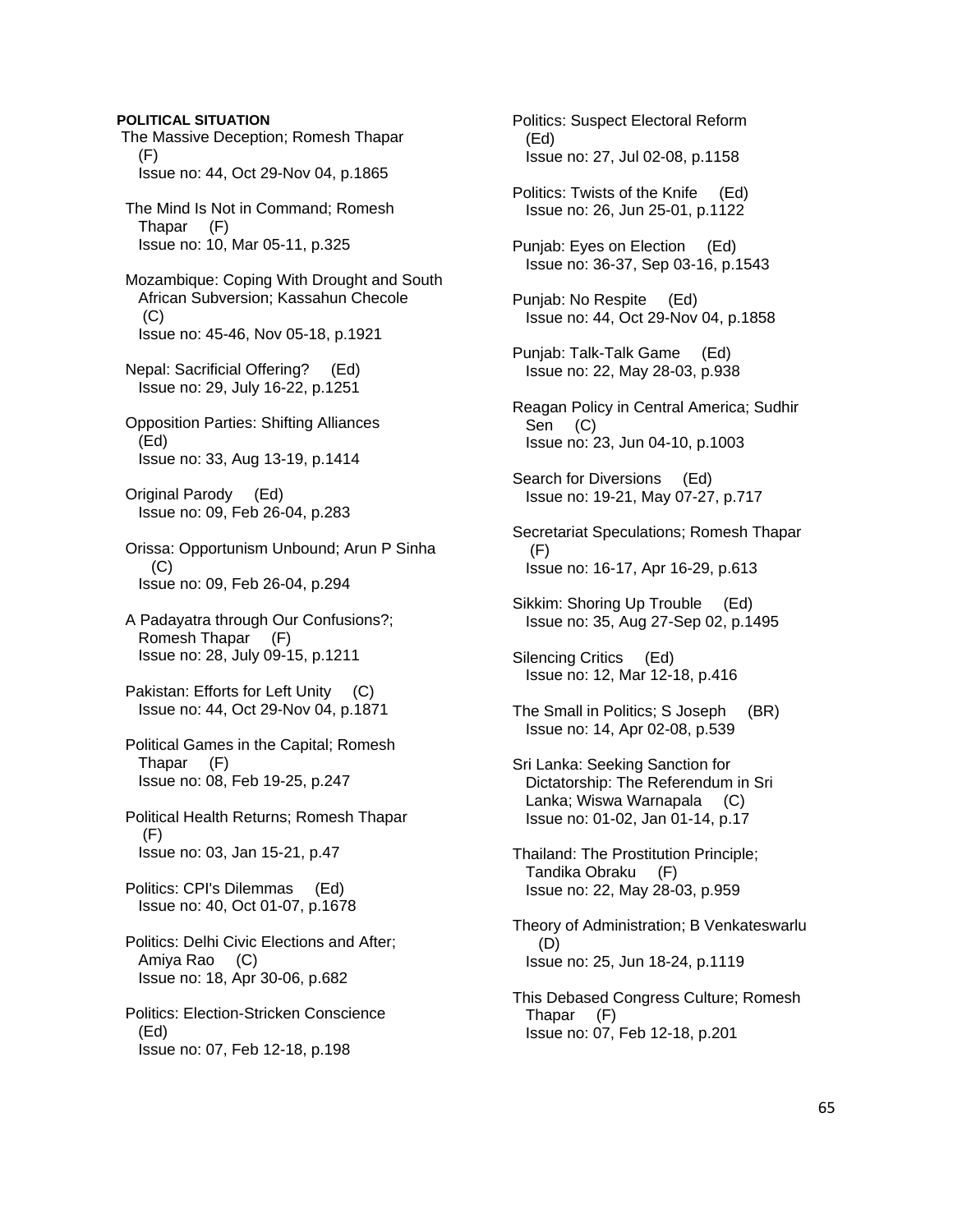### **POLITICAL SITUATION**

- Truth about Assam; Sukla Sen (LE) Issue no: 41, Oct 08-14, p.1730
- Waiting for Normalcy (ED) Issue no: 01-02, Jan 01-14, p.03
- West Asia: Destruction of PLO (Ed) Issue no: 45-46, Nov 05-18, p.1907
- West Asia: PLO's Limited Options (Ed) Issue no: 52-53, Dec 24-31, p.2192
- West Bengal: Arithmetic vs Politics? (Ed) Issue no: 24, Jun 11-17, p.1030
- Zambia: Kaunda Continues (Ed) Issue no: 45-46, Nov 05-18, p.1908

#### **POLITICAL SYSTEM**

- Argentina: Shadow of Army Power (Ed) Issue no: 47, Nov 19-26, p.1951
- Pakistan: Facade of Civilian Rule (Ed) Issue no: 34, Aug 20-27, p.1451
- President's Rule in Punjab (Ed) Issue no: 41, Oct 08-14, p.1725
- United States: Nicaragua Under Siege; Sudhir Sen (C) Issue no: 42, Oct 15-21, p.1786

#### **POLITICAL VIOLENCE**

 Afghanistan: Findings of People's Tribunal (C) Issue no: 11, Mar 12-18, p.380

- Assam: Mounting Toll; Sukla Sen (LE) Issue no: 12, Mar 19-25, p.421
- Assam: Not Unplanned (Ed) Issue no: 10, Mar 05-11, p.319
- Assam: Permanently Divided (Ed) Issue no: 18, Apr 30-06, p.658
- Assam: Spoils for Consolidation (C) Issue no: 35, Aug 27-Sep 02, p.1508
- Assam: Towards Further Alienation; Udayon Misra (C) Issue no: 08, Feb 19-25, p.257

 Assam: Why No Commission of Enquiry? (Ed) Issue no: 14, Apr 02-08, p.514

- Change and Correction?; Romesh Thapar (F) Issue no: 09, Feb 26-04, p.287
- For a New NAM Scenario; Romesh Thapar (F) Issue no: 12, Mar 19-25, p.422
- International Affairs: Crime and Politics (Ed) Issue no: 38, Sep 17-23, p.1591
- Invasion of Grenada (Ed) Issue no: 44, Oct 29-Nov 04, p.1857
- Jammu and Kashmir: Arrangements Abandoned (Ed) Issue no: 25, Jun 18-24, p.1078
- Kerala: Political Backdrop to Trivandrum  $Riots: O J (C)$ Issue no: 07, Feb 12-18, p.209
- Lebanon: Explosive Mess (Ed) Issue no: 44, Oct 29-Nov 04, p.1859
- Mass Media: Not All the Perfumes (Ed) Issue no: 10, Mar 05-11, p.319
- Massacres in Assam; Hiren Gohain (LE) Issue no: 12, Mar 19-25, p.421
- Murder in Tadubi; S Luithui (LE) Issue no: 36-37, Sep 03-16, p.1548
- New Initiative for Assam; Satyanarayan Singh and Nandy Vaskar (LE) Issue no: 15, Apr 09-15, p.564
- No Miscalculation This (Ed) Issue no: 09, Feb 26-04, p.282
- Philippines: Wages of Murder (Ed) Issue no: 35, Aug 27-Sep 02, p.1495
- Politicians and Criminality; Romesh Thapar (F) Issue no: 41, Oct 08-14, p.1731
- Punjab: No Respite (Ed) Issue no: 44, Oct 29-Nov 04, p.1858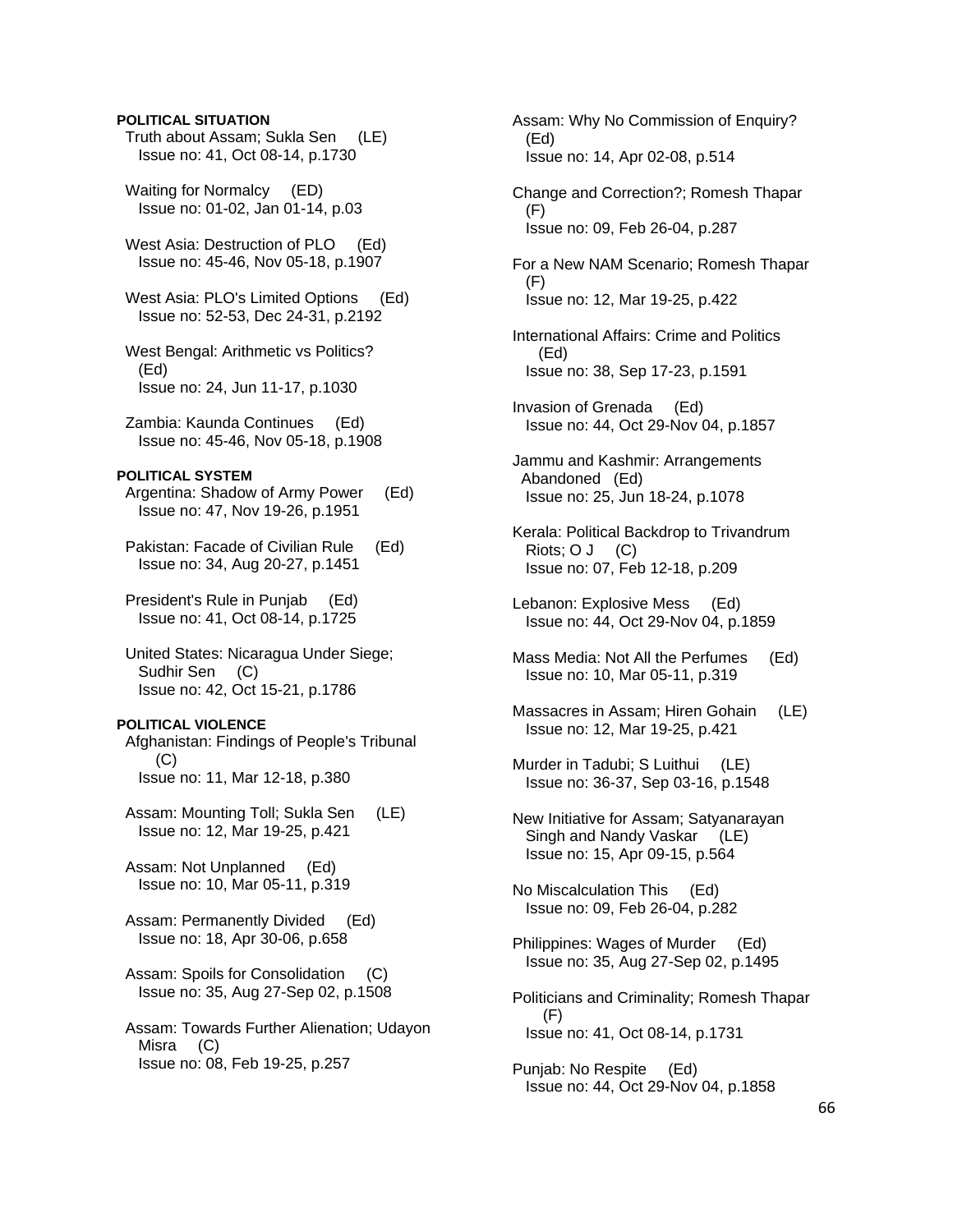# **POLITICAL VIOLENCE**

 South Asia's Kaisers; G P D (F) Issue no: 33, Aug 13-19, p.1431

 The Sri Lanka Killing; Romesh Thapar (F) Issue no: 33, Aug 13-19, p.1420

 Violence and Elections: Flexible Conscience; Amiya Rao (C) Issue no: 26, Jun 25-01, p.1142

# **POLITICS AND CASTE**

 Karnataka-I: Twists and Turns of Caste Politics; Lalitha Natraj (C) Issue no: 05, Jan 29-04, p.139

 Kerala: Reworking Caste Sums (Ed) Issue no: 38, Sep 17-23, p.1590

# **POLITICS AND RELIGION**

 The Akali Agitation: An Analysis of Socio-Economic Bases of Protest; Harish K Puri (SA) Issue no: 04, Jan 22-28, p.113

 Arunachal Pradesh: Secularism, Congress(I) Style (Ed) Issue no: 12, Mar 19-25, p.416

 The Bigoted Julaha; Gyanendra Pandey (RA) Issue no: 05, Jan 29-04, p.PE19

 Communalism and Indian Politics; Harbans Mukhia (P) Issue no: 39, Sep 24-Oct 01, p.1664

 Dialectics of Capitalist Transformations and National Crystallisation: The Past and the Present of National Question in India; Javed Alam (RA) Issue no: 05, Jan 29-04, p.PE29

 Indian Muslims: Quest for Identity and Security; Syed Shahabuddin (P) Issue no: 29, July 16-22, p.1269

 Jammu and Kashmir: Congress(I)'s Short-Sighted Games; Balraj Puri  $(C)$ Issue no: 49, Dec 03-09, p.2051

 Poland: Pope as Power-Broker (Ed) Issue no: 27, Jul 02-08, p.1158

 Politics: Wooing Muslims (Ed) Issue no: 35, Aug 27-Sep 02, p.1494

 Punjab: No Respite (Ed) Issue no: 44, Oct 29-Nov 04, p.1858

 Religion and Politics: The Yagna and Its Critic (Ed) Issue no: 47, Nov 19-26, p.1951

 Religious Naxalism; Romesh Thapar (C) Issue no: 43, Oct 22-28, p.1821

 Sri Lanka: Anti-Tamil Riots and the Political Crisis (C) Issue no: 40, Oct 01-07, p.1699

 West Asia: Is Black November Over?; Gulshan Dhanani (C) Issue no: 49, Dec 03-09, p.2052

#### **POLLUTION**

 The Invisible Killers; T P Singh (D) Issue no: 42, Oct 15-21, p.1810

 The Invisible Killers; Amiya Rao (LE) Issue no: 50, Dec 10-17, p.2090

### **POOR**

 Development Programmes for the Poor: Do Strategies Make a Difference?; Samuel Paul and Ashok Subramanian (SA) Issue no: 10, Mar 05-11, p.349

 Urban Land Ceiling and Housing for Poor; Kannan Srinivasan (LE) Issue no: 23, Jun 04-10, p.987

### **POPULATION**

 Population Growth in Greater Bombay: Some Emerging Patterns; Malini Karkal (SA) Issue no: 04, Jan 22-28, p.119

 Poverty Reduction and Redistribution in Sixth Plan: Population Factor and Rural-Urban Equity; K Sundaram and Suresh D Tendulkar (SA) Issue no: 38, Sep 17-23, p.1617

 Under-Enumeration in Indian Censuses; K S Natarajan and K K Unni (D) Issue no: 09, Feb 26-04, p.314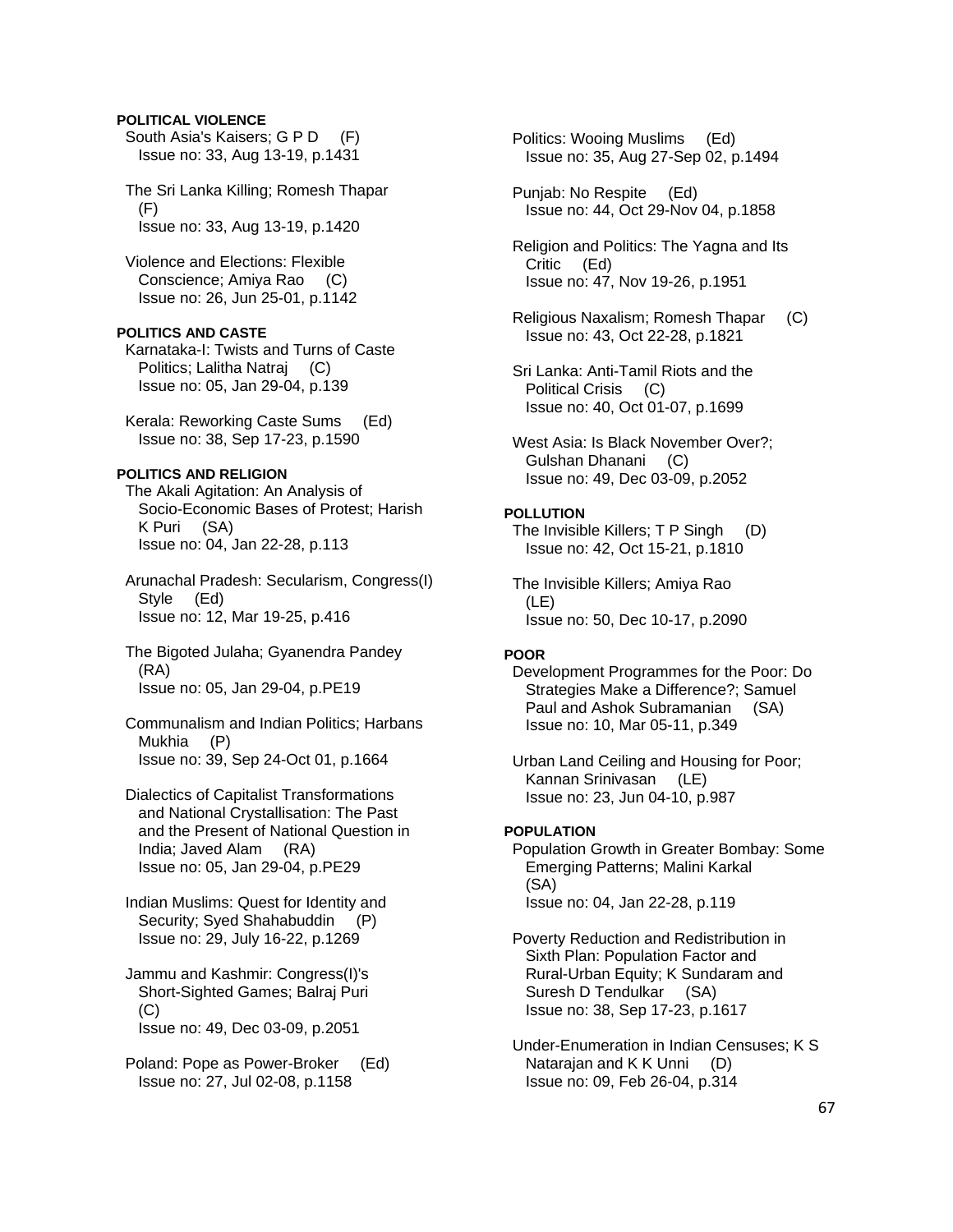Casting Far and Wide for Poverty; Rajaram Dasgupta (BR) Issue no: 06, Feb 05-11, p.185 Famine and Extra Deaths in China; Amartya Sen (LE) Issue no: 09, Feb 26-04, p.289 Growth, Investment and Poverty in Mid-Term Appraisal of Sixth Plan; Krishna Raj (SA) Issue no: 47, Nov 19-26, p.1972 Health: Technology vs Poverty (Ed) Issue no: 12, Mar 12-18, p.415 Ideology and the Poverty Line Debate; Sheila Zurbrigg (D) Issue no: 49, Dec 03-09, p.2083 Poverty and Fertility: A Review of Theory and Evidence; N Krishnaji (F) Issue no: 19-21, May 07-27, p.865 Poverty and Prices (Ed) Issue no: 11, Mar 12-18, p.361 Poverty in the Mid-Term Appraisal; K Sundaram and Suresh D Tendulkar (SA) Issue no: 45-46, Nov 05-18, p.1928 Poverty Reduction and Redistribution in Sixth Plan: Population Factor and Rural-Urban Equity; K Sundaram and Suresh D Tendulkar (SA) Issue no: 38, Sep 17-23, p.1617 Relations of Production and Exchange Poverty in Rainfed Agricultural Regions; Barbara Harris (RA) Issue no: 39, Sep 24-Oct 01, p.A82 Women and Poverty: Report on a Workshop; Nirmala Banerjee (C) Issue no: 40, Oct 01-07, p.1693 **POVERTY ALLEVIATION PROGRAMMES**  Poverty Reduction and Redistribution in Sixth Plan: Population Factor and Rural-Urban Equity; K Sundaram and Suresh D Tendulkar (SA) Issue no: 38, Sep 17-23, p.1617

**POVERTY** 

 Poverty in the Mid-Term Appraisal; K Sundaram and Suresh D Tendulkar (SA) Issue no: 45-46, Nov 05-18, p.1928 **POWER GENERATION**  Kerala: Power: From Surplus to Shortage; M  $E$  (C) Issue no: 33, Aug 13-19, p.1427 Power: Captive Growth Without Planning; Satish Jha (C) Issue no: 44, Oct 29-Nov 04, p.1868 **POWER INDUSTRY**  Not So Glowing (C) Issue no: 16-17, Apr 16-29, p.608 Tamil Nadu: Waiting for the Rains; Brindavan C Moses (C) Issue no: 10, Mar 05-11, p.334 **POWER POLICY**  Power: Captive Growth Without Planning; Satish Jha (C) Issue no: 44, Oct 29-Nov 04, p.1868 **PRECIOUS METALS**  Silver: Smugglers' Market (C) Issue no: 36-37, Sep 03-16, p.1545 **PRESS**  Civil Liberties: Press and the Post; A G Noorani (C) Issue no: 12, Mar 19-25, p.429 Namedia: A Missed Opportunity; Sumanta Baneriee (C) Issue no: 52-53, Dec 24-31, p.2201 The Press: Legitimising Control (Ed) Issue no: 31, July 30-Aug 05, p.1338 A Pressing Matter; Romesh Thapar (F) Issue no: 32, Aug 06-12, p.1375 **PRESS FREEDOM**  Civil Liberties: Raiding a Newspaper Press; A G Noorani (C) Issue no: 01-02, Jan 01-14, p.16

**POVERTY MEASUREMENT** 

 The Press: Legitimising Control (Ed) Issue no: 31, July 30-Aug 05, p.1338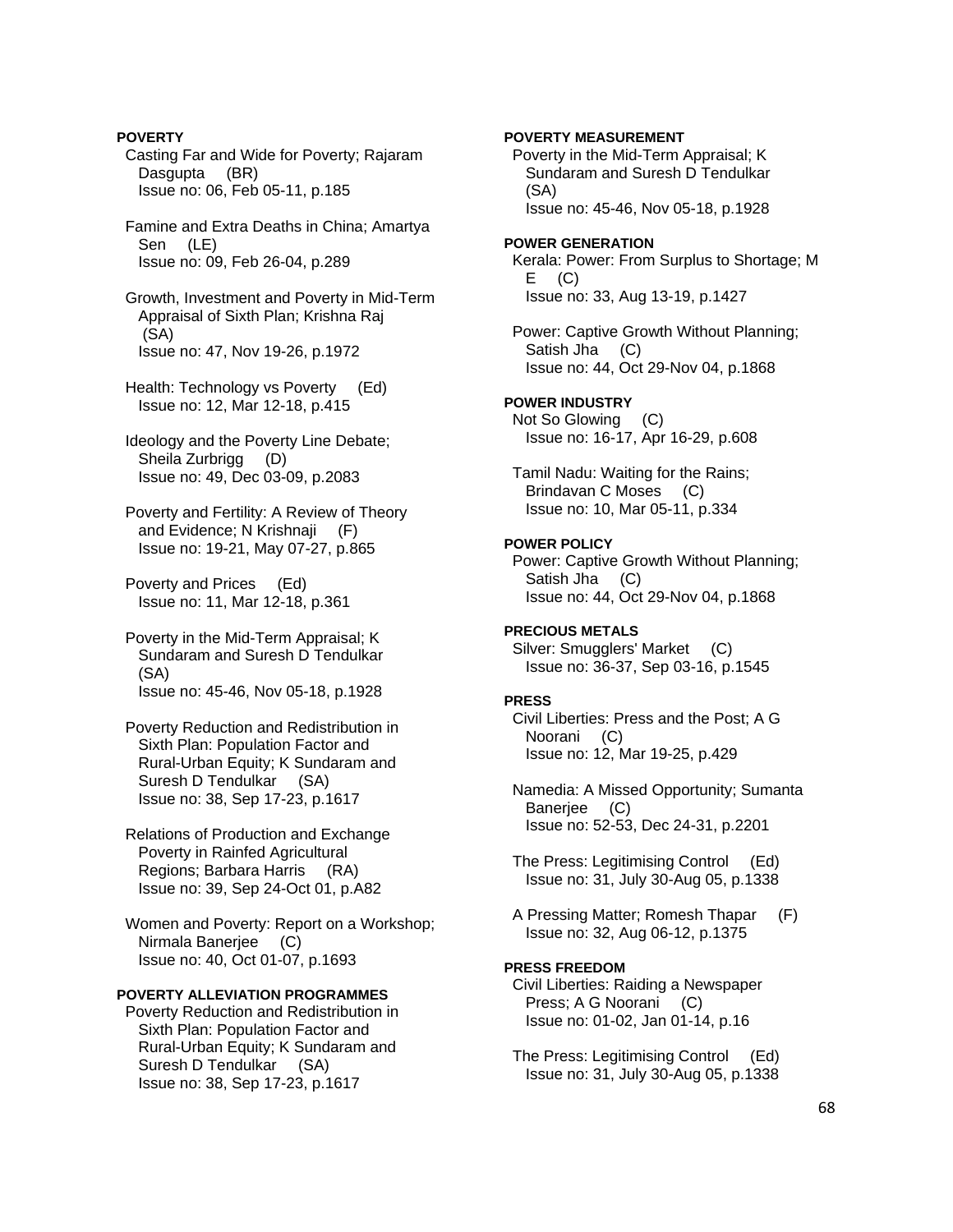# **PRESS FREEDOM**

 A Pressing Matter; Romesh Thapar (F) Issue no: 32, Aug 06-12, p.1375

**PRICE CONTROL**  Caught Unawares Again (C) Issue no: 36-37, Sep 03-16, p.1544

 Price Control: For All Seasons (Ed) Issue no: 16-17, Apr 16-29, p.607

 Why Price Control? (C) Issue no: 13, Mar 26-01, p.480

### **PRICES**

 Agricultural Prices; Ashok Mitra (LE) Issue no: 10, Mar 05-11, p.324

 Artisans: Coping with Bureaucracy, Contractors and Big Industries (Ed) Issue no: 50, Dec 10-17, p.2086

 Best of Both Worlds (C) Issue no: 04, Jan 16-23, p.89

 Caught Unawares Again (C) Issue no: 36-37, Sep 03-16, p.1544

 Cotton: Many Santa Clauses (C) Issue no: 14, Apr 02-08, p.517

 Cotton: With Price and Agency Support (C) Issue no: 32, Aug 06-12, p.1373

 Creating a Shortage (C) Issue no: 11, Mar 12-18, p.364

Day Dreaming on Oil Price; I S G (F) Issue no: 07, Feb 12-18, p.207

 Demand Projections for Selected Food Items in India, 1985-86 to 2000-01; R Kannan and T K Chakrabarty (RA) Issue no: 52-53, Dec 24-31, p.A135

 Engineered Price Rise? (C) Issue no: 50, Dec 10-17, p.2088

 False Complacency (Ed) Issue no: 42, Oct 15-21, p.1773

 III-Managed Prices (C) Issue no: 34, Aug 20-27, p.1452  Movement Restrictions, Procurement, and Market Price: A Case Study of Tamil Nadu; T Prabha (RA) Issue no: 26, Jun 25-01, p.A53 National Income: The Money Illusion (C) Issue no: 09, Feb 26-04, p.293 Natural Rubber: Grower and Price Ceiling  $(C)$  Issue no: 40, Oct 01-07, p.1681 Polyester Staple Fibre: Cashing In (C) Issue no: 31, July 30-Aug 05, p.1340 Poverty and Prices (Ed) Issue no: 11, Mar 12-18, p.361 Price Dependent Engel Curve; G V S N Murthy (D) Issue no: 50, Dec 10-17, p.2139 A Price Dependent Engel Curve: A Note; Ashok Rudra (SA) Issue no: 25, Jun 18-24, p.1107 Price Signals (Ed) Issue no: 24, Jun 11-17, p.1029 Problems and Prospects of Sugar Industry; H C Kothari (F) Issue no: 14, Apr 02-08, p.555 Railways: Bitten by Rate Hikes (Ed) Issue no: 52-53, Dec 24-31, p.2191 Steel: Non Market Distortions (C) Issue no: 35, Aug 27-Sep 02, p.1497 Sugar: Gifts to Industry (C) Issue no: 11, Mar 12-18, p.365 Sugar: High Prices, Large Stocks (C) Issue no: 15, Apr 09-15, p.561 Sugar: Industry's Red Herrings (C) Issue no: 29, July 16-22, p.1253 Sugar: Status Quo (Ed) Issue no: 07, Feb 12-18, p.200 Sugar: Unwarranted Bounty (C) Issue no: 23, Jun 04-10, p.985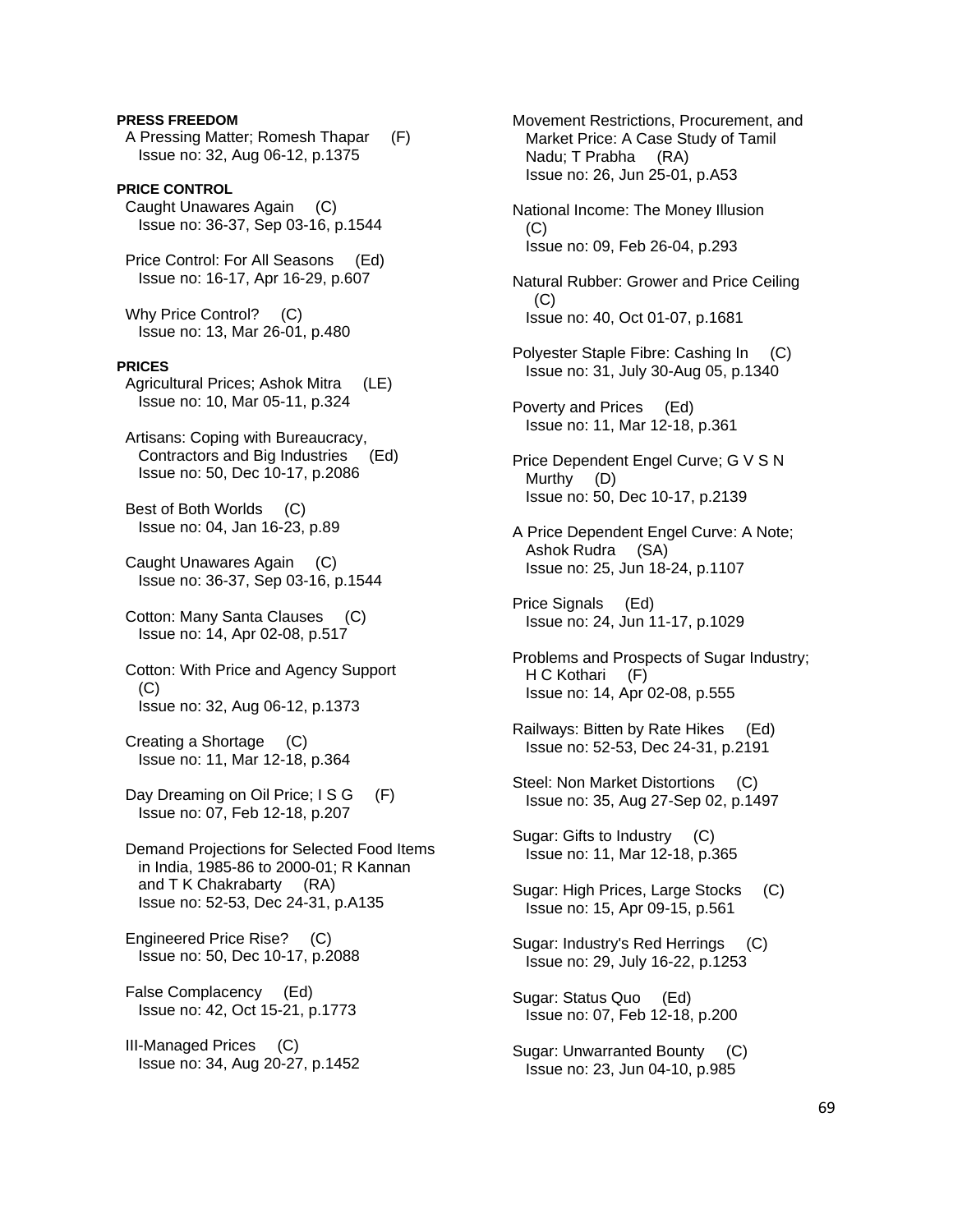### **PRICES**

 Sugarcane: Grower's Lobby Prevails Again  $(C)$ Issue no: 51, Dec 17-24, p.2153

 Tea: Pull of Domestic Market (C) Issue no: 47, Nov 19-26, p.1953

 Vanaspati: Abetted Price Increase (C) Issue no: 16-17, Apr 16-29, p.609

 Warning Signal in Rice (ED) Issue no: 03, Jan 15-21, p.43

 World Bank: Distortion of Prices or Facts? (Ed) Issue no: 34, Aug 20-27, p.1450

### **PRIVATE SECTOR**

 Corporate Sector: From Lever to Lipton (C) Issue no: 22, May 28-03, p.941

 Corporate Takeovers: The Indian Situation; S Kumarasundaram (SA) Issue no: 23, Jun 04-10, p.1023

 False Alarms Over Convertibility (C) Issue no: 29, July 16-22, p.1252

 Finance for Private Corporate Sector; M P Chitale (OP) Issue no: 29, July 16-22, p.1273

 Financing of Private Corporate Sector: An Assessment of Expert Study Group's Report; Vinay D Lall (SA) Issue no: 32, Aug 06-12, p.1407

 Industry: The Year That Was (C) Issue no: 28, July 09-15, p.1208

 Profit Rates in Private Corporate Sector; Ranjit Sau (RA) Issue no: 48, Nov 26-Dec 03, p.M140

Will CCI Explain? (C) Issue no: 42, Oct 15-21, p.1776

# **PRODUCTIVITY**

 Productivity and Profitability of Banks in India; V B Angadi and John V Devraj (RA) Issue no: 48, Nov 26-Dec 03, p.M160

 Sugar: More Production, Less Consumption (C) Issue no: 36-37, Sep 03-16, p.1545 Textile Industry: Widening Gap (C) Issue no: 36-37, Sep 03-16, p.1544 **PROSTITUTION**  Police and Women (C) Issue no: 04, Jan 22-28, p.99 **PUBLIC ADMINISTRATION**  Theory of Administration; B Venkateswarlu (D) Issue no: 04, Jan 22-28, p.123 **PUBLIC DISTRIBUTION SYSTEM**  Food Pressures (Ed) Issue no: 33, Aug 13-19, p.1413 **PUBLIC HEALTH**  Public Health: Small Pox Scare; Vimal Balasubramanyan (C) Issue no: 32, Aug 06-12, p.1381 **PUBLIC INTEREST LITIGATION**  Civil Liberties: Mandamus as the Citizen's Weapon; A G Noorani (C) Issue no: 05, Jan 29-04, p.137 **PUBLIC RELATIONS**  Public Relations Is All; B M (C) Issue no: 42, Oct 15-21, p.1783 **PUBLIC SECTOR BANKS**  Banking Policy (BR) Issue no: 26, Jun 25-01, p.1146

**PUBLIC SECTOR ENTERPRISES**  CISF: Selective Bite (Ed)

Issue no: 23, Jun 04-10, p.982

 Concept of a Holding Company: Elements of Structural Design; Nitish R De (RA) Issue no: 09, Feb 26-04, p.M19

 Labour: Public Sector Employees' Struggle Called Off (C) Issue no: 06, Feb 05-11, p.173

 National Income (SS) Issue no: 11, Mar 12-18, p.409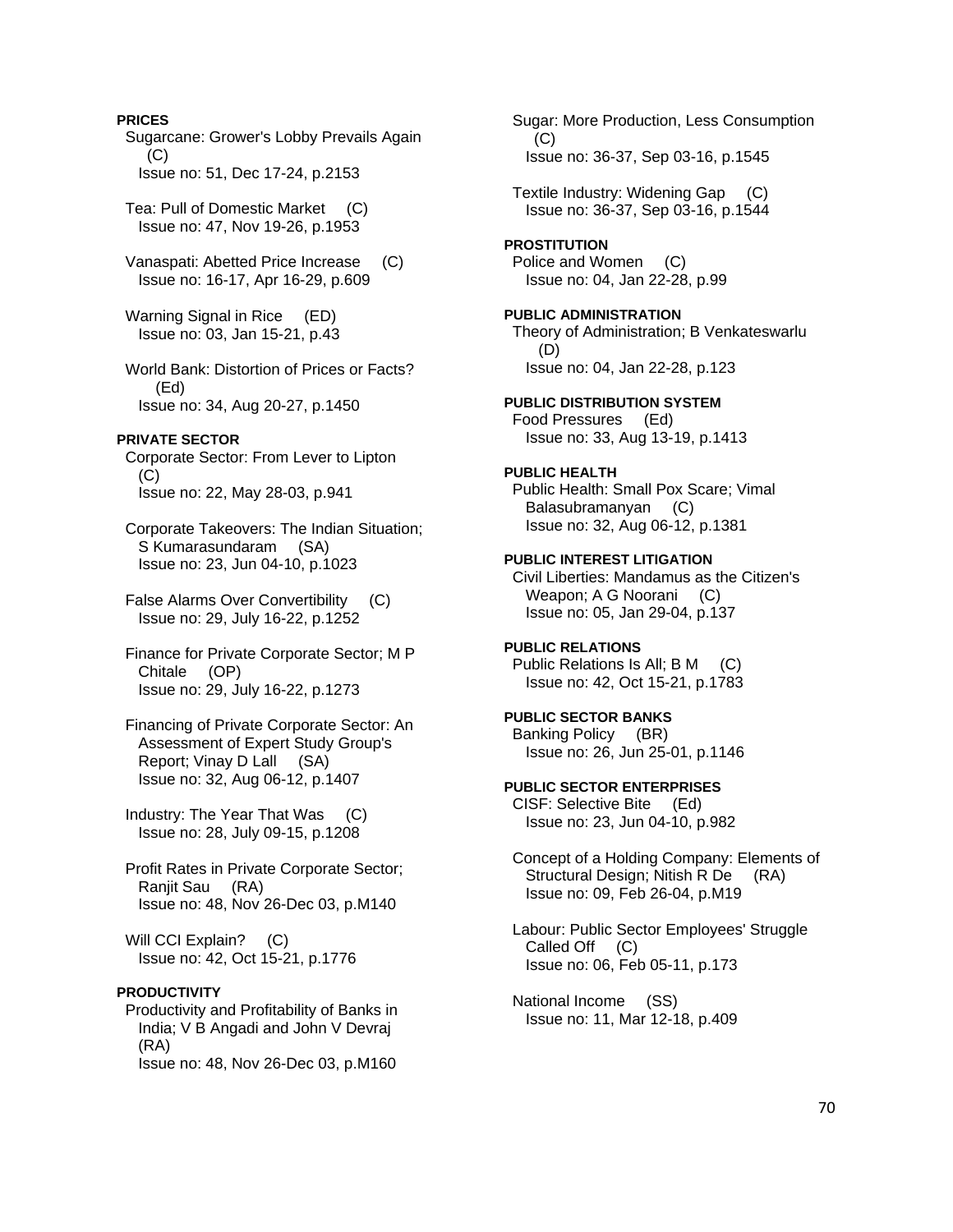### **PUBLIC SECTOR ENTERPRISES**

 Public Sector and the Political Push; B M  $(C)$ Issue no: 50, Dec 10-17, p.2098

 Public Sector: Colossus with Feet of Clay?; Hiten Bhaya (RA) Issue no: 22, May 28-03, p.M50

### **PUBLIC SERVANTS**

 Civil Liberties: Accountability of Public Servants; A G Noorani (C) Issue no: 33, Aug 13-19, p.1428

 Civil Liberties: Political Past of Public Servants; A G Noorani (C) Issue no: 29, July 16-22, p.1265

#### **PUNE**

 Growth of Slums and Hutments in a Metropolis Like Pune; H K Paranjape (P) Issue no: 22, May 28-03, p.961

 Hutments and City Planning; Meera Bapat (SA) Issue no: 11, Mar 12-18, p.399

 Legal Profession and Social Change; H K Paranjape (BR) Issue no: 34, Aug 20-27, p.1474

 Slums and Hutments in Pune (C) Issue no: 03, Jan 15-21, p.55

### **PUNJAB**

 The Akali Agitation: An Analysis of Socio-Economic Bases of Protest; Harish K Puri (SA) Issue no: 04, Jan 22-28, p.113

 Fear Stalks the Punjab; Romesh Thapar (F) Issue no: 23, Jun 04-10, p.989

 Hardening Attitudes (Ed) Issue no: 26, Jun 25-01, p.1121

 President's Rule in Punjab (Ed) Issue no: 41, Oct 08-14, p.1725

 Punjab: Courting Disaster (Ed) Issue no: 29, July 16-22, p.1250  Punjab: Eyes on Election (Ed) Issue no: 36-37, Sep 03-16, p.1543

 Punjab: Lessons of Panchayat Elections; Pritam Singh (C) Issue no: 43, Oct 22-29, p.1822

 Punjab: No Respite (Ed) Issue no: 44, Oct 29-Nov 04, p.1858

 Punjab: Talk-Talk Game (Ed) Issue no: 22, May 28-03, p.938

 Punjab: Unresolved Deadlock (Ed) Issue no: 06, Feb 05-11, p.162

 We Are Confusing Ourselves; Romesh Thapar (F) Issue no: 29, July 16-22, p.1255

#### **RAILWAYS**

 Railways: Bitten by Rate Hikes (Ed) Issue no: 52-53, Dec 24-31, p.2191

 Railways: Locomotives Without Locomotion (Ed) Issue no: 39, Sep 24-Oct 01, p.1639

 Towards a Rational Railway Tariff Structure; Kulbir Singh (SA) Issue no: 08, Feb 19-25, p.267

#### **RAINFED AGRICULTURE**

 Relations of Production and Exchange Poverty in Rainfed Agricultural Regions; Barbara Harris (RA) Issue no: 39, Sep 24-Oct 01, p.A82

#### **RAINS**

 Kerala: Power: From Surplus to Shortage; M  $E$  (C) Issue no: 33, Aug 13-19, p.1427

 Tamil Nadu: Waiting for the Rains; Brindavan C Moses (C) Issue no: 10, Mar 05-11, p.334

#### **RAW MATERIALS**

 Animal Tallows in India's Foreign Trade; Sri Ram Khanna (SA) Issue no: 49, Dec 03-09, p.2069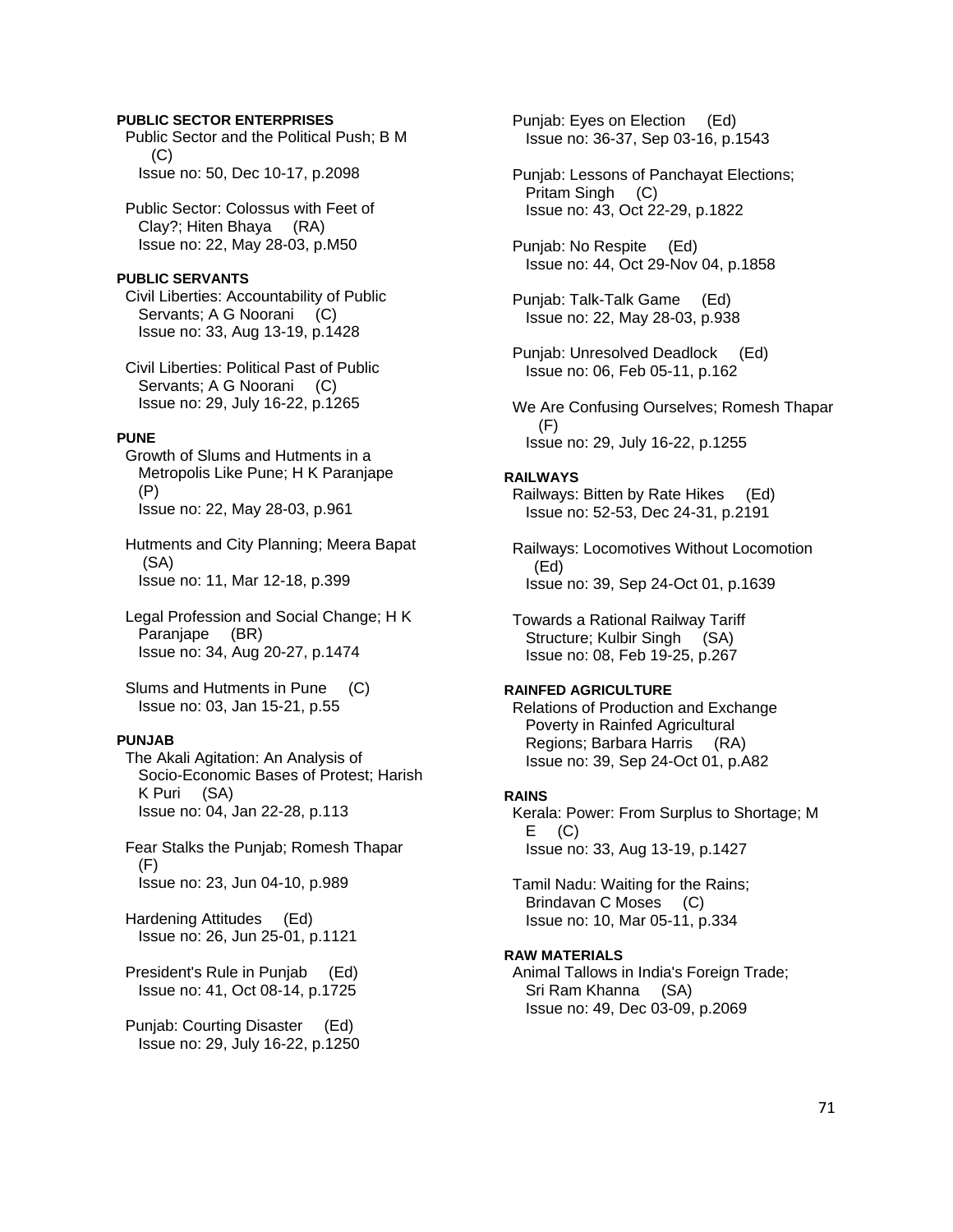# **REGIONAL PLANNING AND DEVELOPMENT**

 Design of Hill Development: Lessons from the Plans of Uttar Pradesh and Himachal Pradesh; Mukul Sanwal (SA) Issue no: 07, Feb 12-18, p.220

 Financing Regional Development at State Level: Case for a Location Tax; Vinay D Lall (SA) Issue no: 43, Oct 22-28, p.1847

 A Method of Classifying Regions From Multivariate Data; S M Vidwans (D) Issue no: 51, Dec 17-24, p.2181

 Regional Dimensions; KRG Nair (BR) Issue no: 27, Jul 02-08, p.1175

#### **RELIGION**

 Andhra Pradesh: In God They Trust; Narasimha, D Reddy (C) Issue no: 22, May 28-03, p.953

## **RELIGIOUS DISCRIMINATION**

 Fear Stalks the Punjab; Romesh Thapar (F) Issue no: 23, Jun 04-10, p.989

#### **RENT**

 Tenancy Today: New Factors in Determination of Mode and Level of Rent Payments for Agricultural Land; Sheila Bhalla (F) Issue no: 19-21, May 07-27, p.835

### **RICE**

 Warning Signal in Rice (ED) Issue no: 03, Jan 15-21, p.43

# **RIGHT TO INFORMATION**

 Civil Rights Literacy; Sujata Patel and Achyut Yagnik (D) Issue no: 33, Aug 13-19, p.1447

#### **RIVER WATER DISPUTES**

 Eastern Uttar Pradesh: Inundation and Backwardness; Alok Sheel (C) Issue no: 13, Mar 26-01, p.489

### **ROAD TRANSPORT**

 Road Transport Industry: Hard Hit by Excessive Taxation Levies and Lack of Co-ordinated Policies (F) Issue no: 22, May 28-03, p.977

 Road Transport: Learning to Live With Policies (C) Issue no: 22, May 28-03, p.940

### **RUBBER AND RUBBER INDUSTRY**

 Conflicts in Natural Rubber Market; Sunil Mani (C) Issue no: 26, Jun 25-01, p.1139

 Long-Term Neglect (C) Issue no: 18, Apr 30-06, p.660

 Natural Rubber: Grower and Price Ceiling (C) Issue no: 40, Oct 01-07, p.1681

 Tyre Industry: Competition with Concessions (C) Issue no: 06, Feb 05-11, p.164

### **RURAL BANKS**

 Music Hath Charms (ED) Issue no: 04, Jan 22-28, p.87

#### **RURAL DEVELOPMENT**

 Agricultural Trade and Rural Development; Barbara Harris (D) Issue no: 13, Mar 26-01, p.511

 Barriers in Rural Development; V M Rao (SA) Issue no: 27, Jul 02-08, p.1177

 How Much Surplus Do South Indian Traders Appropriate?; S S Sivakumar (RA) Issue no: 05, Jan 29-04, p.144

The Pink Revolution; P S (BR) Issue no: 15, Apr 09-15, p.535

 Rural Developments: Investment without Organisation; M L Dantwala (P) Issue no: 18, Apr 30-06, p.686

 Rural Resources Generation and Mobilisation; Ashoka Mody (F) Issue no: 19-21, May 07-27, p.789

 Social Science Takes Another Look at Rural Co-operatives (C) Issue no: 13, Mar 26-01, p.490

 Winners and Losers: Peasant Mobility in Bangladesh; James K Boyce (BR) Issue no: 11, Mar 12-18, p.385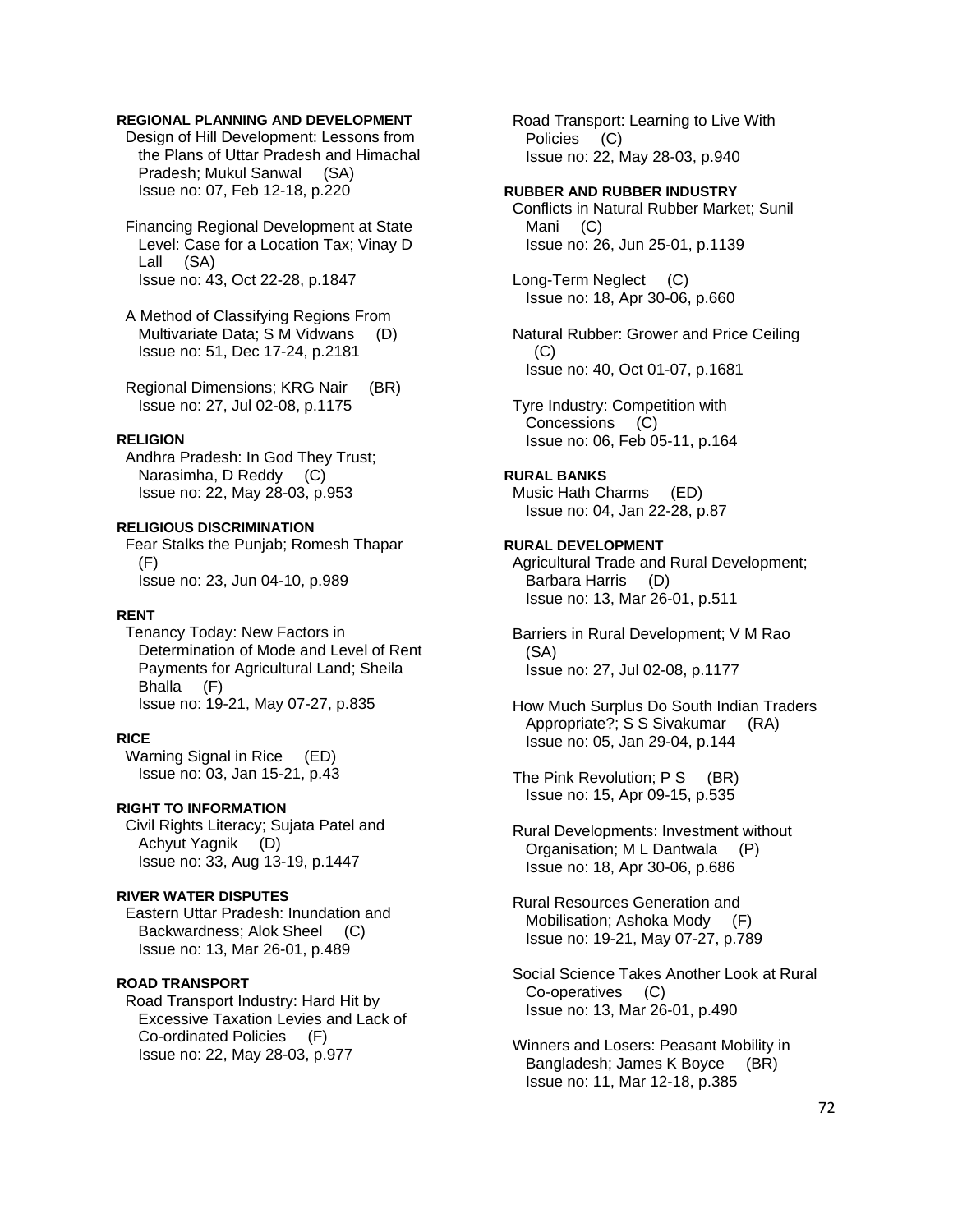# **RURAL HEALTH**

 Malnutrition of Rural Children and the Sex Bias; Amartya Sen and Sunil Sengupta (F)

Issue no: 19-21, May 07-27, p.855

# **RURAL POVERTY**

 Effect of Agricultural Production and Prices on Incidence of Rural Poverty: A Tentative Analysis of Inter-State Variations; Sudipto Mundle (RA) Issue no: 26, Jun 25-01, p.A48

 Poverty and Agrarian Reform; G Parthasarathy (RA) Issue no: 31, July 30-Aug 05, p.1355

## **SALES TAX**

 Wooing Traders (Ed) Issue no: 45-46, Nov 05-18, p.1906

# **SALT INDUSTRY**

 With Wealth from Salt; Hansavivek Issue no: 01-02, Jan 01-14, p.11

## **SAVINGS**

 The Economy: Saving Without Growth (Ed) Issue no: 41, Oct 08-14, p.1726

 On Assessment and Interpretation of Saving-Investment Estimates in India; Mihir Rakshit (F) Issue no: 19-21, May 07-27, p.753

 Rural Resources Generation and Mobilisation; Ashoka Mody (F) Issue no: 19-21, May 07-27, p.789

 Saving and Investment (ED) Issue no: 03, Jan 15-21, p.41

### **SCHEDULED CASTES AND TRIBES**

 Educational Experience of Scheduled Castes and Tribes; Krishna Kumar (SA) Issue no: 36-37, Sep 03-16, p.1566

 Educational Experience of Scheduled Castes and Tribes; S Shukla (LE) Issue no: 41, Oct 08-14, p.1730

 Educational Experience of Scheduled Castes and Tribes; Malavika Karlekar (D) Issue no: 41, Oct 08-14, p.1771

# **SCIENCE AND SOCIETY**

 Science and Society: Social Relations of Scientific and Technical Change; Aqueil Ahmad (C) Issue no: 36-37, Sep 03-16, p.1558

 Towards a People's Science Movement; Anwar Jaffry, Mahesh Rangarajan, B Ekbal And K P Kannan (C) Issue no: 11, Mar 12-18, p.372

### **SCIENCE AND TECHNOLOGY**

 National Labs as Profit-Centres; B M (C) Issue no: 28, July 09-15, p.1215

## **SDR**

 Fretting in IMF Embrace; B M (C) Issue no: 30, July 23-29, p.1303

 IMF's Liquidity Gap; I S G (F) Issue no: 39, Sep 24-Oct 01, p.1647

 Storm Signal? (Ed) Issue no: 29, July 16-22, p.1249

Storm Signal?; K R (LE) Issue no: 33, Aug 13-19, p.1429

# **SECULARISM**

 Arunachal Pradesh: Secularism, Congress(I) Style (Ed) Issue no: 12, Mar 19-25, p.416

## **SECURITY PERSONAL**

 CISF: Selective Bite (Ed) Issue no: 23, Jun 04-10, p.982

# **SEX RATIO**

 Amniocentesis Again; Dharma Kumar (D) Issue no: 24, Jun 11-17, p.1075

 Female Infanticide and Amniocentesis; Roger Jeffery and Patricia Jeffery (D) Issue no: 16-17, Apr 16-29, p.654

 Male Utopias or Nightmares?; Dharam Kumar (P) Issue no: 03, Jan 15-21, p.61

 Misadventures in Amniocentesis; Leela Dube (D) Issue no: 08, Feb 19-25, p.279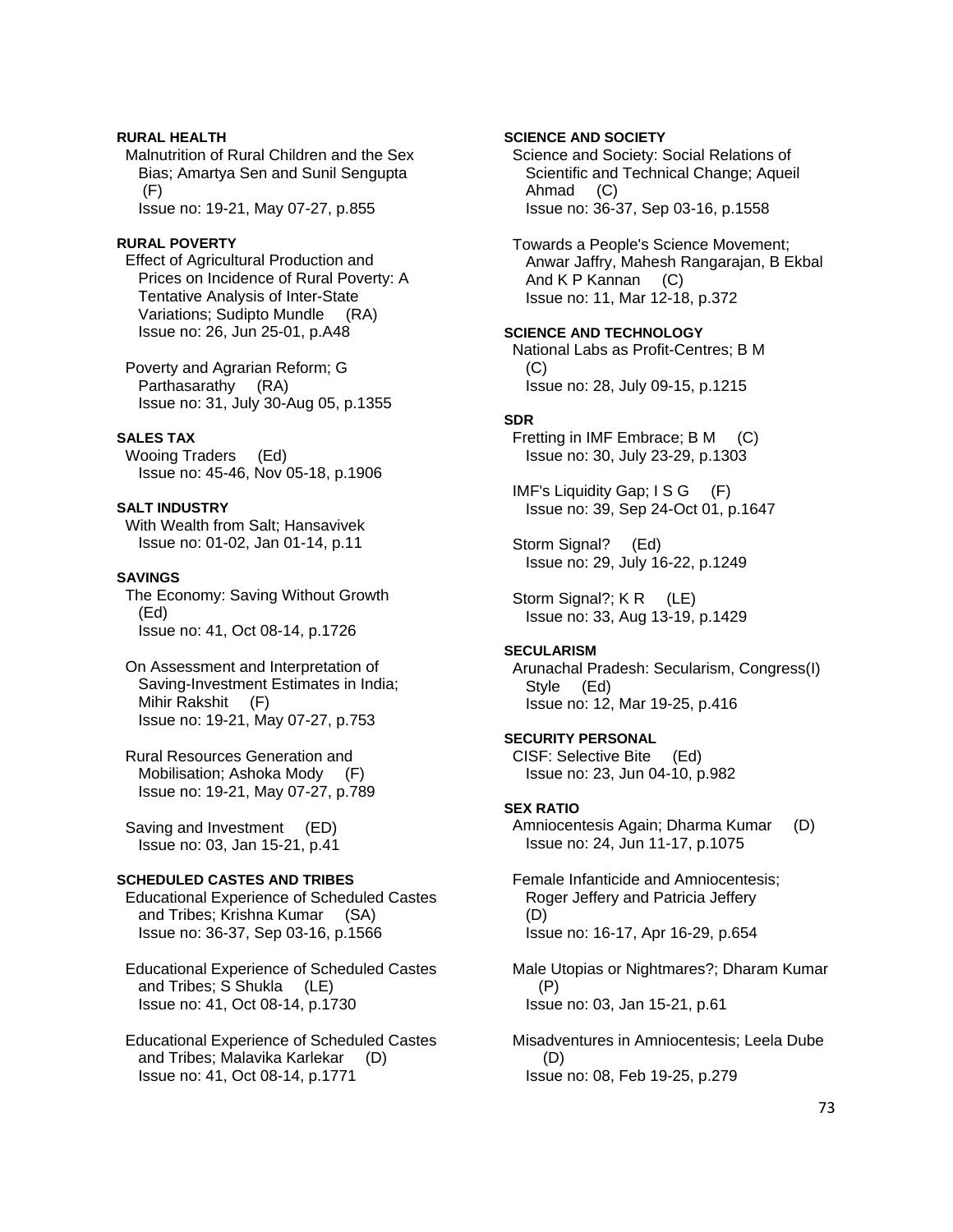### **SEX RATIO**  Misadventures in Amniocentesis; L S Vishwanath (D) Issue no: 11, Mar 12-18, p.406

 Patterns of Population Growth in Southern States; P Hanumantha Rayappa and N R Prabhakara (SA) Issue no: 48, Nov 26-Dec 03, p.2018

 Population Growth in Greater Bombay: Some Emerging Patterns; Malini Karkal (SA) Issue no: 04, Jan 22-28, p.119

 Sex Inequalities in the Dual System of Education: The Parsis of Gujarat; Ketayum Gould (SA) Issue no: 39, Sep 24-Oct 01, p.1668

# **SHIPPING INDUSTRY**

 Asian Seamen in Britain: Worse Things Happen at Sea; Peter Moxley (C) Issue no: 23, Jun 04-10, p.1002

 Flags of Convenience (C) Issue no: 08, Feb 19-25, p.245

 Labour: Seamen's Sorry Lot; Biren Roy  $(C)$ Issue no: 01-02, Jan 01-14, p.15

 Shipping: Grudging Palliatives (C) Issue no: 18, Apr 30-06, p.661

 Shipping: More Versatile or More Dependent (C) Issue no: 44, Oct 29-Nov 04, p.1861

# **SIKHS**

 Punjab: Courting Disaster (Ed) Issue no: 29, July 16-22, p.1250

# **SIKKIM**

 Sikkim: Shoring Up Trouble (Ed) Issue no: 35, Aug 27-Sep 02, p.1495

# **SILIGURI**

 Tenurial Contracts in a Peasant Movement Belt: Field Survey Data on Naxalbari, Kharibari and Phansideva Regions; Manabendu Chattopadhyay and Sumit Kumar Ghosh (RA) Issue no: 26, Jun 25-01, p.A71

**SILK INDUSTRY**  Silk Exports: Lackadaisical Approach  $(C)$  Issue no: 39, Sep 24-Oct 01, p.1641 **SINGHBHUM**  Singhbhum: A Countryside Slowly Dying; Mahasveta Devi (C) Issue no: 10, Mar 05-11, p.329 **SIVAKASI**  There's Blood on Those Matchsticks: Child Labour in Sivakasi; Smitu Kothari (SA) Issue no: 27, Jul 02-08, p.1191 **SLUMS**  Demolition of Hutments in Calcutta (LE) Issue no: 30, July 23-29, p.1298 Growth of Slums and Hutments in a Metropolis Like Pune; H K Paranjape (P) Issue no: 22, May 28-03, p.961 Maharashtra: An Unlawful Law; Kannan Srinivasan (C) Issue no: 26, Jun 25-01, p.1136 Slum Clearance: Public Facade, Private Purpose; I C (C) Issue no: 41, Oct 08-14, p.1737 Slums and Hutments in Pune (C)

Issue no: 03, Jan 15-21, p.55

 Squatter Settlements in Urban India: Self-Help and Government Policies; Howard Spodek (SA) Issue no: 36-37, Sep 03-16, p.1575

# **SOCIAL CHANGE**

 Dynamics of Industrial Change: Little New Light; Anjan Ghosh (BR) Issue no: 41, Oct 08-14, p.1747

 Enchantment to Imperilment; M A Sundaram (BR) Issue no: 28, July 09-15, p.1232

 In the Wash; MSA Rao (BR) Issue no: 07, Feb 12-18, p.216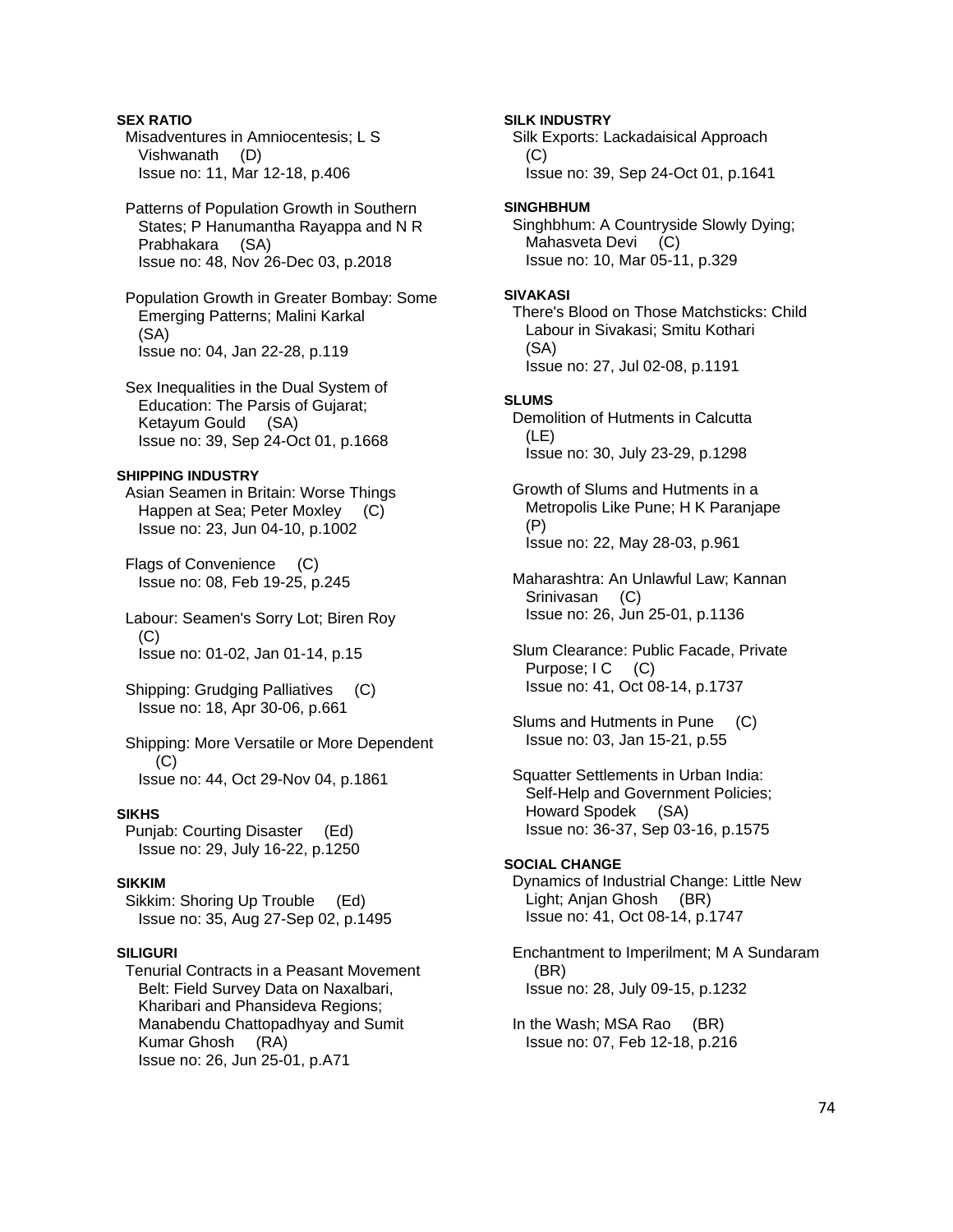## **SOCIAL CHANGE**

 Land Reforms and Social Change: Study of a Kerala Village; P Radhakrishnan (RA) Issue no: 52-53, Dec 24-31, p.A143

 Legal Profession and Social Change; H K Paranjape (BR) Issue no: 34, Aug 20-27, p.1474

 Maharashtra: From Nationalism to Communalism: Transformation of Malegaon; Asghar Ali Engineer (C) Issue no: 29, July 16-22, p.1259

 Male Migration to Middle East and the Impact on the Family: Some Evidence from Kerala; Leela Gulati (SA) Issue no: 52-53, Dec 24-31, p.2217

 Science and Society: Social Relations of Scientific and Technical Change; Aqueil Ahmad (C) Issue no: 36-37, Sep 03-16, p.1558

 Social Change among Jainas; Ashim Kumar Roy (BR) Issue no: 05, Jan 29-04, p.149

#### **SOCIAL CLASSES**

 Family, Factory and Philanthropy; Bharat Bhushan (P) Issue no: 41, Oct 08-14, p.1744

#### **SOCIAL CONDITIONS**

 A Padayatra through Our Confusions?; Romesh Thapar (F) Issue no: 28, July 09-15, p.1211

 Truth About Assam; Amiya Rao (LE) Issue no: 33, Aug 13-19, p.1419

# **SOCIAL DISCRIMINATION**

 Gujarat: Everyday Discriminations Against Tribals; Mathew Kalathi (C) Issue no: 47, Nov 19-26, p.1959

# **SOCIAL MOVEMENTS**

 Labyrinth Of Chauvinism (LE) Issue no: 29, July 16-22, p.1254

 Once More on Telengana; Barry Pavier (D) Issue no: 10, Mar 05-11, p.359

 The Soviet Dilemma; P Radhakrishnan (BR) Issue no: 26, Jun 25-01, p.1147 Telengana: Then and Now; Barry Pavier (D) Issue no: 34, Aug 20-27, p.1491 **SOCIAL PROBLEMS**  Police and Women (C) Issue no: 04, Jan 22-28, p.99 **SOCIAL RESPONSIBILITY**  On Why We Do Not Try to Walk Off Without Paying after a Tax-Ride; Kaushik Basu

 (P) Issue no: 48, Nov 26-Dec 03, p.2011

#### **SOCIAL SCIENCE RESEARCH**

 Operation Flood and Social Science Research; B S Baviskar (D) Issue no: 27, Jul 02-08, p.1203

#### **SOCIAL SCIENCES**

 Social Science Takes Another Look at Rural Co-operatives (C) Issue no: 13, Mar 26-01, p.490

 Soviet Society: Grass- Roots View; Andre Beteille (BR) Issue no: 34, Aug 20-27, p.1478

# **SOCIAL STRATIFICATION**

 Agrarian Stratification: Old Issues, New Explanations and New Issues, Old Explanations; K L Sharma (SA) Issue no: 43, Oct 22-28, p.1851

 Education and Society in Karnataka; Krishna Kumar (BR) Issue no: 28, July 09-15, p.1230

#### **SOCIAL STRUGGLE**

 Labyrinth Of Chauvinism (LE) Issue no: 29, July 16-22, p.1254

### **SOCIAL SYSTEM**

 Marx Centenary: Karl Marx and Analysis of Indian Society; Sanjaya Baru (C) Issue no: 50, Dec 10-17, p.2102

### **SOCIALISM**

 France: Socialism of the French Variety  $(C)$ Issue no: 03, Jan 15-21, p.58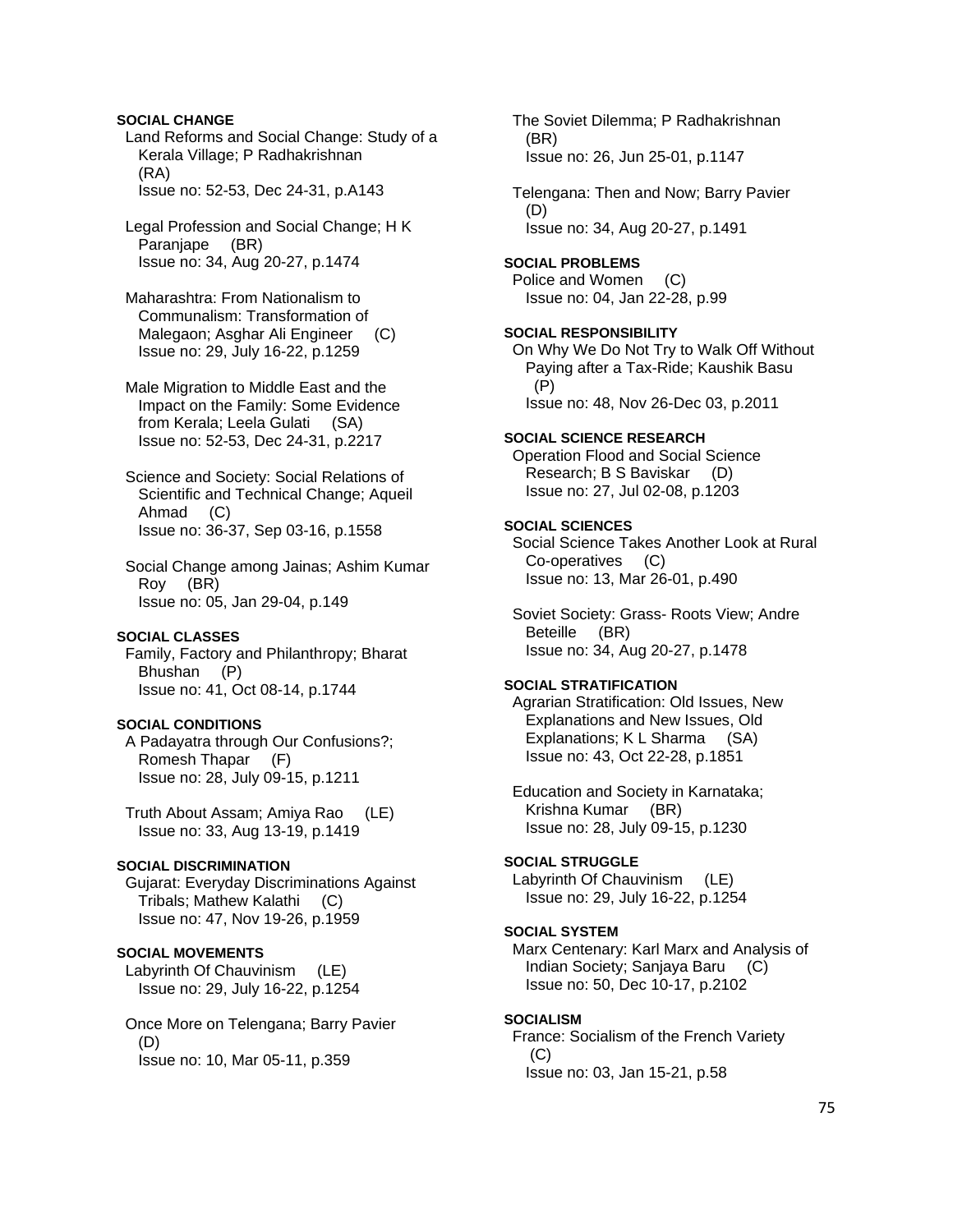**SOCIALISM**  Theory of Administration; B Venkateswarlu (D) Issue no: 04, Jan 22-28, p.123

#### **SOCIOLOGY**

 Family, Factory and Philanthropy; Bharat Bhushan (P) Issue no: 41, Oct 08-14, p.1744

**SODA ASH INDUSTRY** 

 Soda Ash: Less Imports, Higher Prices (C) Issue no: 32, Aug 06-12, p.1372

#### **SOUTH AFRICA**

 South Africa: On Rampage (Ed) Issue no: 23, Jun 04-10, p.983

 South Africa: Role of Foreign Banks; Neera Chandhoke (C) Issue no: 12, Mar 19-25, p.433

 South Africa: Without Comment (Ed) Issue no: 24, Jun 11-17, p.1031

#### **SOUTH ASIA**

 History: The Subaltern in South Asian History and Society: Report of a Conference (C) Issue no: 09, Feb 26-04, p.299

## **SOUTH INDIA**

 How Much Surplus Do South Indian Traders Appropriate?; S S Sivakumar (RA) Issue no: 05, Jan 29-04, p.144

#### **SOVIET UNION**

 For Public Consumption (ED) Issue no: 03, Jan 15-21, p.43

 International Affairs: Crime and Politics (Ed) Issue no: 38, Sep 17-23, p.1591

 The Soviet Dilemma; P Radhakrishnan (BR) Issue no: 26, Jun 25-01, p.1147

 Soviet Economy Towards the Year 2000: The American View; R G Gidadhubli (SA) Issue no: 42, Oct 15-21, p.1803

 Soviet Society: Grass- Roots View; Andre Beteille (BR) Issue no: 34, Aug 20-27, p.1478

 Soviet Union: New Law on Labour Collectives; R G Gidadhubli (C) Issue no: 50, Dec 10-17, p.2109

### **SPACE PROGRAMME**

 Space Research: Towards What End? (Ed) Issue no: 16-17, Apr 16-29, p.606

#### **SRI LANKA**

 Anatomy of a Coup That Failed; Trevor Drieberg (BR) Issue no: 04, Jan 22-28, p.112

 Ethic Conflict in Sri Lanka: Myths and Facts (C) Issue no: 39, Sep 27-Oct 01, p.1657

 South Asia's Kaisers; G P D (F) Issue no: 33, Aug 13-19, p.1431

 The Sri Lanka Killing; Romesh Thapar (F) Issue no: 33, Aug 13-19, p.1420

- Sri Lanka: After the Holocaust (Ed) Issue no: 33, Aug 13-19, p.1415
- Sri Lanka: Anti-Tamil Riots and the Political Crisis (C) Issue no: 40, Oct 01-07, p.1699
- Sri Lanka: Crackdown in Jaffna (Ed) Issue no: 30, July 23-29, p.1294

 Sri Lanka: Seeking Sanction for Dictatorship: The Referendum in Sri Lanka; Wiswa Warnapala (C) Issue no: 01-02, Jan 01-14, p.17

# **STOCK MARKET**  Boost From Institutional Investors (C)

Issue no: 45-46, Nov 05-18, p.1908

 Contrived Boom (C) Issue no: 26, Jun 25-01, p.1124

 Dalal Street: Stalemate Persists (C) Issue no: 30, July 23-29, p.1297

 The Market and the Economy (C) Issue no: 52-53, Dec 24-31, p.2193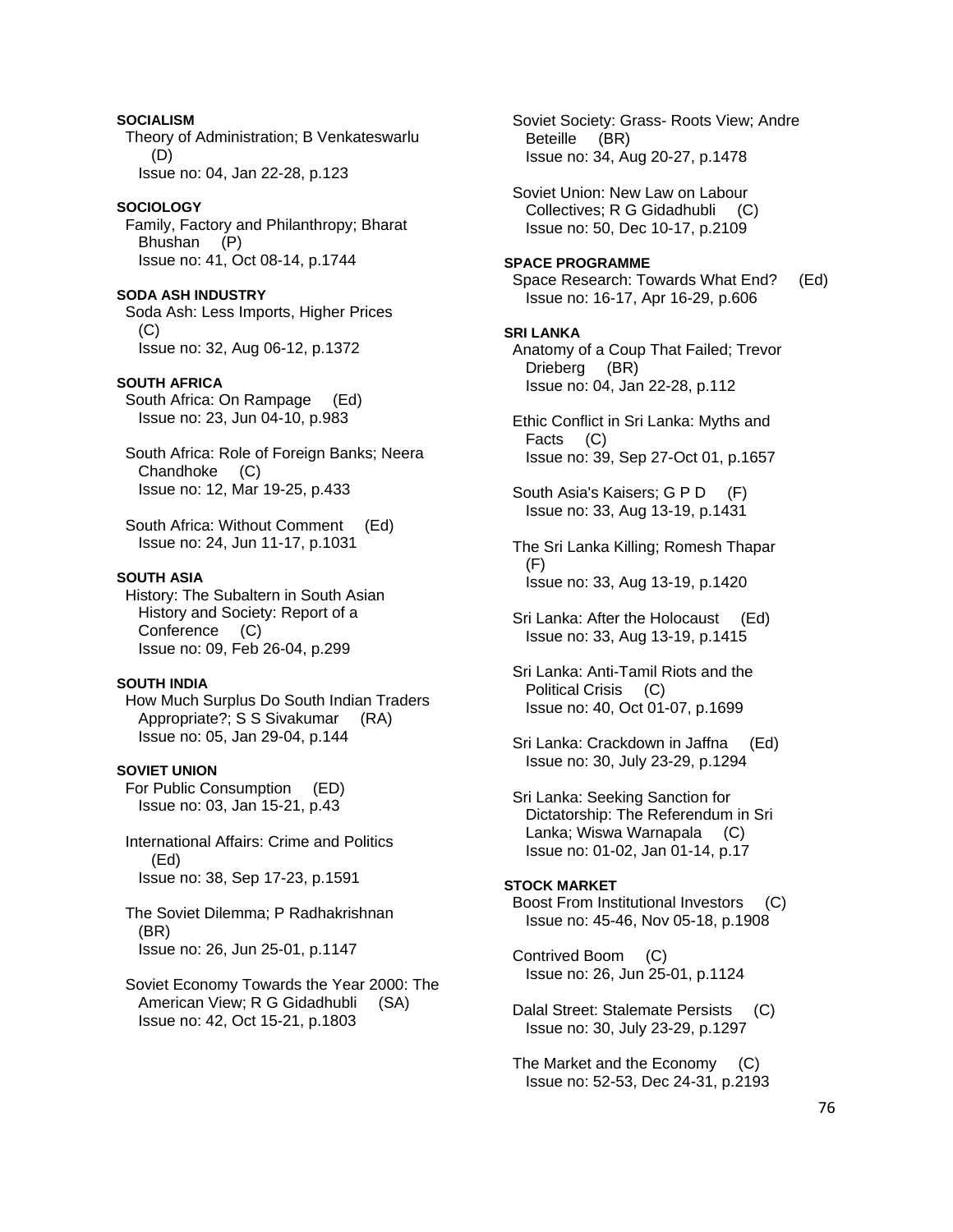# **STOCK MARKET**

 Right About-Turn (C) Issue no: 22, May 28-03, p.940

 Stock Exchange: Mood of Despondency  $(C)$ Issue no: 43, Oct 22-28, p.1817

Stock Exchange: Original Intention (C) Issue no: 39, Sep 24-Oct 01, p.1641

 Stock Market: Bringing in Line (C) Issue no: 34, Aug 20-27, p.1453

Stock Market: Corrective Phase (C) Issue no: 27, Jul 02-08, p.1160

 The Take-Over Storm; H T Parekh (P) Issue no: 23, Jun 04-10, p.1004

# **STOCKS AND SHARES**

 Contrived Boom (C) Issue no: 26, Jun 25-01, p.1124

 Corporate Sector: From Lever to Lipton (C) Issue no: 22, May 28-03, p.941

 False Alarms Over Convertibility (C) Issue no: 29, July 16-22, p.1252

 Who Owns the Corporate Sector? (C) Issue no: 28, July 09-15, p.1207

#### **STRIKES AND LOCKOUTS**

 Andhra Pradesh: Deftly with NGO's (Ed) Issue no: 32, Aug 06-12, p.1371

 Andhra Pradesh: NGOs Challenge NTR; M Shatrugna (C) Issue no: 30, July 23-29, p.1308

 Bombay Textile Workers: After the Strike (Ed) Issue no: 30, July 23-29, p.1295

 Dalal Street: Stalemate Persists (C) Issue no: 30, July 23-29, p.1297

 Textile Industry: Putting Sickness to Use (Ed) Issue no: 41, Oct 08-14, p.1727

 Civil Liberties: Students' and Teachers' Rights; A G Noorani (C) Issue no: 52-53, Dec 24-31, p.2206 **SUBALTERN STUDIES**  History: The Subaltern in South Asian History and Society: Report of a Conference (C) Issue no: 09, Feb 26-04, p.299 **SUGAR INDUSTRY**  Maharashtra: Sugar Co-Operative and Its Environs; Amrita Abraham (C)

**STUDENTS** 

 Problems and Prospects of Sugar Industry; H C Kothari (F) Issue no: 14, Apr 02-08, p.555

Issue no: 28, July 09-15, p.1219

 Rich Peasants, Industry and Accumulation: Payment of Cane Price by Maharashtra's Sugar Co-operatives; Ignatius Chithelen (RA) Issue no: 52-53, Dec 24-31, p.A121

 Scare-Mongering (C) Issue no: 01-02, Jan 01-14, p.05

 State and Industrialization: Political Economy of Sugar Policy, 1932-47; Sanjaya Baru (RA) Issue no: 05, Jan 29-04, p.PE2

 Sugar Policy; J S Mehta (LE) Issue no: 01-02, Jan 01-14, p.10

 Sugar: Gifts to Industry (C) Issue no: 11, Mar 12-18, p.365

 Sugar: High Prices, Large Stocks (C) Issue no: 15, Apr 09-15, p.561

 Sugar: Industry's Red Herrings (C) Issue no: 29, July 16-22, p.1253

 Sugar: Large Stocks, High Prices (C) Issue no: 41, Oct 08-14, p.1729

 Sugar: More Production, Less Consumption  $(C)$ Issue no: 36-37, Sep 03-16, p.1545

 Sugar: Status Quo (Ed) Issue no: 07, Feb 12-18, p.200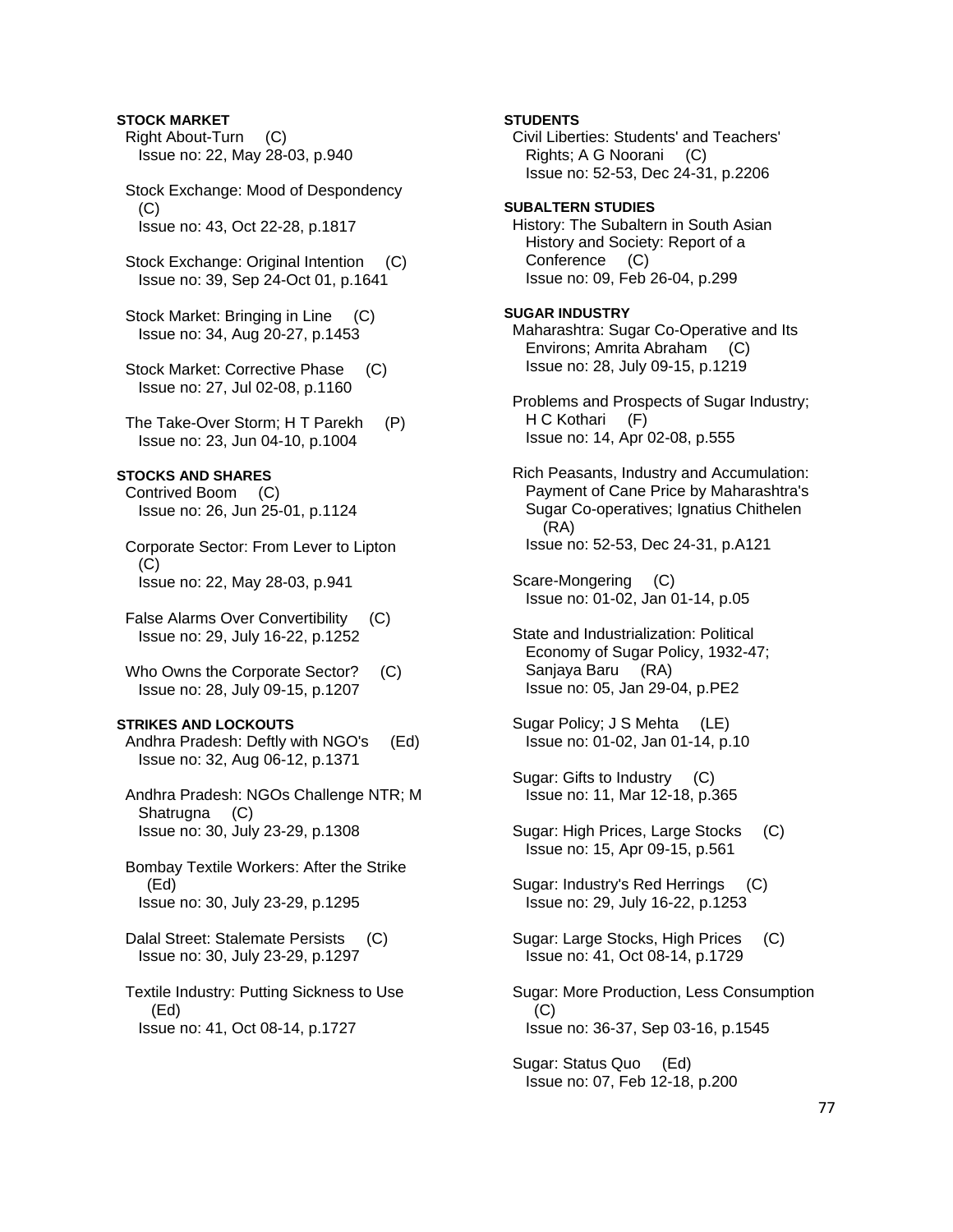# **SUGAR INDUSTRY**

 Sugar: Unwarranted Bounty (C) Issue no: 23, Jun 04-10, p.985

### **SUGARCANE**  Problems and Prospects of Sugar Industry; H C Kothari (F) Issue no: 14, Apr 02-08, p.555

 Rich Peasants, Industry and Accumulation: Payment of Cane Price by Maharashtra's Sugar Co-operatives; Ignatius Chithelen (RA) Issue no: 52-53, Dec 24-31, p.A121

 State and Industrialization: Political Economy of Sugar Policy, 1932-47; Sanjaya Baru (RA) Issue no: 05, Jan 29-04, p.PE2

 Sugar: Status Quo (Ed) Issue no: 07, Feb 12-18, p.200

 Sugar: Unwarranted Bounty (C) Issue no: 23, Jun 04-10, p.985

 Sugarcane: Grower's Lobby Prevails Again  $(C)$ Issue no: 51, Dec 17-24, p.2153

# **SYRIA-SAUDI ARABIA RELATIONS**

West Asia: Arabs Come Closer (Ed) Issue no: 04, Jan 16-23, p.88

# **TAMIL NADU**

 Child Labour: Non-Solution (Ed) Issue no: 43, Oct 22-28, p.1814

 Impact of Irrigation on Instability in Farm Output: A Case Study of Tamil Nadu State; B D Dhawan (RA) Issue no: 39, Sep 24-Oct 01, p.A109

 Iruvelpattu Revisited-I; S Guhan and Joan P Mencher (SA) Issue no: 23, Jun 04-10, p.1013

 Iruvelpattu Revisited-II; S Guhan and Joan P Mencher (SA) Issue no: 24, Jun 11-17, p.1063

 Movement Restrictions, Procurement, and Market Price: A Case Study of Tamil Nadu; T Prabha (RA) Issue no: 26, Jun 25-01, p.A53

 Symbols, Women and Tamil Nadu Politics; C S Lakshmi (C) Issue no: 03, Jan 15-21, p.54

 Symbols, Women and Tamil Nadu Politics; C K Raman (D) Issue no: 30, July 23-29, p.1335

 Tamil Nadu: Drought Situation: View from a Village; Brindavan C Moses and M S S Pandian (C) Issue no: 23, Jun 04-10, p.996

 Tamil Nadu: Noon Meals Scheme; Brindavan C Moses (C) Issue no: 04, Jan 22-28, p.101

 Tamil Nadu: Waiting for the Rains; Brindavan C Moses (C) Issue no: 10, Mar 05-11, p.334

## **TAMILS**

 Sri Lanka: After the Holocaust (Ed) Issue no: 33, Aug 13-19, p.1415

## **TAXATION**

 Road Transport Industry: Hard Hit by Excessive Taxation Levies and Lack of Co-ordinated Policies (F) Issue no: 22, May 28-03, p.977

 Taxation: Goodwill's Goodwill (C) Issue no: 08, Feb 19-25, p.254

 United States: Supply-Side Fiasco; Sudhir Sen (C) Issue no: 29, July 16-22, p.1267

### **TAXES**

 Playing upon Tax Blindness (Ed) Issue no: 12, Mar 19-25, p.413

# **TEA INDUSTRY**

 Assam: Bonus Deaths in Tea Gardens; Udayon Misra (C) Issue no: 42, Oct 15-21, p.1782

 Engineered Price Rise? (C) Issue no: 50, Dec 10-17, p.2088

 Tea: At the Wrong End (C) Issue no: 31, July 30-Aug 05, p.1341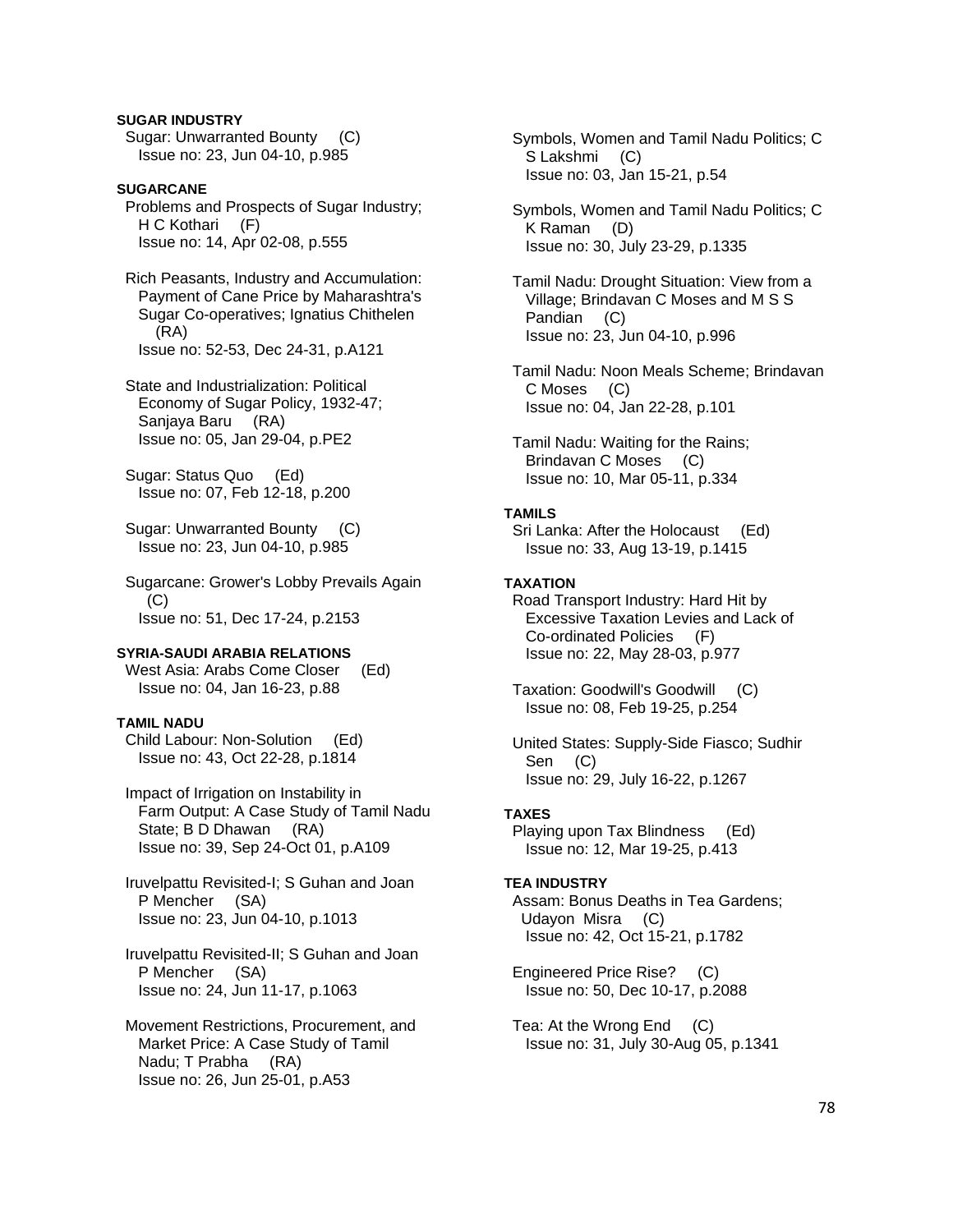### **TEA INDUSTRY**

Tea: Breaking Free (C) Issue no: 05, Jan 29-04, p.129

 Tea: Labour's Gains Lost; Sharit Bhowmik  $(C)$ Issue no: 32, Aug 06-12, p.1382

 Tea: Pull of Domestic Market (C) Issue no: 47, Nov 19-26, p.1953

# **TEACHERS**

 Civil Liberties: Students' and Teachers' Rights; A G Noorani (C) Issue no: 52-53, Dec 24-31, p.2206

### **TEACHING**

 Anant Raoji Kamat; Anand S Nadkarni (O) Issue no: 31, July 30-Aug 05, p.1351

# **TECHNICAL EDUCATION**

 Maharashtra: Engineering Education: Wholesale Adulteration; J V Deshpande (C) Issue no: 35, Aug 27-Sep 02, p.1512

#### **TECHNOLOGY AND DEVELOPMENT**

 Apathetic Response to Creative Challenge; Ashim Kumar Roy (BR) Issue no: 01-02, Jan 01-14, p.25

 Capitalism in Agriculture and Peasant Farming: Case of Godavari Delta; G Parthasarathy and V Pothana (SA) Issue no: 39, Sep 24-Oct 01, p.A93

 Civil Liberties: Human Rights and Scientific Advance; A G Noorani (C) Issue no: 41, Oct 08-14, p.1741

 Health: Technology vs Poverty (Ed) Issue no: 12, Mar 12-18, p.415

 Import Policy: Escape from Technology Planning (Ed) Issue no: 13, Mar 26-01, p.479

 Innovation in Indian Firms: Myths and Reality; Arun P Sinha (RA) Issue no: 35, Aug 27-Sep 02, p.M111  Science and Society: Social Relations of Scientific and Technical Change; Aqueil Ahmad (C) Issue no: 36-37, Sep 03-16, p.1558

 Tasks Before the Economists' Panel; V K R V Rao (P) Issue no: 11, Mar 12-18, p.381

 Technological Nub (C) Issue no: 25, Jun 18-24, p.1080

# **TELENGANA**

 Telengana: Then and Now; Barry Pavier (D) Issue no: 34, Aug 20-27, p.1491

#### **TENANCY**

 Tenancy Today: New Factors in Determination of Mode and Level of Rent Payments for Agricultural Land; Sheila Bhalla (F) Issue no: 19-21, May 07-27, p.835

 Tenurial Contracts in a Peasant Movement Belt: Field Survey Data on Naxalbari, Kharibari and Phansideva Regions; Manabendu Chattopadhyay and Sumit Kumar Ghosh (RA) Issue no: 26, Jun 25-01, p.A71

### **TERRORISM**

 Central America: Roots of Terrorism; Edmond De Clermont (C) Issue no: 32, Aug 06-12, p.1384

 External and Internal Threats; Romesh Thapar (F) Issue no: 48, Nov 26-Dec 03, p.1999

 Mozambique: Coping With Drought and South African Subversion; Kassahun Checole  $(C)$ Issue no: 45-46, Nov 05-18, p.1921

 Sri Lanka: Crackdown in Jaffna (Ed) Issue no: 30, July 23-29, p.1294

#### **TEXTILE INDUSTRY**

 Bombay Textile Workers: After the Strike (Ed) Issue no: 30, July 23-29, p.1295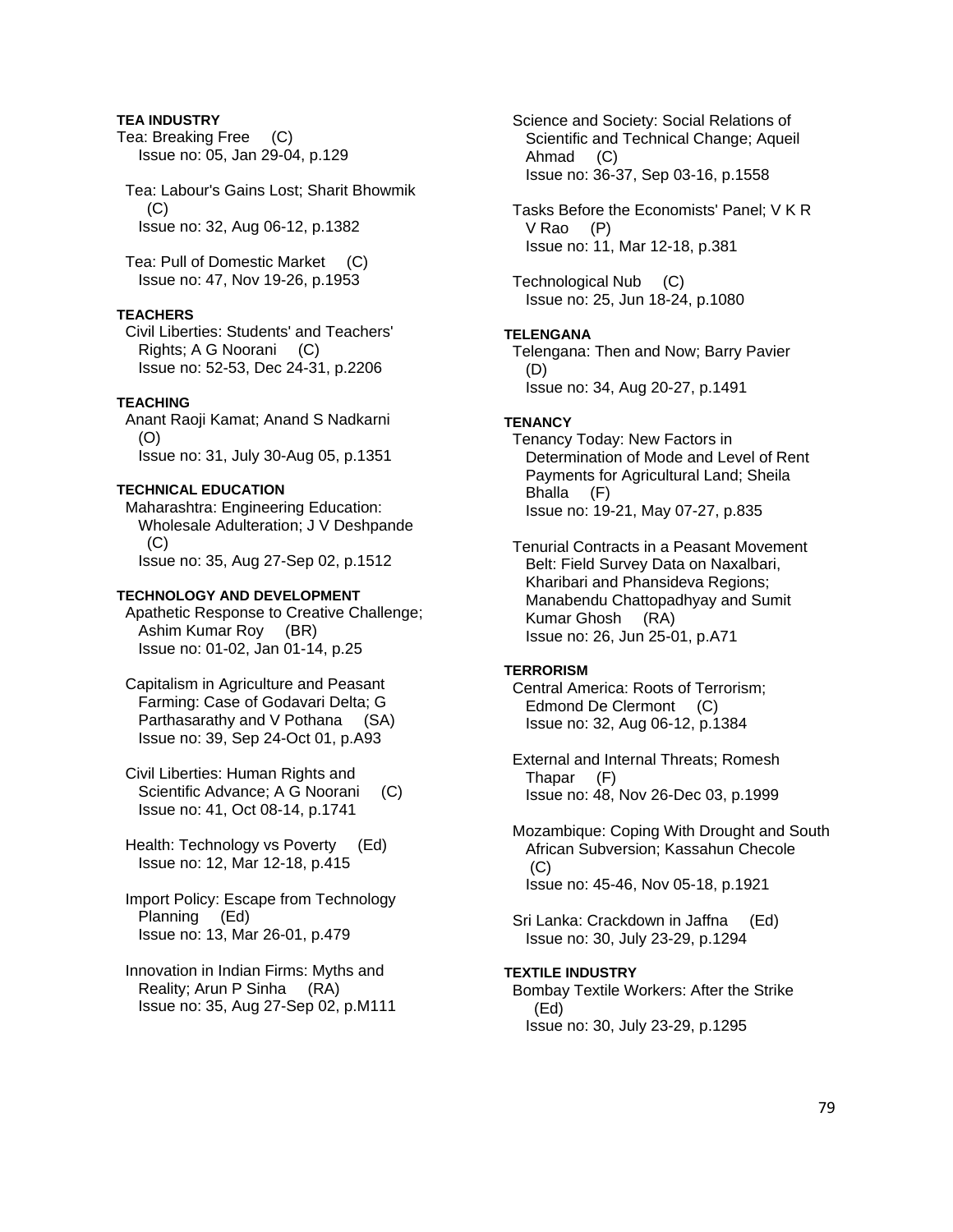### **TEXTILE INDUSTRY**

- Labour: Textile Strike Turns Political; Gail Omvedt (C) Issue no: 35, Aug 27-Sep 02, p.1509
- Polyester Staple Fibre: Cashing In (C) Issue no: 31, July 30-Aug 05, p.1340
- Technology and Market Structure under Government Regulation: A Case Study of Indian Textile Industry; Ashok V Desai (SA) Issue no: 05, Jan 29-04, p.150
- Textile Industry: Putting Sickness to Use (Ed) Issue no: 41, Oct 08-14, p.1727
- Textile Industry: What Next? (Ed) Issue no: 43, Oct 22-28, p.1815
- Textile Industry: Widening Gap (C) Issue no: 36-37, Sep 03-16, p.1544
- Textile Machinery: Slump in Demand (C) Issue no: 26, Jun 25-01, p.1125
- Textile Mills: No Tears for Traders  $(C)$ Issue no: 45-46, Nov 05-18, p.1919
- Textile Policy Set to Annihilate Employment in Woollen Cottage Industry: Test Case for New Technology Policy; L C Jain (C) Issue no: 12, Mar 19-25, p.427
- Textile Sickness: Finance No Cure (C) Issue no: 24, Jun 11-17, p.1032
- Textiles and Industrial Growth; Mridul Eapen and R Nagaraj (C) Issue no: 12, Mar 19-25, p.425
- Textiles: Over to Polyester (C) Issue no: 45-46, Nov 05-18, p.1910
- Trends in the Textile Industry and the Dilemma in Indian Cotton Textile Policy; Sakti Nath Saha (RA) Issue no: 09, Feb 27-Mar 08, p.M23
- Woollen Textiles: Reversal of Policy?  $(C)$ Issue no: 38, Sep 17-23, p.1593

### **TEXTILE MACHINERY INDUSTRY**

 Textile Machinery: Slump in Demand (C) Issue no: 26, Jun 25-01, p.1125

### **TEXTILE WORKERS**

 Labour: Textile Strike Turns Political; Gail Omvedt (C) Issue no: 35, Aug 27-Sep 02, p.1509

# **TEXTILES**

 Many Odd Elements (C) Issue no: 24, Jun 11-17, p.1031

 Mechanisms of Oligopoly: Analysis of Cotton and Allied Textiles; C P Chandrasekhar (RA) Issue no: 23, Jun 04-10, p.1007

 Textiles: Viscose Can Be Key (C) Issue no: 23, Jun 04-10, p.986

### **THAILAND**

 Thailand: The Prostitution Principle; Tandika Obraku (F) Issue no: 22, May 28-03, p.959

#### **THERMAL ENERGY**

 Tamil Nadu: Waiting for the Rains; Brindavan C Moses (C) Issue no: 10, Mar 05-11, p.334

# **TIBET**

 Wide Spectrum on Tibetology; Ashim Kumar Roy (BR) Issue no: 29, July 16-22, p.1279

#### **TOWN AND URBAN PLANNING**

 Hutments and City Planning; Meera Bapat (SA) Issue no: 11, Mar 12-18, p.399

- Maharashtra: Urban Land: Public Powers, Private Ends; Kannan Srinivasan (C) Issue no: 33, Aug 13-19, p.1425
- Urban Land Ceiling and Housing for Poor; Kannan Srinivasan (LE) Issue no: 23, Jun 04-10, p.987

#### **TOXINS**

 Extractions Exports: Aflatoxin Hurdle (C) Issue no: 25, Jun 18-24, p.1081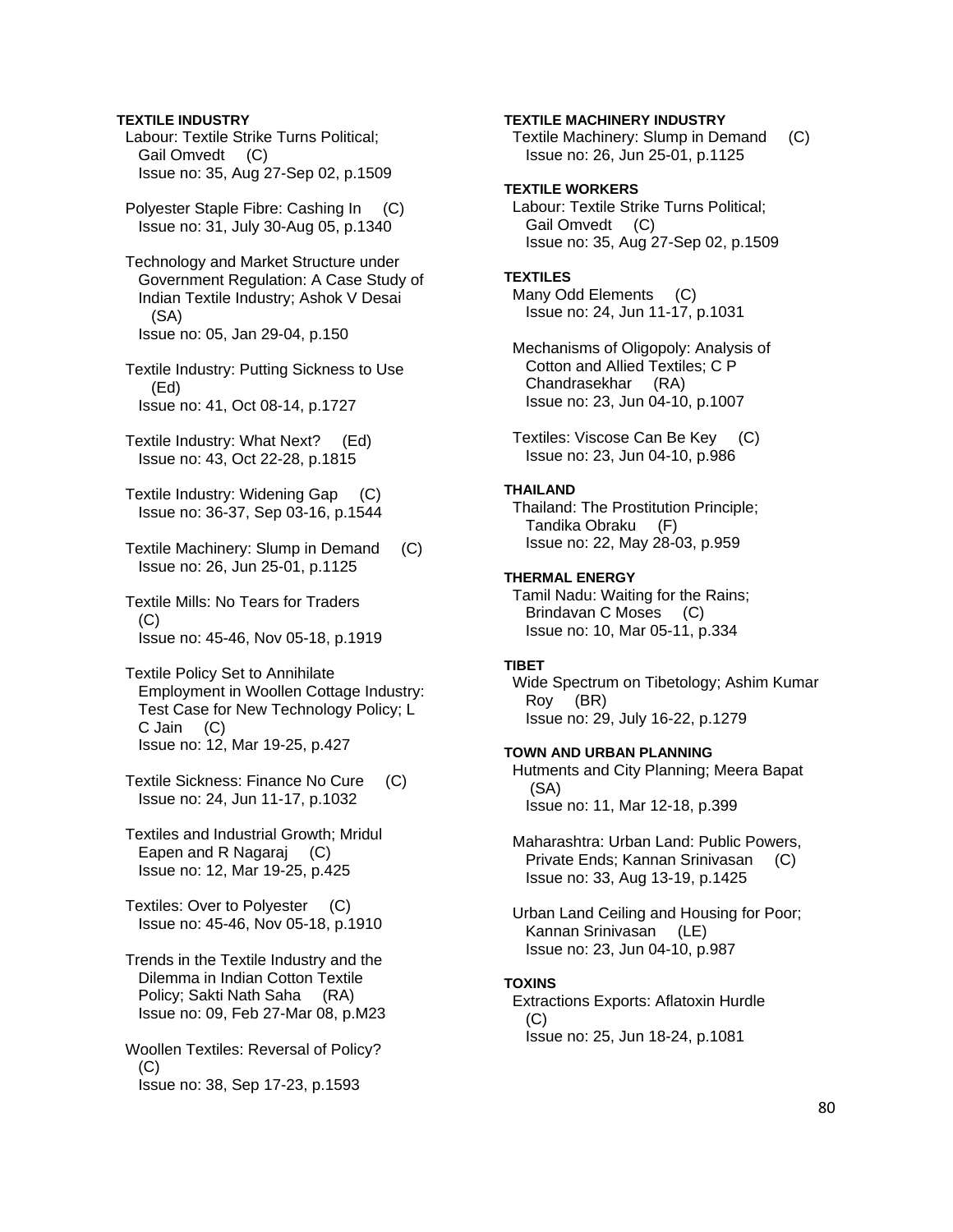### **TOXINS**

 Food, Health and Jobs; Romesh Diwan (BR) Issue no: 07, Feb 12-18, p.217

# **TRADE ASSOCIATIONS**

 False Alarms Over Convertibility (C) Issue no: 29, July 16-22, p.1252

 Industry: FICCI Discovers Consumer (C) Issue no: 43, Oct 22-28, p.1827

### **TRADE POLICY**

 Grower on Weak Wicket; M V Nadkarni (BR) Issue no: 26, Jun 25-01, p.1145

# **TRADE UNIONS**

 Labour: How Relevant Are Our Trade Unions?; Amiya Rao (C) Issue no: 47, Nov 19-26, p.1960

 Revealing Facts, Tenuous Theory; Bagaram Tulpule (BR) Issue no: 12, Mar 19-25, p.438

 What Education Do Workers Need?; E A Ramaswamy (RA) Issue no: 09, Feb 26-04, p.M4

### **TRAINING**

 Changing Role of the Trainer; A P Saxena (RA) Issue no: 48, Nov 26-Dec 03, p.M177

# **TRANSPORTATION**

 Technology Choice; Jai Sen (D) Issue no: 28, July 09-15, p.1246

 Transport Operators: Financial Profile (C) Issue no: 52-53, Dec 24-31, p.2194

# **TRIBAL DEVELOPMENT**

 Enchantment to Imperilment; M A Sundaram (BR) Issue no: 28, July 09-15, p.1232

### **TRIBALS**

 Andhra Pradesh: Telugu Encounters; K B  $(C)$ Issue no: 39, Sep 24-Oct 01, p.1640

 Arunachal's Tribal Economic Formations and Their Dissolution; S N Mishra (SA) Issue no: 43, Oct 22-28, p.1837

 Gua Again; Mahasveta Devi (C) Issue no: 41, Oct 08-14, p.1739

 Gujarat: Everyday Discriminations Against Tribals; Mathew Kalathi (C) Issue no: 47, Nov 19-26, p.1959

 Lodhas of West Bengal-I; Mahasveta Devi  $(C)$ Issue no: 22, May 28-03, p.947

 Lodhas of West Bengal-II; Mahasveta Devi  $(C)$ Issue no: 23, Jun 04-10, p.997

 Saharjori: Abandoned Miners of Santhal Parganas (C) Issue no: 40, Oct 01-07, p.1690

 Transformation of Tribes and Analogous Social Formations; B K Roy Burman (P) Issue no: 27, Jul 02-08, p.1172

 West Bengal: The Call Never Comes: Unemployment Among Tribals; Mahasveta Devi (C) Issue no: 28, July 09-15, p.1216

#### **TRIVANDRUM**

 Kerala: Political Backdrop to Trivandrum Riots; O J (C) Issue no: 07, Feb 12-18, p.209

### **TURKEY**

 Film Festival: To Cloak Tyranny (Ed) Issue no: 07, Feb 12-18, p.200

### **TYRE INDUSTRY**

 Tyre Industry: Competition with Concessions (C) Issue no: 06, Feb 05-11, p.164

### **UGANDA**

 Rise and Fall of Idi Amin; H Bhagat (BR) Issue no: 38, Sep 17-23, p.1614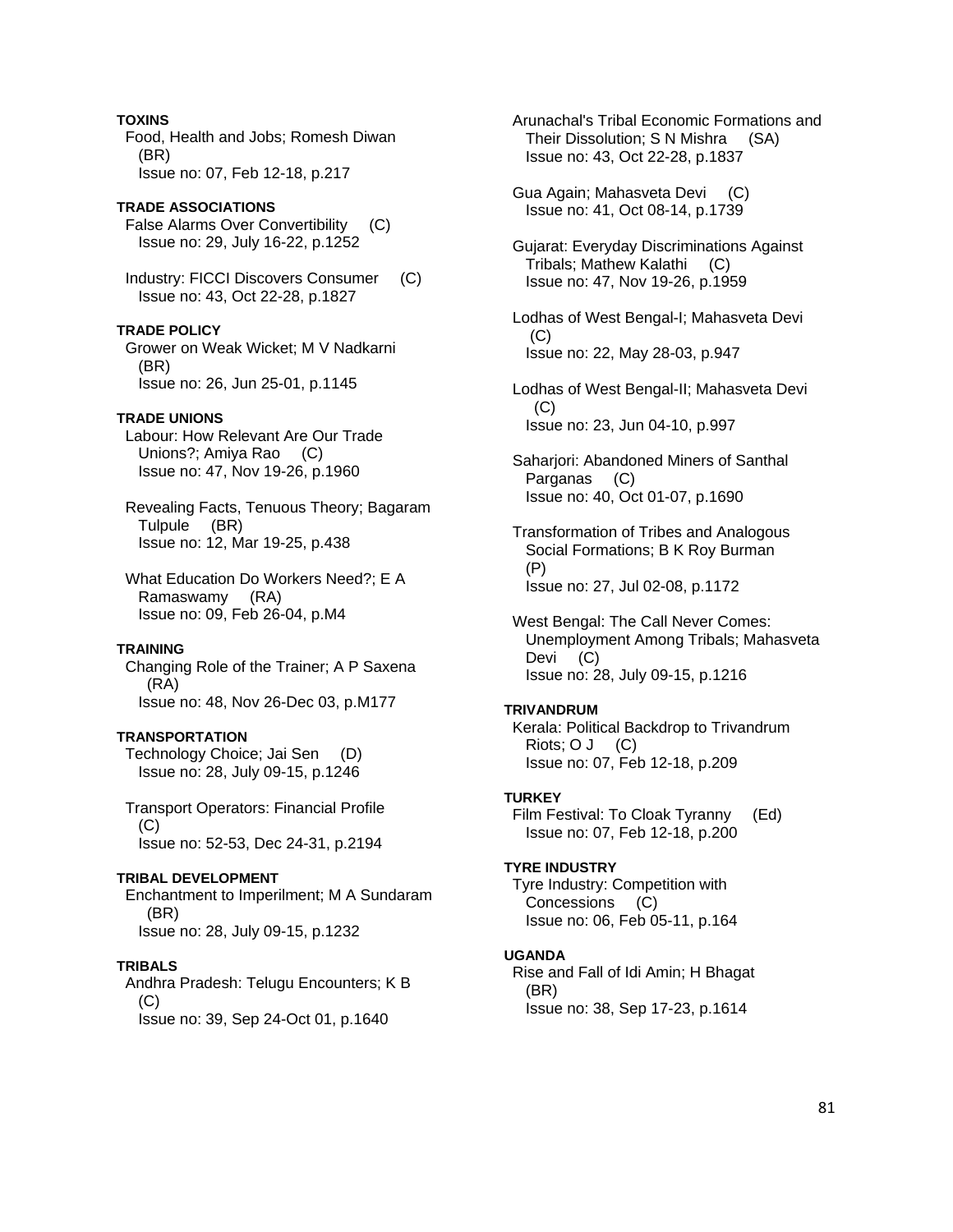# **UNCTAD**

 Belgrade: Pointers to the Eighties; Frederick F Clairmonte (C) Issue no: 39, Sep 24-Oct 01, p.1661

 UNCTAD VI (Ed) Issue no: 23, Jun 04-10, p.981

# **UNEMPLOYMENT**

 India: The Doing and the Undoing; Probodh Chandra Dutta (LE) Issue no: 13, Mar 26-01, p.485

 Unemployment and World Crisis of Economic Policy; Andre Gunder Frank (SA) Issue no: 22, May 28-03, p.969

 West Bengal: The Call Never Comes: Unemployment Among Tribals; Mahasveta Devi (C) Issue no: 28, July 09-15, p.1216

 World Economy: BIS Disowns Reaganomics (C) Issue no: 28, July 09-15, p.1225

#### **UNION GOVERNMENT**

 Why Price Control? (C) Issue no: 13, Mar 26-01, p.480

# **UNITED ARAB EMIRATES**

 OPEC: Not Collapsing Yet (Ed) Issue no: 06, Feb 05-11, p.163

### **UNITED KINGDOM**

 Civil Liberties: Investigating Complaints against Police; A G Noorani (C) Issue no: 08, Feb 19-25, p.255

#### **UNITED NATIONS**

 Afghanistan: Exaggerated Optimism (Ed) Issue no: 25, Jun 18-24, p.1079

 Posturing Abroad; Romesh Thapar (F) Issue no: 39, Sep 24-Oct 01, p.1643

### **UNITED STATES**

 Game Theories Old and New; G P D (F) Issue no: 14, Apr 02-08, p.529

 The Nuclear Intellectuals; Arjun Makhijani (BR) Issue no: 41, Oct 08-14, p.1750  United States: America Reconstructed; Richard Krooth (C) Issue no: 10, Mar 05-11, p.337

 United States: Fed's Self-Made Dilemma; Sudhir Sen (C) Issue no: 38, Sep 17-23, p.1610

 United States: Nicaragua Under Siege; Sudhir Sen (C) Issue no: 42, Oct 15-21, p.1786

- United States: Restructuring American Capitalism; Richard Krooth (C) Issue no: 06, Feb 05-11, p.181
- United States: Ronald Reagan Runs Again?; Sudhir Sen (C) Issue no: 44, Oct 29-Nov 04, p.1872

 United States: Supply-Side Fiasco; Sudhir Sen (C) Issue no: 29, July 16-22, p.1267

 United States: The New Financial Helotry; Richard Krooth (C) Issue no: 14, Apr 02-08, p.528

- West Europe: Facing the US-Japanese Challenge (C) Issue no: 13, Mar 26-01, p.495
- World Economy: Too Much Recovery? (Ed) Issue no: 50, Dec 10-17, p.2086

#### **UNITED STATES-ISRAEL RELATIONS**

 West Asia: US-Israel Strategic Consensus; Gulshan Dhanani (C) Issue no: 51, Dec 17-24, p.2156

#### **UNITED STATES-JAPAN RELATIONS**

 US-Japan Relations: New Importance (Ed) Issue no: 48, Nov 26-Dec 03, p.1995

#### **UNITED STATES-MEXICO RELATIONS**

 Central America: Deepening US Involvement (Ed) Issue no: 36-37, Sep 03-16, p.1543

#### **UNITED STATES-WEST ASIA RELATIONS**

West Asia: Setback for US (Ed) Issue no: 15, Apr 09-15, p.560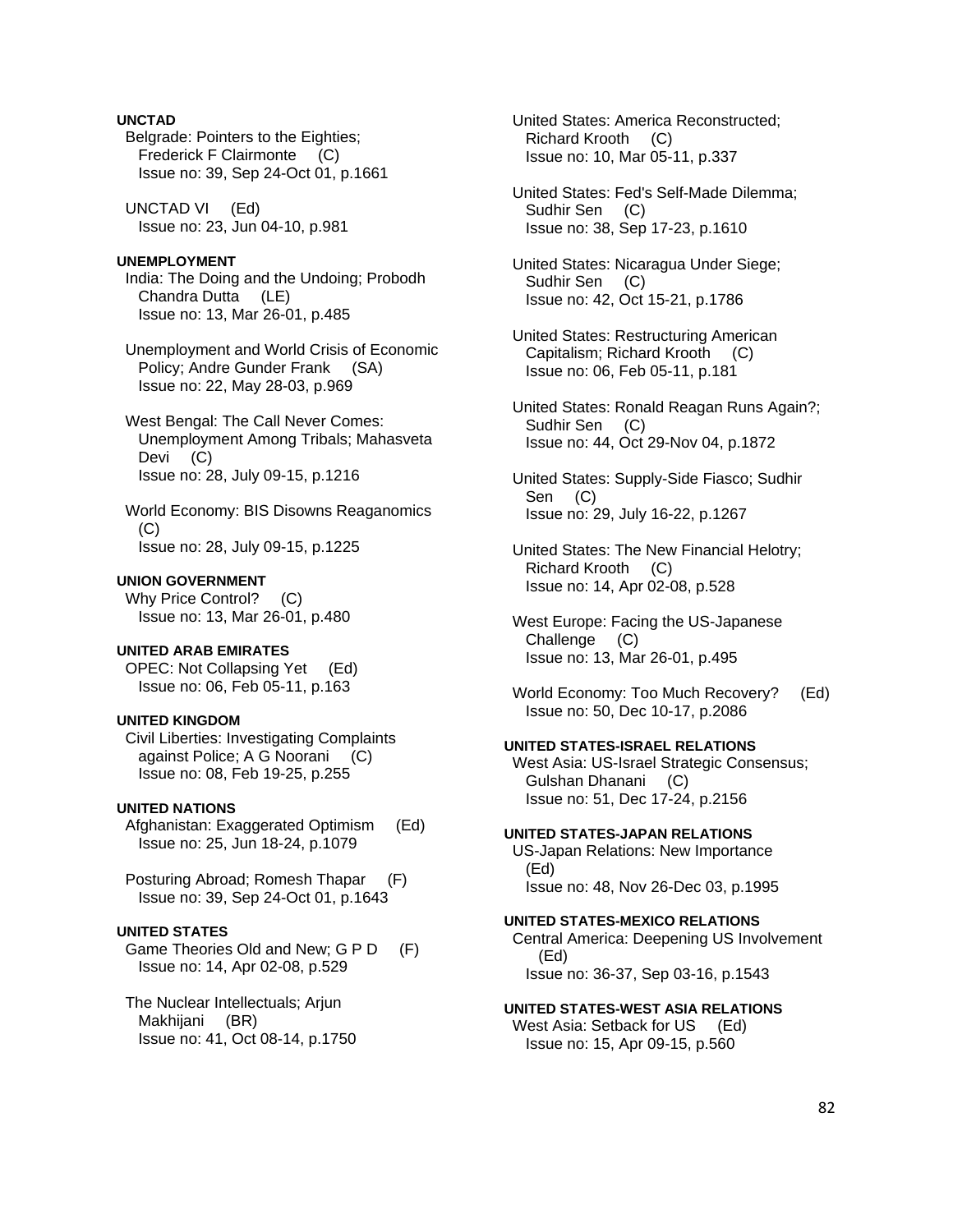### **UNIVERSITIES**

 Jawaharlal Nehru University-II: Cracked Mirror; Chaman Lal (C) Issue no: 28, July 09-15, p.1223

 Jawaharlal Nehru University: Image and Reality; Amiya Rao (C) Issue no: 28, July 09-15, p.1221

 Jawaharlal Nehru University: Image and Reality; Amiya Rao (C) Issue no: 29, July 16-22, p.1266

# **URBAN DEVELOPMENT**

 Maharashtra: Urban Land: Public Powers, Private Ends; Kannan Srinivasan (C) Issue no: 33, Aug 13-19, p.1425

 Theories of City Size Distribution and Indian Urban Structure; Amitabh Kundu (RA) Issue no: 31, July 30-Aug 05, p.1361

 Urban Land: Public Powers, Private End; G P Pradhan (LE) Issue no: 39, Sep 24-Oct 01, p.1642

#### **URBANIZATION**

 Family Strategies and Small-Scale Enterprises in Ex-Colonial Cities; Alice Thorner (BR) Issue no: 35, Aug 27-Sep 02, p.1515

 Theories of City Size Distribution and Indian Urban Structure; Amitabh Kundu (RA) Issue no: 31, July 30-Aug 05, p.1361

#### **UTTAR PRADESH**

 Design of Hill Development; R K Dar (D) Issue no: 26, Jun 25-01, p.1158

 Design of Hill Development: Lessons from the Plans of Uttar Pradesh and Himachal Pradesh; Mukul Sanwal (SA) Issue no: 07, Feb 12-18, p.220

 Eastern Uttar Pradesh: Inundation and Backwardness; Alok Sheel (C) Issue no: 13, Mar 26-01, p.489

 Politics: By-Election Pointers (Ed) Issue no: 52-53, Dec 24-31, p.2190  Repression of Poor Peasants in UP; Ajai Singh (LE) Issue no: 27, Jul 02-08, p.1164

# **VEGETABLE OIL INDUSTRY**

 Ill-Conceived Policy (C) Issue no: 23, Jun 04-10, p.984

 Vanaspati: Abetted Price Increase (C) Issue no: 16-17, Apr 16-29, p.609

 Vegetable Oils: All-Round Mismanagement  $(C)$ Issue no: 27, Jul 02-08, p.1161

#### **VILLAGES**

 Iruvelpattu Revisited-I; S Guhan and Joan P Mencher (SA) Issue no: 23, Jun 04-10, p.1013

 Iruvelpattu Revisited-II; S Guhan and Joan P Mencher (SA) Issue no: 24, Jun 11-17, p.1063

# **VIOLENCE AGAINST WOMEN**

 Police and Women (C) Issue no: 04, Jan 22-28, p.99

### **VISHWA HINDU PARISHAD**

 Religion and Politics: The Yagna and Its Critic (Ed) Issue no: 47, Nov 19-26, p.1951

# **WAGES, PERKS AND BONUS**

 Assam: Bonus Deaths in Tea Gardens; Udayon Misra (C)

Issue no: 42, Oct 15-21, p.1782

 Doing Away with Collective Bargaining?; B  $M$  (C) Issue no: 48, Nov 26-Dec 03, p.2003

 RDAs: Their Limitations and Application; K T Achaya (SA) Issue no: 15, Apr 09-15, p.587

 West Bengal: An Eastside Story; Mahasveta Devi (C) Issue no: 16-17, Apr 16-29, p.627

**WARS AND WARFARE**  Escalating Conflicts (Ed) Issue no: 52-53, Dec 24-31, p.2189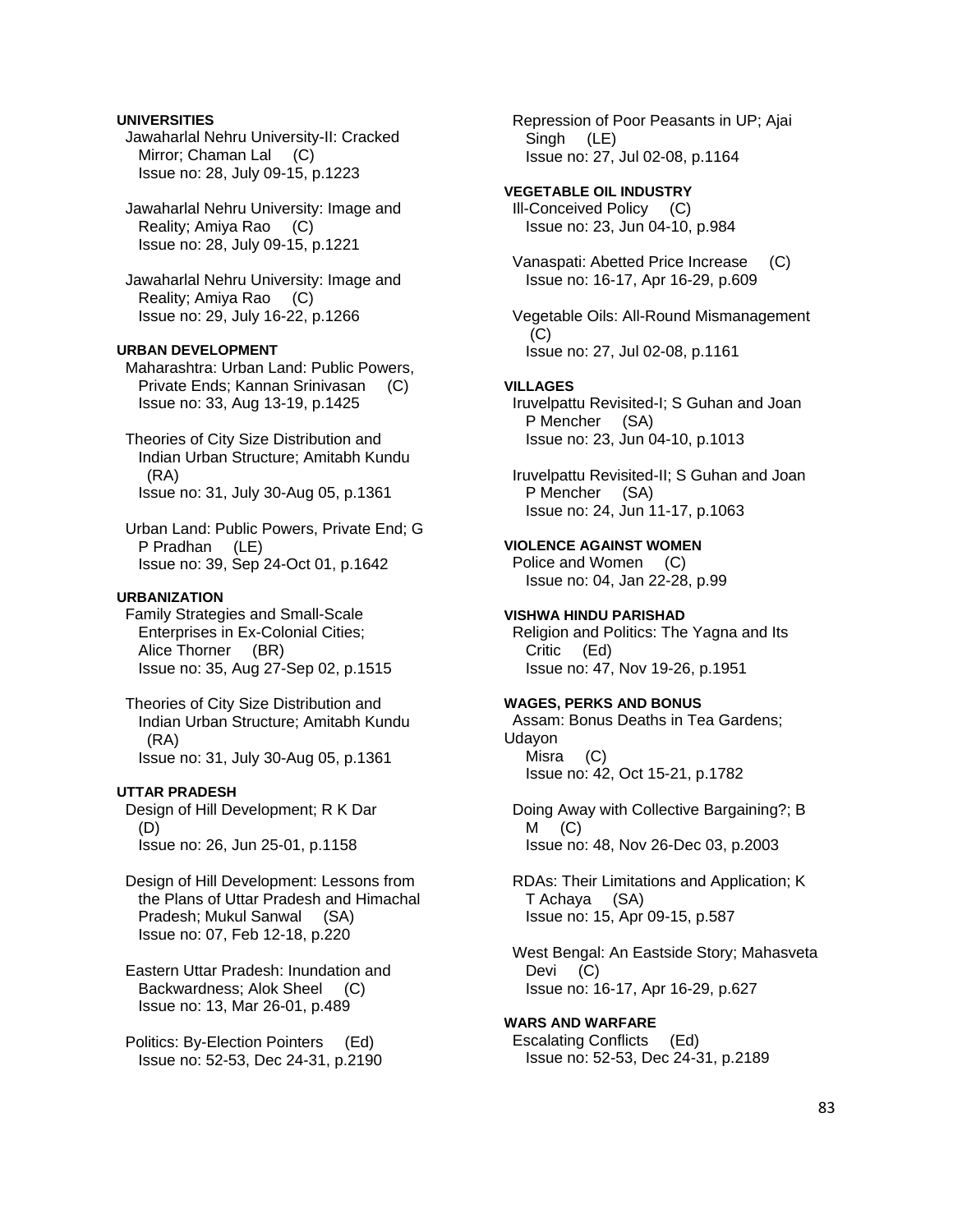### **WARS AND WARFARE**

- Games of War; Koshy Mathew (BR) Issue no: 10, Mar 05-11, p.348
- Iran-Iraq War: For Display Only (Ed) Issue no: 42, Oct 15-21, p.1775
- Nicaragua: Battle on Two Fronts (Ed) Issue no: 18, Apr 30-06, p.660

 The Nuclear Intellectuals; Arjun Makhijani (BR) Issue no: 41, Oct 08-14, p.1750

 South Africa: On Rampage (Ed) Issue no: 23, Jun 04-10, p.983

 US Atrocities in Grenada; Amrit Wilson  $(C)$ Issue no: 48, Nov 26-Dec 03, p.2007

 West Asia: Syrian Veto (Ed) Issue no: 22, May 28-03, p.939

# **WEST ASIA**

 West Asia: Arafat Under Pressure (Ed) Issue no: 26, Jun 25-01, p.1123

- West Asia: Fluid Frontiers of Israel; Gulshan Dhanani (C) Issue no: 26, Jun 25-01, p.1144
- West Asia: Is Black November Over?; Gulshan Dhanani (C) Issue no: 49, Dec 03-09, p.2052
- West Asia: Maintaining the Balance (Ed) Issue no: 08, Feb 19-25, p.243

 West Asia: Syrian Veto (Ed) Issue no: 22, May 28-03, p.939

#### **WEST BENGAL**

 CPI(M): From Muzzaffarpur to Midnapur: Story of Missing Landlords; M S S Pandian (C) Issue no: 04, Jan 22-28, p.98

```
 Impact of Social and Economic Development 
on Mortality: Comparative Study of 
Kerala and West Bengal; Moni Nag 
(F) 
Issue no: 19-21, May 07-27, p.877
```
 Lodhas of West Bengal-I; Mahasveta Devi (C) Issue no: 22, May 28-03, p.947

 Lodhas of West Bengal-II; Mahasveta Devi  $(C)$ Issue no: 23, Jun 04-10, p.997

 Tea: Labour's Gains Lost; Sharit Bhowmik  $(C)$ Issue no: 32, Aug 06-12, p.1382

 West Bengal: An Eastside Story; Mahasveta Devi (C) Issue no: 16-17, Apr 16-29, p.627

- West Bengal: Arithmetic vs Politics? (Ed) Issue no: 24, Jun 11-17, p.1030
- West Bengal: Bandh: To What Purpose?; Ajit Roy (C) Issue no: 34, Aug 20-27, p.1459
- West Bengal: Bleak Political Landscape; Sumanta Banerjee (C) Issue no: 01-02, Jan 01-14, p.13
- West Bengal: CPI(M) and the Police (Ed) Issue no: 44, Oct 29-Nov 04, p.1858
- West Bengal: Doctors, Left Front and Health Services; Biren Roy (C) Issue no: 44, Oct 29-Nov 04, p.1867
- West Bengal: Of Jails and Communists; A G (C) Issue no: 13, Mar 26-01, p.493
- West Bengal: Panchayat Elections: Class Mobilisation without Class Struggle; Ajit Roy (C) Issue no: 26, Jun 25-01, p.1141

 West Bengal: Sting of Betrayal; Sumanta Banerjee (C) Issue no: 06, Feb 05-11, p.175

 West Bengal: The Call Never Comes: Unemployment Among Tribals; Mahasveta Devi (C) Issue no: 28, July 09-15, p.1216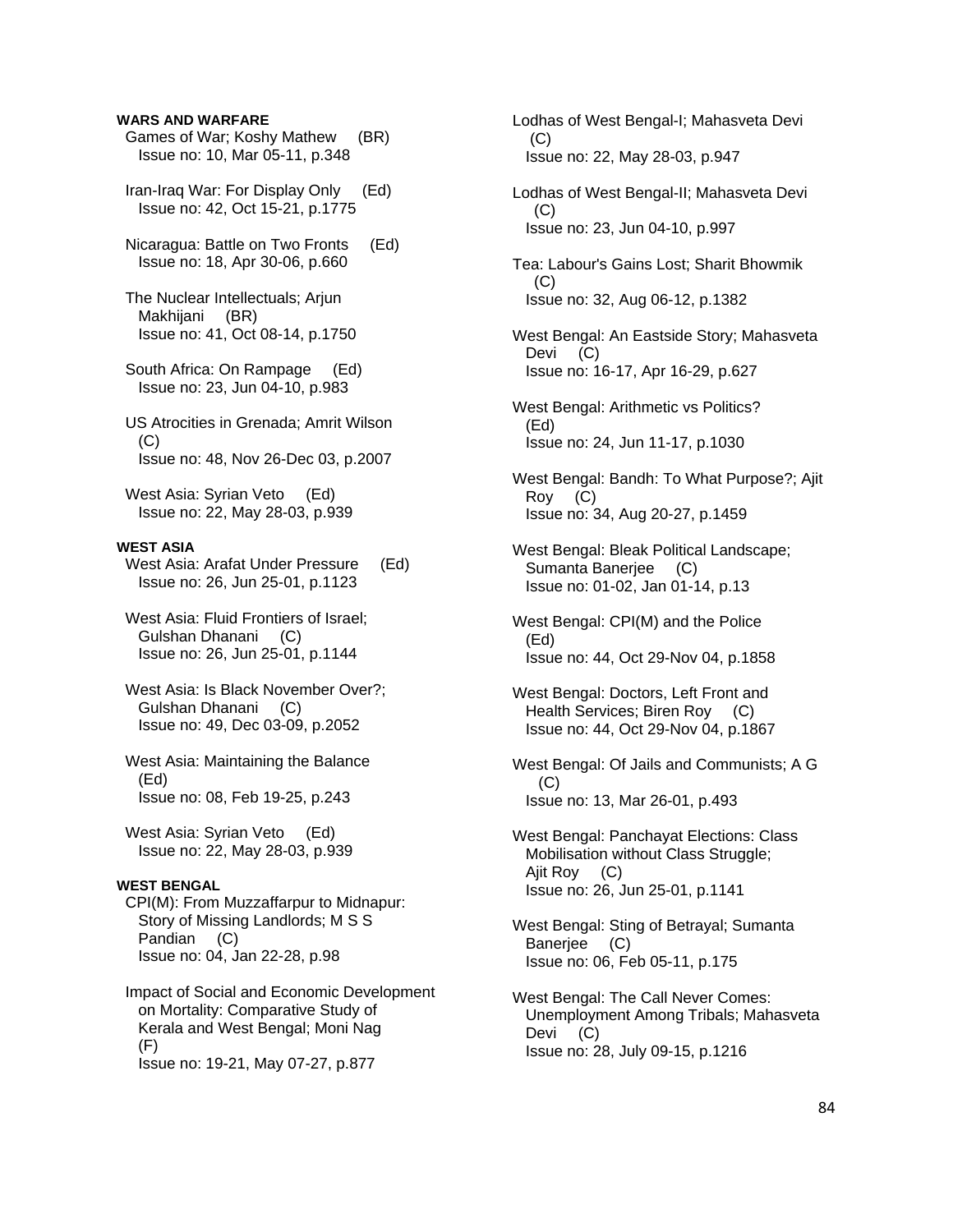**WEST EUROPE**  West Europe: Facing the US-Japanese Challenge (C) Issue no: 13, Mar 26-01, p.495

### **WEST GERMANY**  West Germany: Assuring the Allies; Ramesh Jaura (C) Issue no: 09, Feb 26-04, p.301

 West Germany: Greens and Missiles; Ramesh Jaura (C ) Issue no: 05, Jan 29-04, p.143

 West Germany: Hectic East West Contacts; Ramesh Jaura (C) Issue no: 41, Oct 08-14, p.1742

 West Germany: Hope Triumphant; Ramesh Jaura (C) Issue no: 11, Mar 12-18, p.379

 West Germany: Kohl's Moscow Visit; Ramesh Jaura (C) Issue no: 30, July 23-29, p.1309

# **WEST GERMANY-SOVIET UNION RELATIONS**

 West Germany: Kohl's Moscow Visit; Ramesh Jaura (C) Issue no: 30, July 23-29, p.1309

### **WHEAT TRADE**

 Foodgrains: Uncomfortable Balance (C) Issue no: 38, Sep 17-23, p.1600

# **WHOLESALE PRICE INDEX**

 Prices: Return of Inflation? (C) Issue no: 49, Dec 03-09, p.2049

#### **WOMEN**

 Amniocentesis Again; Dharma Kumar (D) Issue no: 24, Jun 11-17, p.1075

 Amniocentesis Debate Continued; Leela Dube (D) Issue no: 38, Sep 17-23, p.1633

 Economics of Bride Price and Dowry I; P Radhakrishnan (D) Issue no: 23, Jun 04-10, p.1027

 Economics of Bride Price and Dowry II; A R Vasavi (D) Issue no: 23, Jun 04-10, p.1028

 Female Infanticide and Amniocentesis; Roger Jeffery and Patricia Jeffery (D) Issue no: 16-17, Apr 16-29, p.654

 Misadventures in Amniocentesis; Leela Dube  $(D)$ Issue no: 08, Feb 19-25, p.279

 Misadventures in Amniocentesis; L S Vishwanath (D) Issue no: 11, Mar 12-18, p.406

 Police and Women (C) Issue no: 04, Jan 22-28, p.99

 Women and Poverty: Report on a Workshop; Nirmala Banerjee (C) Issue no: 40, Oct 01-07, p.1693

 Women: Fresh Focus on Natural F P; Vimal Balasubrahmanyan (C) Issue no: 14, Apr 02-08, p.527

 Women: Prison within a Prison; Amiya Rao (C) Issue no: 12, Mar 19-25, p.431

# **WOMEN AND CHILD HEALTH**

 Breast-Feeding and Family Planning Policy; Vimal Balasubrahmanyan (C) Issue no: 50, Dec 10-17, p.2099

#### **WOMEN AND DEVELOPMENT**

 Women, Work and Struggle; Margaret Biswas (BR) Issue no: 51, Dec 17-24, p.2162

### **WOMEN AND LAW**

 Conjugal Rights Vs Personal Liberty: Andhra High Court Judgment; Vimal Balasubrahmanyan (C) Issue no: 29, July 16-22, p.1263

# **WOMEN AND POLITICS**

 Symbols, Women and Tamil Nadu Politics; C S Lakshmi (C) Issue no: 03, Jan 15-21, p.54

 Symbols, Women and Tamil Nadu Politics; C K Raman (D) Issue no: 30, July 23-29, p.1335